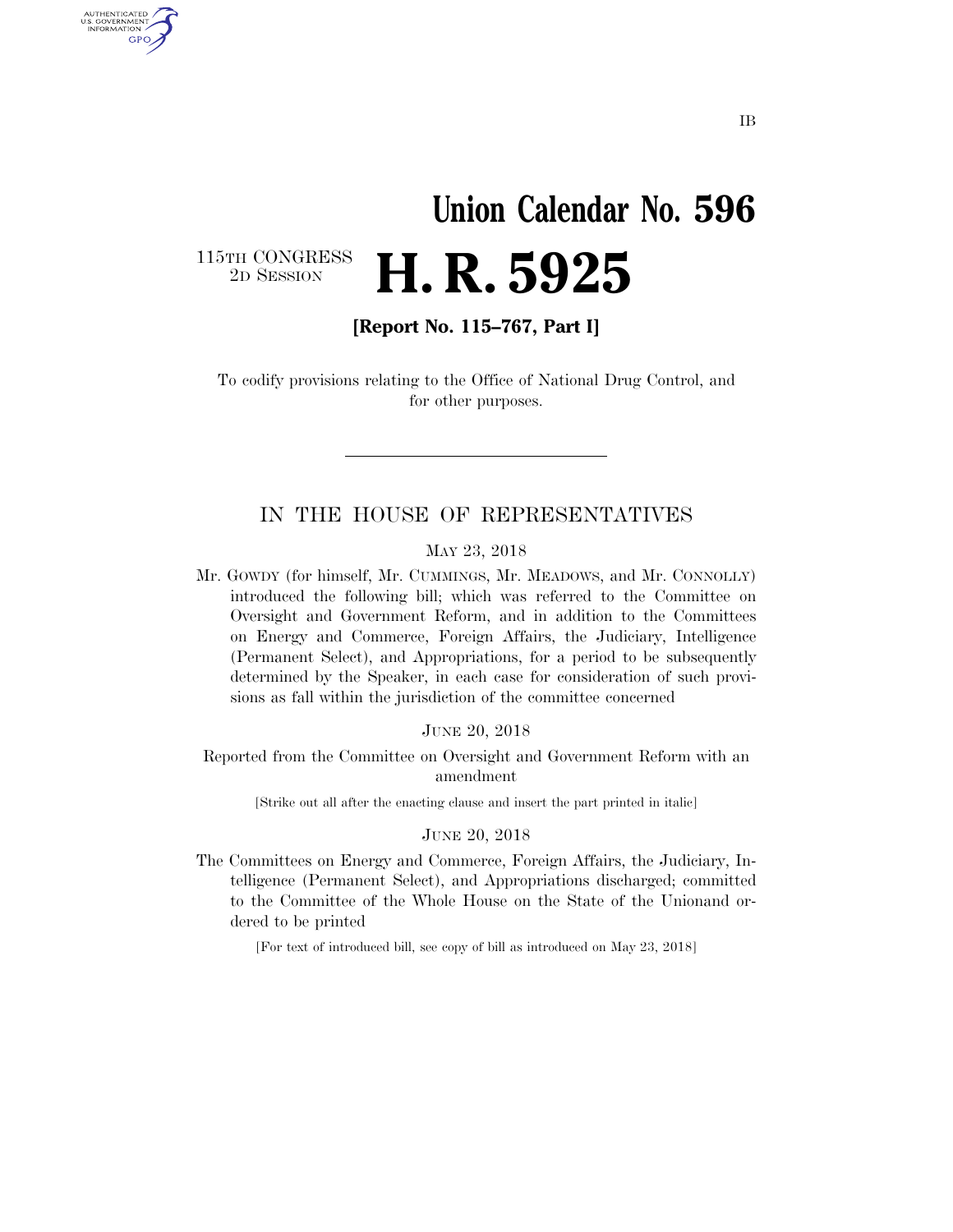# **A BILL**

2

To codify provisions relating to the Office of National Drug Control, and for other purposes.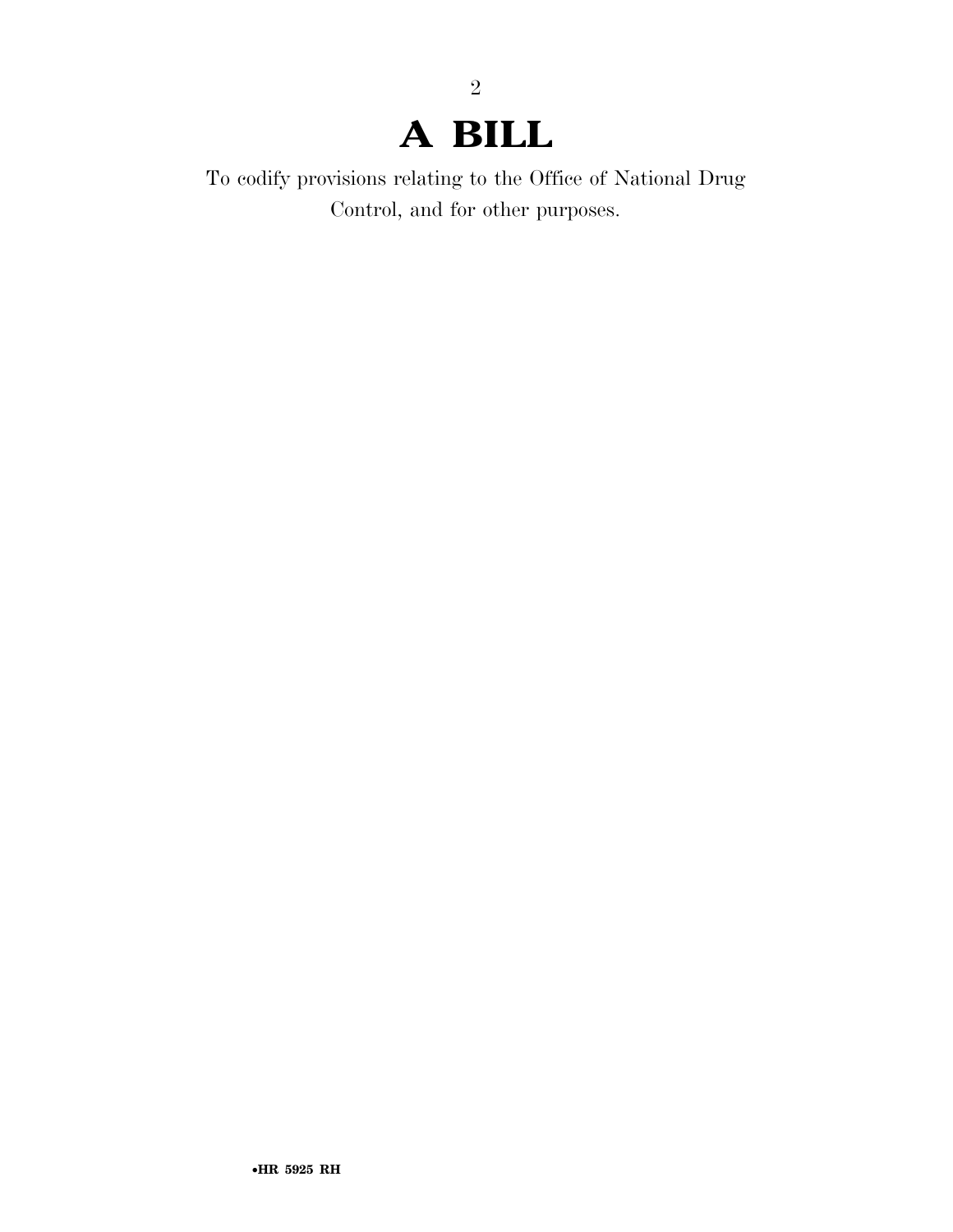*Be it enacted by the Senate and House of Representa-tives of the United States of America in Congress assembled,* 

### *SECTION 1. SHORT TITLE.*

 *This Act may be cited as the ''Coordinated Response through Interagency Strategy and Information Sharing Act'' or the ''CRISIS Act''.* 

*SEC. 2. OFFICE OF NATIONAL DRUG CONTROL.* 

 *(a) REDESIGNATION.—The Office of National Drug Control Policy shall be known as the ''Office of National Drug Control''.* 

 *(b) REFERENCES.—Any reference in any other Federal law, Executive order, rule, regulation, or delegation of au- thority, or any document of or relating to the Office of Na- tional Drug Control Policy is deemed to refer to the Office of National Drug Control.* 

 *(c) CODIFICATION.—Subtitle I of title 31, United States Code, is amended by adding at the end the following new chapter:* 

# *''CHAPTER 10—OFFICE OF NATIONAL DRUG CONTROL*

*''SUBCHAPTER I—OFFICE*

*''Sec.* 

*''1001. Definitions.* 

*''1002. Office of National Drug Control.* 

*''1003. Administration of the office.* 

*''1004. National drug control program budget.* 

*''1005. National drug control strategy.* 

*''1006. Development of an annual national drug control assessment.* 

*''1007. Monitoring and evaluation of national drug control program.* 

*''1008. Coordination and oversight of the national drug control program.* 

*''1009. Emerging threats taskforce, plan, media campaign.*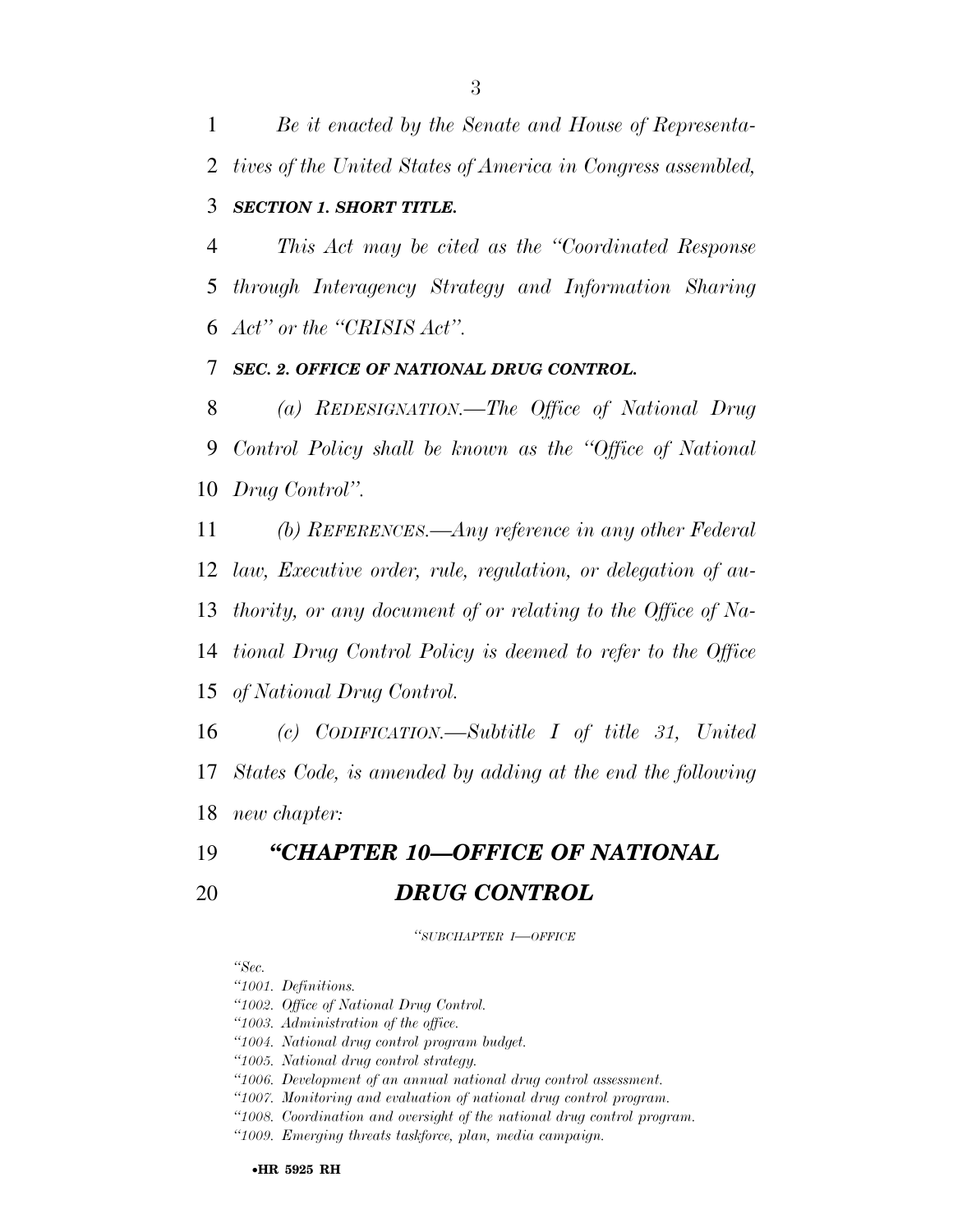- *''1010. National and international coordination.*
- *''1011. Interdiction.*
- *''1012. Treatment coordinator.*
- *''1013. Critical information coordination.*
- *''1014. Annual audit and investigation requirements.*
- *''1015. Authorization of appropriations.*

*''SUBCHAPTER II—HIGH INTENSITY DRUG TRAFFICKING AREAS PROGRAM*

*''1021. High intensity drug trafficking areas program.* 

*''SUBCHAPTER III—DRUG-FREE COMMUNITIES SUPPORT PROGRAM*

- *''1031. Establishment of drug-free communities support program.*
- *''1032. Program authorization.*
- *''1033. Information collection and dissemination with respect to grant recipients.*
- *''1034. Technical assistance and training.*
- *''1035. Supplemental grants for coalition mentoring activities.*
- *''1036. Authorization for National Community Antidrug Coalition Institute.*
- *''1037. Definitions.*
- *''1038. Drug–free communities reauthorization.*

# 1 *''SUBCHAPTER I—OFFICE*

# 2 *''§ 1001. Definitions*

| 3              | $\lq$ <sup>th</sup> this chapter:                           |
|----------------|-------------------------------------------------------------|
| $\overline{4}$ | "(1) $A\ddot{\alpha}ENCY$ .—The term 'agency' has the mean- |
| 5              | ing given the term 'executive agency' in section 102.       |
| 6              | "(2) APPROPRIATE CONGRESSIONAL<br>– COMMIT-                 |
| 7              | TEES.—The term 'appropriate congressional commit-           |
| 8              | tees' means—                                                |
| 9              | $\lq\lq (A)$ the Committee on the Judiciary, the            |
| 10             | Committee on Appropriations, and the Caucus                 |
| 11             | on International Narcotics Control of the Senate;           |
| 12             | and                                                         |
| 13             | "(B) the Committee on Oversight and Gov-                    |
| 14             | ernment Reform, the Committee on the Judici-                |
| 15             | ary, and the Committee on Appropriations of the             |
| 16             | House of Representatives.                                   |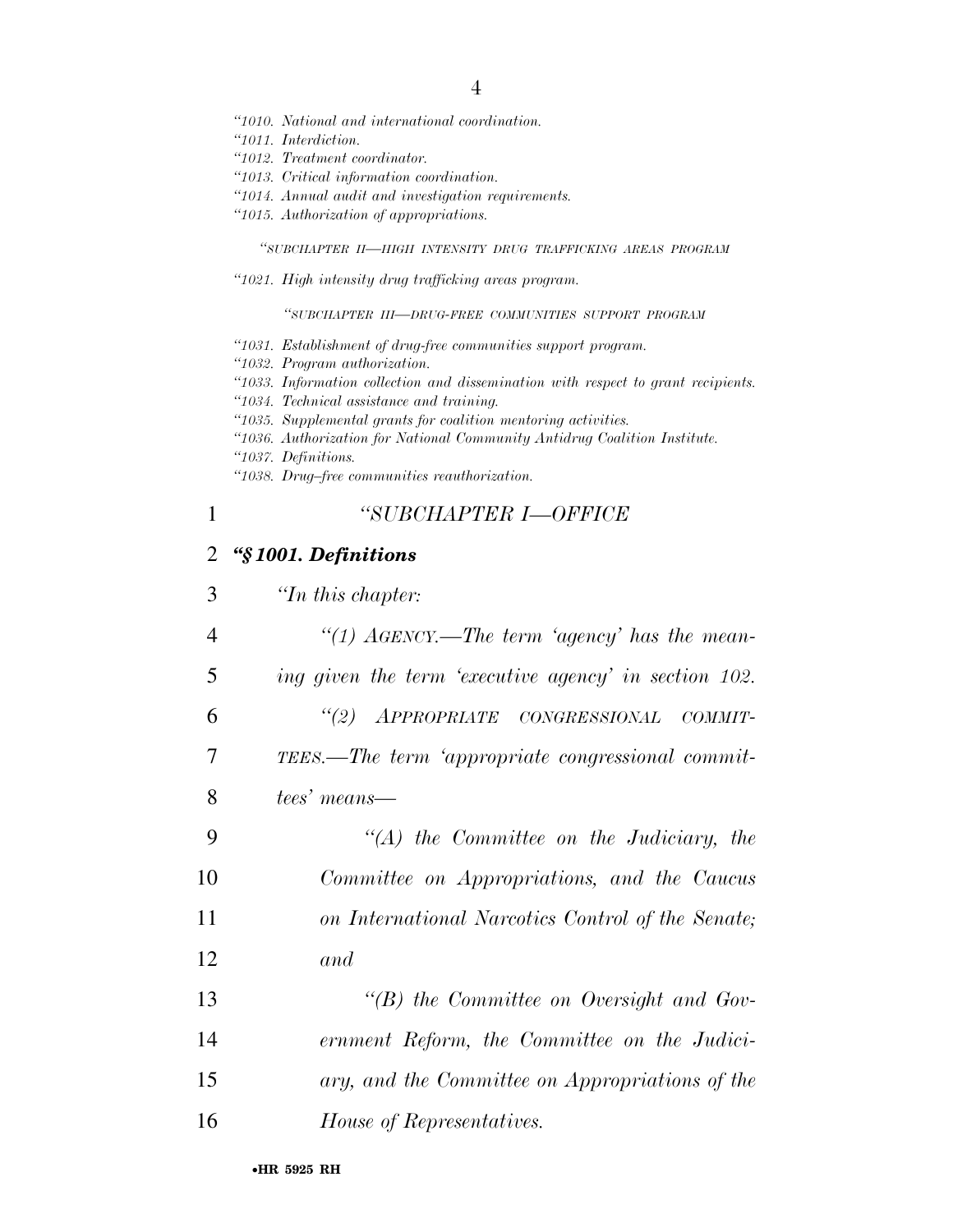| $\mathbf{1}$   | "(3) DEMAND REDUCTION.—The term 'demand'              |
|----------------|-------------------------------------------------------|
| $\overline{2}$ | reduction' means any activity conducted by a Na-      |
| 3              | tional Drug Control Program Agency, other than an     |
| $\overline{4}$ | enforcement activity, that is intended to reduce or   |
| 5              | prevent the use of drugs or support or provide treat- |
| 6              | ment and recovery efforts, including—                 |
| $\overline{7}$ | $\lq (A)$ education about the dangers of illicit      |
| 8              | drug use;                                             |
| 9              | $\lq\lq(B)$ services, programs, or strategies to pre- |
| 10             | vent substance use disorder, including evidence-      |
| 11             | based education campaigns, community-based            |
| 12             | prevention programs, opioid diversion, collection     |
| 13             | and disposal of unused prescription drugs, and        |
| 14             | services to at-risk populations to prevent or         |
| 15             | delay initial use of an illicit substance;            |
| 16             | $\lq\lq C$ substance use disorder treatment;          |
| 17             | "(D) illicit drug use research;                       |
| 18             | " $(E)$ drug-free workplace programs;                 |
| 19             | " $(F)$ drug testing, including the testing of        |
| 20             | <i>employees</i> ;                                    |
| 21             | $\lq\lq G$ interventions for illicit drug use and     |
| 22             | <i>dependence</i> ;                                   |
| 23             | " $(H)$ expanding availability of access to           |
| 24             | health care services for the treatment of substance   |
| 25             | <i>use disorders;</i>                                 |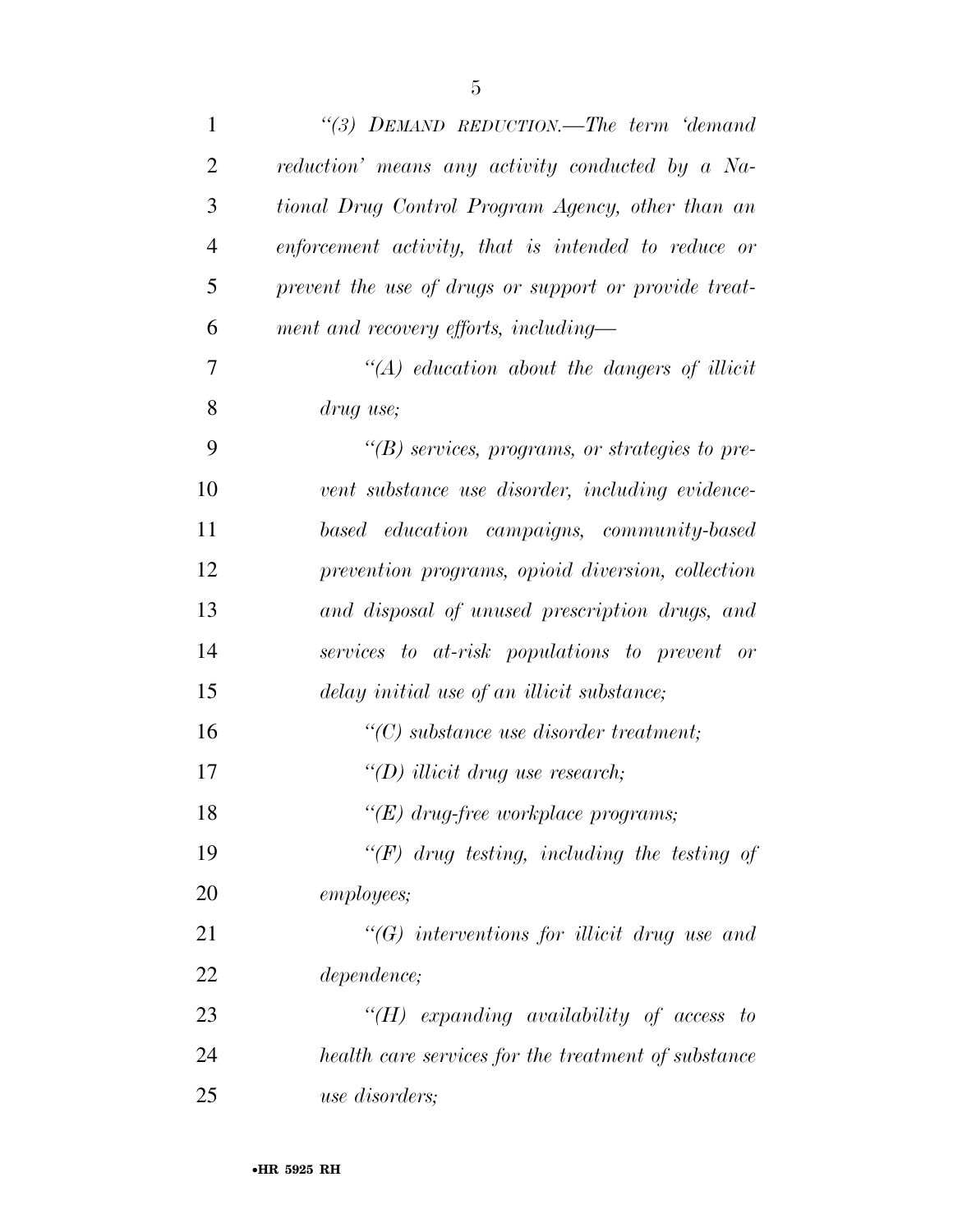| $\mathbf{1}$   | $\lq (I)$ international drug control coordination      |
|----------------|--------------------------------------------------------|
| 2              | and cooperation with respect to activities de-         |
| 3              | scribed in this paragraph;                             |
| $\overline{4}$ | $\lq (J)$ pre- and post-arrest criminal justice        |
| 5              | interventions such as diversion programs, drug         |
| 6              | courts, and the provision of evidence-based treat-     |
| 7              | ment to individuals with substance use disorders       |
| 8              | who are arrested or under some form of criminal        |
| 9              | justice supervision, including medication assisted     |
| 10             | <i>treatment</i> ;                                     |
| 11             | $\lq (K)$ other coordinated and joint initiatives      |
| 12             | among Federal, State, local, and Tribal agencies       |
| 13             | to promote comprehensive drug control strategies       |
| 14             | designed to reduce the demand for, and the avail-      |
| 15             | <i>ability of, illegal drugs;</i>                      |
| 16             | $\lq\lq L$ ) international illicit drug use<br>$edu$ - |
| 17             | cation, prevention, treatment, recovery, research,     |
| 18             | rehabilitation activities, and interventions for il-   |
| 19             | licit drug use and dependence; and                     |
| 20             | "(M) research related to any of the activi-            |
| 21             | ties described in this paragraph.                      |
| 22             | "(4) $DIRECTOR.$ —The term 'Director' means the        |
| 23             | Director of the Office of National Drug Control.       |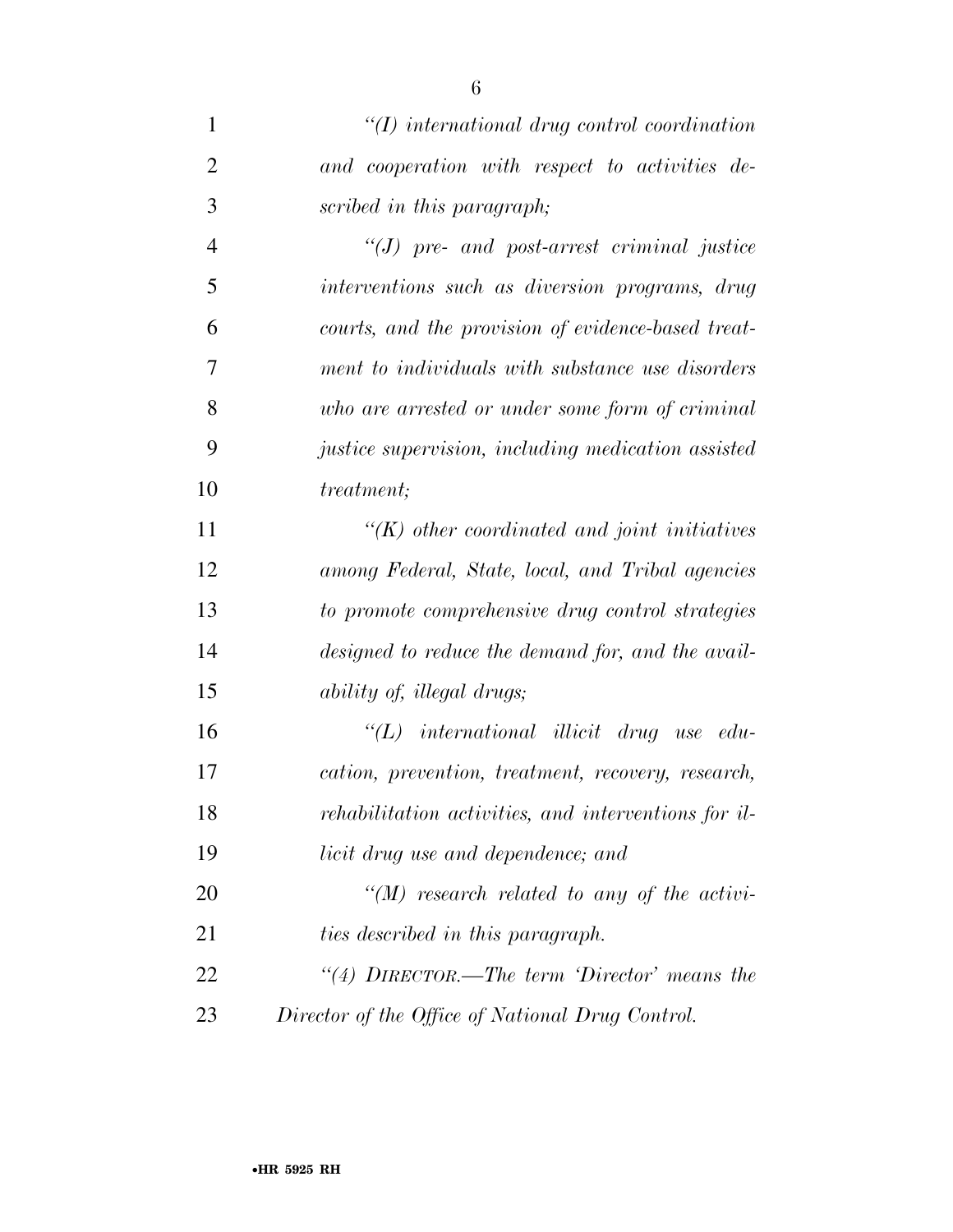*''(5) DRUG.—The term 'drug' has the meaning given the term 'controlled substance' in section 102(6) of the Controlled Substances Act (21 U.S.C. 802(6)). ''(6) DRUG CONTROL.—The term 'drug control' means any activity conducted by a National Drug Control Program Agency involving supply reduction or demand reduction. ''(7) EMERGING THREAT.—The term 'emerging threat' means the occurrence of a new and growing trend in the use of an illicit drug or class of drugs, including rapid expansion in the supply of or de- mand for such drug. ''(8) ILLICIT DRUG USE; ILLICIT DRUGS; ILLEGAL DRUGS.—The terms 'illicit drug use', 'illicit drugs', and 'illegal drugs' include the illegal or illicit use of prescription drugs. ''(9) LAW ENFORCEMENT.—The term 'law en- forcement' or 'drug law enforcement' means all efforts by a Federal, State, local, or Tribal government agen- cy to enforce the drug laws of the United States or any State, including investigation, arrest, prosecu- tion, and incarceration or other punishments or pen-alties.* 

 *''(10) NATIONAL DRUG CONTROL PROGRAM.—The term 'National Drug Control Program' means pro-*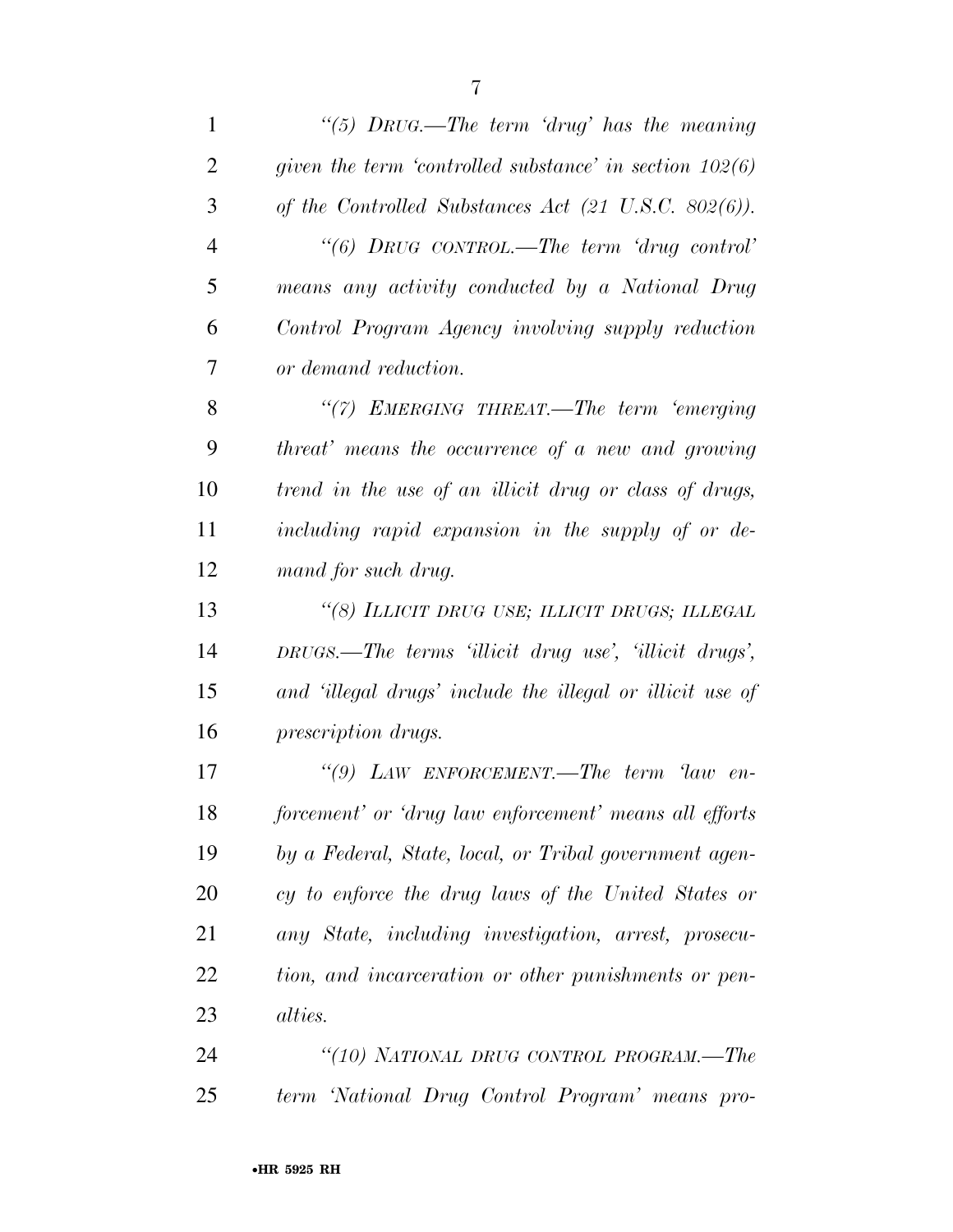| $\mathbf{1}$   | grams, policies, and activities undertaken by Na-        |
|----------------|----------------------------------------------------------|
| $\overline{2}$ | tional Drug Control Program Agencies pursuant to         |
| 3              | the responsibilities of such agencies under the Na-      |
| $\overline{4}$ | tional Drug Control Strategy, including any activi-      |
| 5              | ties involving supply reduction, demand reduction, or    |
| 6              | State, local, and Tribal affairs.                        |
| 7              | "(11) NATIONAL DRUG CONTROL PROGRAM AGEN-                |
| 8              | CY.—The term 'National Drug Control Program              |
| 9              | Agency' means any agency (or bureau, office, inde-       |
| 10             | pendent agency, board, division, commission, subdivi-    |
| 11             | sion, unit, or other component thereof) that is respon-  |
| 12             | sible for implementing any aspect of the National        |
| 13             | Drug Control Strategy, including any agency that re-     |
| 14             | ceives Federal funds to implement any aspect of the      |
| 15             | National Drug Control Strategy, but does not include     |
| 16             | any agency that receives funds for drug control activ-   |
| 17             | ity solely under the National Intelligence Program or    |
| 18             | the Military Intelligence Program.                       |
| 19             | "(12) NATIONAL DRUG CONTROL STRATEGY;                    |
| 20             | STRATEGY.—The term 'National Drug Control Strat-         |
| 21             | egy' or 'Strategy' means the strategy developed and      |
| 22             | submitted to Congress under section 1005.                |
| 23             | "(13) NONPROFIT ORGANIZATION.—The<br>term                |
| 24             | 'nonprofit organization' means an organization that      |
| 25             | is described in section $501(c)(3)$ of the Internal Rev- |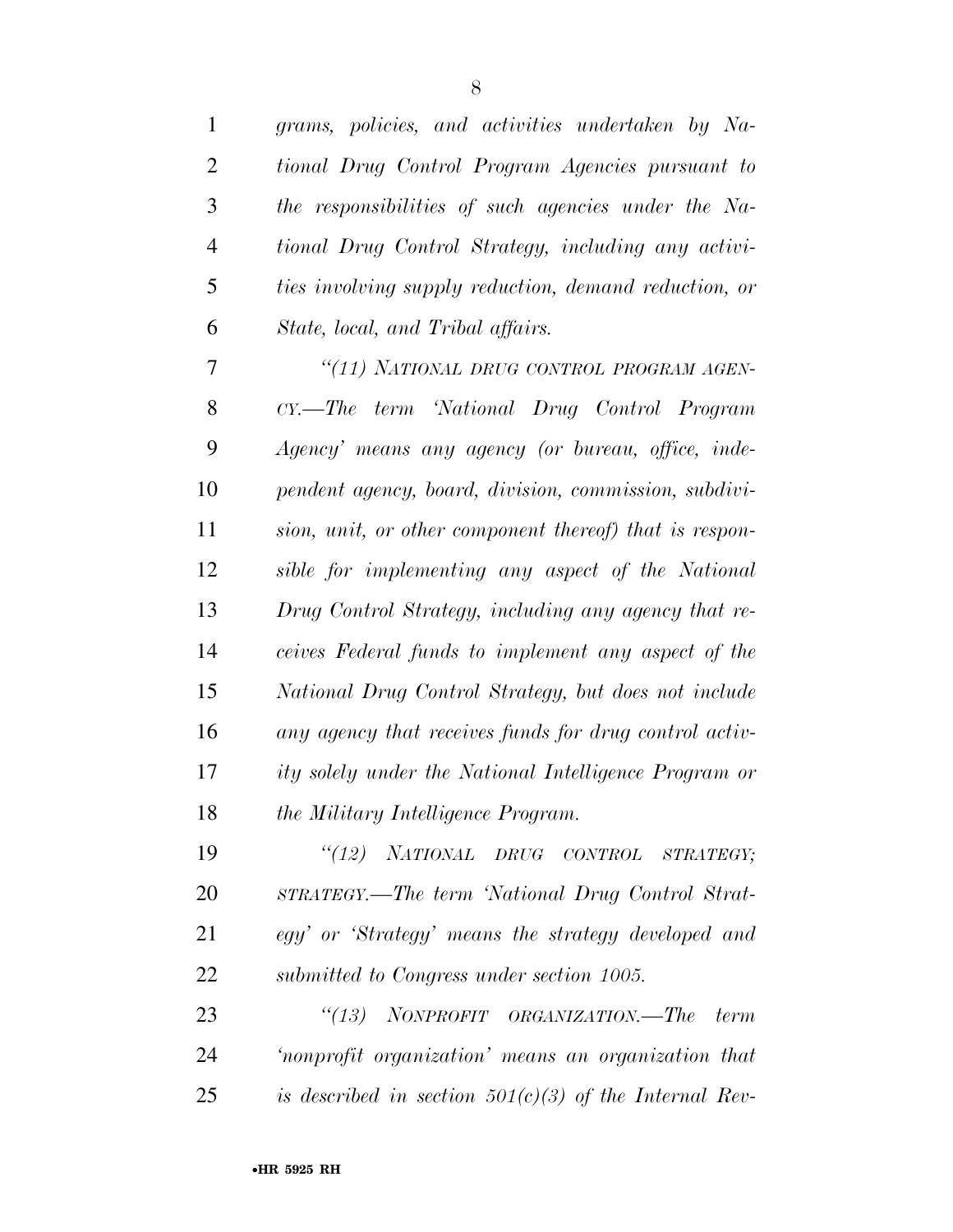| $\mathbf{1}$   | enue Code of 1986 and exempt from tax under section    |
|----------------|--------------------------------------------------------|
| 2              | $501(a)$ of such Code.                                 |
| 3              | "(14) OFFICE.—The term 'Office' means the Of-          |
| $\overline{4}$ | fice of National Drug Control.                         |
| 5              | "(15) STATE, LOCAL, AND TRIBAL AFFAIRS.—The            |
| 6              | term 'State, local, and Tribal affairs' means domestic |
| 7              | activities conducted by a National Drug Control Pro-   |
| 8              | gram Agency that are intended to reduce the avail-     |
| 9              | ability and use of illegal drugs, including—           |
| 10             | $\lq\lq (A)$ coordination and enhancement of Fed-      |
| 11             | eral, State, local, and Tribal law enforcement         |
| 12             | drug control efforts;                                  |
| 13             | $\lq\lq(B)$ coordination and enhancement of ef-        |
| 14             | forts among National Drug Control Program              |
| 15             | Agencies and State, local, and Tribal demand re-       |
| 16             | duction and supply reduction agencies;                 |
| 17             | $``(C)$ coordination and enhancement of Fed-           |
| 18             | eral, State, local, and Tribal law enforcement         |
| 19             | initiatives to gather, analyze, and disseminate        |
| 20             | information and law enforcement intelligence re-       |
| 21             | lating to drug control among domestic law en-          |
| 22             | forcement agencies; and                                |
| 23             | $\lq (D)$ other coordinated and joint initiatives      |
| 24             | among Federal, State, local, and Tribal agencies       |
| 25             | to promote comprehensive drug control strategies       |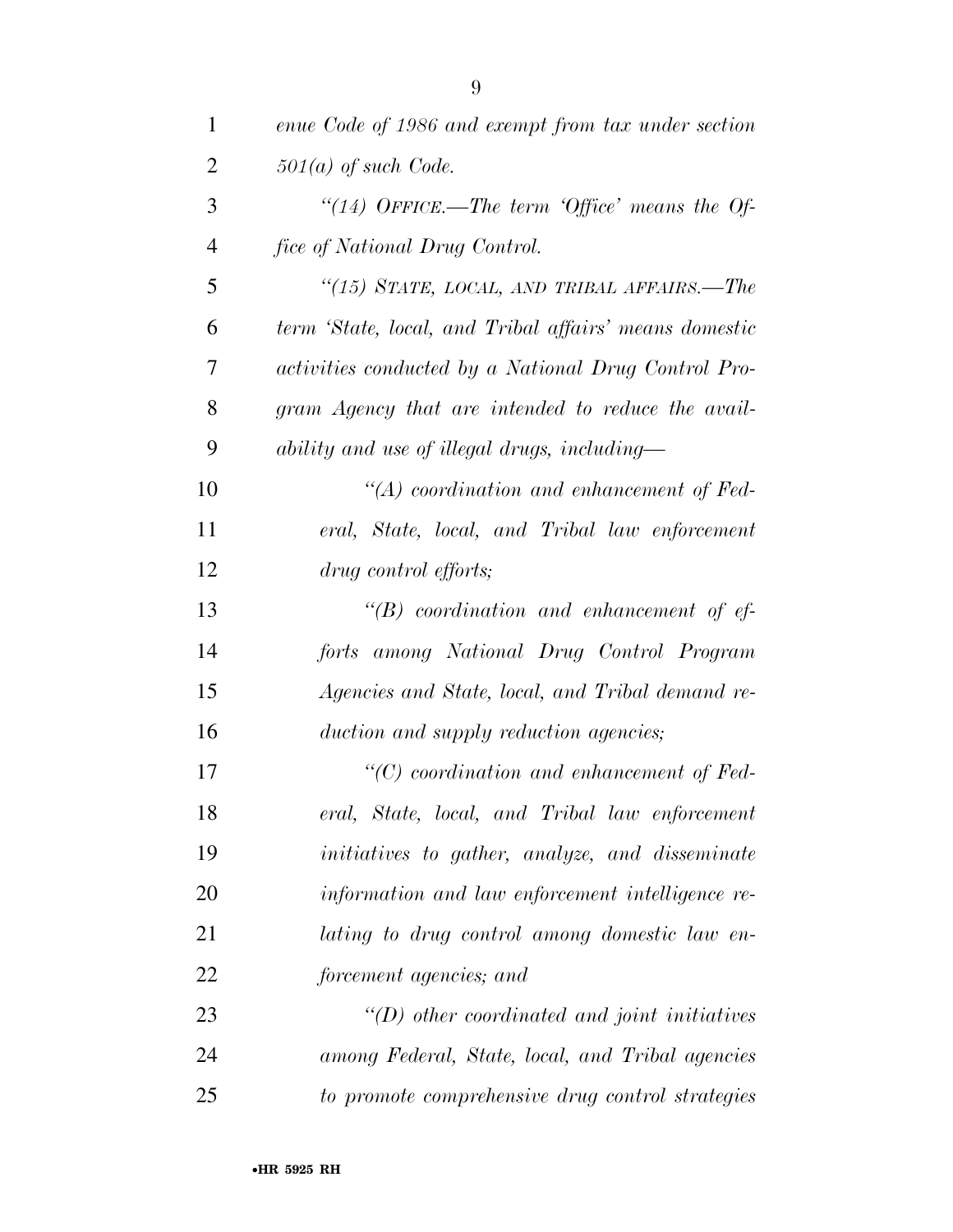| $\mathbf{1}$   | designed to reduce the demand for, and the avail-        |
|----------------|----------------------------------------------------------|
| $\overline{2}$ | <i>ability of, illegal drugs.</i>                        |
| 3              | "(16) SUBSTANCE USE DISORDER TREATMENT.-                 |
| $\overline{4}$ | The term 'substance use disorder treatment' means an     |
| 5              | evidence-based, professionally directed, deliberate, and |
| 6              | planned regimen including evaluation, observation,       |
| 7              | medical monitoring, and rehabilitative services and      |
| 8              | interventions such as pharmacotherapy, behavioral        |
| 9              | therapy, and individual and group counseling, on an      |
| 10             | inpatient or outpatient basis, to help patients with     |
| 11             | substance use disorder reach recovery.                   |
| 12             | " $(17)$ SUPPLY REDUCTION.—The term 'supply              |
| 13             | reduction' means any activity or program conducted       |
| 14             | by a National Drug Control Program Agency that is        |
| 15             | intended to reduce the availability or use of illegal    |
| 16             | drugs in the United States or abroad, including—         |
| 17             | $\lq\lq (A)$ law enforcement outside the United          |
| 18             | States;                                                  |
| 19             | $\lq\lq(B)$ domestic law enforcement;                    |
| 20             | $\lq\lq C$ source country programs, including            |
| 21             | economic development programs primarily in-              |
| 22             | tended to reduce the production or trafficking of        |
| 23             | <i>illicit drugs</i> ;                                   |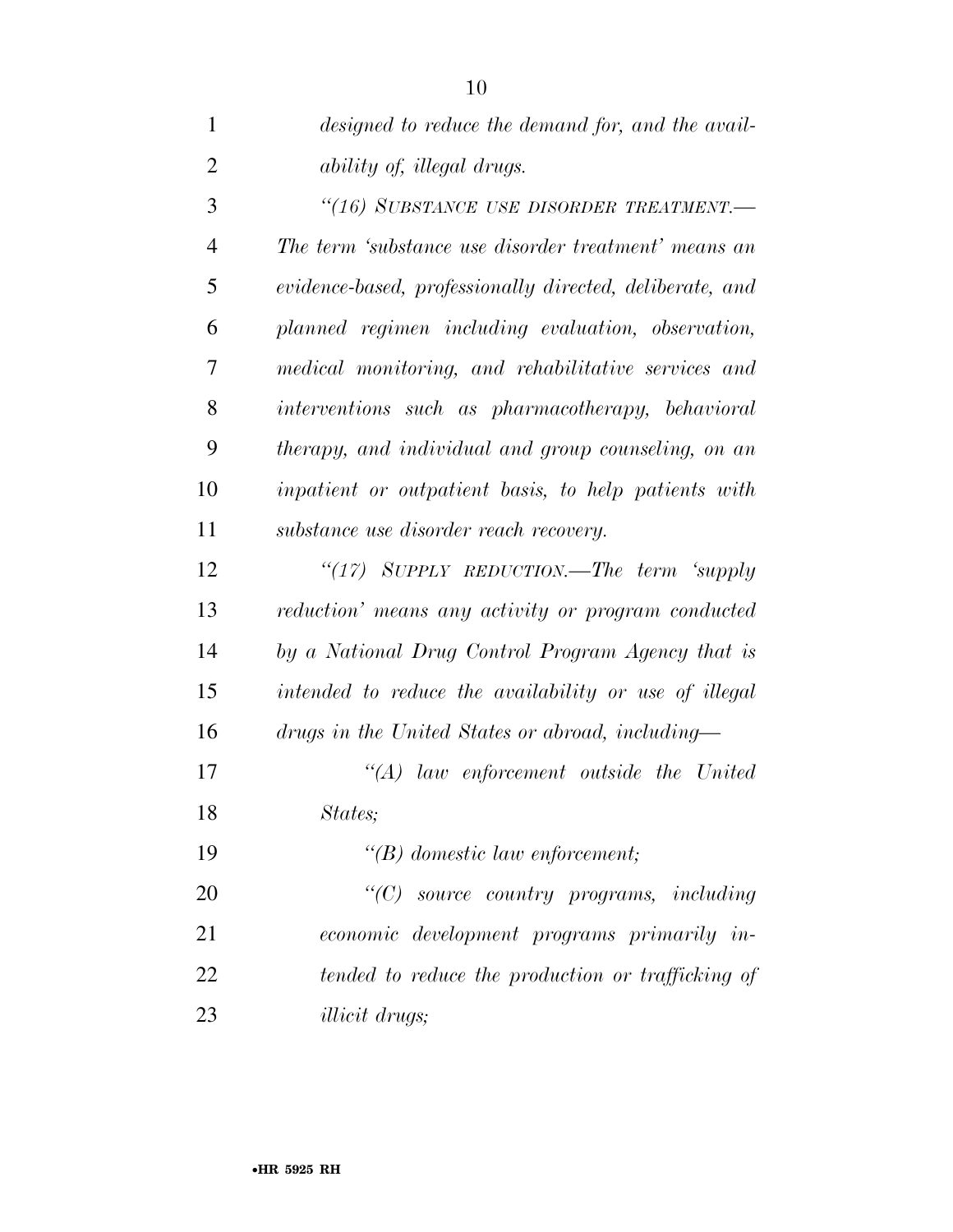| 1              | $\lq\lq(D)$ activities to control international traf- |
|----------------|-------------------------------------------------------|
| $\overline{2}$ | ficking in, and availability of, illegal drugs, in-   |
| 3              | cluding                                               |
| $\overline{4}$ | $``(i)$ accurate assessment and moni-                 |
| 5              | toring of international drug production and           |
| 6              | interdiction programs and policies; and               |
| 7              | $``(ii)$ coordination and promotion of                |
| 8              | compliance with international treaties re-            |
| 9              | lating to the production, transportation, or          |
| 10             | <i>interdiction of illegal drugs;</i>                 |
| 11             | $\lq\lq E$ activities to conduct and promote          |
| 12             | international law enforcement programs and            |
| 13             | policies to reduce the supply of drugs;               |
| 14             | $\lq\lq(F)$ activities to facilitate and enhance the  |
| 15             | sharing of domestic and foreign intelligence in-      |
| 16             | formation among National Drug Control Pro-            |
| 17             | gram Agencies, relating to the production and         |
| 18             | trafficking of drugs in the United States and in      |
| 19             | foreign countries;                                    |
| 20             | $\lq\lq(G)$ activities to prevent the diversion of    |
| 21             | drugs for their illicit use; and                      |
| 22             | " $(H)$ research related to any of the activi-        |
| 23             | ties described in this paragraph.                     |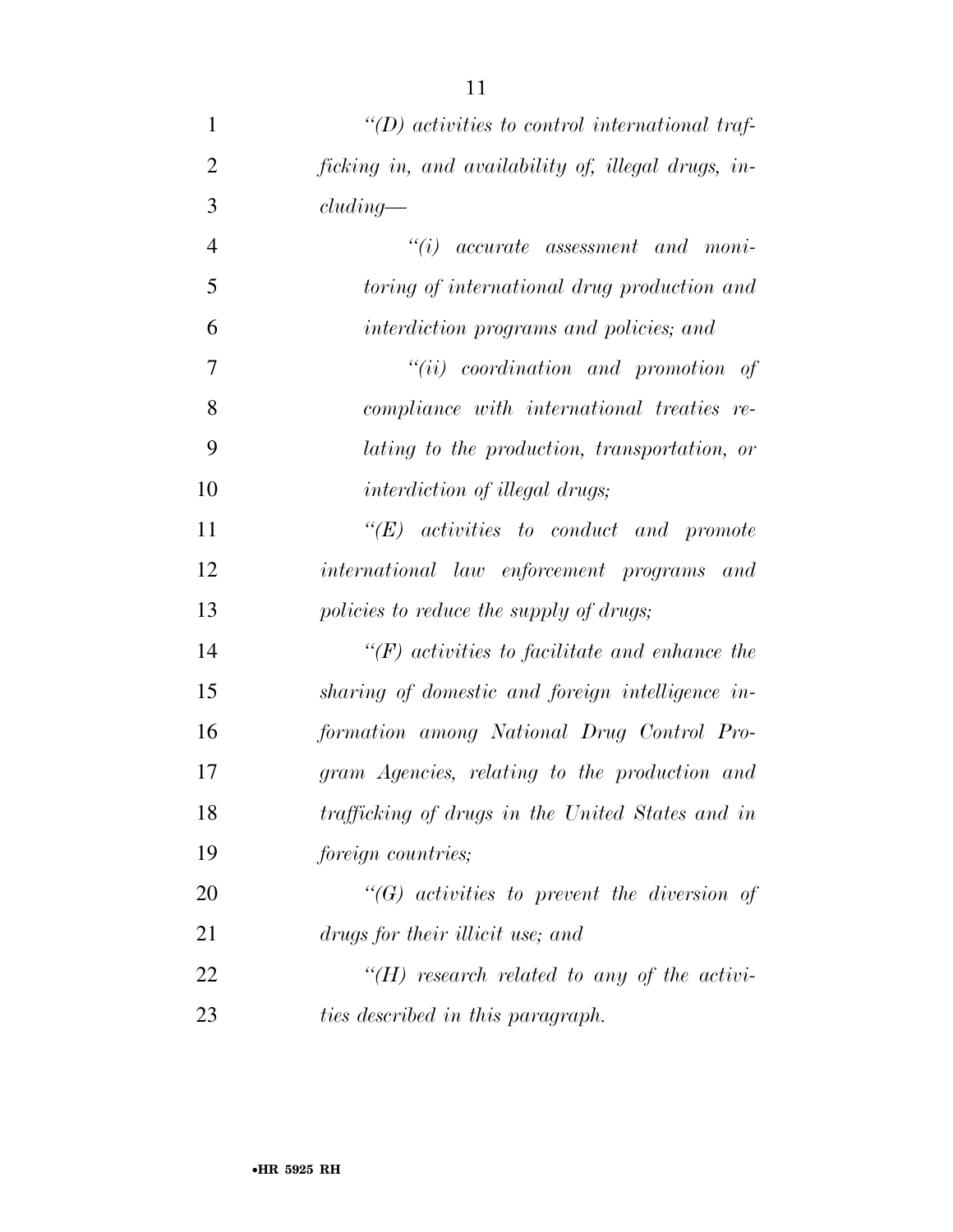| 1              | "§1002. Office of National Drug Control                      |
|----------------|--------------------------------------------------------------|
| 2              | "(a) ESTABLISHMENT OF OFFICE.—There is estab-                |
| 3              | lished in the Executive Office of the President an Office of |
| $\overline{4}$ | National Drug Control, which shall—                          |
| 5              | $\lq(1)$ lead national drug control efforts, including       |
| 6              | developing and assessing implementation of evidence-         |
| 7              | based drug control policy;                                   |
| 8              | $\lq(2)$ coordinate and oversee the implementation           |
| 9              | of the national drug control policy, including the Na-       |
| 10             | tional Drug Control Strategy;                                |
| 11             | $\lq(3)$ assess and certify the adequacy of National         |
| 12             | Drug Control Programs and the budget for those pro-          |
| 13             | grams;                                                       |
| 14             | $\lq(4)$ monitor and evaluate the effectiveness of na-       |
| 15             | tional drug control policy efforts, including the Na-        |
| 16             | tional Drug Control Program Agencies' programs, by           |
| 17             | developing and applying specific goals and perform-          |
| 18             | ance measurements and tracking program-level spend-          |
| 19             | ing;                                                         |
| 20             | $\lq(5)$ identify and respond to emerging threats re-        |
| 21             | <i>lated to illicit drug use</i> ;                           |
| 22             | "(6) administer and evaluate grant programs in               |
| 23             | furtherance of the National Drug Control Strategy;           |
| 24             | and                                                          |
| 25             | "(7) facilitate broad-scale information sharing              |
| 26             | and data standardization among Federal, State, and           |
|                |                                                              |

#### •**HR 5925 RH**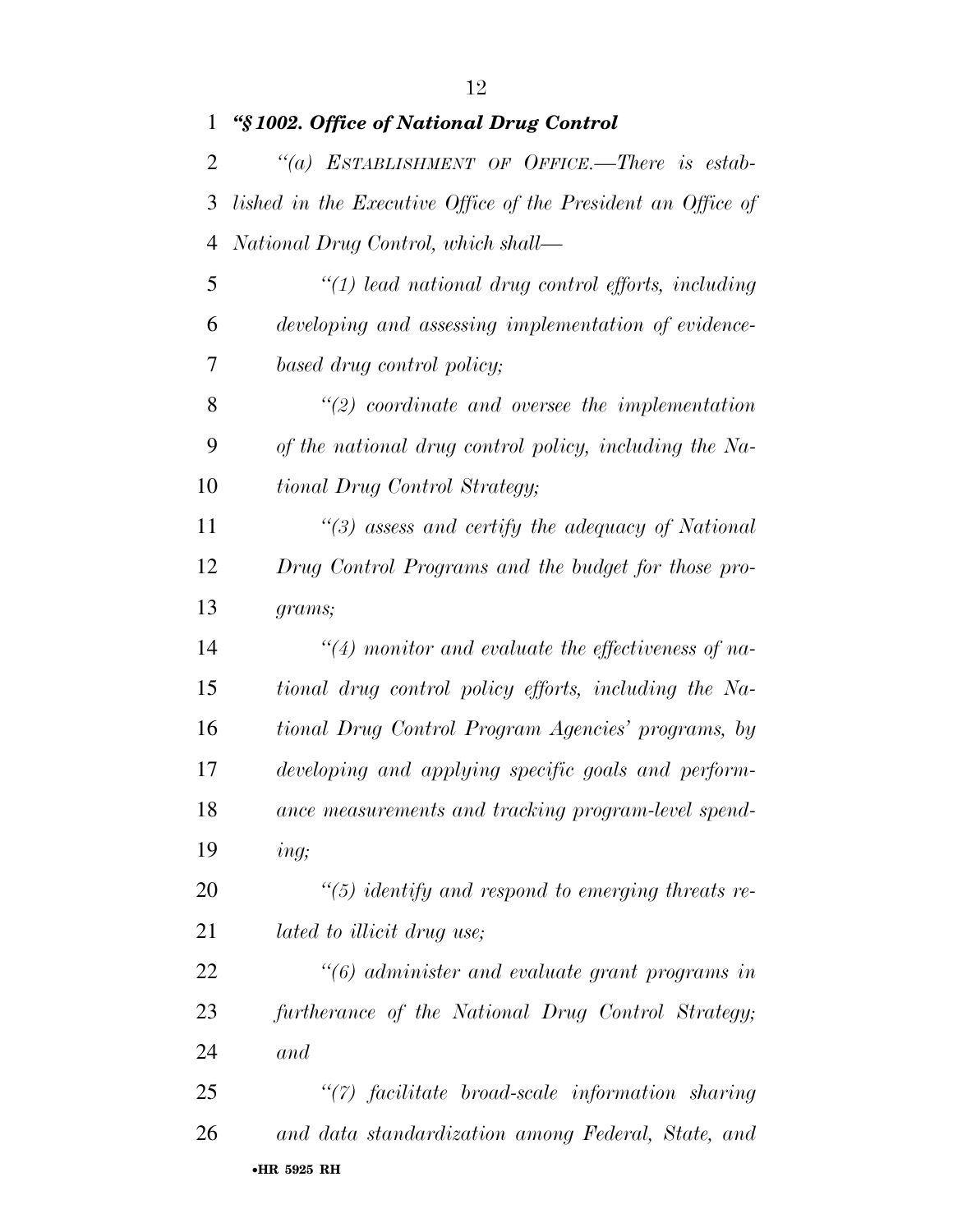| 1  | local entities to support the national drug control ef-  |
|----|----------------------------------------------------------|
| 2  | forts.                                                   |
| 3  | "(b) DIRECTOR OF NATIONAL DRUG CONTROL AND               |
| 4  | <b>DEPUTY DIRECTORS.—</b>                                |
| 5  | $\lq (1)$ DIRECTOR.—                                     |
| 6  | "(A) IN GENERAL.—There shall be at the                   |
| 7  | head of the Office a Director who shall hold the         |
| 8  | same rank and status as the head of an executive         |
| 9  | department listed in section $101$ of title 5,           |
| 10 | United States Code.                                      |
| 11 | "(B) APPOINTMENT.—The Director shall be                  |
| 12 | appointed by the President, by and with the ad-          |
| 13 | vice and consent of the Senate, and shall serve          |
| 14 | at the pleasure of the President.                        |
| 15 | "(2) DEPUTY DIRECTOR.—                                   |
| 16 | "(A) IN GENERAL.—There shall be a Dep-                   |
| 17 | <i>uty Director who shall report directly to the Di-</i> |
| 18 | rector, be appointed by the President, and serve         |
| 19 | at the pleasure of the President.                        |
| 20 | "(B) RESPONSIBILITIES.—The Deputy Di-                    |
| 21 | rector shall—                                            |
| 22 | $\lq\lq(i)$ carry out the responsibilities dele-         |
| 23 | gated by the Director; and                               |
| 24 | $``(ii)$ be responsible for effectively co-              |
| 25 | ordinating with the Coordinators.                        |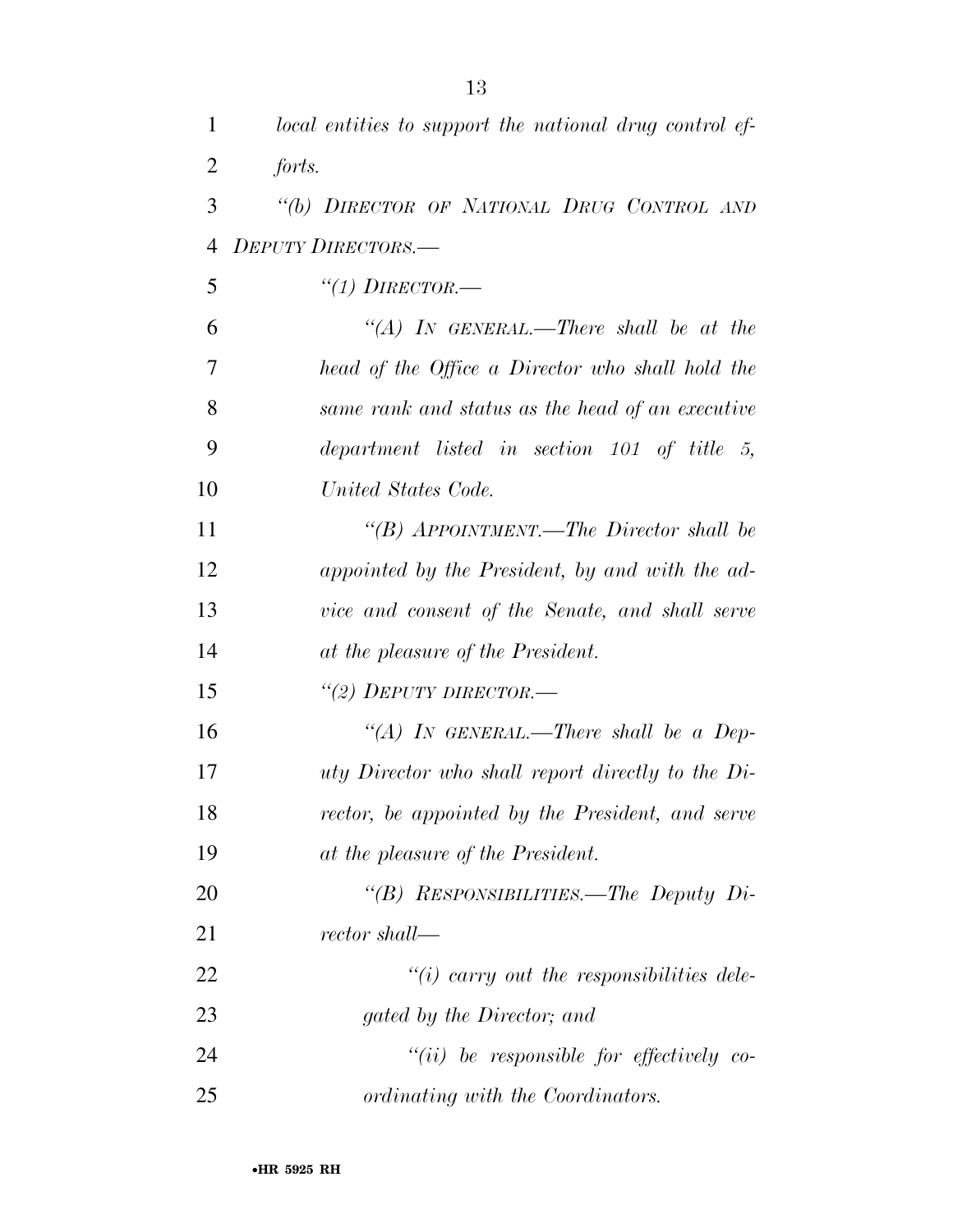| $\mathbf{1}$   | "(c) RESPONSIBILITIES.—                                     |
|----------------|-------------------------------------------------------------|
| $\overline{2}$ | "(1) POLICIES, GOALS, OBJECTIVES, AND PRIOR-                |
| 3              | ITIES.—The Director shall assist the President in di-       |
| $\overline{4}$ | recting national drug control efforts, including estab-     |
| 5              | lishing policies, goals, objectives, and priorities for the |
| 6              | National Drug Control Program that are based on             |
| 7              | evidence-based research.                                    |
| 8              | "(2) CONSULTATION.—To formulate the National                |
| 9              | Drug Control policies, goals, objectives, and priorities,   |
| 10             | the Director—                                               |
| 11             | $\lq (A)$ shall consult with—                               |
| 12             | $\lq\lq(i)$ State and local governments;                    |
| 13             | "(ii) National Drug Control Program                         |
| 14             | Agencies;                                                   |
| 15             | $``(iii)$ each committee, working group,                    |
| 16             | council, or other entity established under                  |
| 17             | this chapter, as appropriate;                               |
| 18             | " $(iv)$ the public;                                        |
| 19             | appropriate congressional com-<br>``(v)                     |
| 20             | mittees; and                                                |
| 21             | $``(vi)$ any other person in the discretion                 |
| 22             | of the Director; and                                        |
| 23             | "(B) may—                                                   |
| 24             | $\lq\lq(i)$ establish advisory councils;                    |
| 25             | $``(ii)$ acquire data from agencies; and                    |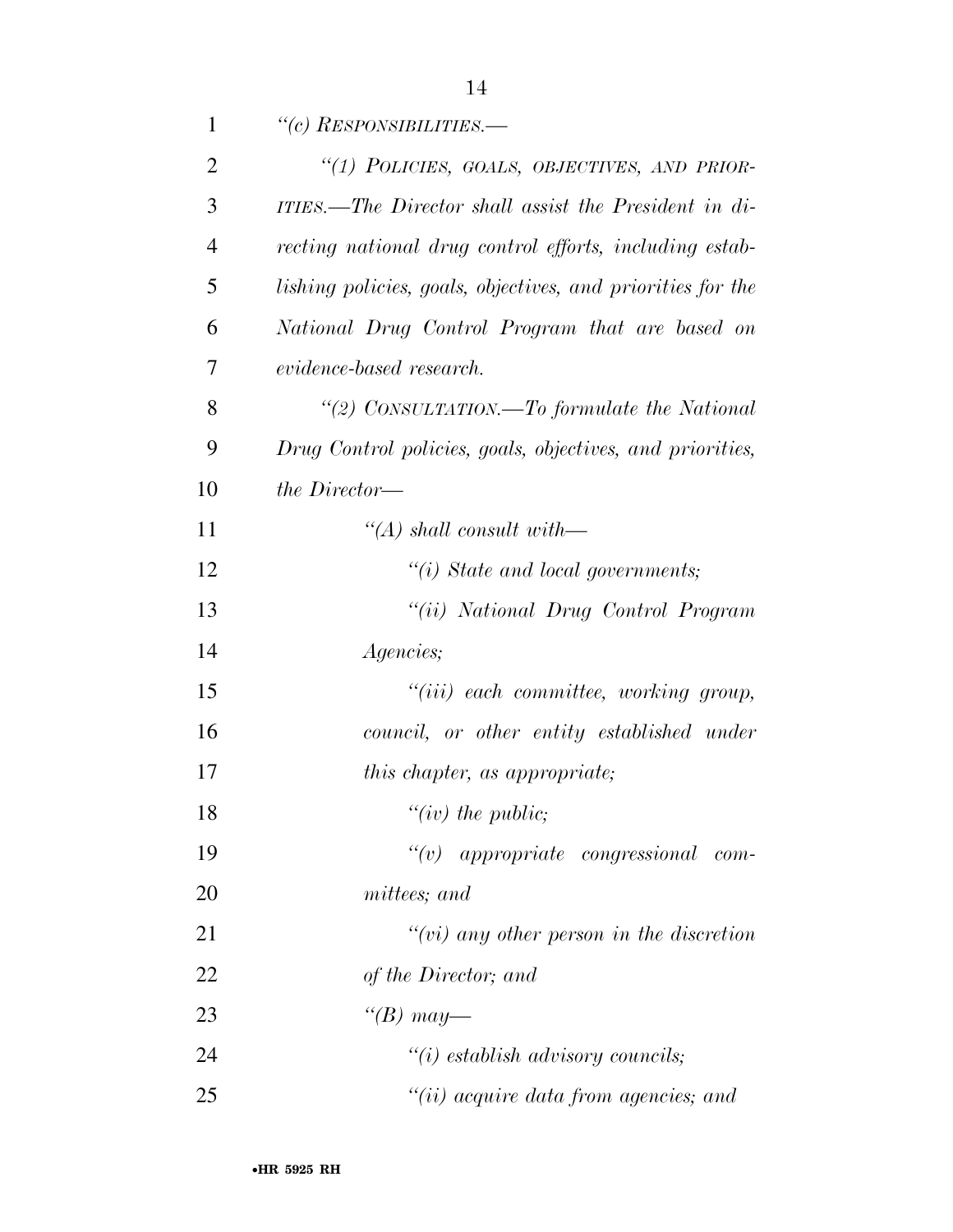| 1              | $``(iii)$ request data from any other enti-                  |
|----------------|--------------------------------------------------------------|
| $\overline{2}$ | ty.                                                          |
| 3              | "§1003. Administration of the office                         |
| $\overline{4}$ | "(a) EMPLOYMENT.—                                            |
| 5              | "(1) AUTHORITY OF THE DIRECTOR.—The Direc-                   |
| 6              | tor may select, appoint, employ, and fix compensa-           |
| 7              | tion of such officers and employees of the Office as         |
| 8              | may be necessary to carry out the functions of the Of-       |
| 9              | <i>fice under this chapter.</i>                              |
| 10             | "(2) PROHIBITIONS.—                                          |
| 11             | "(A) GENERALLY.—No person shall serve as                     |
| 12             | Director or Deputy Director while serving in                 |
| 13             | any other position in the Federal Government.                |
| 14             | PROHIBITION ON POLITICAL<br>$\lq(B)$<br>CAM-                 |
| 15             | PAIGNING.—Any officer or employee of the Office              |
| 16             | who is appointed to that position by the Presi-              |
| 17             | dent, by and with the advice and consent of the              |
| 18             | Senate, may not participate in Federal election              |
| 19             | campaign activities, except that such official is            |
| 20             | not prohibited by this paragraph from making                 |
| 21             | <i>contributions to individual candidates.</i>               |
| 22             | "(b) PROHIBITION ON THE USE OF FUNDS FOR POLIT-              |
| 23             | ICAL CAMPAIGNS OR BALLOT INITIATIVES.—No funds au-           |
| 24             | thorized under this chapter may be obligated for the purpose |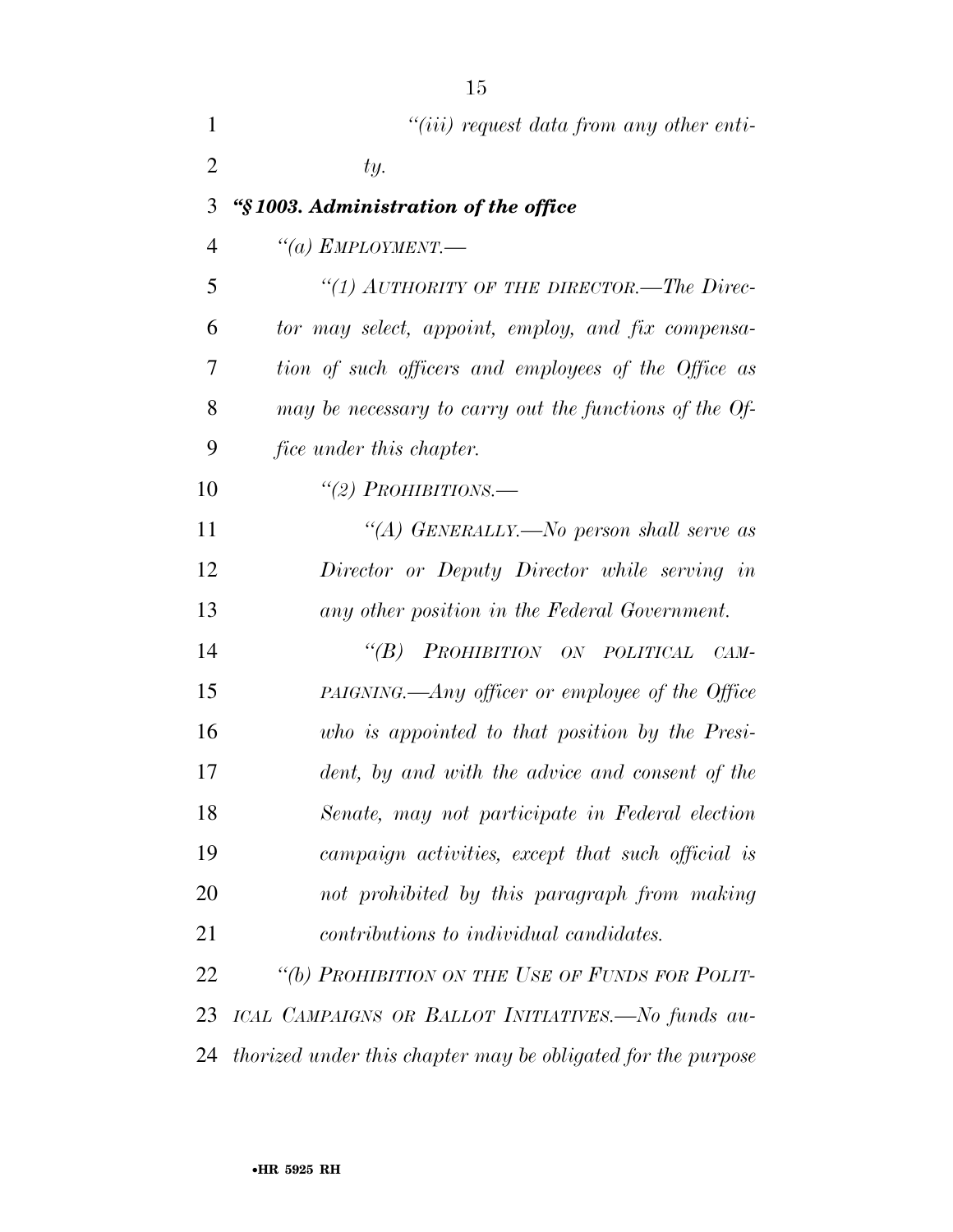| 3              | "(c) PERSONNEL DETAILED TO OFFICE.-                      |
|----------------|----------------------------------------------------------|
| $\overline{4}$ | "(1) EVALUATIONS.—Notwithstanding any pro-               |
| 5              | vision of chapter 43 of title 5, the Director shall per- |
| 6              | form the evaluation of the performance of any em-        |
| 7              | ployee detailed to the Office for purposes of the appli- |
| 8              | cable performance appraisal system established under     |
| 9              | such chapter for any rating period, or part thereof,     |
| 10             | that such employee is detailed to such office.           |
| 11             | "(2) COMPENSATION.—                                      |
| 12             | "(A) BONUS PAYMENTS.—Subject to<br><i>the</i>            |
| 13             | availability of appropriations, the Director may         |
| 14             | provide periodic bonus payments to any em-               |
| 15             | ployee detailed to the Office.                           |
| 16             | " $(B)$ RESTRICTIONS.— $An$ amount<br>paid               |
| 17             | under this paragraph to an employee for any pe-          |
| 18             | $riod$ —                                                 |
| 19             | $``(i)$ shall not be greater than 20 per-                |
| 20             | cent of the basic pay paid or payable to                 |
| 21             | such employee for such period; and                       |
| 22             | $``(ii)$ shall be in addition to the basic               |
| 23             | pay of such employee.                                    |
| 24             | "(C) AGGREGATE AMOUNT.—The aggregate                     |
| 25             | amount paid during any fiscal year to an em-             |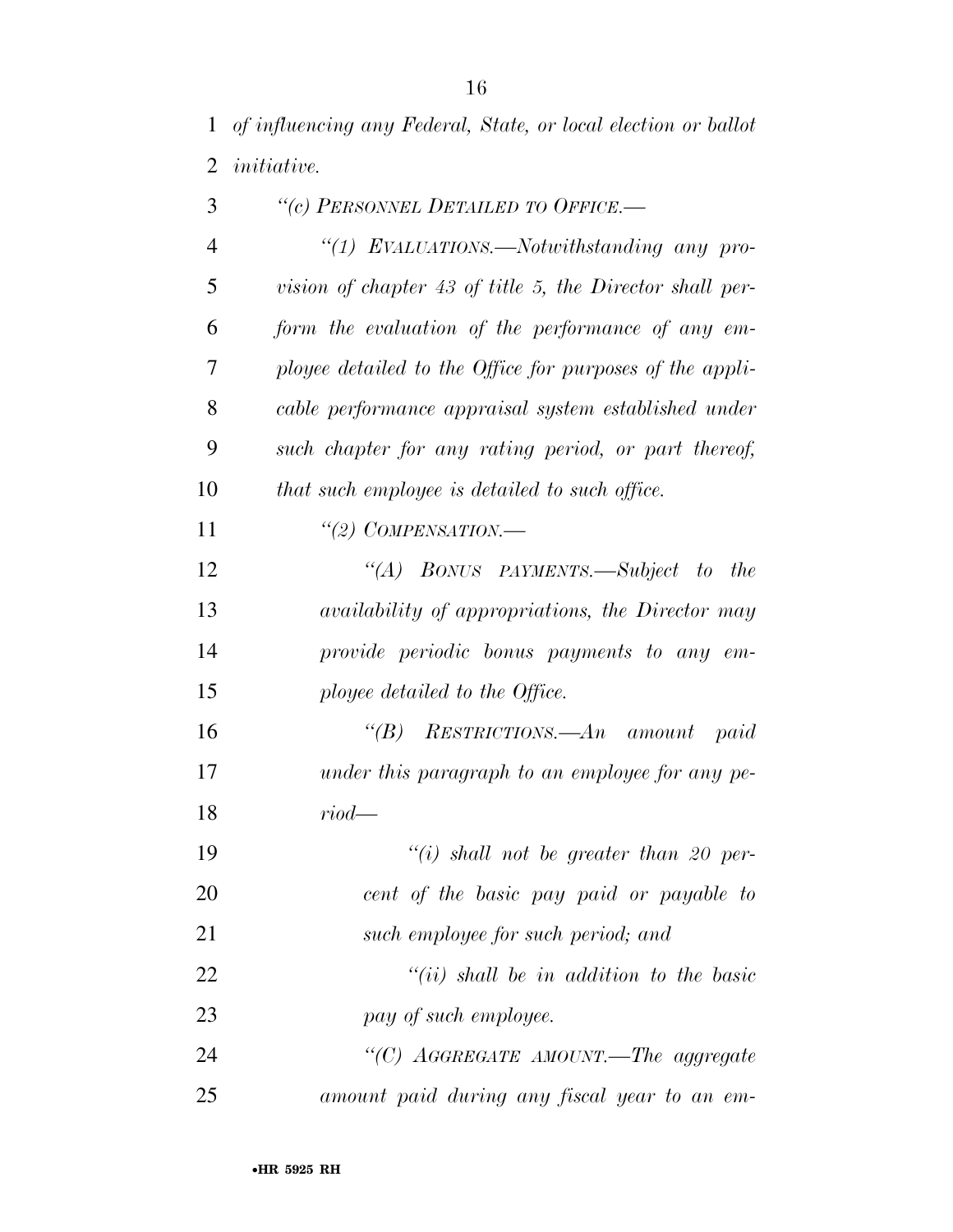| ployee detailed to the Office as basic pay,                     |
|-----------------------------------------------------------------|
| awards, bonuses, and other compensation shall                   |
| not exceed the annual rate payable at the end of                |
| such fiscal year for positions at level III of the              |
| <i>Executive Schedule.</i>                                      |
| "(d) CONGRESSIONAL ACCESS TO INFORMATION.—The                   |
| location of the Office in the Executive Office of the President |
| shall not be construed as affecting access by Congress, or      |
| any committee of the House of Representatives or the Sen-       |
| ate, to any-                                                    |
| $\lq(1)$ information, document, or study in the pos-            |
| session of, or conducted by or at the direction of the          |
| Director; or                                                    |
| "(2) personnel of the Office.                                   |
| "(e) OTHER AUTHORITIES OF THE DIRECTOR.-In                      |
| carrying out this chapter, the Director may—                    |
| $\lq(1)$ use for administrative purposes, on a reim-            |
| bursable basis, the available services, equipment, per-         |
| sonnel, and facilities of Federal, State, and local             |
| <i>agencies</i> ;                                               |
| $\lq(2)$ procure the services of experts and consult-           |
| ants in accordance with section 3109 of title 5 relat-          |
| ing to appointments in the Federal Service, at rates            |
|                                                                 |
| of compensation for individuals not to exceed the               |
|                                                                 |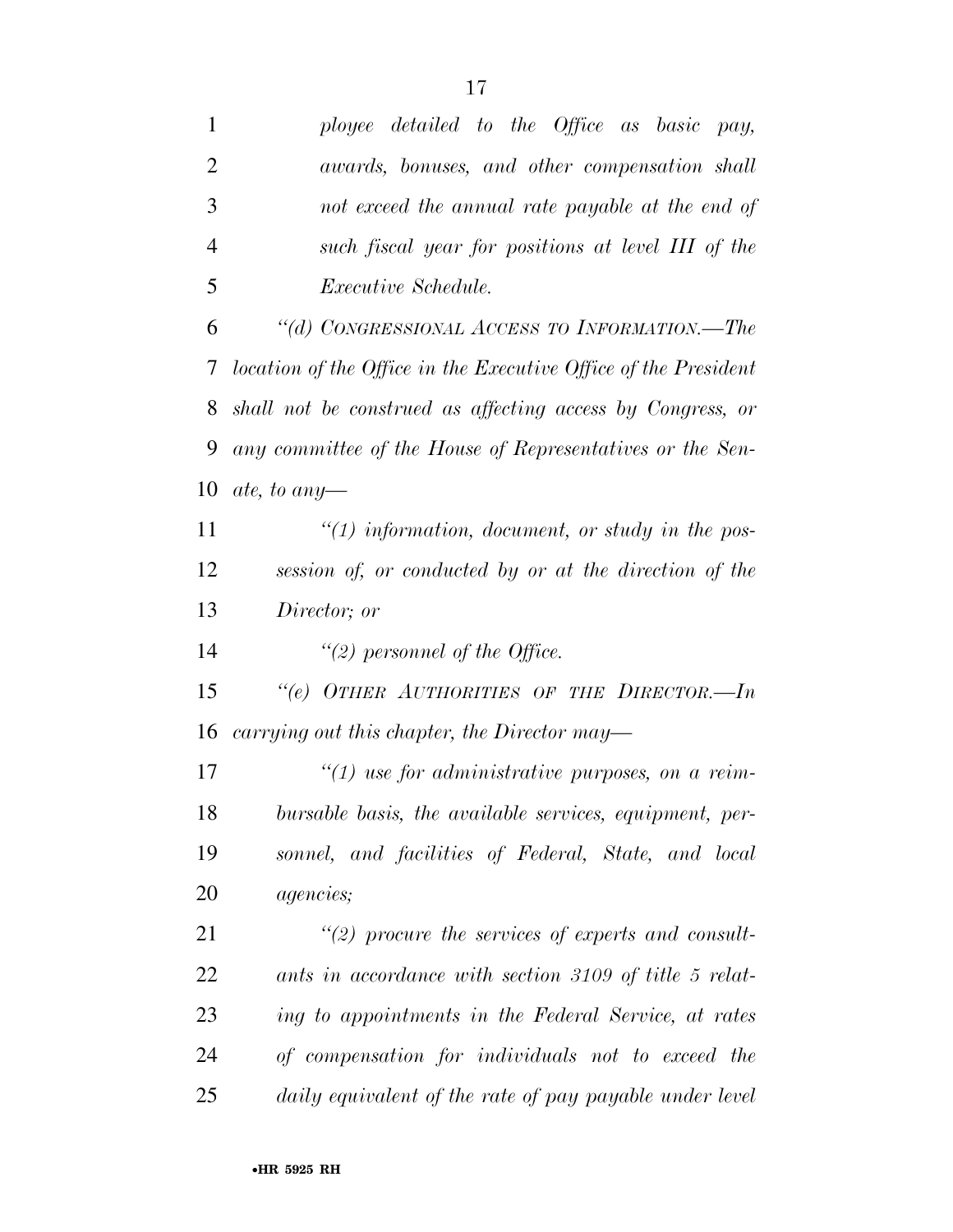*IV of the Executive Schedule under section 5311 of such title; and* 

 *''(3) use the mails in the same manner as any other agency.* 

 *''(f) GENERAL SERVICES ADMINISTRATION.—The Ad- ministrator of General Services shall provide to the Direc- tor, on a reimbursable basis, such administrative support services as the Director may request.* 

## *''§ 1004. National drug control program budget*

 *''(a) BUDGET RECOMMENDATIONS.—Not later than July 1 of each year, the Director shall provide to the head of each National Drug Control Program Agency budget rec- ommendations, including requests for specific initiatives that are consistent with the priorities of the President under the National Drug Control Strategy, which shall—* 

 *''(1) apply to the budget for the next fiscal year scheduled for formulation under chapter 11, and each of the 4 subsequent fiscal years; and* 

 *''(2) address funding priorities developed in the National Drug Control Strategy.* 

 *''(b) RESPONSIBILITIES OF NATIONAL DRUG CONTROL PROGRAM AGENCIES.—* 

 *''(1) IN GENERAL.—For each fiscal year, the head of each National Drug Control Program Agency shall transmit to the Director a copy of the proposed*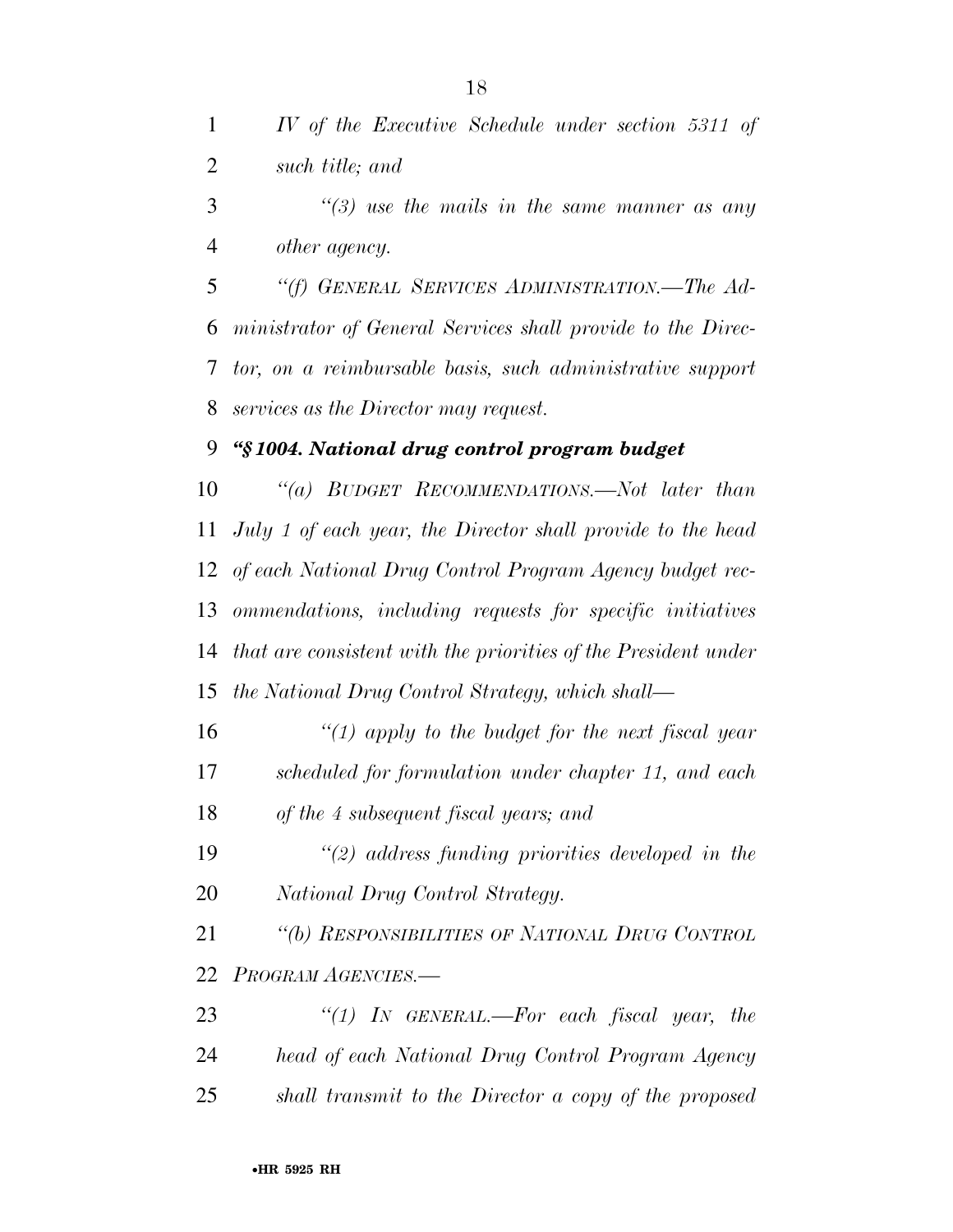|                | drug control budget request of such agency at the      |
|----------------|--------------------------------------------------------|
| 2              | same time as that budget request is submitted to their |
| 3              | superiors (and before submission to the Office of Man- |
| $\overline{4}$ | agement and Budget) in the preparation of the budget   |
| 5              | of the President submitted to Congress under section   |
| 6              | $1105(a)$ .                                            |
|                | "(2) SUBMISSION OF DRUG CONTROL BUDGET                 |

 *REQUESTS.—The head of each National Drug Control Program Agency shall ensure timely development and submission to the Director of each proposed drug con- trol budget request transmitted pursuant to this sub- section, in such format as may be designated by the Director with the concurrence of the Director of the Office of Management and Budget.* 

 *''(3) CONTENT OF DRUG CONTROL BUDGET RE- QUESTS.—A drug control budget request submitted by the head of a National Drug Control Program Agency under this subsection shall include all requests for funds for any drug control activity undertaken by such agency, including demand reduction, supply re- duction, and State, local, and Tribal affairs, includ- ing any drug law enforcement activities. If an activ- ity has both drug control and nondrug control pur- poses or applications, such agency shall estimate by a documented calculation the total funds requested for*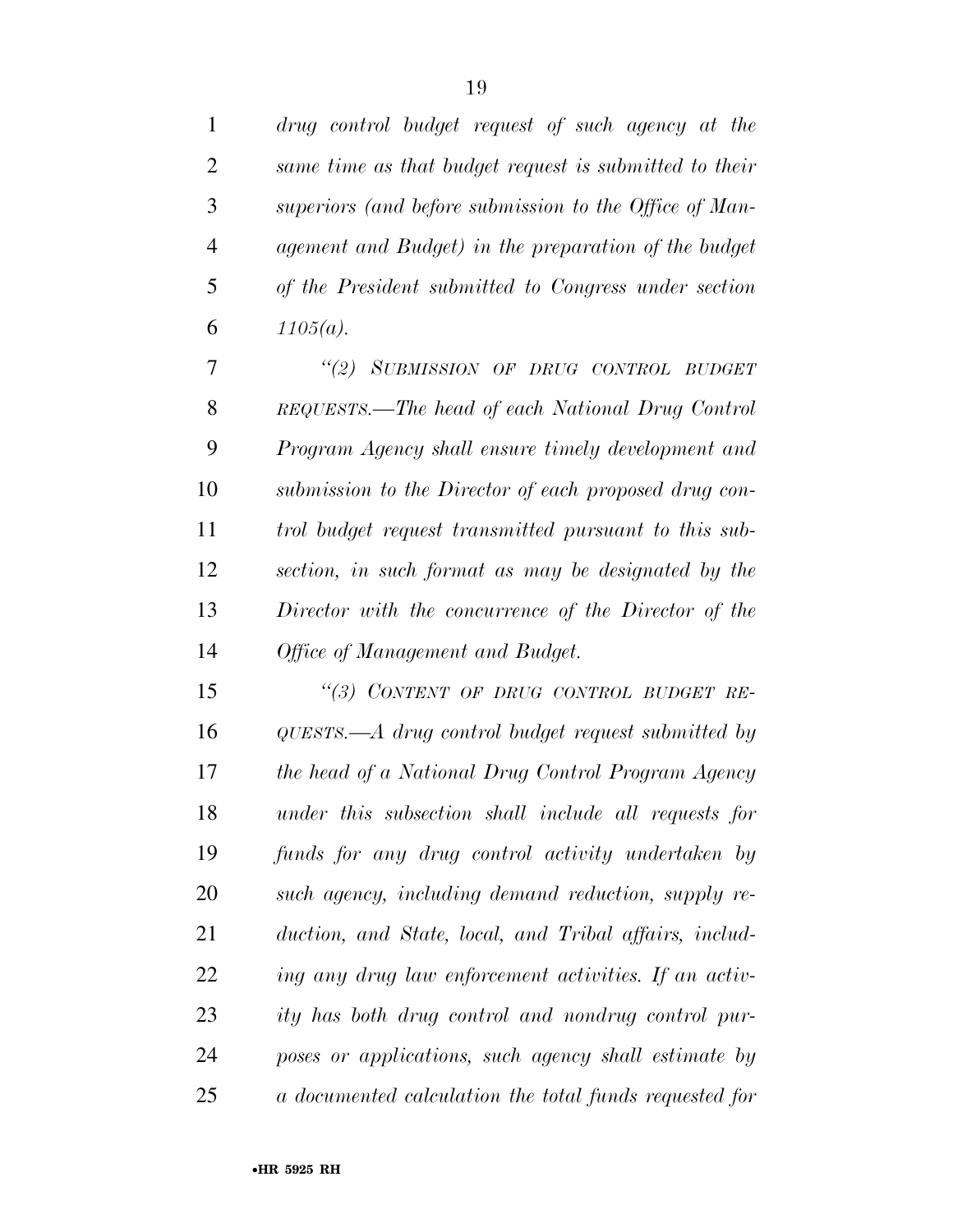| $\mathbf{1}$   | that activity that would be used for drug control, and  |
|----------------|---------------------------------------------------------|
| $\overline{2}$ | shall set forth in its request the basis and method for |
| 3              | making the estimate.                                    |
| $\overline{4}$ | "(c) REVIEW AND CERTIFICATION OF BUDGET RE-             |
| 5              | QUESTS AND BUDGET SUBMISSIONS OF NATIONAL DRUG          |
| 6              | CONTROL PROGRAM AGENCIES.-                              |
| 7              | $\lq(1)$ IN GENERAL.—The Director shall review          |
| 8              | each drug control budget request submitted to the Di-   |
| 9              | rector under subsection (b).                            |
| 10             | "(2) REVIEW OF BUDGET REQUESTS.—                        |
| 11             | "(A) INADEQUATE REQUESTS.—If the Di-                    |
| 12             | rector concludes that a budget request submitted        |
| 13             | under subsection $(b)$ is inadequate, in whole or       |
| 14             | in part, to implement the objectives of the Na-         |
| 15             | tional Drug Control Strategy with respect to the        |
| 16             | agency or program at issue for the year for             |
| 17             | which the request is submitted, the Director shall      |
| 18             | submit to the head of the applicable National           |
| 19             | Drug Control Program Agency a written de-               |
| 20             | scription identifying the funding levels and spe-       |
| 21             | cific initiatives that would, in the determination      |
| 22             | of the Director, make the request adequate to im-       |
| 23             | plement those objectives.                               |
| 24             | "(B) ADEQUATE REQUESTS.—If the Direc-                   |
| 25             | tor concludes that a budget request submitted           |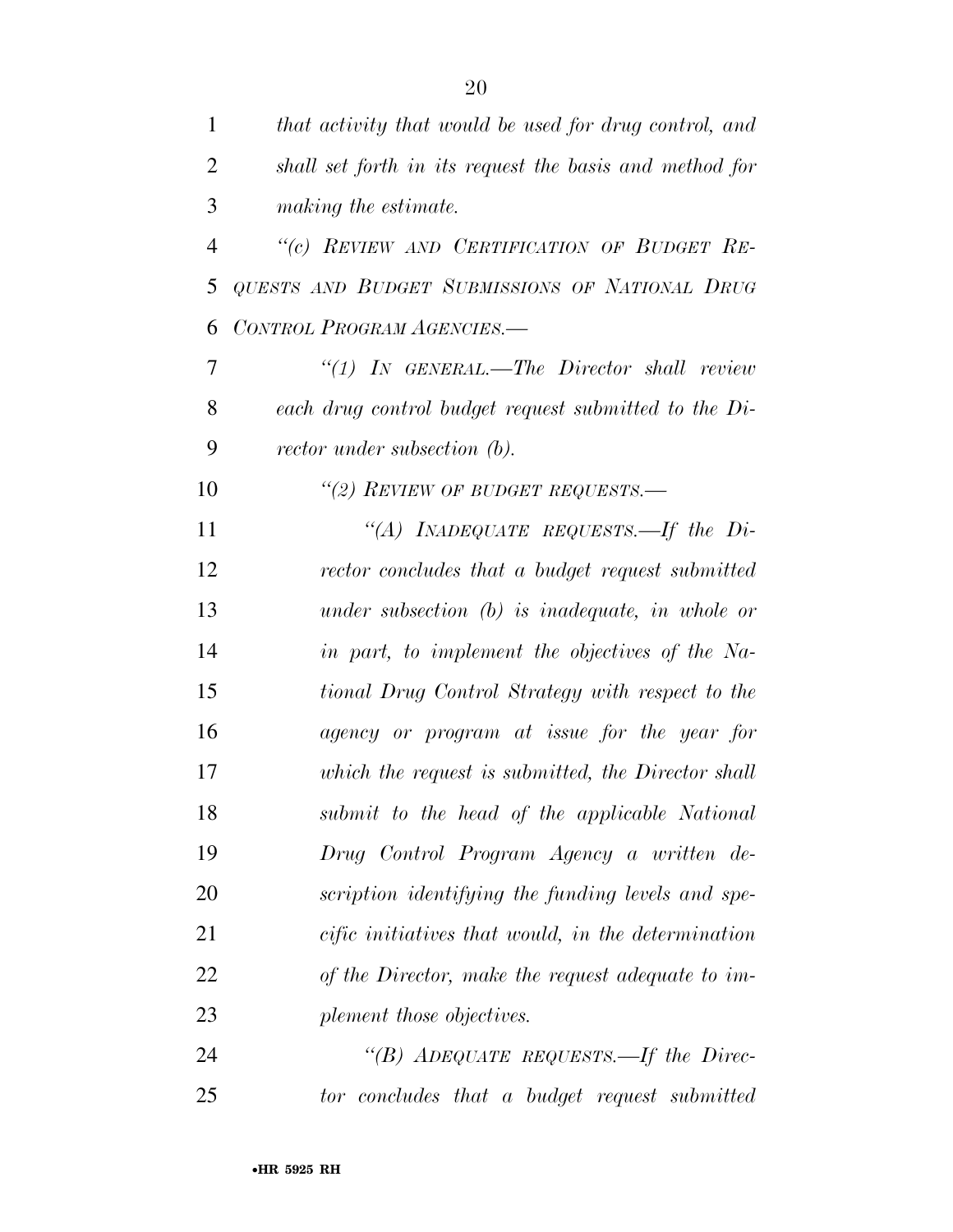| $\mathbf{1}$   | under subsection $(b)$ is adequate to implement       |
|----------------|-------------------------------------------------------|
| $\overline{2}$ | the objectives of the National Drug Control           |
| 3              | Strategy with respect to the agency or program        |
| $\overline{4}$ | at issue for the year for which the request is sub-   |
| 5              | mitted, the Director shall submit to the head of      |
| 6              | the applicable National Drug Control Program          |
| 7              | Agency a written statement confirming the ade-        |
| 8              | quacy of the request.                                 |
| 9              | "(C) RECORD.—The Director shall main-                 |
| 10             | a record of each description submitted<br>tain        |
| 11             | under subparagraph $(A)$ and each statement sub-      |
| 12             | mitted under subparagraph $(B)$ .                     |
| 13             | "(3) SPECIFIC REQUESTS.—The Director shall            |
| 14             | not confirm the adequacy of any budget request that   |
| 15             | requests a level of funding that will not enable      |
| 16             | achievement of the goals of the National Drug Control |
| 17             | $Strategy, including-$                                |
| 18             | "(A) requests funding for Federal law en-             |
| 19             | forcement activities that do not adequately com-      |
| 20             | pensate for transfers of drug enforcement re-         |
| 21             | sources and personnel to law enforcement and          |
| 22             | <i>investigation activities;</i>                      |
| 23             | $\lq\lq(B)$ requests funding for law enforcement      |
| 24             | activities on the borders of the United States that   |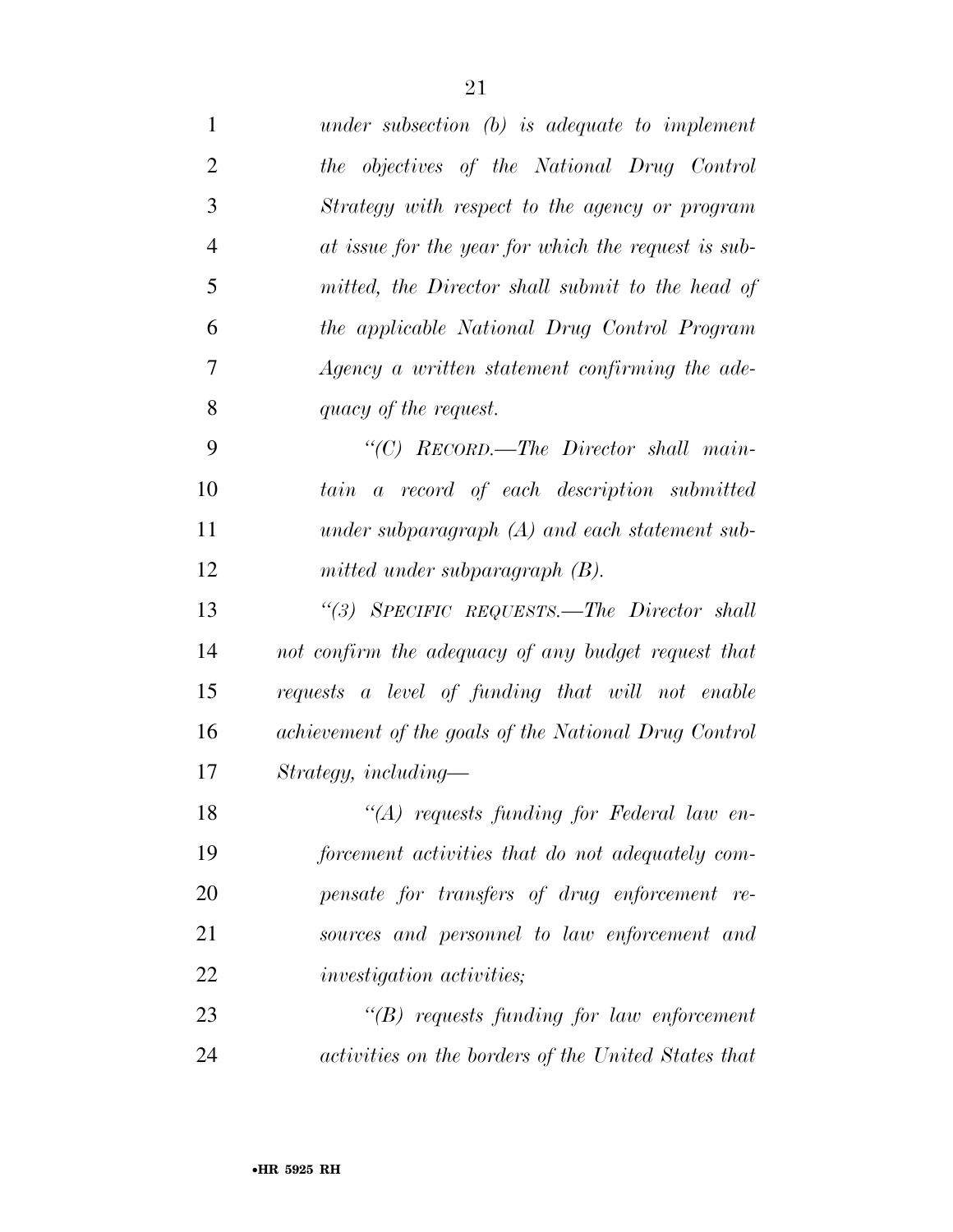| $\mathbf{1}$   | do not adequately direct resources to drug inter-    |
|----------------|------------------------------------------------------|
| $\overline{2}$ | diction and enforcement;                             |
| 3              | $\lq$ (C) requests funding for drug treatment        |
| $\overline{4}$ | activities that do not provide adequate results      |
| 5              | and accountability measures;                         |
| 6              | $\lq\lq(D)$ requests funding for drug treatment      |
| 7              | activities that do not adequately support and en-    |
| 8              | hance Federal drug treatment programs and ca-        |
| 9              | <i>pacity</i> ; and                                  |
| 10             | $\lq\lq(E)$ requests funding for the operations      |
| 11             | and management of the Department of Home-            |
| 12             | land Security that does not include a specific re-   |
| 13             | quest for funds for the Office of Counternarcotics   |
| 14             | <i>Enforcement to carry out its responsibilities</i> |
| 15             | under section 878 of the Homeland Security Act       |
| 16             | of 2002 (6 U.S.C. 458).                              |
| 17             | $``(4)$ AGENCY RESPONSE.—                            |
| 18             | "(A) IN GENERAL.—The head of a National              |
| 19             | Drug Control Program Agency that receives a          |
| 20             | description under paragraph $(2)(A)$ shall include   |
| 21             | the funding levels and initiatives described by      |
| 22             | the Director in the budget submission for that       |
| 23             | agency to the Office of Management and Budget.       |
| 24             | "(B) IMPACT STATEMENT.—The head of $a$               |
| 25             | National Drug Control Program Agency that has        |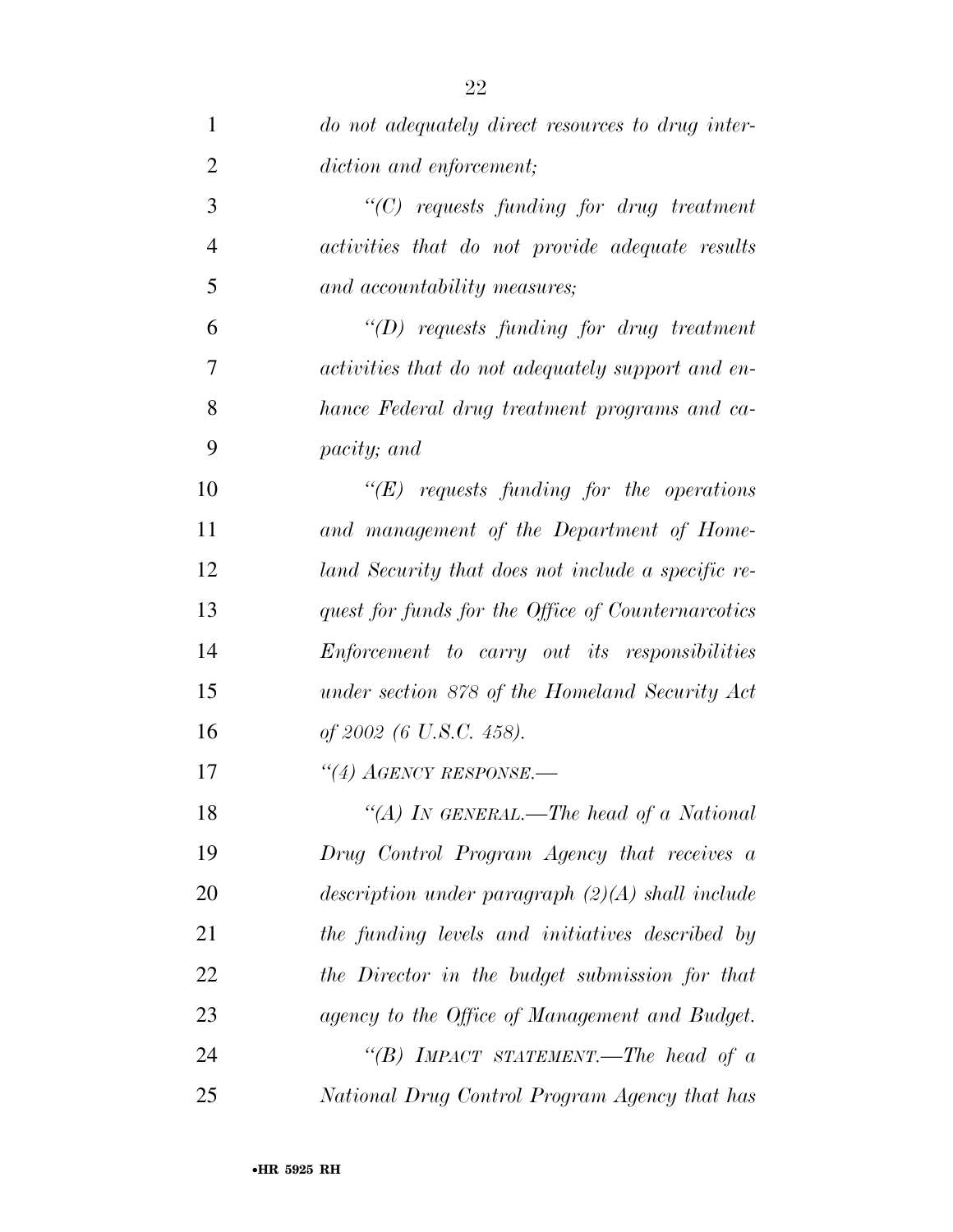| $\mathbf{1}$   | altered its budget submission under this para-    |
|----------------|---------------------------------------------------|
| $\overline{2}$ | graph shall include as an appendix to the budget  |
| 3              | submission for that agency to the Office of Man-  |
| $\overline{4}$ | agement and Budget an impact statement that       |
| 5              | summarizes                                        |
| 6              | $``(i)$ the changes made to the budget            |
| 7              | under this paragraph; and                         |
| 8              | $"(ii)$ the impact of those changes on the        |
| 9              | ability of that agency to perform its other       |
| 10             | responsibilities, including any impact on         |
| 11             | specific missions or programs of the agency.      |
| 12             | "(C) CONGRESSIONAL NOTIFICATION.—The              |
| 13             | head of a National Drug Control Program Agen-     |
| 14             | cy shall submit a copy of any impact statement    |
| 15             | under subparagraph $(B)$ to the Senate, the       |
| 16             | House of Representatives, and the appropriate     |
| 17             | congressional committees, at the time the budget  |
| 18             | for that agency is submitted to Congress under    |
| 19             | section $1105(a)$ .                               |
| 20             | $\frac{1}{10}$<br>CERTIFICATION OF BUDGET SUBMIS- |
| 21             | $SIONS$ .                                         |
| 22             | "(A) IN GENERAL.—At the time a National           |
| 23             | Drug Control Program Agency submits its budg-     |
| 24             | et request to the Office of Management and        |
| 25             | Budget, the head of the National Drug Control     |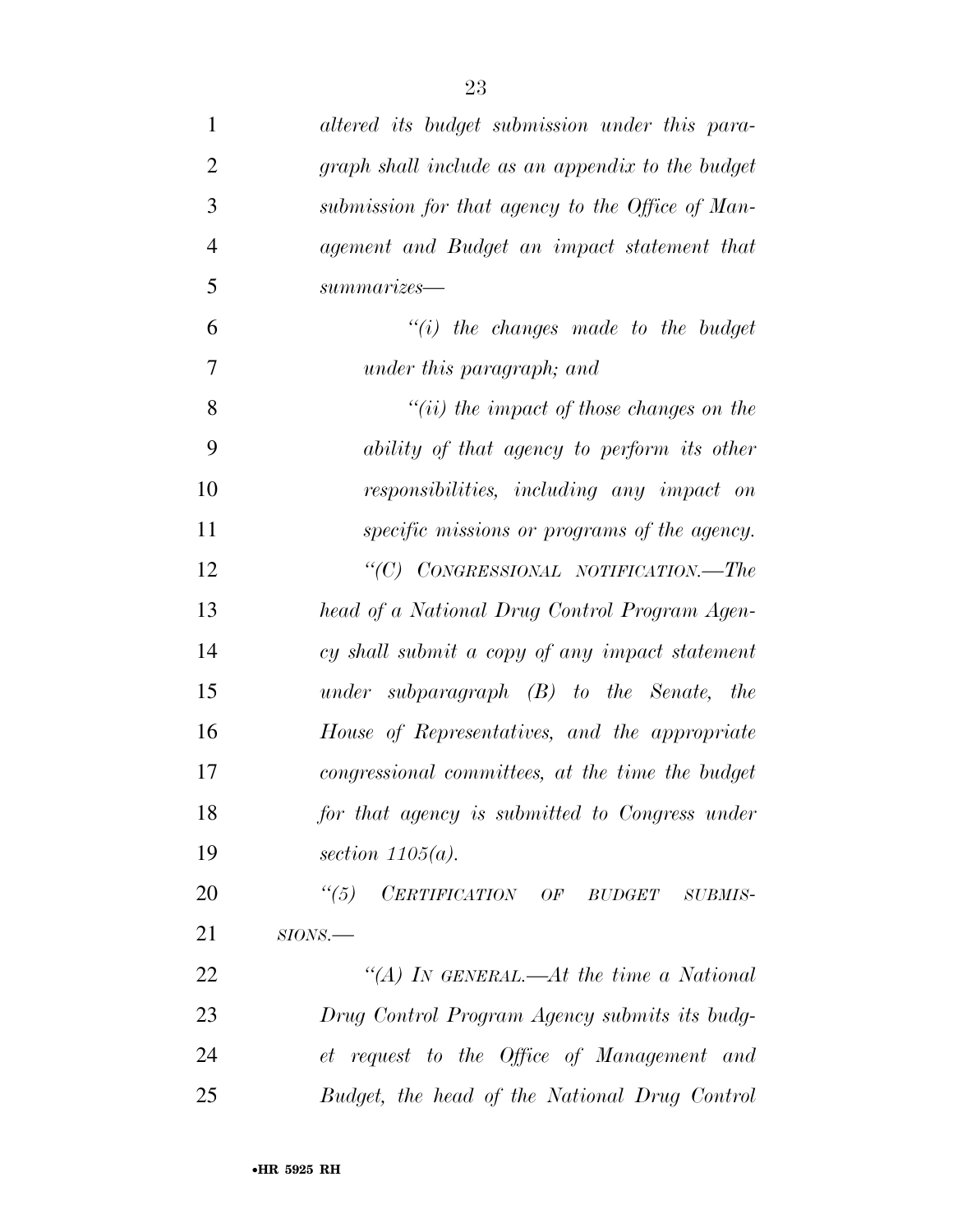| 1              | Program Agency shall submit a copy of the          |
|----------------|----------------------------------------------------|
| $\overline{2}$ | budget request to the Director.                    |
| 3              | "(B) REVIEW AND CERTIFICATION OF SUB-              |
| $\overline{4}$ | MISSIONS.—The Director shall review each budg-     |
| 5              | $et$ submission submitted under subparagraph $(A)$ |
| 6              | and submit to the appropriate congressional        |
| 7              | committees one of the following:                   |
| 8              | $``(i)$ A written certification of the budg-       |
| 9              | et request for the agency indicating such re-      |
| 10             | quest fully funds the National Drug Control        |
| 11             | Programs as necessary to achieve the goals         |
| 12             | of the National Drug Control Strategy, in-         |
| 13             | cluding a written statement explaining the         |
| 14             | basis for the determination that the budget        |
| 15             | provides sufficient resources for the agency       |
| 16             | to achieve the goals of the Strategy.              |
| 17             | $``(ii)$ A written certification of the            |
| 18             | budget request for the agency indicating           |
| 19             | such request partially funds the National          |
| 20             | Drug Control Programs as necessary to              |
| 21             | achieve the goals of the Strategy, including       |
| 22             | a written statement explaining the basis for       |
| 23             | the determination and identifying the level        |
| 24             | of funding sufficient to achieve the goals of      |
| 25             | the Strategy.                                      |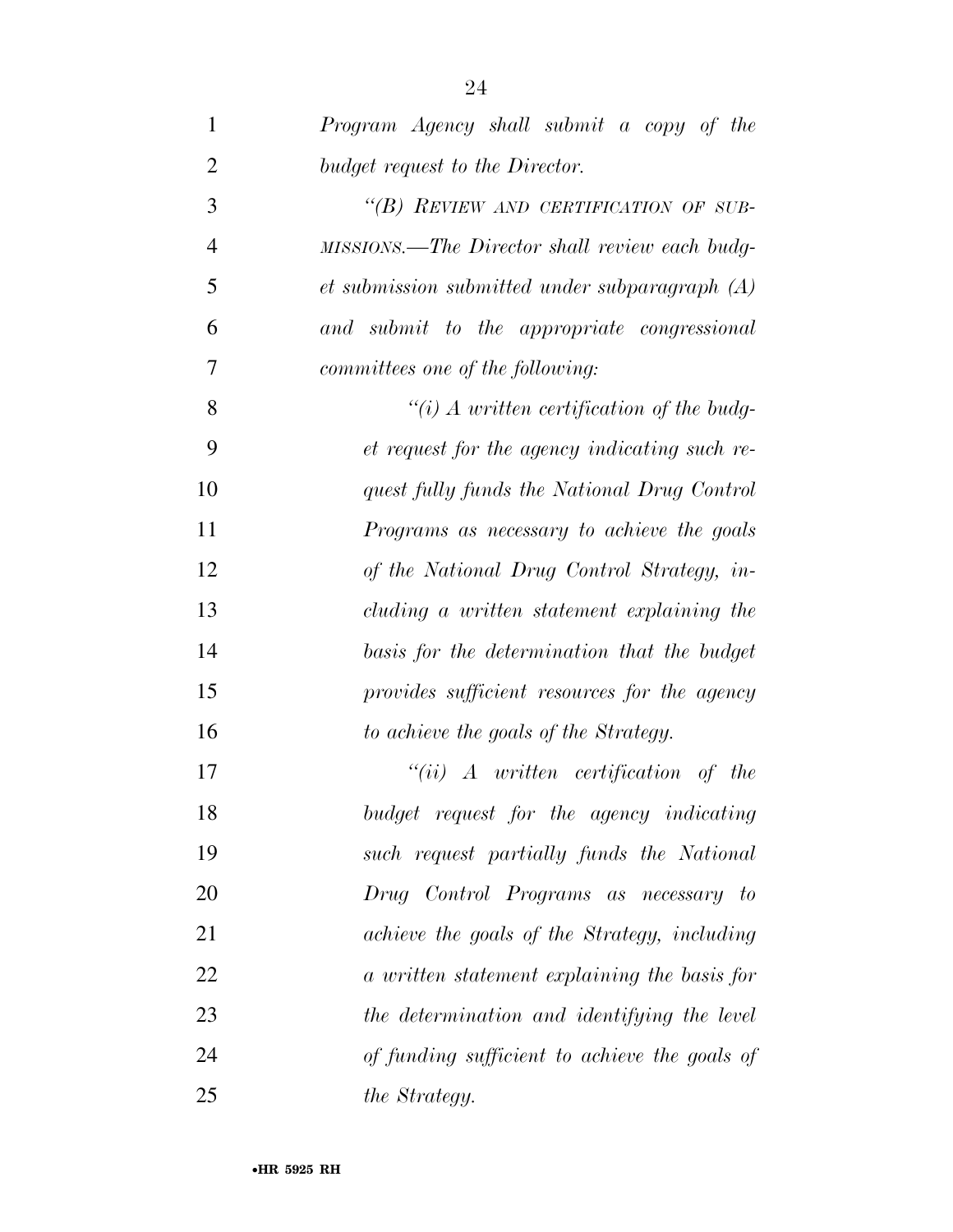| $\mathbf{1}$   | $``(iii)$ A written decertification of the           |
|----------------|------------------------------------------------------|
| $\overline{2}$ | budget request for the agency indicating the         |
| 3              | Director is unable to determine whether              |
| $\overline{4}$ | such budget request for the agency fully             |
| 5              | funds or partially funds the National Drug           |
| 6              | Control Programs as necessary to achieve             |
| 7              | the goals of the National Drug Control               |
| 8              | Strategy, including a written statement              |
| 9              | <i>identifying the additional information nec-</i>   |
| 10             | essary for the Director to make a deter-             |
| 11             | mination on such budget and the level of             |
| 12             | funding sufficient to achieve the goals of the       |
| 13             | Strategy.                                            |
| 14             | $``(iv)$ A written decertification of the            |
| 15             | budget request for the agency indicating             |
| 16             | that such budget is insufficient to fund the         |
| 17             | National Drug Control Programs as nec-               |
| 18             | essary to achieve the goals of the Strategy,         |
| 19             | including a written statement explaining             |
| 20             | the basis for the determination that the             |
| 21             | budget is insufficient and identifying the           |
| 22             | level of funding sufficient to achieve the           |
| 23             | goals of the Strategy.                               |
| 24             | "(d) NATIONAL DRUG CONTROL PROGRAM BUDGET            |
| 25             | PROPOSAL.—For each fiscal year, following the trans- |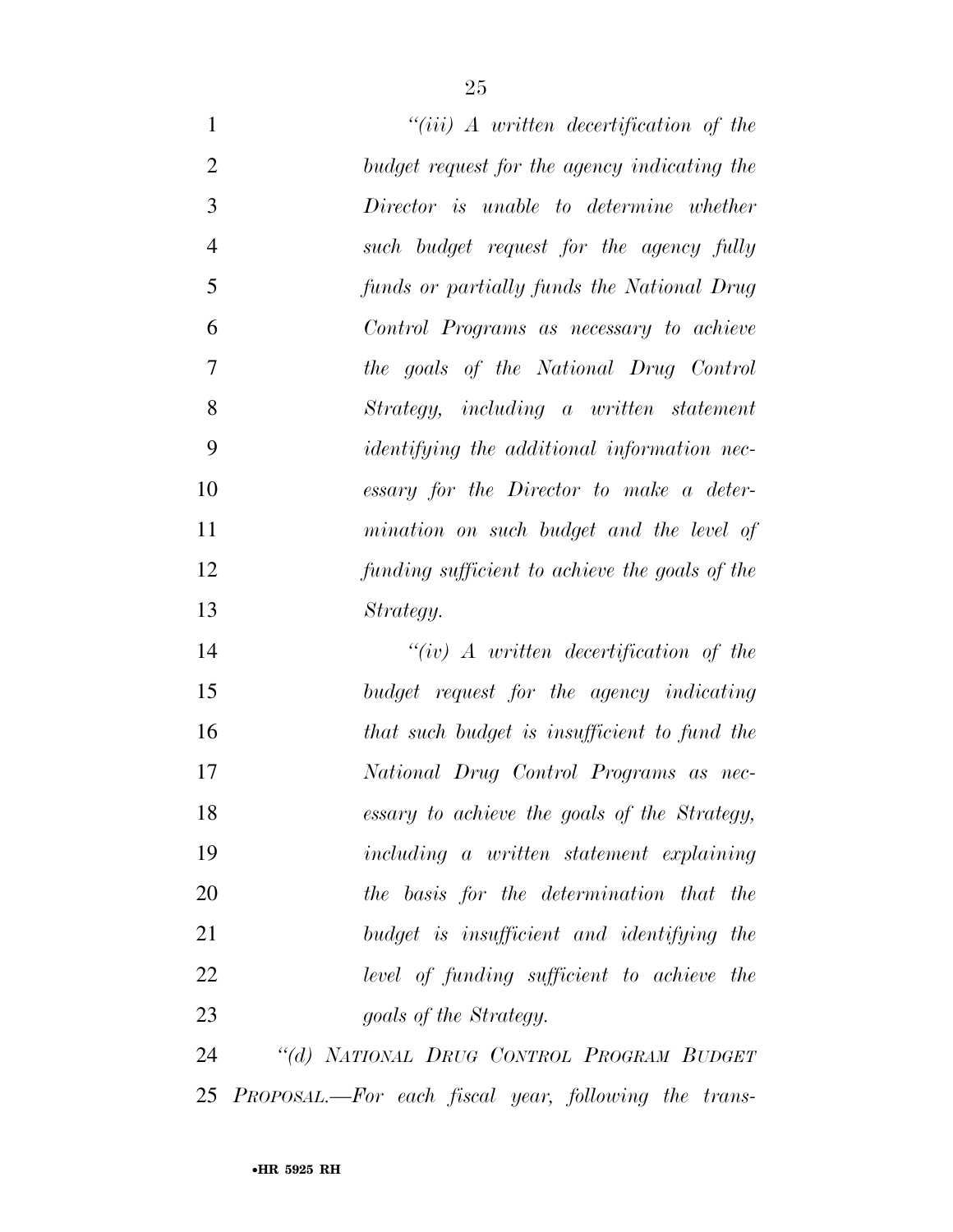*mission of proposed drug control budget requests to the Di- rector under subsection (b), the Director shall, in consulta- tion with the head of each National Drug Control Program Agency and the head of each major national organization that represents law enforcement officers, agencies, or asso-ciations—* 

 *''(1) develop a consolidated National Drug Con- trol Program budget proposal designed to implement the National Drug Control Strategy and to inform Congress and the public about the total amount pro- posed to be spent on all supply reduction, demand re- duction, State, local, and Tribal affairs, including any drug law enforcement, and other drug control ac- tivities by the Federal Government, which shall con- form to the content requirements set forth in sub-section (b)(3) and include—* 

 *''(A) for each National Drug Control Pro- gram Agency, a list of whether the funding level is full, partial, or insufficient to achieve the goals of the National Drug Control Strategy or whether the Director is unable to determine whether the budget request for the agency fully funds or partially funds the agency's activities and contributions as necessary to achieve the goals of National Drug Control Strategy;*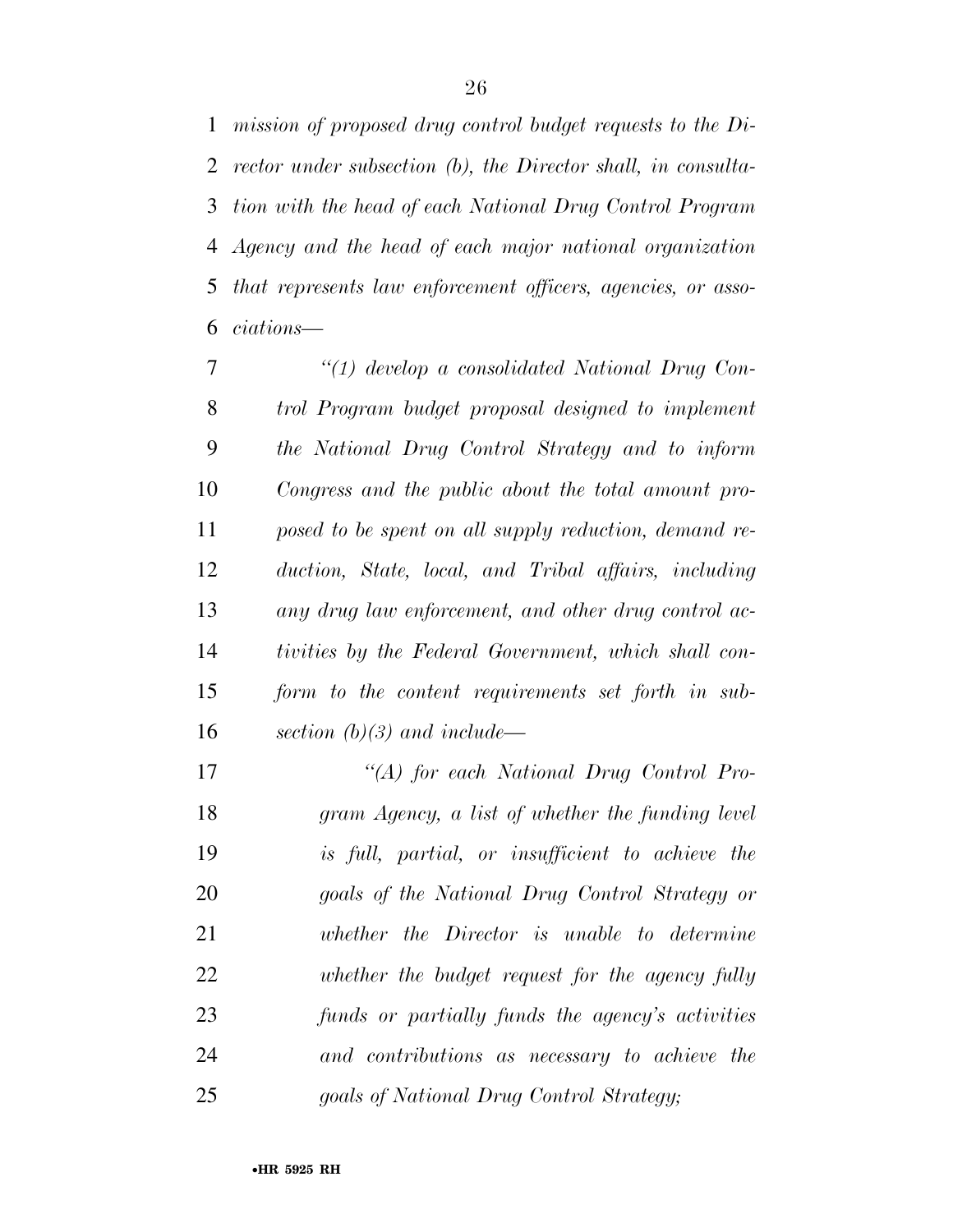| $\mathbf{1}$   | $\lq\lq B$ a statement describing the extent to                |
|----------------|----------------------------------------------------------------|
| $\overline{2}$ | which any budget of a National Drug Control                    |
| 3              | Program Agency with less than full funding                     |
| $\overline{4}$ | hinders progress on achieving the goals of the                 |
| 5              | National Drug Control Strategy; and                            |
| 6              | $"$ (C) alternative funding structures that                    |
| 7              | could improve progress on achieving the goals of               |
| 8              | the National Drug Control Strategy; and                        |
| 9              | $\lq(2)$ submit the consolidated budget proposal to            |
| 10             | the President and Congress.                                    |
| 11             | "(e) BUDGET ESTIMATE OR REQUEST SUBMISSION TO                  |
| 12             | CONGRESS.—Whenever the Director submits any budget es-         |
| 13             | timate or request to the President or the Office of Manage-    |
| 14             | ment and Budget, the Director shall concurrently transmit      |
| 15             | copies of that estimate or request to the appropriate congres- |
| 16             | sional committees.                                             |
| 17             | "(f) REPROGRAMMING AND TRANSFER REQUESTS.-                     |
| 18             | "(1) In GENERAL.—No National Drug Control                      |
| 19             | Program Agency shall submit to Congress a re-                  |
| 20             | programming or transfer request with respect to any            |
| 21             | amount of appropriated funds in an amount exceed-              |
| 22             | ing \$1,000,000 that is included in the National Drug          |
| 23             | Control Program budget unless the request has been             |
| 24             | approved by the Director. If the Director has not re-          |
| 25             | sponded to a request for reprogramming subject to              |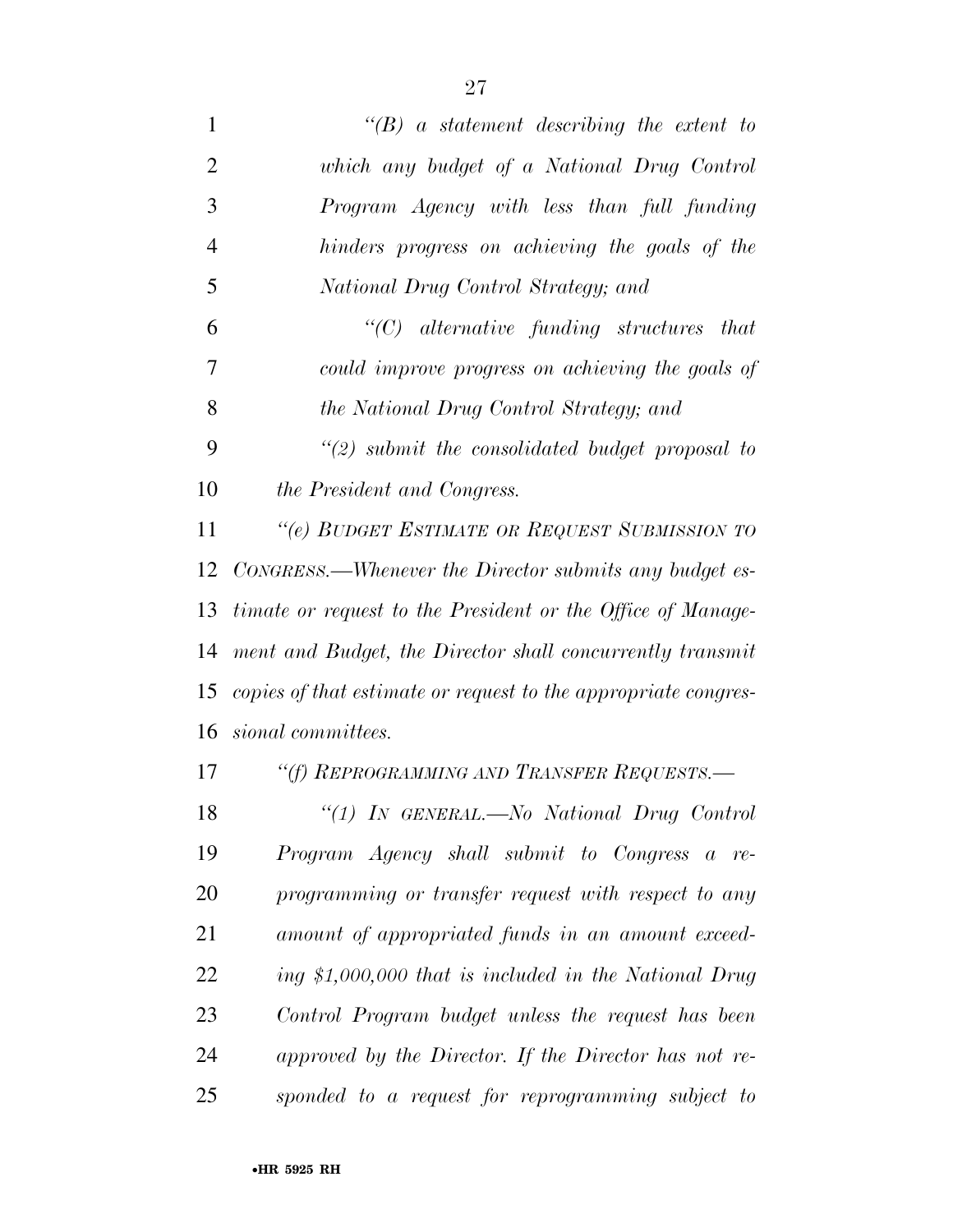| 1              | this paragraph within 30 days after receiving notice  |
|----------------|-------------------------------------------------------|
| $\overline{2}$ | of the request having been made, the request shall be |
| 3              | deemed approved by the Director under this para-      |
| $\overline{4}$ | graph and forwarded to Congress.                      |
| 5              | "(2) APPEAL.—The head of any National Drug            |
| 6              | Control Program Agency may appeal to the President    |
| 7              | any disapproval by the Director of a reprogramming    |
| 8              | or transfer request under this subsection.            |
| 9              | "§1005. National drug control strategy                |
| 10             | "(a) IN GENERAL.—                                     |
| 11             | "(1) STATEMENT OF DRUG POLICY<br>PRIOR-               |
| 12             | ITIES.—The Director shall release a statement of drug |
| 13             | policy priorities in the calendar year of a Presi-    |
| 14             | dential inauguration following the inauguration but   |
| 15             | not later than April 1.                               |
| 16             | "(2) NATIONAL DRUG CONTROL STRATEGY SUB-              |
| 17             | MITTED BY THE PRESIDENT.—Not later than the first     |
| 18             | Monday in February following the year in which the    |
| 19             | term of the President commences, the President shall  |
| 20             | submit to Congress a National Drug Control Strat-     |
| 21             | egy.                                                  |
| 22             | "(b) DEVELOPMENT OF THE NATIONAL DRUG CON-            |
| 23             | TROL STRATEGY.-                                       |
| 24             | "(1) PROMULGATION.—The Director shall pro-            |
| 25             | mulgate the National Drug Control Strategy, which     |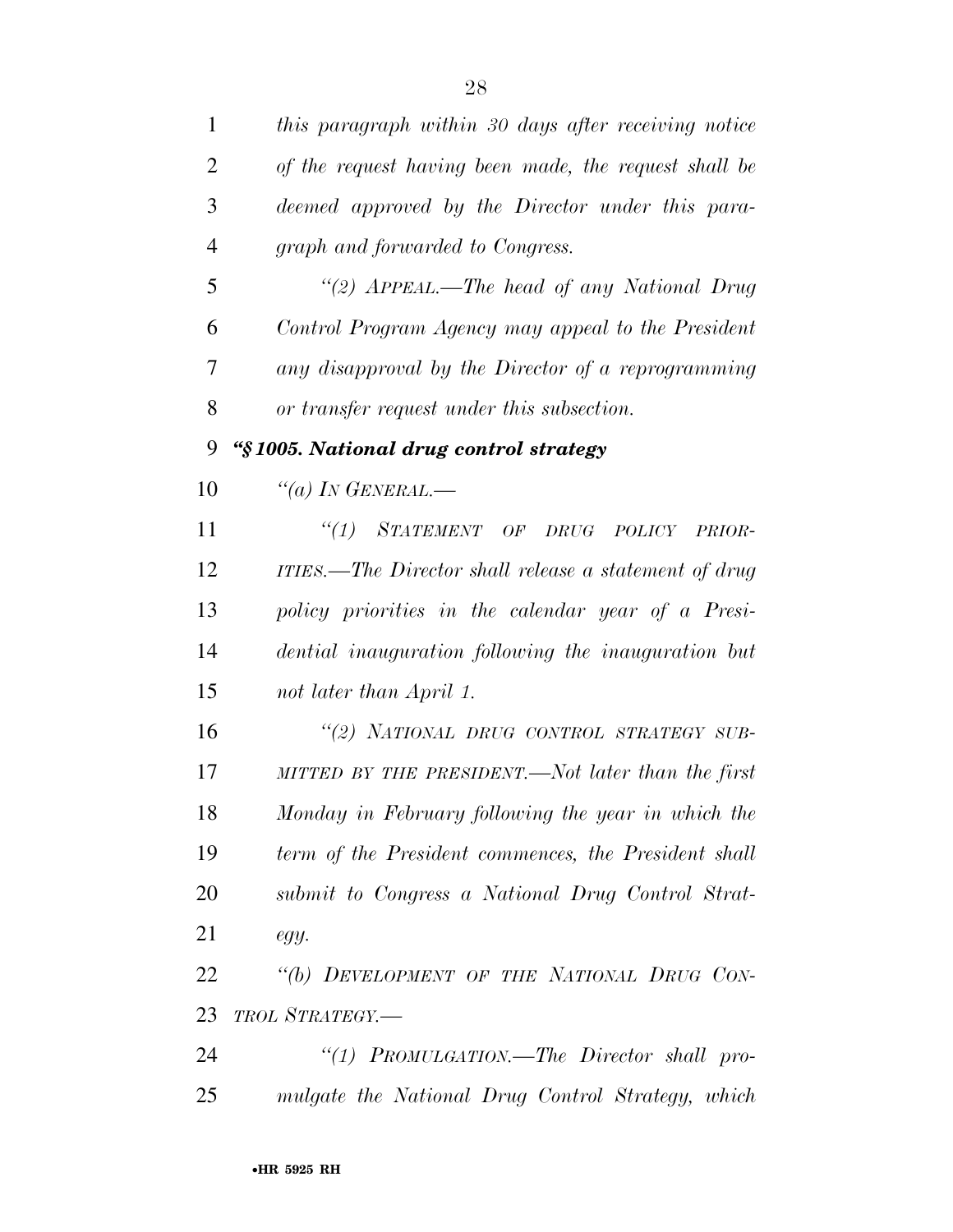| $\mathbf{1}$   | shall set forth a comprehensive plan to reduce illicit        |
|----------------|---------------------------------------------------------------|
| $\overline{2}$ | drug use and the consequences of such illicit drug use        |
| 3              | in the United States by limiting the availability of          |
| $\overline{4}$ | and reducing the demand for illegal drugs and pro-            |
| 5              | moting prevention, early intervention, treatment, and         |
| 6              | recovery support for individuals with substance use           |
| 7              | <i>disorders.</i>                                             |
| 8              | "(2) STATE AND LOCAL COMMITMENT.—The $Di-$                    |
| 9              | rector shall seek the support and commitment of               |
| 10             | State, local, and Tribal officials in the formulation         |
| 11             | and implementation of the National Drug Control               |
| 12             | Strategy.                                                     |
| 13             | "(3) STRATEGY BASED ON EVIDENCE.—The $Di-$                    |
| 14             | rector shall ensure the National Drug Control Strat-          |
| 15             | egy is based on the best available medical and sci-           |
| 16             | entific evidence regarding the policies that are most         |
| 17             | <i>effective in reducing the demand for and supply of il-</i> |
| 18             | legal drugs.                                                  |
| 19             | "(4) PROCESS FOR DEVELOPMENT AND SUBMIS-                      |
| 20             | SION OF NATIONAL DRUG CONTROL STRATEGY.-In                    |
| 21             | developing and effectively implementing the National          |
| 22             | Drug Control Strategy, the Director—                          |
| 23             | $\lq (A)$ shall consult with—                                 |
| 24             | $``(i)$ the heads of the National Drug                        |
| 25             | Control Program Agencies;                                     |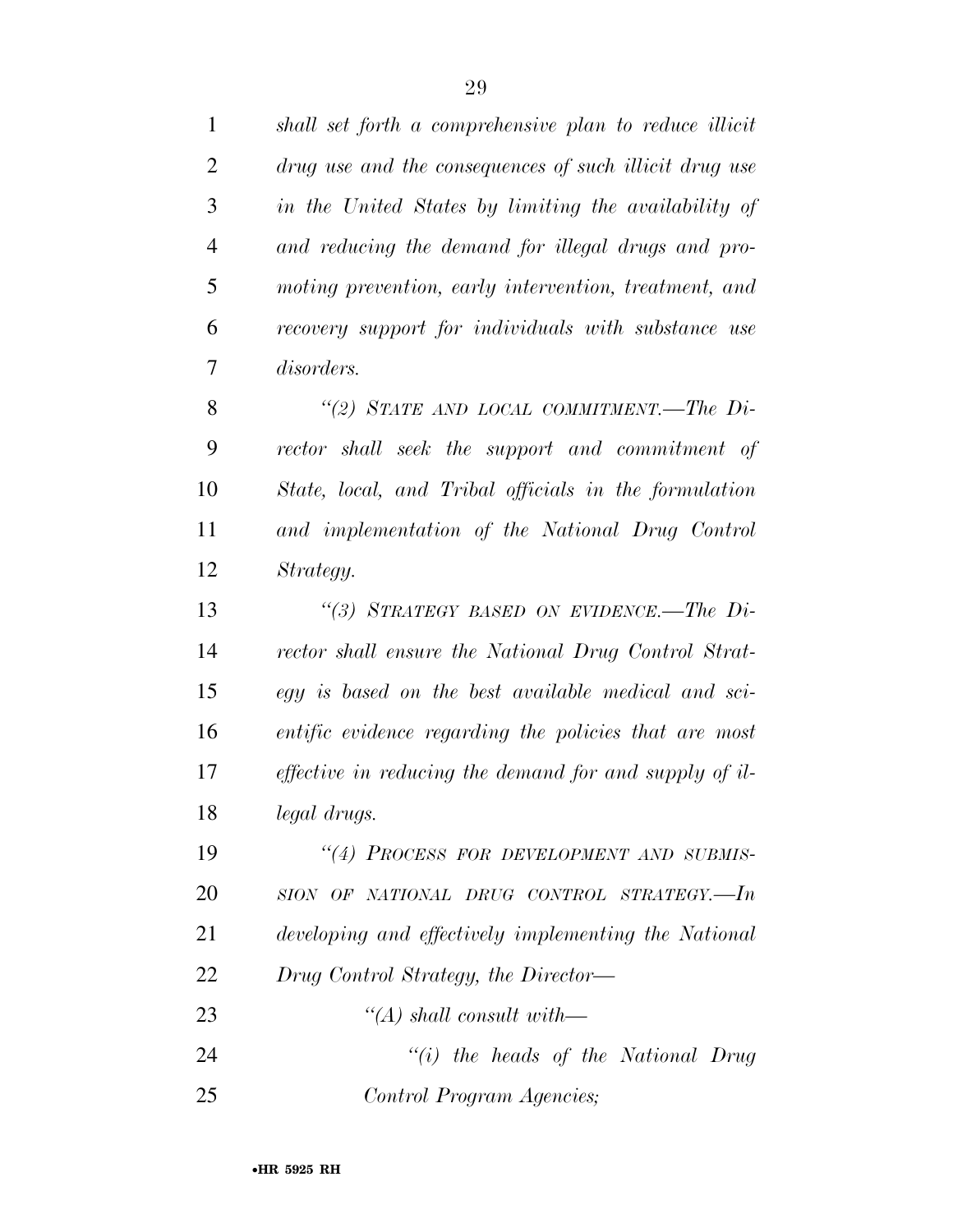| $\mathbf{1}$   | $``(ii)$ the United States Interdiction            |
|----------------|----------------------------------------------------|
| $\overline{2}$ | Coordinator;                                       |
| 3              | $"(iii)$ the Interdiction Committee;               |
| $\overline{4}$ | $``(iv)$ the appropriate congressional             |
| 5              | committees and any other committee of ju-          |
| 6              | <i>risdiction</i> ;                                |
| 7              | $\lq\lq(v)$ State, local, and Tribal officials;    |
| 8              | $``(vi)$ private citizens and organiza-            |
| 9              | tions, including community and faith-based         |
| 10             | organizations, with experience and expertise       |
| 11             | <i>in demand reduction</i> ;                       |
| 12             | "(vii) private citizens and organiza-              |
| 13             | tions with experience and expertise in sup-        |
| 14             | ply reduction; and                                 |
| 15             | $``(viii)$ appropriate representatives of          |
| 16             | foreign governments; and                           |
| 17             | $\lq\lq(B)$ in satisfying the requirements of sub- |
| 18             | paragraph $(A)$ , shall ensure, to the maximum ex- |
| 19             | tent possible, that State, local, and Tribal offi- |
| 20             | cials and relevant private organizations commit    |
| 21             | to support and take steps to achieve the goals     |
| 22             | and objectives of the National Drug Control        |
| 23             | Strategy.                                          |
| 24             | "(c) CONTENTS OF THE NATIONAL DRUG CONTROL         |
| 25             | STRATEGY.                                          |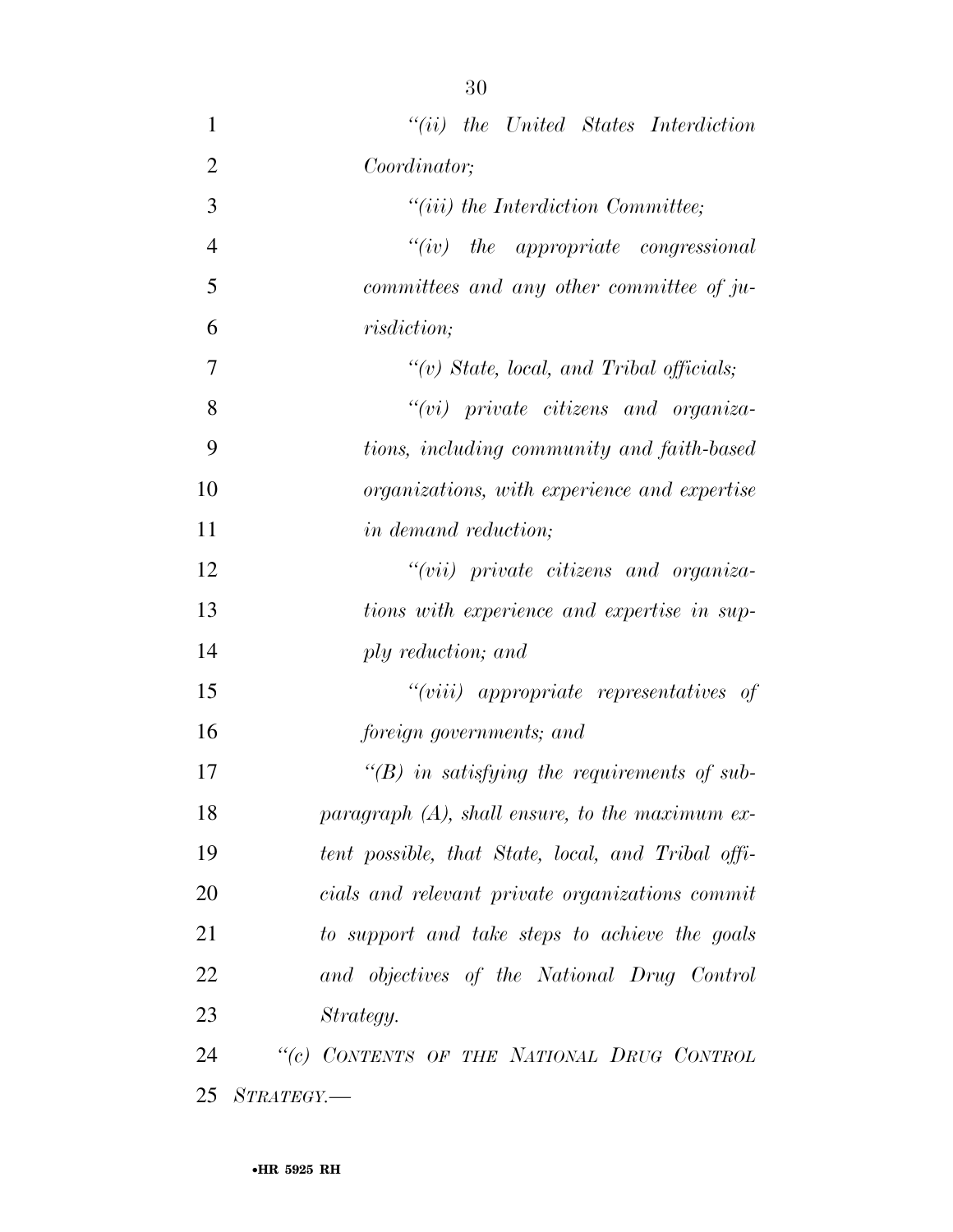| $\mathbf{1}$   | "(1) IN GENERAL.—The National Drug Control             |
|----------------|--------------------------------------------------------|
| $\overline{2}$ | Strategy submitted under subsection $(a)(2)$ shall in- |
| 3              | clude the following:                                   |
| $\overline{4}$ | $\lq (A)$ A description of the current prevalence      |
| 5              | of illicit drug use in the United States, including    |
| 6              | both the availability of illicit drugs and the         |
| 7              | prevalence of substance use disorders, which shall     |
| 8              | <i>include the following:</i>                          |
| 9              | $``(i)$ Such description for the previous              |
| 10             | three years for any drug identified as an              |
| 11             | emerging threat under section 1009 and                 |
| 12             | any other illicit drug identified by the Di-           |
| 13             | rector as having a significant impact on the           |
| 14             | prevalence of illicit drug use.                        |
| 15             | "(ii) $\Lambda$ summary of the data and                |
| 16             | trends presented in the Drug Control Data              |
| 17             | Dashboard required under section 1013.                 |
| 18             | $\lq\lq B$ A mission statement detailing the           |
| 19             | major functions of the National Drug Control           |
| 20             | Program.                                               |
| 21             | $\lq\lq C$ A list of comprehensive, research-based,    |
| 22             | long-range, quantifiable goals for reducing illicit    |
| 23             | $drug$ use, including—                                 |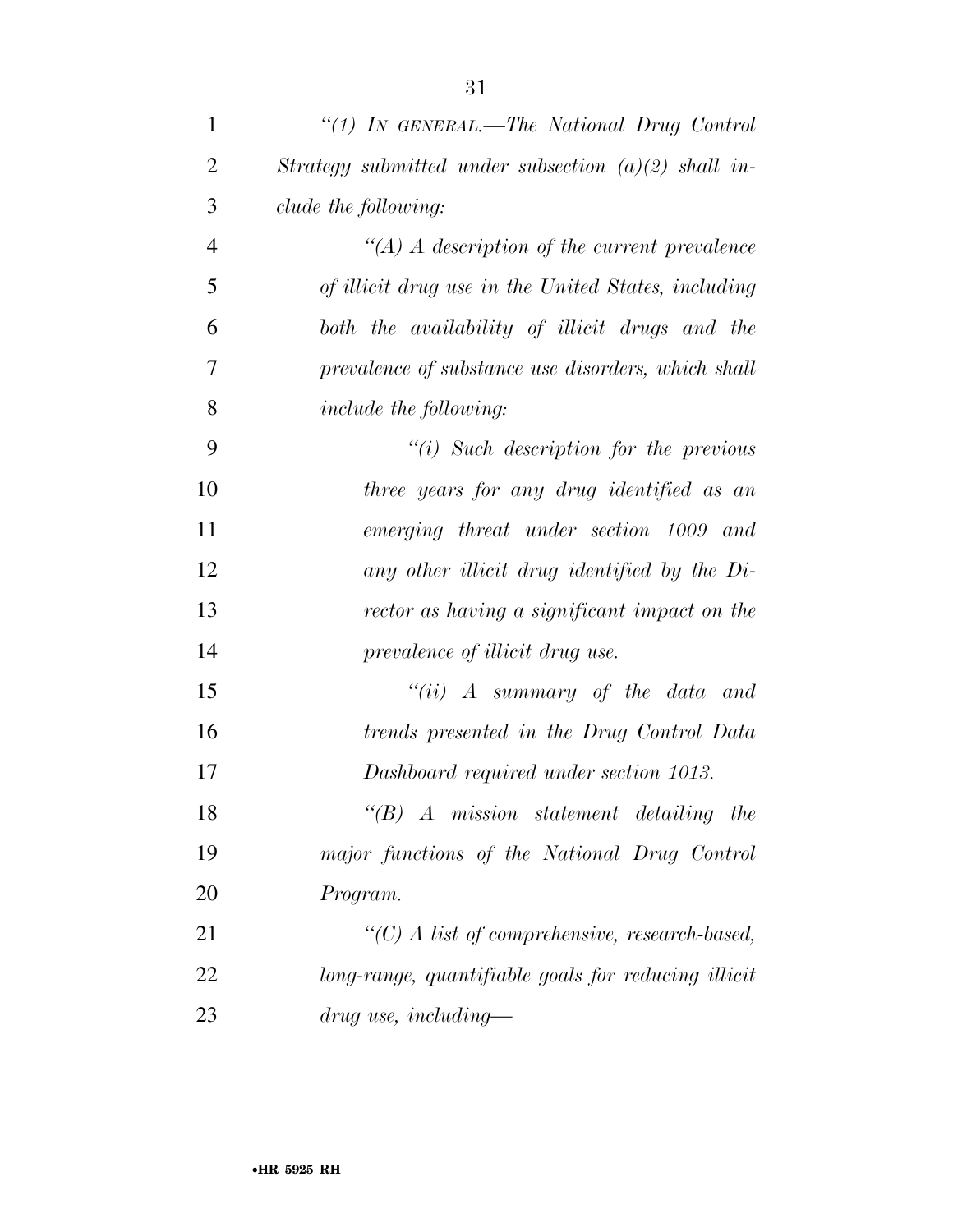| $\mathbf{1}$   | "(i) the percentage of the total flow of            |
|----------------|-----------------------------------------------------|
| $\overline{2}$ | illicit drugs to be interdicted during the          |
| 3              | time period covered by the Strategy; and            |
| $\overline{4}$ | $``(ii)$ the number of individuals to re-           |
| 5              | <i>ceive treatment for substance use disorders.</i> |
| 6              | "(D) A description of how each goal listed          |
| 7              | in the National Drug Control Strategy will be       |
| 8              | $achieved, including-$                              |
| 9              | "(i) a list of relevant National Drug               |
| 10             | Control Program Agencies and each such              |
| 11             | agency's related programs, activities, and          |
| 12             | available assets and the role of each such          |
| 13             | program, activity, and asset in achieving           |
| 14             | the goal;                                           |
| 15             | "(ii) a list of relevant stakeholders and           |
| 16             | each such stakeholder's role in achieving the       |
| 17             | goal;                                               |
| 18             | "(iii) an estimate of Federal funding               |
| 19             | and other resources needed to achieve each          |
| 20             | goal;                                               |
| 21             | $``(iv)$ an identification of existing or           |
| 22             | new coordinating mechanisms needed to               |
| 23             | achieve the goal; and                               |
| 24             | "(v) a description of the Office's role in          |
| 25             | facilitating the achievement of such goal.          |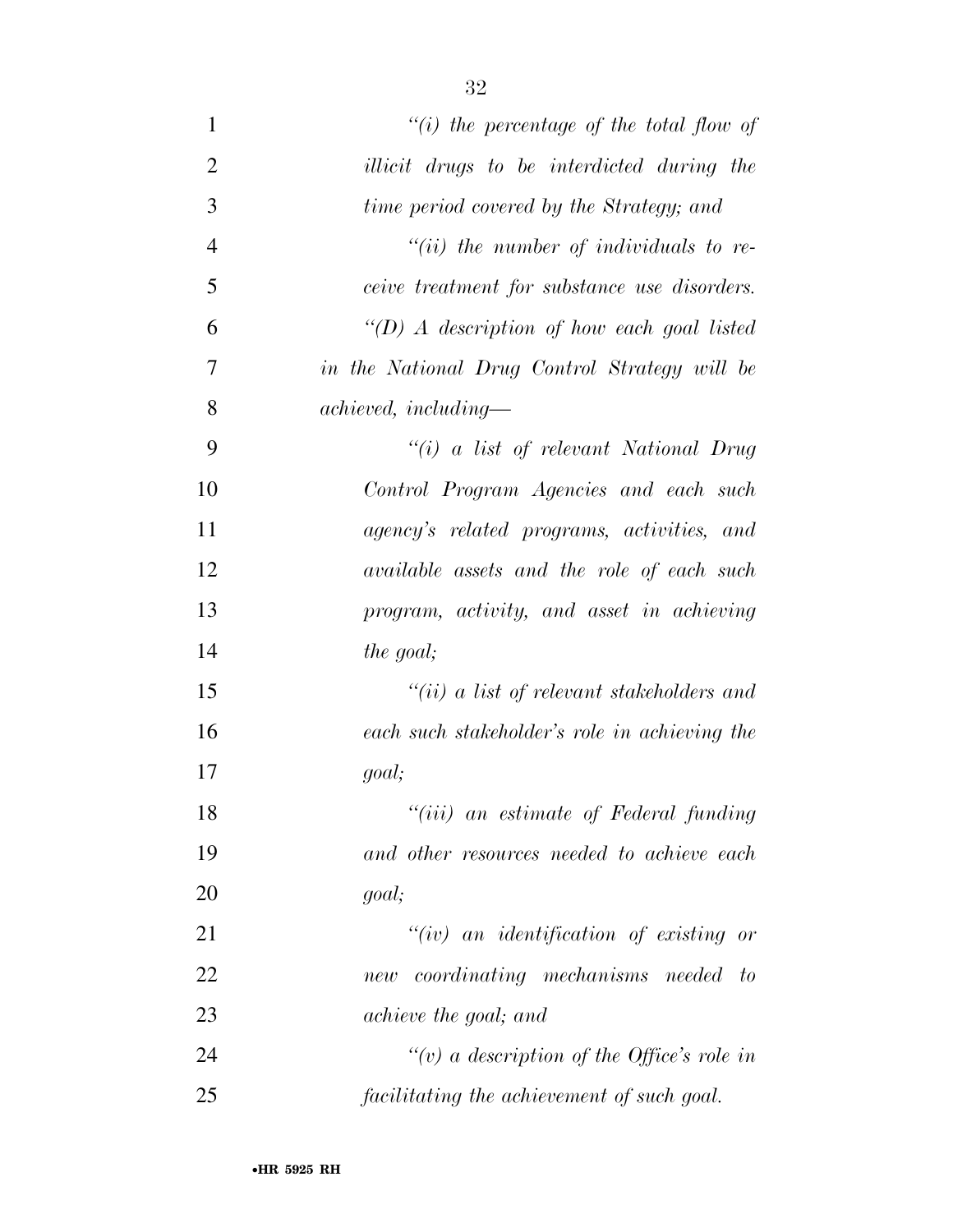| $\mathbf{1}$   | " $(E)$ For each year covered by the Strategy,     |
|----------------|----------------------------------------------------|
| $\overline{2}$ | a performance evaluation plan for each goal list-  |
| 3              | ed in the National Drug Control Strategy for       |
| $\overline{4}$ | each National Drug Control Program Agency,         |
| 5              | $including-$                                       |
| 6              | $"(i)$ specific performance measures for           |
| 7              | each National Drug Control Program Agen-           |
| 8              | cy and each such agency's related programs         |
| 9              | and activities;                                    |
| 10             | $``(ii)$ annual and quarterly objectives           |
| 11             | and targets for each performance measure;          |
| 12             | and                                                |
| 13             | "( <i>iii</i> ) an estimate of Federal funding     |
| 14             | and other resources needed to achieve each         |
| 15             | performance measure.                               |
| 16             | $\lq (F)$ A list identifying existing data sources |
| 17             | a description of data collection needed to<br>or   |
| 18             | evaluate performance, including a description of   |
| 19             | how the Director will obtain such data.            |
| 20             | $\lq\lq (G)$ A list of anticipated challenges to   |
| 21             | achieving the National Drug Control Strategy       |
| 22             | goals and planned actions to address such chal-    |
| 23             | lenges;                                            |
| 24             | "(H) A description of how each goal was de-        |
| 25             | termined, including—                               |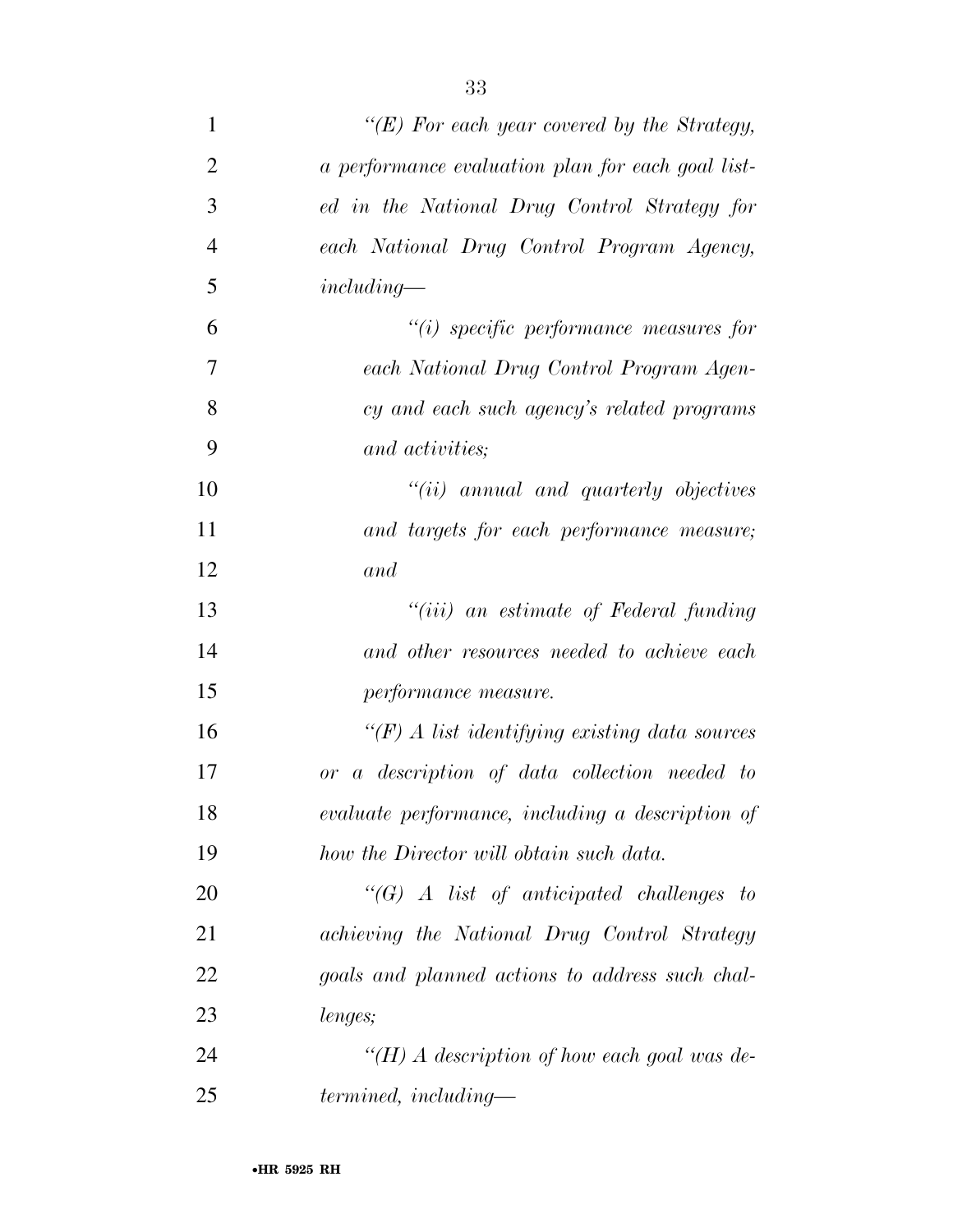*''(i) a description of each required con- sultation and how such consultation was in- corporated; ''(ii) data, research, or other informa- tion used to inform the decision; and ''(iii) a statement of whether the goal established in subparagraph (C)(i) will be adequate to disrupt drug trafficking organi- zations that supply the majority of foreign- sourced illicit drugs trafficked into the United States. ''(I) A 5-year projection for program and budget priorities. ''(J) A review of international, State, local, and private sector drug control activities to en- sure that the United States pursues coordinated and effective drug control at all levels of govern- ment. ''(K) Such statistical data and information as the Director considers appropriate to dem- onstrate and assess trends relating to illicit drug use, the effects and consequences of illicit drug use (including the effects on children), supply re-*

*duction, demand reduction, drug-related law en-*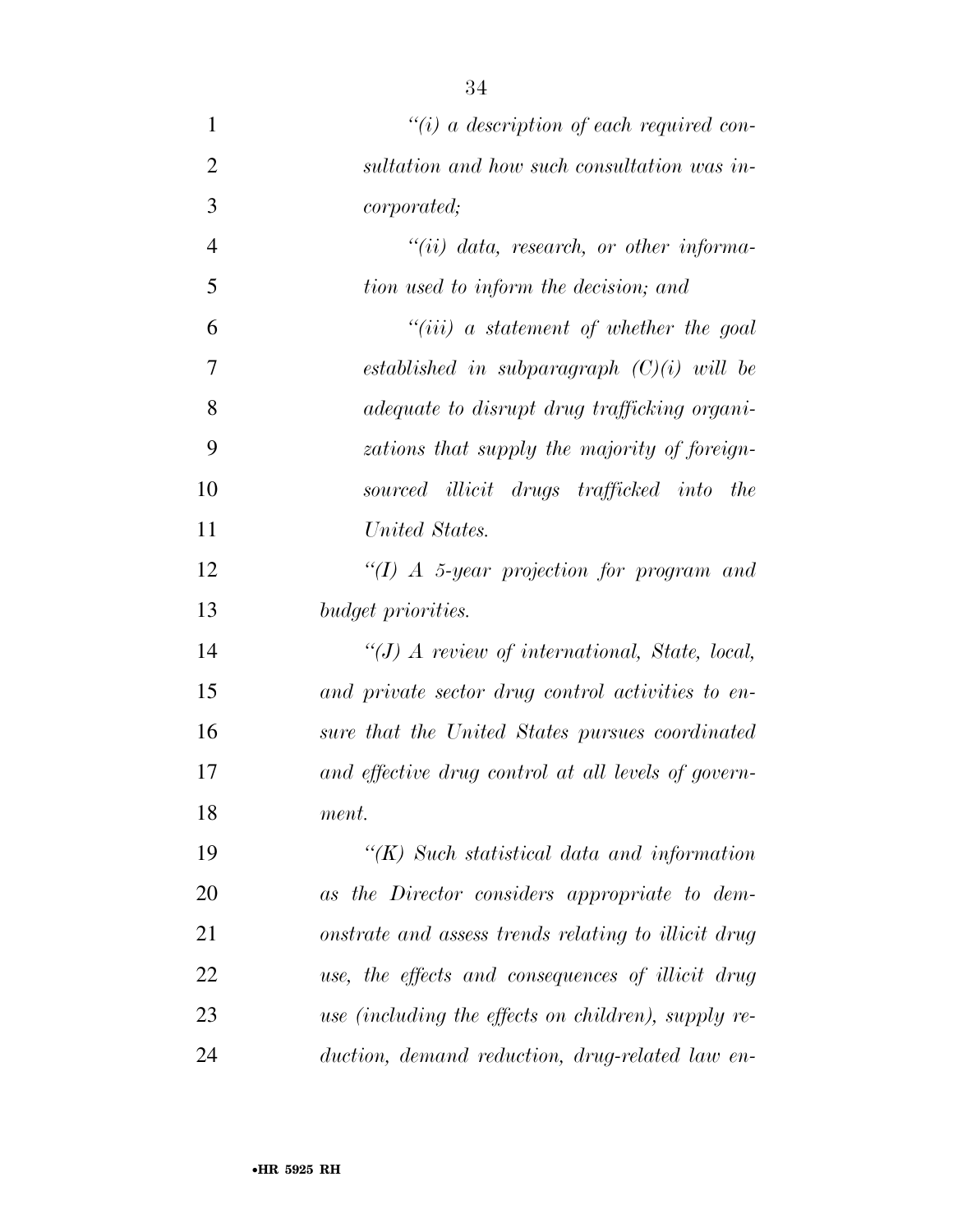| $\mathbf{1}$   | forcement, and the implementation of the Na-        |
|----------------|-----------------------------------------------------|
| $\overline{2}$ | tional Drug Control Strategy.                       |
| 3              | "(2) ADDITIONAL STRATEGIES.-                        |
| $\overline{4}$ | "(A) IN GENERAL.—The Director shall in-             |
| 5              | clude in the National Drug Control Strategy the     |
| 6              | additional strategies required under this para-     |
| 7              | graph and shall comply with the following:          |
| 8              | "(i) Provide a copy of the additional               |
| 9              | strategies to the appropriate congressional         |
| 10             | committees and to the Committee on Armed            |
| 11             | Services and the Committee on Homeland              |
| 12             | Security of the House of Representatives,           |
| 13             | and the Committee on Homeland Security              |
| 14             | and Governmental Affairs and the Com-               |
| 15             | mittee on Armed Services of the Senate.             |
| 16             | $``(ii)$ Issue the additional strategies in         |
| 17             | consultation with the head of each relevant         |
| 18             | National Drug Control Program Agency                |
| 19             | and any relevant official of a State, local or      |
| 20             | Tribal government, and the government of            |
| 21             | <i>other countries.</i>                             |
| 22             | "(iii) Not change any existing agency               |
| 23             | <i>authority or construe any strategy described</i> |
| 24             | under this paragraph to amend or modify             |
| 25             | any law governing interagency relationship          |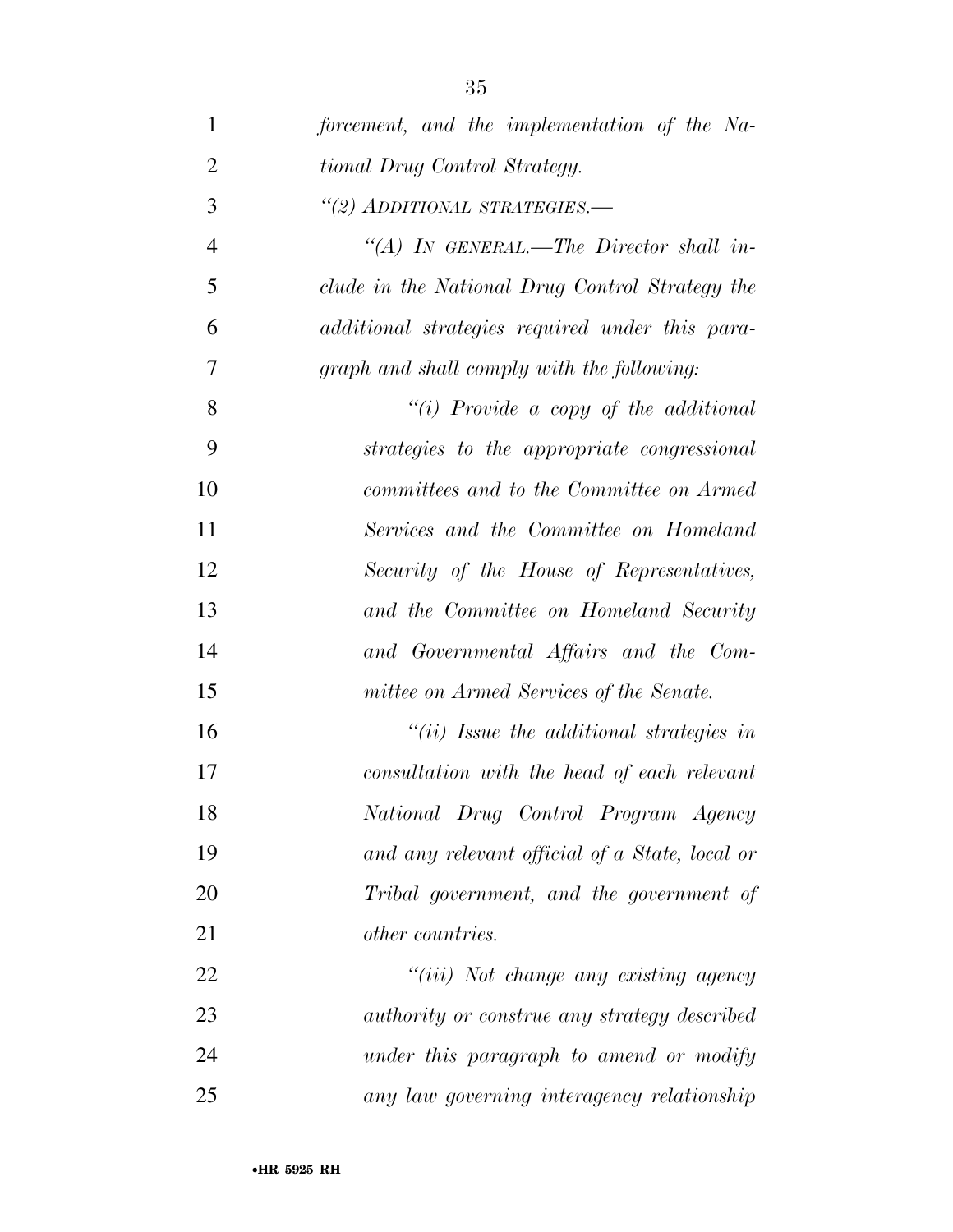*but may include recommendations about changes to such authority or law. ''(iv) Present separately from the rest of any strategy described under this para- graph any information classified under cri- teria established by an Executive order, or whose public disclosure, as determined by the Director or the head of any relevant Na- tional Drug Control Program Agency, would be detrimental to the law enforcement or national security activities of any Fed- eral, State, local, or Tribal agency. ''(B) REQUIREMENT FOR SOUTHWEST BOR- DER COUNTERNARCOTICS.— ''(i) PURPOSES.—The Southwest Bor- der Counternarcotics Strategy shall— ''(I) set forth the Government's strategy for preventing the illegal traf- ficking of drugs across the inter- national border between the United States and Mexico, including through ports of entry and between ports of entry on that border; ''(II) state the specific roles and responsibilities of the relevant National*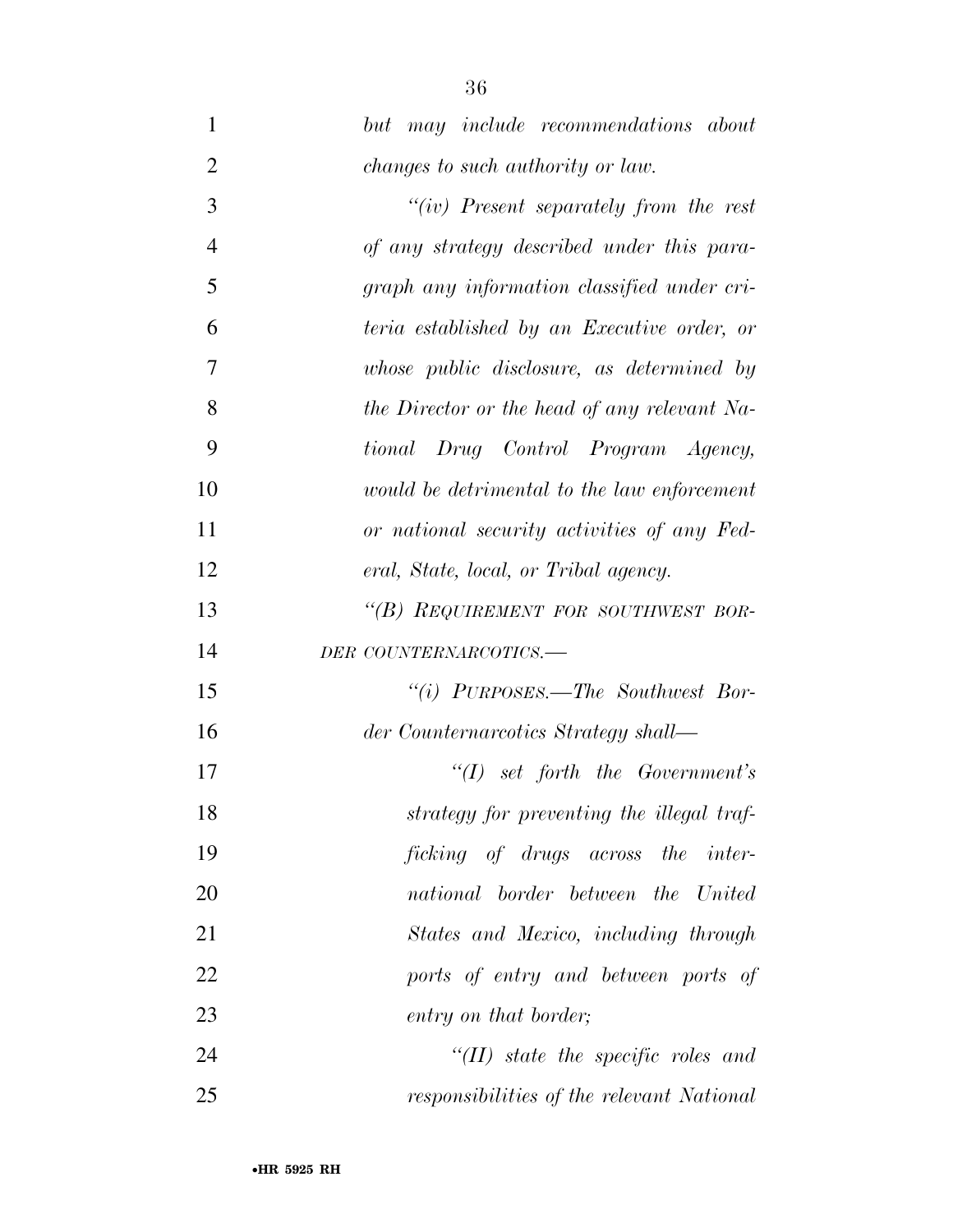| $\mathbf{1}$   | Drug Control Program Agencies for                                |
|----------------|------------------------------------------------------------------|
| $\overline{2}$ | <i>implementing that strategy; and</i>                           |
| 3              | "(III) identify the specific re-                                 |
| $\overline{4}$ | sources required to enable the relevant                          |
| 5              | National Drug Control Program Agen-                              |
| 6              | cies to implement that strategy.                                 |
| 7              | "(ii) SPECIFIC CONTENT RELATED TO                                |
| 8              | DRUG<br><b>TUNNELS</b><br><b>BETWEEN</b><br>THE<br><b>UNITED</b> |
| 9              | STATES AND MEXICO.—The Southwest Bor-                            |
| 10             | der Counternarcotics Strategy shall in-                          |
| 11             | clude                                                            |
| 12             | $\lq (I)$ a strategy to end the con-                             |
| 13             | struction and use of tunnels and sub-                            |
| 14             | terranean passages that cross the inter-                         |
| 15             | national border between the United                               |
| 16             | States and Mexico for the purpose of il-                         |
| 17             | legal trafficking of drugs across such                           |
| 18             | border; and                                                      |
| 19             | $\lq (II)$ recommendations for crimi-                            |
| 20             | nal penalties for persons who construct                          |
| 21             | or use such a tunnel or subterranean                             |
| 22             | passage for such a purpose.                                      |
| 23             | "(C) REQUIREMENT FOR NORTHERN BOR-                               |
| 24             | DER COUNTERNARCOTICS STRATEGY.-                                  |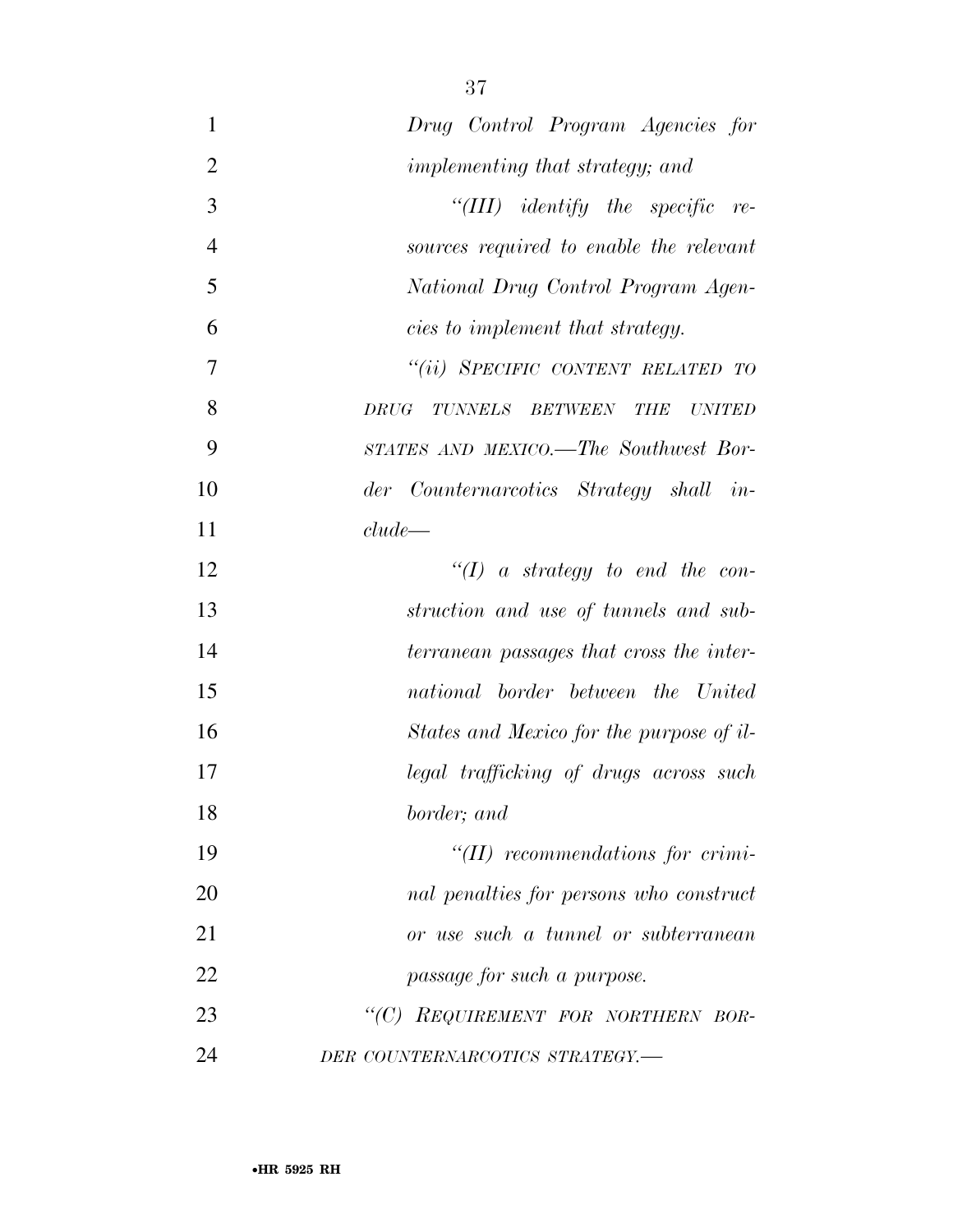| $\mathbf{1}$   | "(i) PURPOSES.—The Northern Border                |
|----------------|---------------------------------------------------|
| $\overline{2}$ | Counternarcotics Strategy shall—                  |
| 3              | "(I) set forth the strategy of the                |
| $\overline{4}$ | Federal Government for preventing the             |
| 5              | illegal trafficking of drugs across the           |
| 6              | <i>international border between</i><br><i>the</i> |
| 7              | United States and Canada, including               |
| 8              | through ports of entry and between                |
| 9              | ports of entry on the border;                     |
| 10             | $``(II)$ state the specific roles and             |
| 11             | responsibilities of each relevant Na-             |
| 12             | tional Drug Control Program Agency                |
| 13             | for implementing the strategy;                    |
| 14             | "(III) identify the specific<br>$re-$             |
| 15             | sources required to enable the relevant           |
| 16             | National Drug Control Program Agen-               |
| 17             | cies to implement the strategy;                   |
| 18             | $\lq\lq (IV)$ be designed to promote, and         |
| 19             | not hinder, legitimate trade and travel;          |
| 20             | and                                               |
| 21             | $\lq (V)$ reflect the unique nature of            |
| 22             | small communities along the inter-                |
| 23             | national border between the United                |
| 24             | States and Canada, ongoing coopera-               |
| 25             | tion and coordination with Canadian               |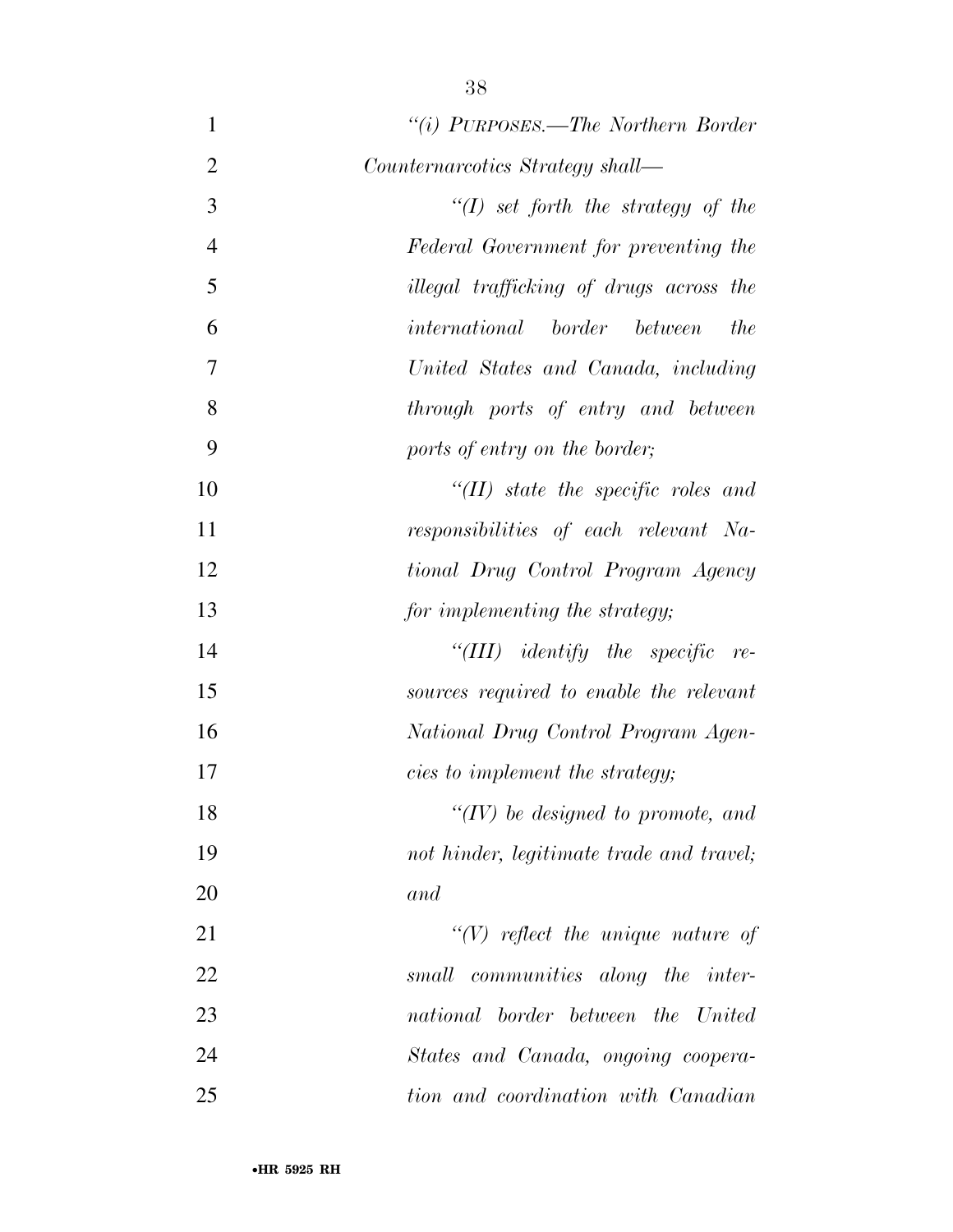| $\mathbf{1}$   | law, enforcement authorities, and vari-               |
|----------------|-------------------------------------------------------|
| $\overline{2}$ | ations in the volumes of vehicles and                 |
| 3              | pedestrians crossing through ports of                 |
| $\overline{4}$ | entry along the international border                  |
| 5              | between the United States and Canada.                 |
| 6              | "(ii) SPECIFIC CONTENT RELATED TO                     |
| 7              | CROSS-BORDER INDIAN RESERVATIONS.-                    |
| 8              | Northern Border Counternarcotics<br><i>The</i>        |
| 9              | Strategy shall include—                               |
| 10             | $\lq (I)$ a strategy to end the illegal               |
| 11             | trafficking of drugs to or through In-                |
| 12             | dian reservations on or near the inter-               |
| 13             | national border between the United                    |
| 14             | States and Canada; and                                |
| 15             | $\lq$ (II) recommendations for addi-                  |
| 16             | tional assistance, if any, needed by                  |
| 17             | Tribal law enforcement agencies relat-                |
| 18             | ing to the strategy, including an eval-               |
| 19             | <i>uation of Federal technical and finan-</i>         |
| 20             | cial assistance, infrastructure capacity              |
| 21             | building, and interoperability defi-                  |
| 22             | <i>ciencies.</i>                                      |
| 23             | CLASSIFIED INFORMATION.—Any contents<br>$\degree(3)$  |
| 24             | of the National Drug Control Strategy that involve    |
| 25             | information properly classified under criteria estab- |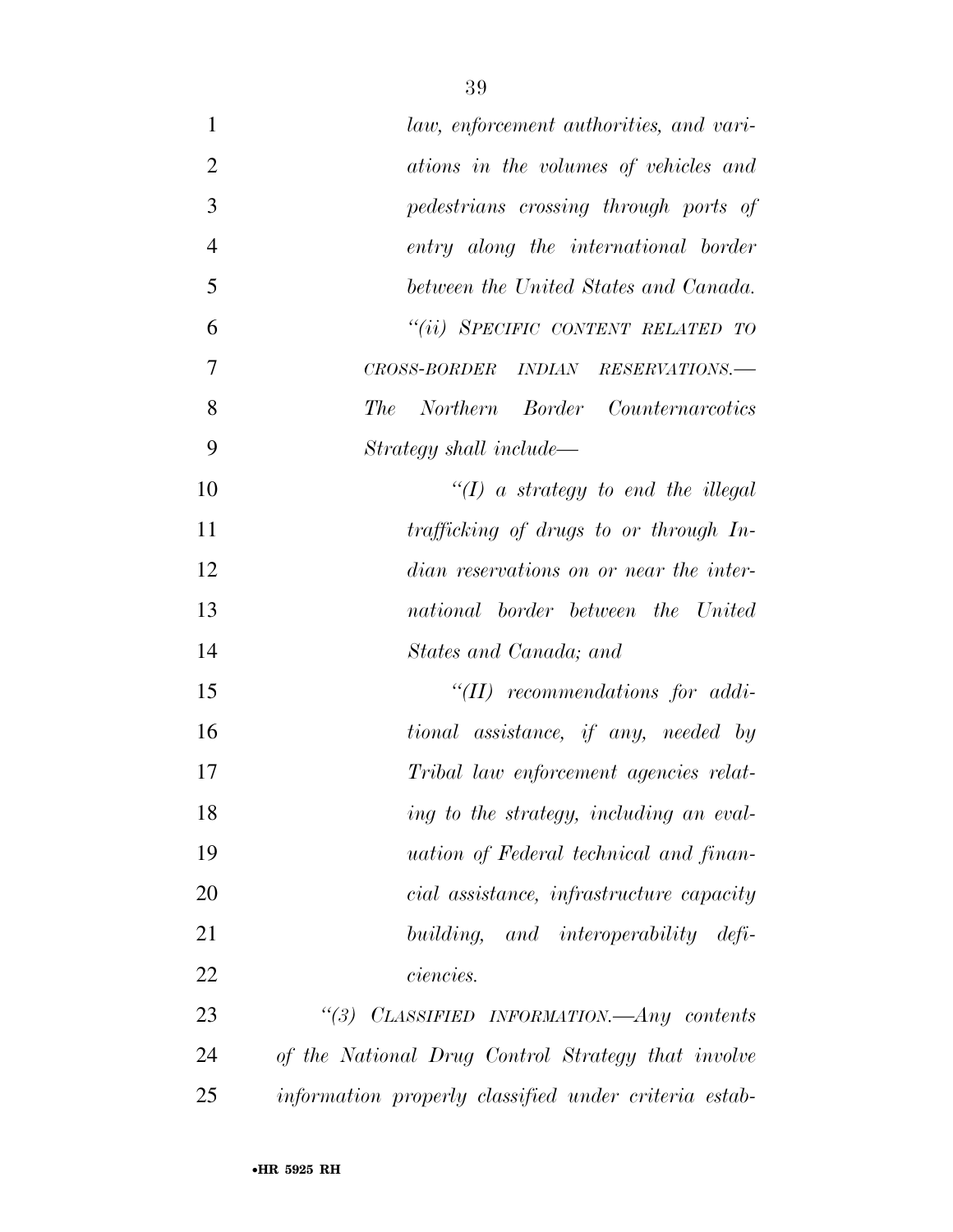| 1              | lished by an Executive order shall be presented to             |
|----------------|----------------------------------------------------------------|
| $\overline{2}$ | Congress separately from the rest of the National              |
| 3              | Drug Control Strategy.                                         |
| $\overline{4}$ | "(4) SELECTION OF DATA AND INFORMATION.-                       |
| 5              | In selecting data and information for inclusion under          |
| 6              | paragraph $(1)$ , the Director shall ensure—                   |
| 7              | $\lq (A)$ the inclusion of data and information                |
| 8              | that will permit analysis of current trends                    |
| 9              | against previously compiled data and informa-                  |
| 10             | tion where the Director believes such analysis en-             |
| 11             | hances long-term assessment of the National                    |
| 12             | Drug Control Strategy; and                                     |
| 13             | $\lq (B)$ the inclusion of data and information                |
| 14             | to permit a standardized and uniform assess-                   |
| 15             | ment of the effectiveness of drug treatment pro-               |
| 16             | grams in the United States.                                    |
| 17             | "(d) ANNUAL PERFORMANCE SUPPLEMENT.—Not later                  |
|                | 18 than the first Monday in February of each year following    |
| 19             | the year in which the National Drug Control Strategy is        |
| 20             | submitted pursuant to subsection $(a)(2)$ , the Director shall |
| 21             | submit to the appropriate congressional committees a sup-      |
| 22             | plement to the Strategy that shall include—                    |
| 23             | $"(1)$ annual and quarterly quantifiable<br>and                |
| 24             | measurable objectives and specific targets to accom-           |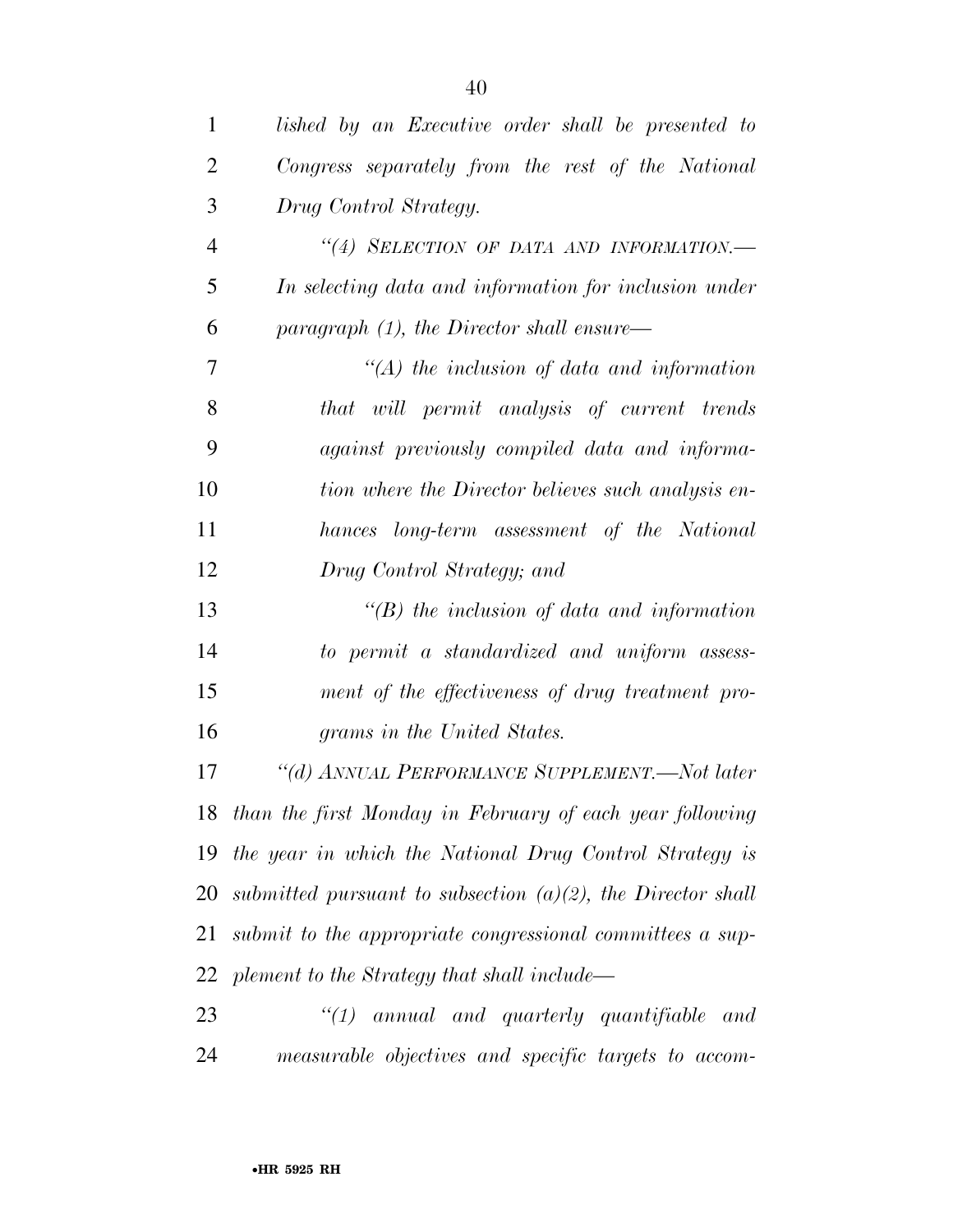| $\mathbf{1}$   | plish long-term quantifiable goals specified in the           |
|----------------|---------------------------------------------------------------|
| $\overline{2}$ | Strategy; and                                                 |
| 3              | "(2) for each year covered by the Strategy, a per-            |
| $\overline{4}$ | formance evaluation plan for each goal listed in the          |
| 5              | Strategy for each National Drug Control Program               |
| 6              | $A$ gency, including—                                         |
| 7              | $\lq (A)$ specific performance measures for each              |
| 8              | National Drug Control Program Agency and                      |
| 9              | each such agency's related programs and activi-               |
| 10             | ties;                                                         |
| 11             | $\lq\lq B$ annual and quarterly objectives and                |
| 12             | targets for each performance measure; and                     |
| 13             | $\lq\lq C$ an estimate of Federal funding and                 |
| 14             | other resources needed to achieve each perform-               |
| 15             | ance measure.                                                 |
| 16             | "(e) SUBMISSION OF REVISED STRATEGY.—The Presi-               |
| 17             | dent may submit to Congress a revised National Drug Con-      |
|                | 18 trol Strategy that meets the requirements of this section— |
| 19             | $\lq (1)$ at any time, upon a determination of the            |
| 20             | President, in consultation with the Director, that the        |
| 21             | National Drug Control Strategy in effect is not suffi-        |
| 22             | <i>ciently effective; or</i>                                  |
| 23             | "(2) if a new President or Director takes office.             |
| 24             | "(f) FAILURE OF PRESIDENT TO SUBMIT NATIONAL                  |
| 25             | DRUG CONTROL STRATEGY.—If the President does not sub-         |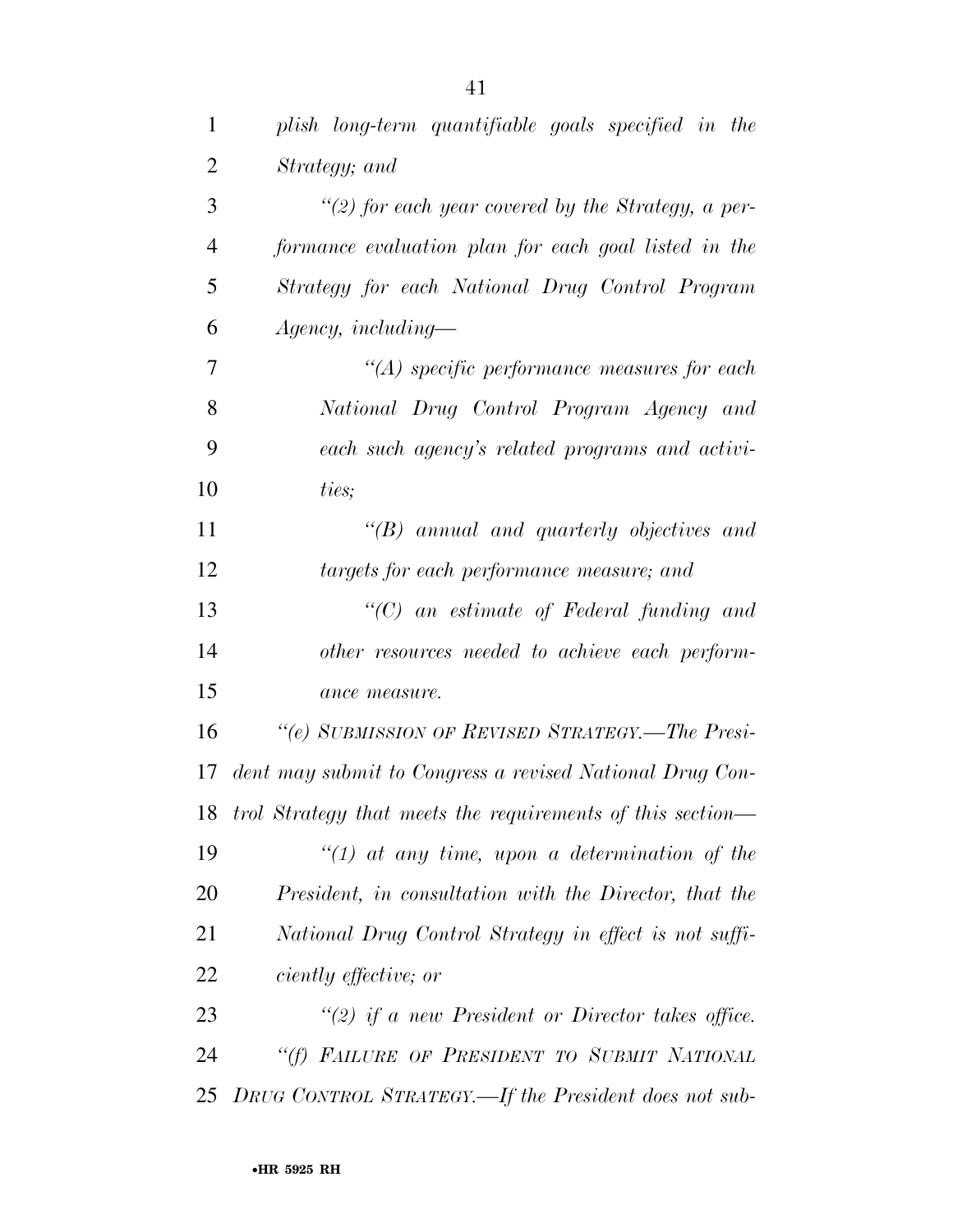*mit a National Drug Control Strategy to Congress in ac- cordance with subsection (a)(2), not later than five days after the first Monday in February following the year in which the term of the President commences, the President shall send a notification to the appropriate congressional committees—* 

 *''(1) explaining why the Strategy was not sub-mitted; and* 

 *''(2) specifying the date by which the Strategy will be submitted.* 

## *''§ 1006. Development of an annual national drug con-trol assessment*

 *''(a) TIMING.—Not later than the first Monday in Feb- ruary of each year, the Director shall submit to the Presi- dent, Congress, and the appropriate congressional commit- tees, a report assessing the progress of each National Drug Control Program Agency toward achieving the annual goals, objectives, and targets contained in the National Drug Control Strategy applicable to the prior fiscal year. ''(b) PROCESS FOR DEVELOPMENT OF THE ANNUAL ASSESSMENT.—Not later than November 1 of each year, the head of each National Drug Control Program Agency shall submit, in accordance with guidance issued by the Director, to the Director an evaluation of progress by the agency with respect to drug control program goals using the performance*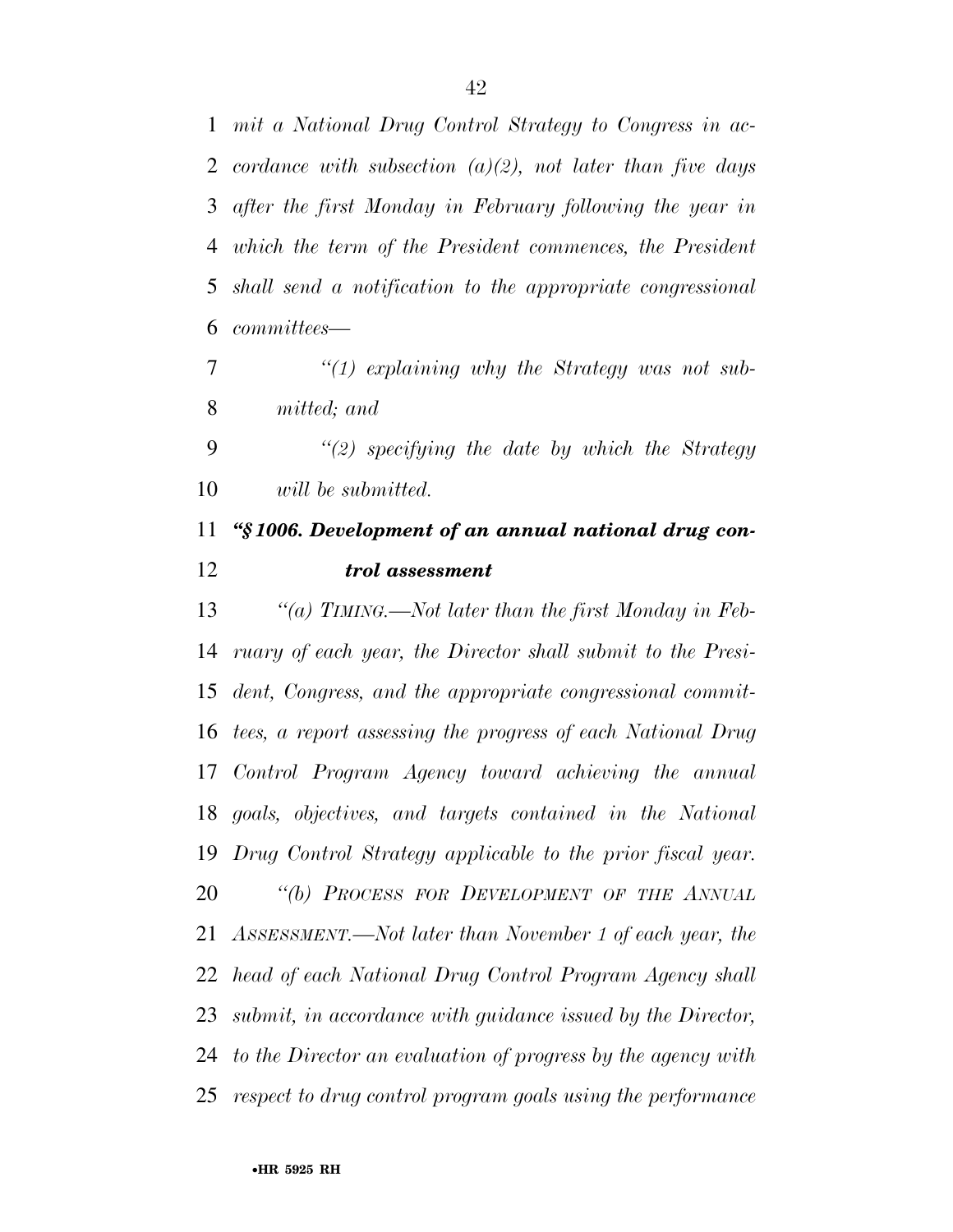| 1  | measures for the agency developed under this section, in- |
|----|-----------------------------------------------------------|
| 2  | cluding progress with respect to $-$                      |
| 3  | "(1) success in achieving the goals of the Na-            |
| 4  | tional Drug Control Strategy;                             |
| 5  | $\lq(2)$ success in reducing domestic and foreign         |
| 6  | sources of illegal drugs;                                 |
| 7  | $\lq(3)$ success in expanding access to and increas-      |
| 8  | ing the effectiveness of substance use disorder treat-    |
| 9  | ment;                                                     |
| 10 | $\lq(4)$ success in protecting the borders of the         |
| 11 | United States (and in particular the Southwestern         |
| 12 | border of the United States) from penetration by ille-    |
| 13 | gal narcotics;                                            |
| 14 | $\lq(5)$ success in reducing crime associated with        |
| 15 | drug use in the United States;                            |
| 16 | $"(6)$ success in reducing the negative health and        |
| 17 | social consequences of drug use in the United States;     |
| 18 | and                                                       |
| 19 | $\lq(7)$ implementation of drug treatment and pre-        |
| 20 | vention programs in the United States and improve-        |
| 21 | ments in the adequacy and effectiveness of such pro-      |
| 22 | grams.                                                    |
| 23 | "(c) CONTENTS OF THE ANNUAL ASSESSMENT.-The               |
| 24 | Director shall include in the annual assessment required  |
| 25 | under subsection $(a)$ —                                  |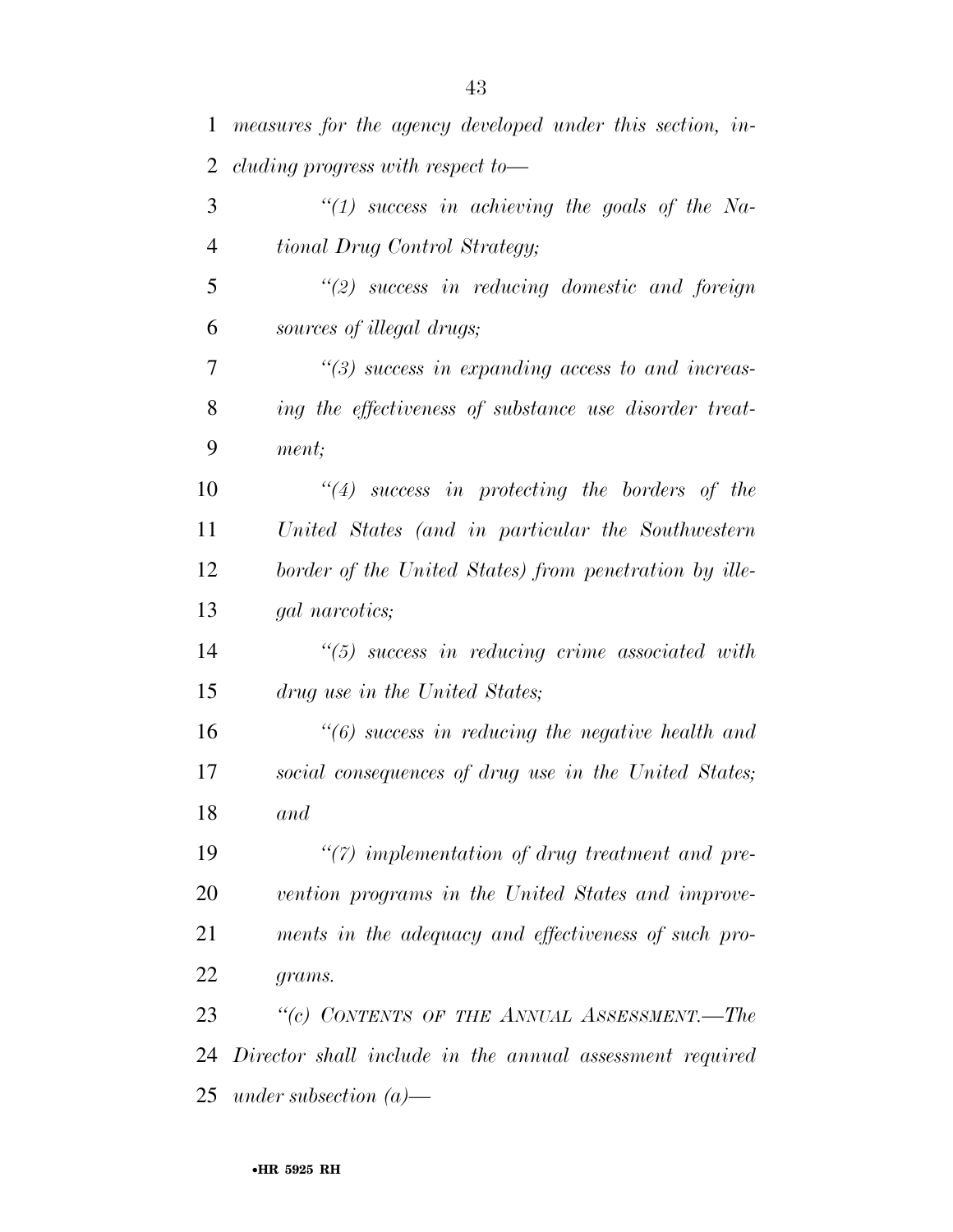| $\mathbf{1}$   | $\lq(1)$ a summary of each evaluation received by       |
|----------------|---------------------------------------------------------|
| $\overline{2}$ | the Director under subsection (b);                      |
| 3              | "(2) a summary of the progress of each National         |
| $\overline{4}$ | Drug Control Program Agency toward the drug con-        |
| 5              | trol program goals of the agency using the perform-     |
| 6              | ance measures for the agency developed under this sec-  |
| 7              | tion;                                                   |
| 8              | $\lq(3)$ an assessment of the effectiveness of each     |
| 9              | Drug Control Program agency and program in              |
| 10             | achieving the National Drug Control Strategy for the    |
| 11             | previous year, including a specific evaluation of       |
| 12             | whether the applicable goals, measures, objectives, and |
| 13             | targets for the previous year were met;                 |
| 14             | "(4) for National Drug Control Program Agen-            |
| 15             | cies that administer grant programs, an evaluation of   |
| 16             | the effectiveness of each grant program, including an   |
| 17             | accounting of the funds disbursed by the program in     |
| 18             | the prior year and a summary of how those funds         |
| 19             | were used by the grantees and sub-grantees during       |
| 20             | that period;                                            |
| 21             | $\lq(5)$ a detailed accounting of the amount of         |
| 22             | funds obligated by each National Drug Control Pro-      |
| 23             | gram Agency in carrying out the responsibilities of     |
| 24             | that agency under the Strategy, including the infor-    |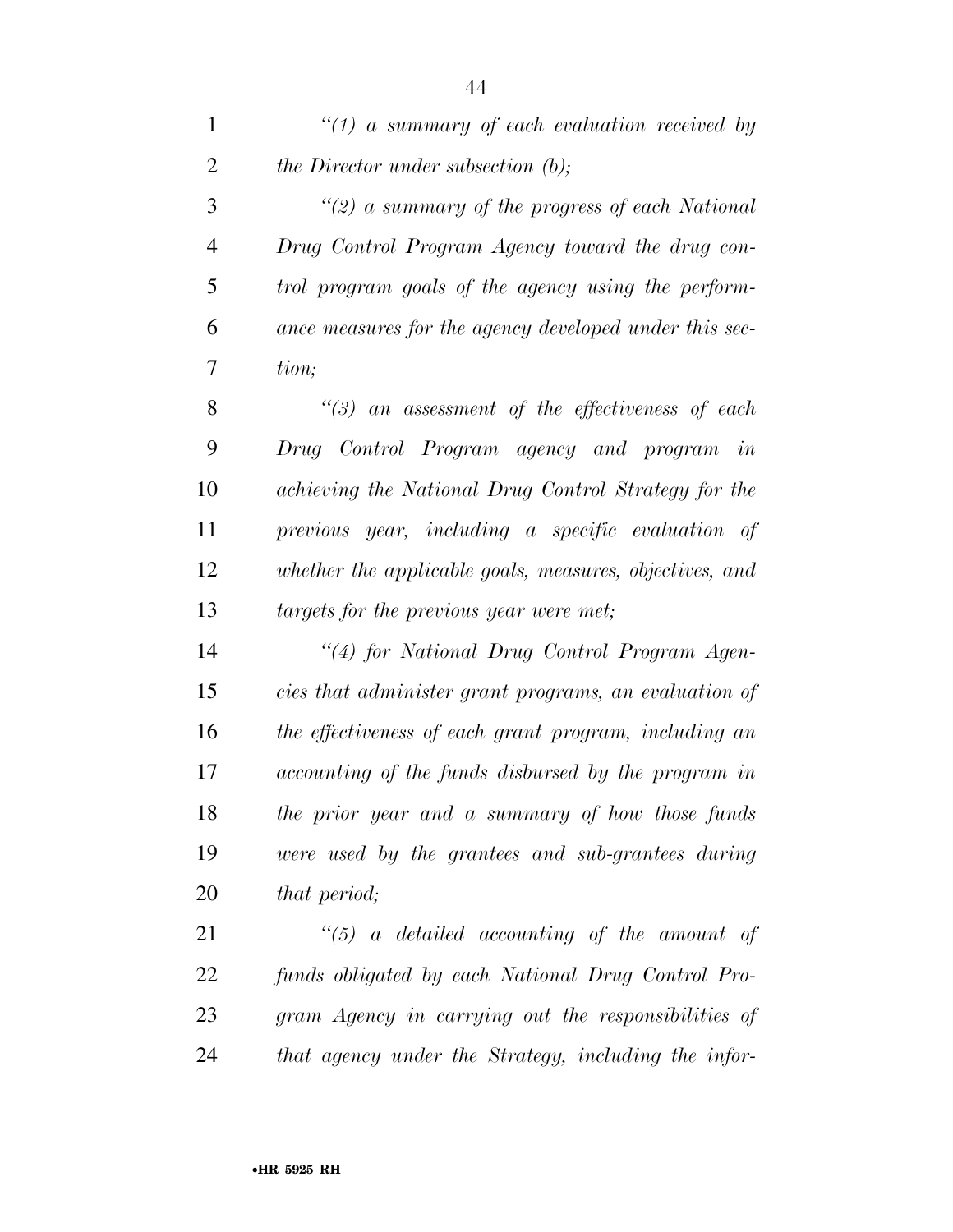*mation submitted to the Director under section 1007(b);* 

| 3              | $\lq(6)$ an assessment of the effectiveness of any          |
|----------------|-------------------------------------------------------------|
| $\overline{4}$ | Emerging Threat Response Plan in effect for the pre-        |
| 5              | vious year, including a specific evaluation of whether      |
| 6              | the objectives and targets were met and reasons for the     |
| 7              | success or failure of the previous year's plan;             |
| 8              | $\lq(7)$ a detailed accounting of the amount of             |
| 9              | funds obligated during the previous fiscal year for         |
| 10             | carrying out the media campaign under section               |
| 11             | $1009(d)$ , including each recipient of funds, the pur-     |
| 12             | pose of each expenditure, the amount of each expendi-       |
| 13             | ture, any available outcome information, and any            |
| 14             | other information necessary to provide a complete ac-       |
| 15             | counting of the funds expended; and                         |
| 16             | $\lq(8)$ the assessments required under this sub-           |
| 17             | section shall be based on the Performance Measure-          |
| 18             | ment System describe in subsection (d).                     |
| 19             | "(d) PERFORMANCE MEASUREMENT SYSTEM.-The                    |
|                | 20 Director shall include in the annual assessment required |
| 21             | under subsection $(a)$ a national drug control performance  |
| 22             | measurement system, that—                                   |
| 23             | $"(1)$ develops annual, 2-year, and 5-year per-             |
|                |                                                             |

 *formance measures, objectives, and targets for each National Drug Control Strategy goal and objective es-*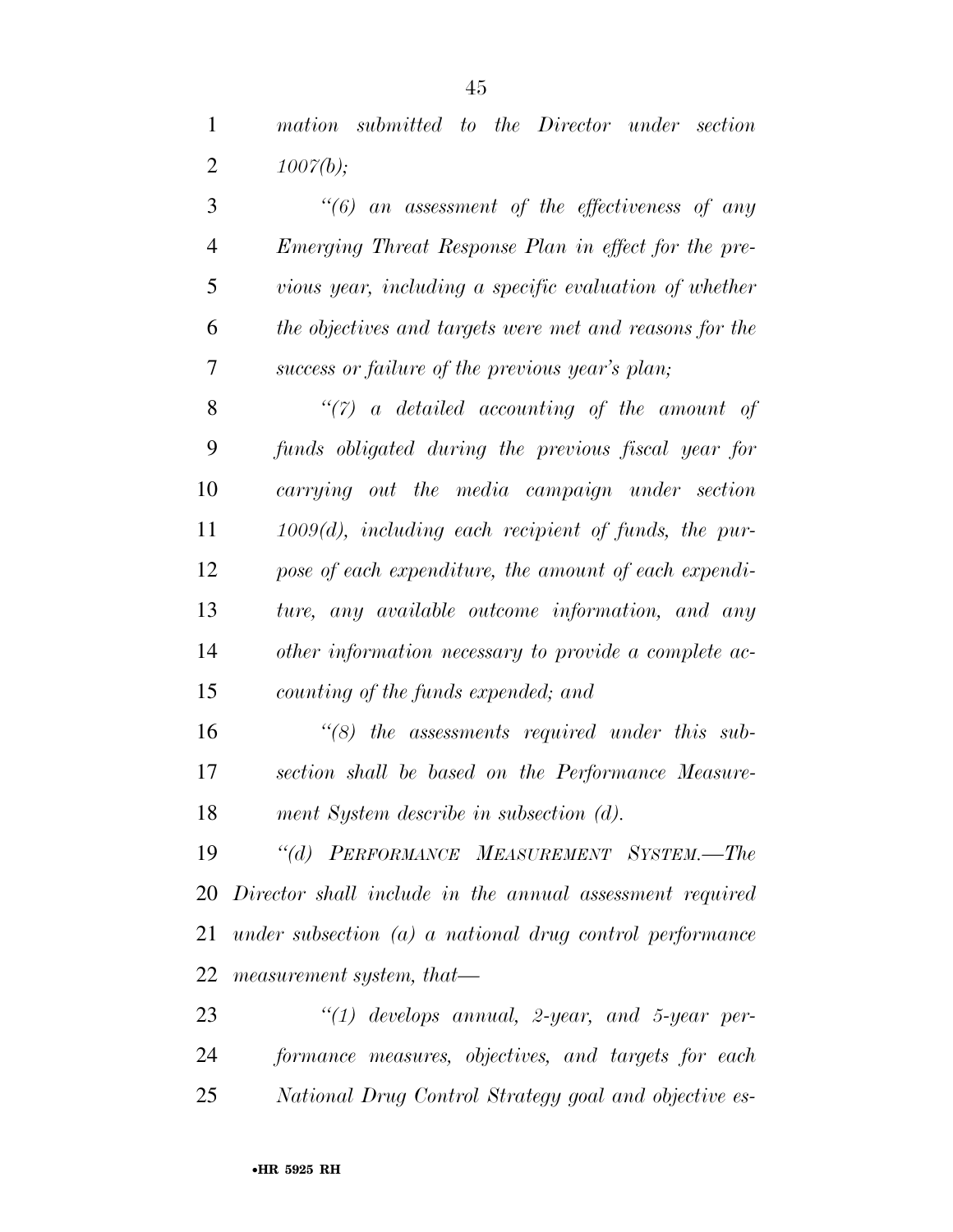| $\mathbf{1}$   | tablished for reducing drug use, availability, and the  |
|----------------|---------------------------------------------------------|
| $\overline{2}$ | consequences of drug use;                               |
| 3              | $\lq(2)$ describes the sources of information and       |
| $\overline{4}$ | data that will be used for each performance measure     |
| 5              | incorporated into the performance measurement sys-      |
| 6              | tem;                                                    |
| 7              | $\lq(3)$ identifies major programs and activities of    |
| 8              | the National Drug Control Program Agencies that         |
| 9              | support the goals and annual objectives of the Na-      |
| 10             | tional Drug Control Strategy;                           |
| 11             | $\lq(4)$ evaluates the contribution of demand reduc-    |
| 12             | tion and supply reduction activities implemented by     |
| 13             | each National Drug Control Program Agency in sup-       |
| 14             | port of the National Drug Control Strategy;             |
| 15             | $\lq(5)$ monitors consistency between the drug-re-      |
| 16             | lated goals, measures, targets, and objectives of the   |
| 17             | National Drug Control Program Agencies and ensures      |
| 18             | that each agency's goals and budgets support, and are   |
| 19             | fully consistent with, the National Drug Control        |
| 20             | Strategy; and                                           |
| 21             | $\lq\lq (6)$ coordinates the development and implemen-  |
| 22             | tation of national drug control data collection and re- |
| 23             | porting systems to support policy formulation and       |
| 24             | performance measurement, including an assessment        |
| 25             | $of$ —                                                  |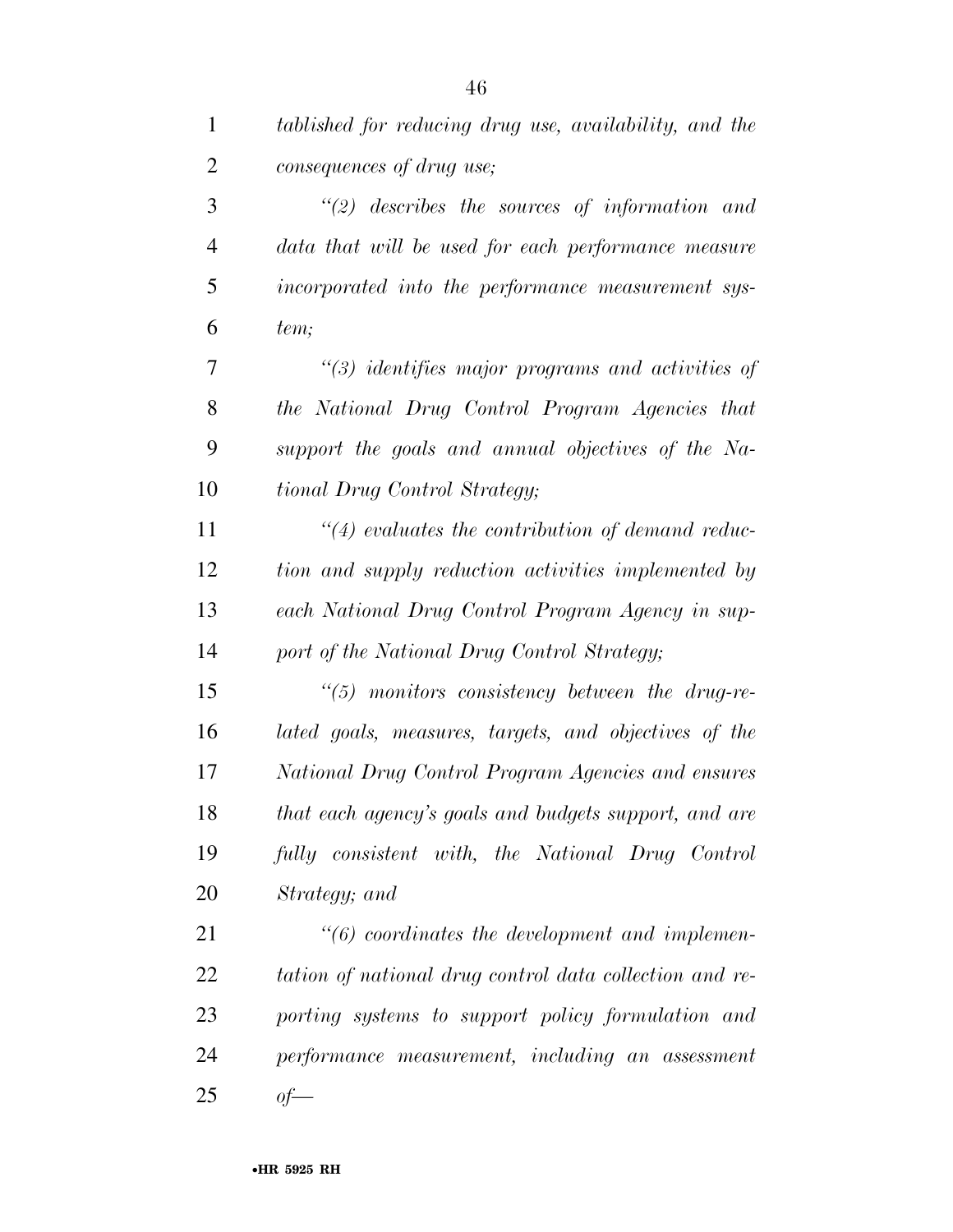*''(A) the quality of current drug use meas- urement instruments and techniques to measure supply reduction and demand reduction activi- ties; ''(B) the adequacy of the coverage of exist- ing national drug use measurement instruments and techniques to measure the illicit drug user population, and groups that are at risk for illicit drug use; ''(C) the adequacy of the coverage of existing national treatment outcome monitoring systems to measure the effectiveness of substance use dis- order treatment in reducing illicit drug use and criminal behavior during and after the comple- tion of substance use disorder treatment; and ''(D) the actions the Director shall take to correct any deficiencies and limitations identi-fied pursuant to subparagraphs (A), (B), and* 

*(C).* 

 *''(e) MODIFICATIONS.—A description of any modifica- tions made during the preceding year to the national drug performance measurement system described in subsection (d) shall be included in each report submitted under sub-section (a).*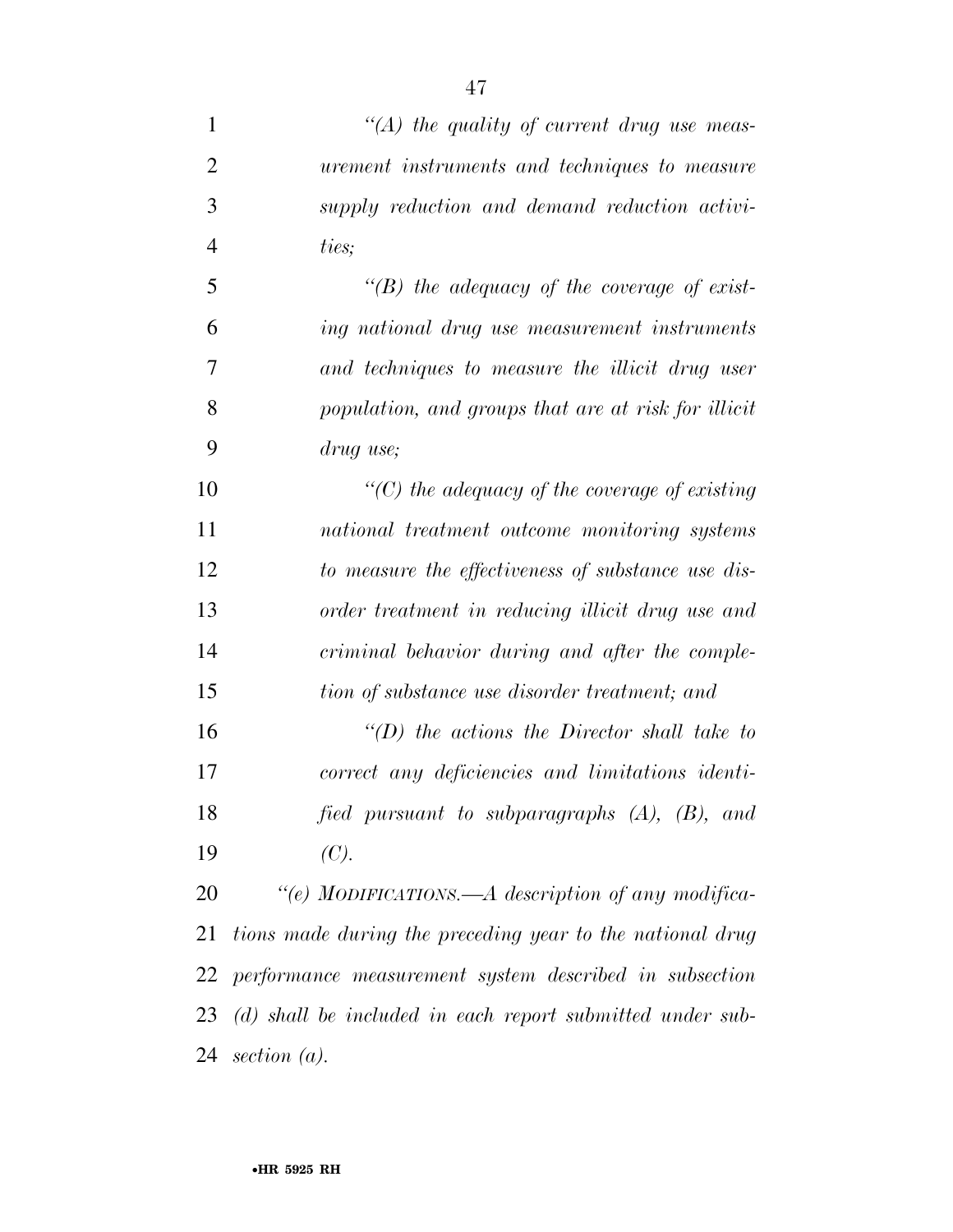*''(f) ANNUAL REPORT ON CONSULTATION.—The Direc- tor shall include in the annual assessment required under subsection (a)—* 

 *''(1) a detailed description of how the Office has consulted with and assisted State, local, and Tribal governments with respect to the formulation and im- plementation of the National Drug Control Strategy and other relevant issues; and* 

 *''(2) a general review of the status of, and trends in, demand reduction activities by private sector enti- ties and community-based organizations, including faith-based organizations, to determine their effective- ness and the extent of cooperation, coordination, and mutual support between such entities and organiza- tions and Federal, State, local, and Tribal govern-ment agencies.* 

*''(g) PERFORMANCE-BUDGET COORDINATOR.—* 

 *''(1) DESIGNATION.—The Director shall des- ignate or appoint a United States Performance-Budg-et Coordinator to—* 

 *''(A) ensure the Director has sufficient in- formation about the performance of each Na- tional Drug Control Program Agency, the im- pact Federal funding has had on the goals in the Strategy, and the likely contributions to the*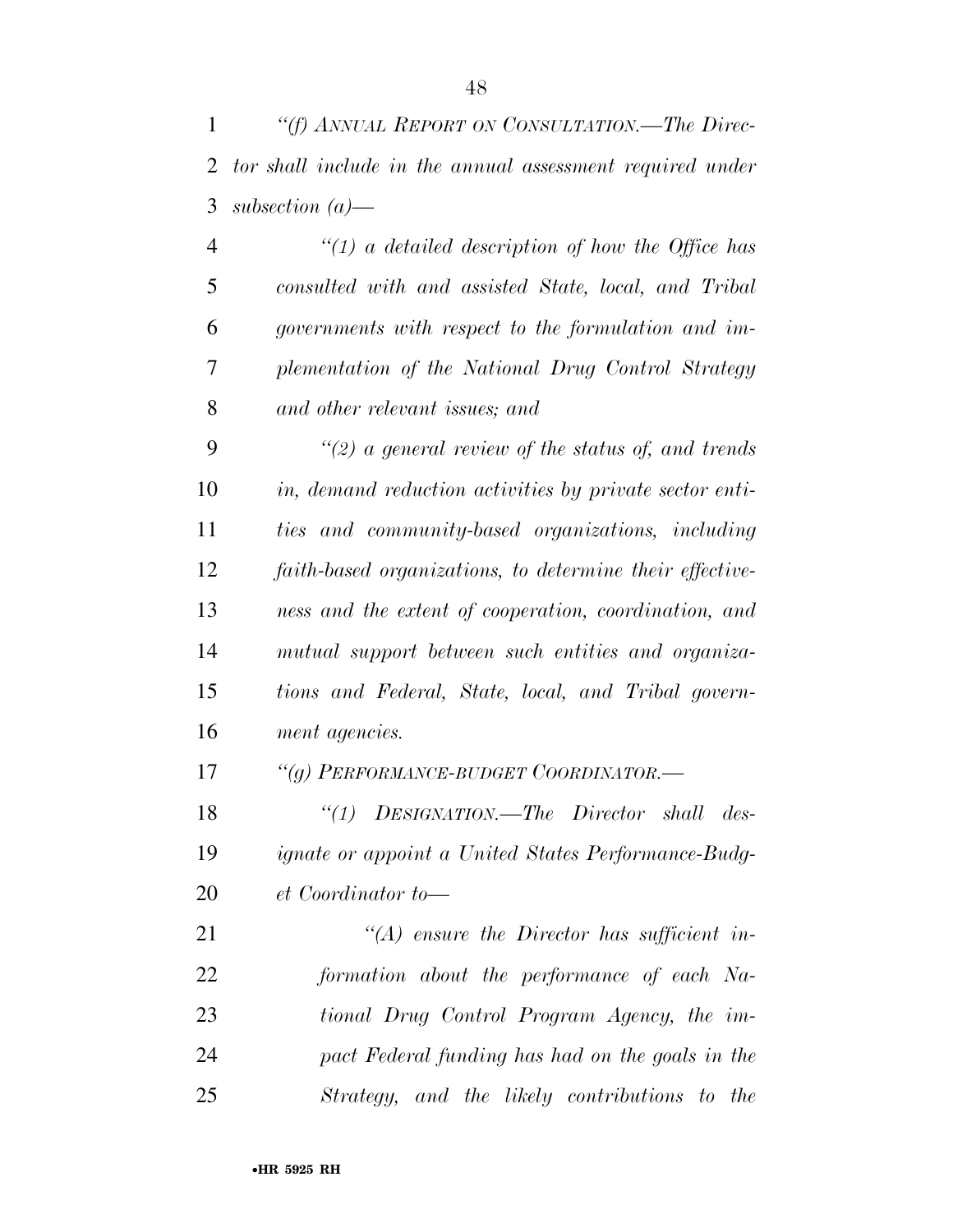| 1              | goals of the Strategy based on funding levels of         |
|----------------|----------------------------------------------------------|
| $\overline{2}$ | each National Drug Control Program Agency, to            |
| 3              | make an independent assessment of the budget             |
| $\overline{4}$ | request of each agency under section 1004;               |
| 5              | " $(B)$ advise the Director on agency budgets,           |
| 6              | performance measures and targets, and addi-              |
| 7              | tional data and research needed to make in-              |
| 8              | formed policy decisions in the National Drug             |
| 9              | Control Budget and Strategy; and                         |
| 10             | $\lq\lq$ other duties as may be determined by            |
| 11             | the Director with respect to measuring or assess-        |
| 12             | ing performance or agency budgets.                       |
| 13             | "(2) DETERMINATION OF POSITION.—The Direc-               |
| 14             | tor shall determine whether the coordinator position     |
| 15             | is a career or noncareer position in the Senior Execu-   |
| 16             | tive Service.                                            |
| 17             | "§1007. Monitoring and evaluation of national drug       |
| 18             | control program                                          |
| 19             | "(a) IN GENERAL.—The Director shall monitor imple-       |
| 20             | mentation of the National Drug Control Program and the   |
| 21             | activities of the National Drug Control Program Agencies |
| 22             | in carrying out the goals and objectives of the National |
| 23             | Drug Control Strategy including—                         |
| 24             | $"(1)$ conducting program and performance au-            |
| 25             | dits and evaluations; and                                |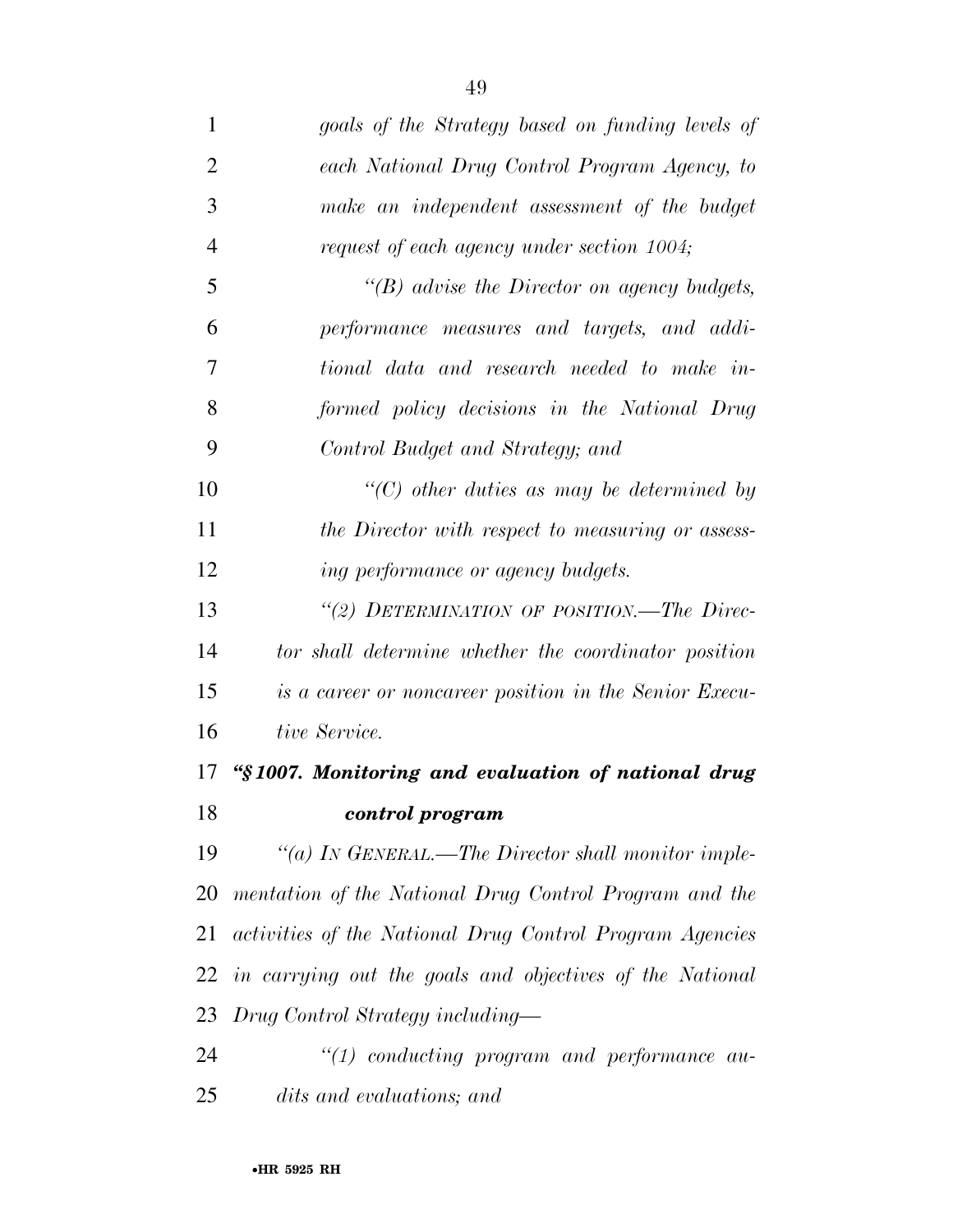*''(2) requesting assistance from the Inspector General of the relevant agency in such audits and evaluations.* 

 *''(b) ACCOUNTING OF FUNDS EXPENDED.—Not later than December 1 of each year and in accordance with guid- ance issued by the Director, the head of each National Drug Control Program Agency shall submit to the Director a de- tailed accounting of all funds expended by the agency for National Drug Control Program activities during the pre- vious fiscal year and shall ensure such detailed accounting is authenticated by the Inspector General for such agency prior to submission to the Director.* 

 *''(c) NOTIFICATION.—The Director shall notify any National Drug Control Program Agency if its activities are not in compliance with the responsibilities of the agency under the National Drug Control Strategy, transmit a copy of each such notification to the President and the appro- priate congressional committees, and maintain a copy of each such notification.* 

 *''(d) RECOMMENDATIONS.—The Director shall make such recommendations to the President and the appropriate congressional committees as the Director determines are ap- propriate regarding changes in the organization, manage- ment, and budgets of the National Drug Control Program Agencies, and changes in the allocation of personnel to and*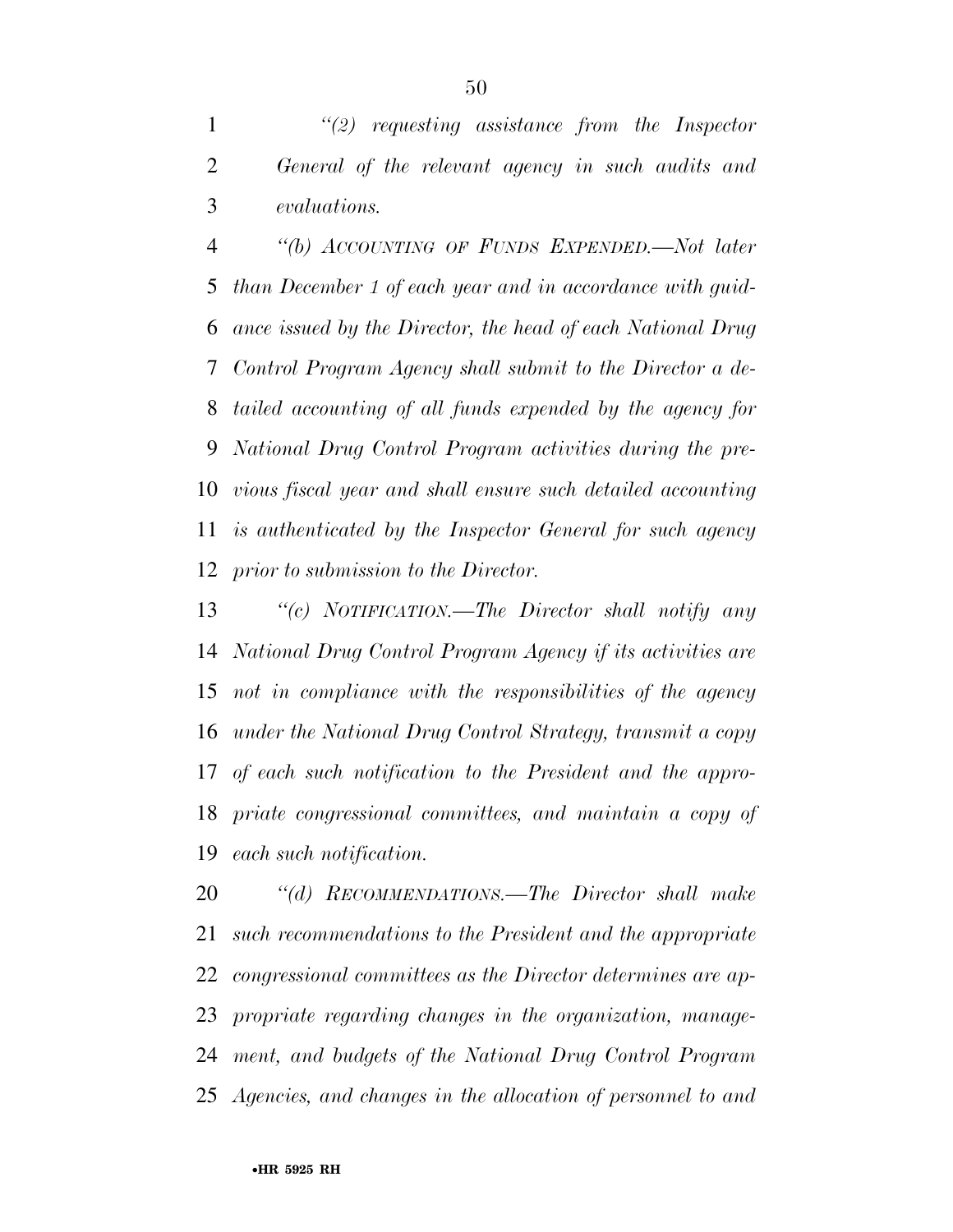| $\mathbf{1}$   | within those agencies, to implement the policies, goals, pri-  |
|----------------|----------------------------------------------------------------|
| 2              | orities, and objectives established under section $1002(c)(1)$ |
| 3              | and the National Drug Control Strategy.                        |
| $\overline{4}$ | "(e) AUTHORIZATION, DEVELOPMENT, AND IMPLEMEN-                 |
| 5              | TATION OF A COORDINATED TRACKING SYSTEM.-                      |
| 6              | "(1) ESTABLISHMENT.—The Director, shall es-                    |
| 7              | tablish a coordinated tracking system of federally-            |
| 8              | funded initiatives and grant programs which shall—             |
| 9              | $\lq (A)$ be the central repository of all relevant            |
| 10             | grants;                                                        |
| 11             | $\lq\lq B$ identify duplication, overlap, or gaps              |
| 12             | in funding to provide increased accountability of              |
| 13             | federally-funded grants for substance abuse treat-             |
| 14             | ment, prevention, and enforcement;                             |
| 15             | $\lq\lq C$ identify impediments that applicants                |
| 16             | currently have in the grant application process                |
| 17             | with applicable agencies; and                                  |
| 18             | $\lq\lq$ (D) be developed and maintained by the                |
| 19             | Office with the support of designated National                 |
| 20             | Drug Control Program Agencies, and any other                   |
| 21             | agency determined by the Director.                             |
| 22             | "(2) PERFORMANCE METRICS.—The Director                         |
| 23             | shall identify metrics and achievable goals for grant          |
| 24             | recipients in furtherance of the Strategy. Such                |
| 25             | metrics should be used to measure how effective each           |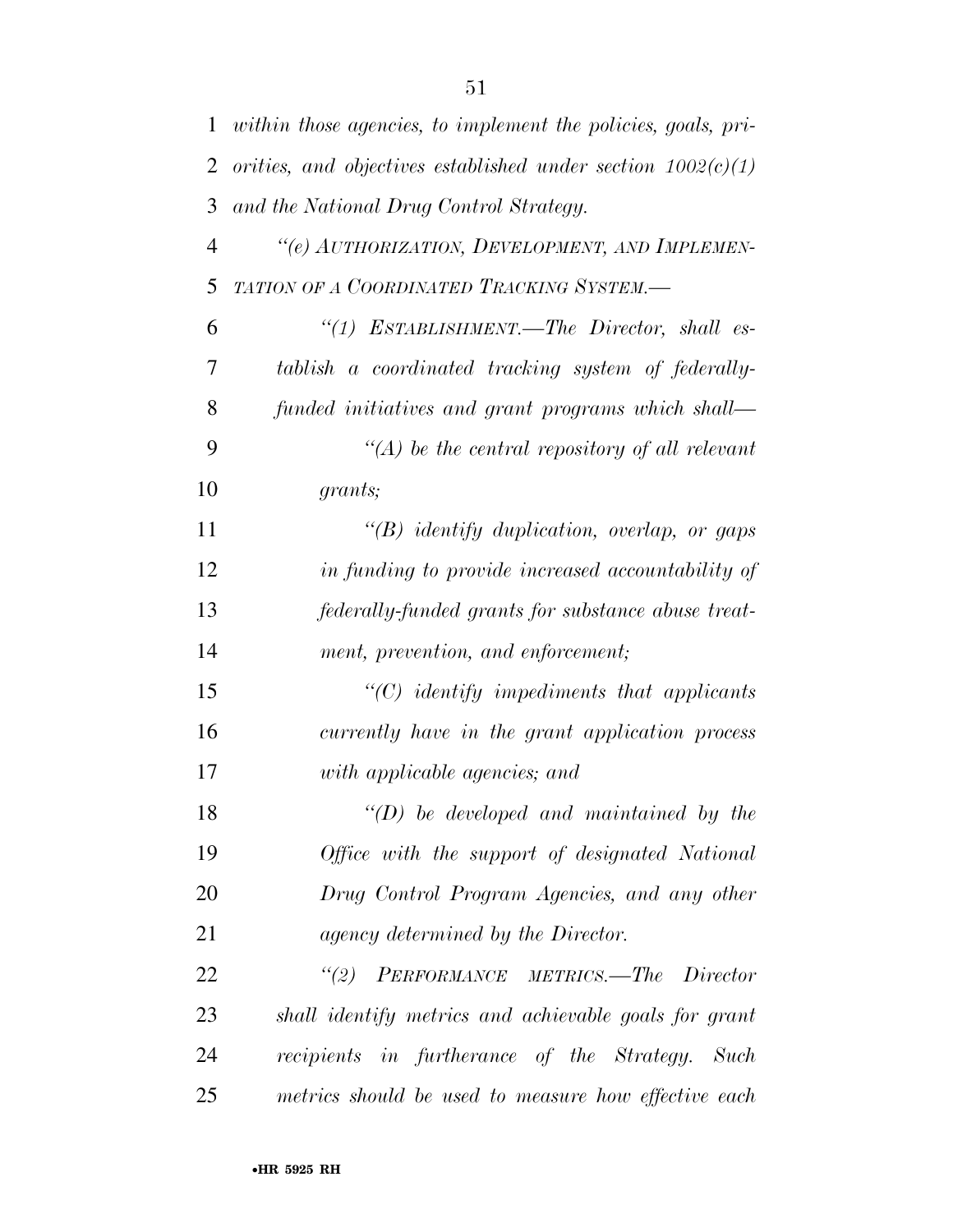*federally funded initiative is in achieving the objec- tives of the Strategy and to enable comparisons of fed- erally funded initiatives to identify those that are the most cost effective.* 

 *''(3) GRANT APPLICATION STANDARDIZATION.— The Director, in consultation with the head of each National Drug Control Program Agency, shall develop a plan for coordinating and standardizing drug con- trol grant application processes and develop a joint application to be used by all National Drug Control Program Agencies to reduce the administrative bur-den and improve oversight of Federal funds.* 

 *''(4) CENTRAL PORTAL.—The Director shall maintain on the public, electronic portal of the Office a list all drug control grant award opportunities available in a central location. The head of each Na- tional Drug Control Program Agency shall provide a complete list of all drug control program grant award opportunities to the Director and annually update such list.* 

 *''(5) REPORT TO CONGRESS.—The Director shall include in the assessment submitted to Congress under section 1006 an assessment on progress under this sec- tion and the feasibility of block grants of Federal funding to States.*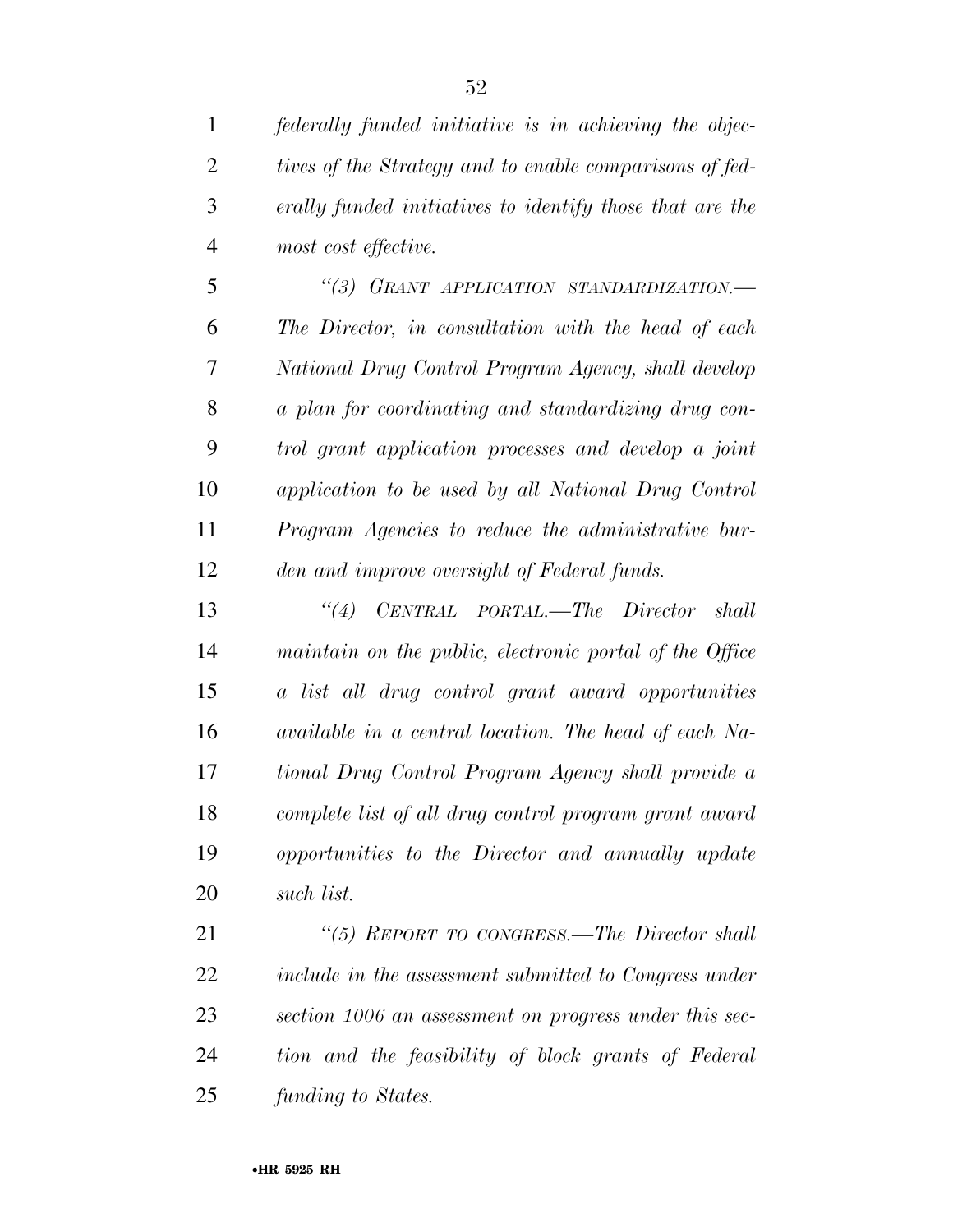## *''§ 1008. Coordination and oversight of the national drug control program*

 *''(a) IN GENERAL.—The Director shall coordinate and oversee the implementation by the National Drug Control Program Agencies of the policies, goals, objectives, and pri- orities established under section 1002(c)(1) and the fulfill- ment of the responsibilities of such agencies under the Na- tional Drug Control Strategy and make recommendations to National Drug Control Program Agency heads with re- spect to implementation of National Drug Control Pro-grams.* 

 *''(b) DETAILING EMPLOYEES TO OTHER AGENCIES.— ''(1) REQUEST.—The Director may request the head of an agency or program of the Federal Govern- ment to place agency personnel who are engaged in drug control activities on temporary detail to another agency in order to implement the National Drug Con-trol Strategy.* 

 *''(2) AGENCY COMPLIANCE.—The head of the agency shall comply with such a request.* 

 *''(3) MAXIMUM NUMBER OF DETAILEES.—The maximum number of personnel who may be detailed to another agency (including the Office) under this subsection during any fiscal year is—* 

 *''(A) for the Department of Defense, 50; and ''(B) for any other agency, 10.*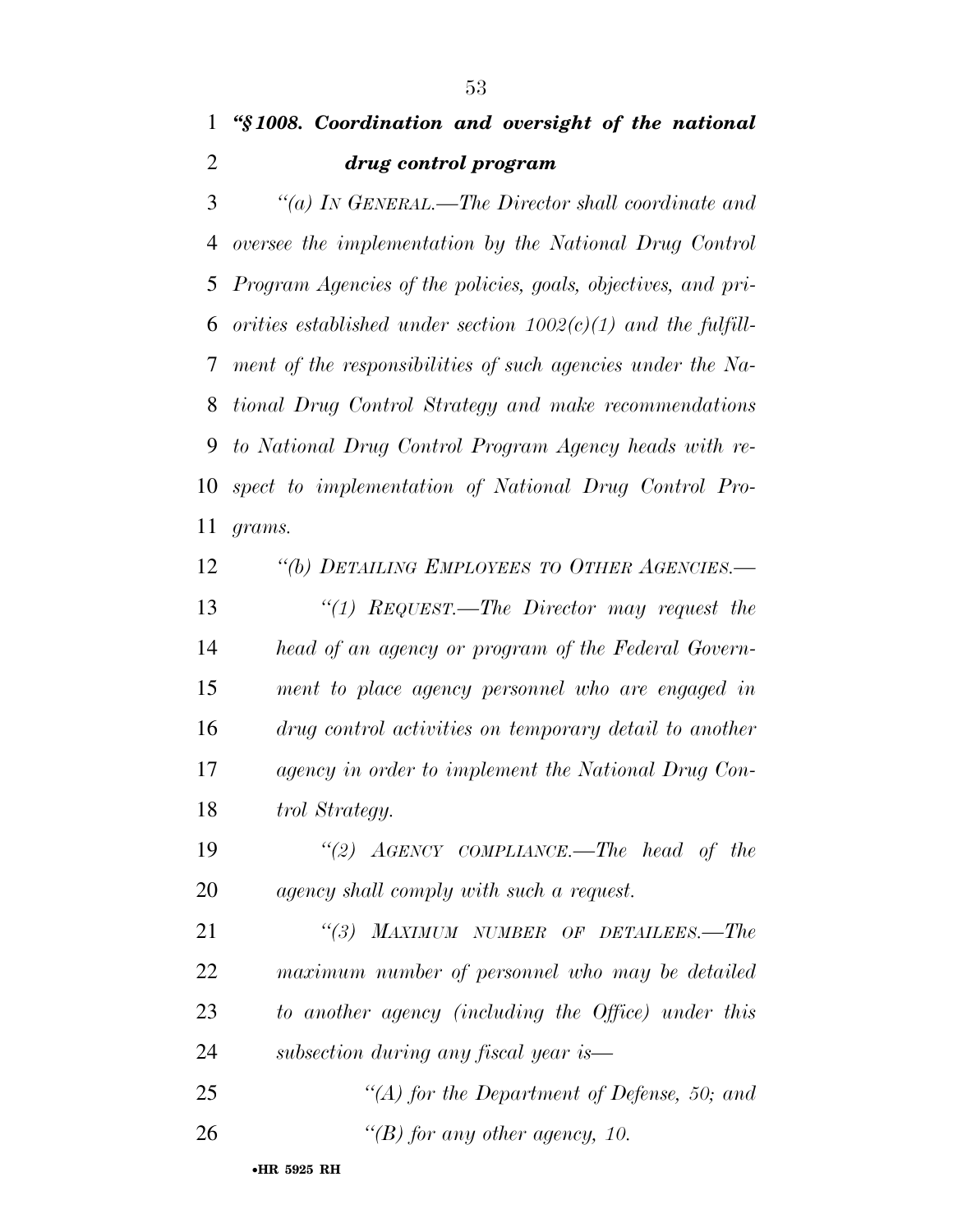*''(c) DIRECTING FEDERAL FUNDING.—The Director may transfer funds made available to a National Drug Control Program Agency for National Drug Control Strat- egy programs and activities to another account within such agency or to another National Drug Control Program Agen- cy for National Drug Control Strategy programs and ac-tivities, except that—* 

 *''(1) the authority under this subsection may be limited in an annual appropriations Act or other provision of Federal law;* 

 *''(2) the Director may exercise the authority under this subsection only with the concurrence of the head of each affected agency;* 

 *''(3) in the case of an interagency transfer, the total amount of transfers under this subsection may not exceed 3 percent of the total amount of funds made available for National Drug Control Strategy programs and activities to the agency from which those funds are to be transferred;* 

 *''(4) funds transferred to an agency under this subsection may only be used to increase the funding for programs or activities authorized by law;* 

*''(5) the Director shall—* 

 *''(A) submit to the appropriate congres-sional committees and any other applicable com-*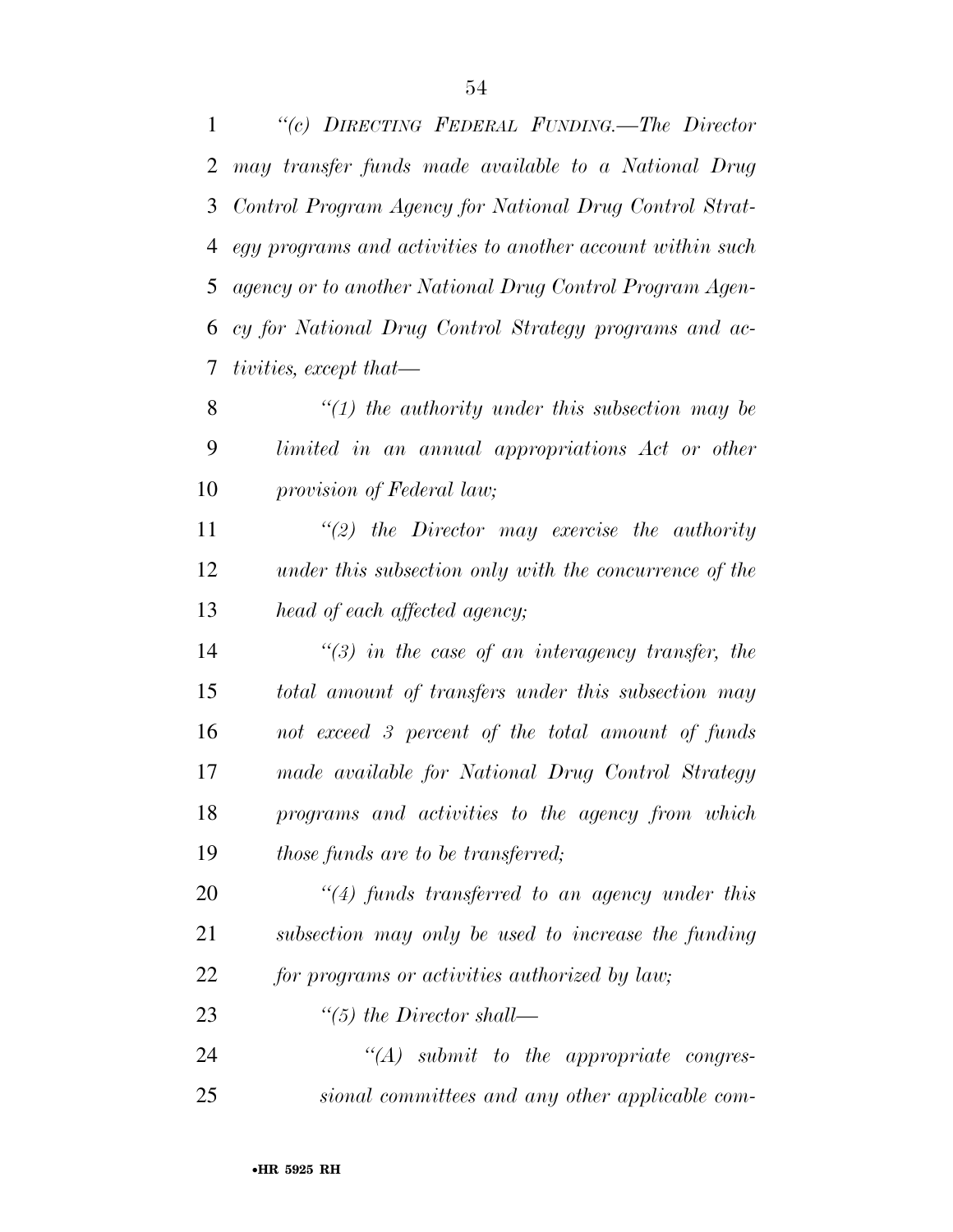| $\mathbf{1}$   | mittees of jurisdiction, a reprogramming or           |
|----------------|-------------------------------------------------------|
| $\overline{2}$ | transfer request in advance of any transfer under     |
| 3              | this subsection in accordance with the regula-        |
| $\overline{4}$ | tions of the affected agency or agencies; and         |
| 5              | $\lq\lq B$ annually submit to the appropriate         |
| 6              | congressional committees a report describing the      |
| 7              | effect of all transfers of funds made pursuant to     |
| 8              | this subsection or section $1004(f)$ during the 12-   |
| 9              | month period preceding the date on which the re-      |
| 10             | port is submitted; and                                |
| 11             | "(6) funds may only be used for-                      |
| 12             | $\lq (A)$ expansion of demand reduction activi-       |
| 13             | ties;                                                 |
| 14             | $\lq\lq(B)$ interdiction of illicit drugs on the high |
| 15             | seas, in United States territorial waters, and at     |
| 16             | United States ports of entry by officers and em-      |
| 17             | ployees of Drug Control Program Agencies and          |
| 18             | domestic and foreign law enforcement officers;        |
| 19             | $\lq\lq C$ accurate assessment and monitoring of      |
| 20             | international drug production and interdiction        |
| 21             | programs and policies;                                |
| 22             | $\lq (D)$ activities to facilitate and enhance the    |
| 23             | sharing of domestic and foreign intelligence in-      |
| 24             | formation among Drug Control Program Agen-            |
| 25             | cies related to the production and trafficking of     |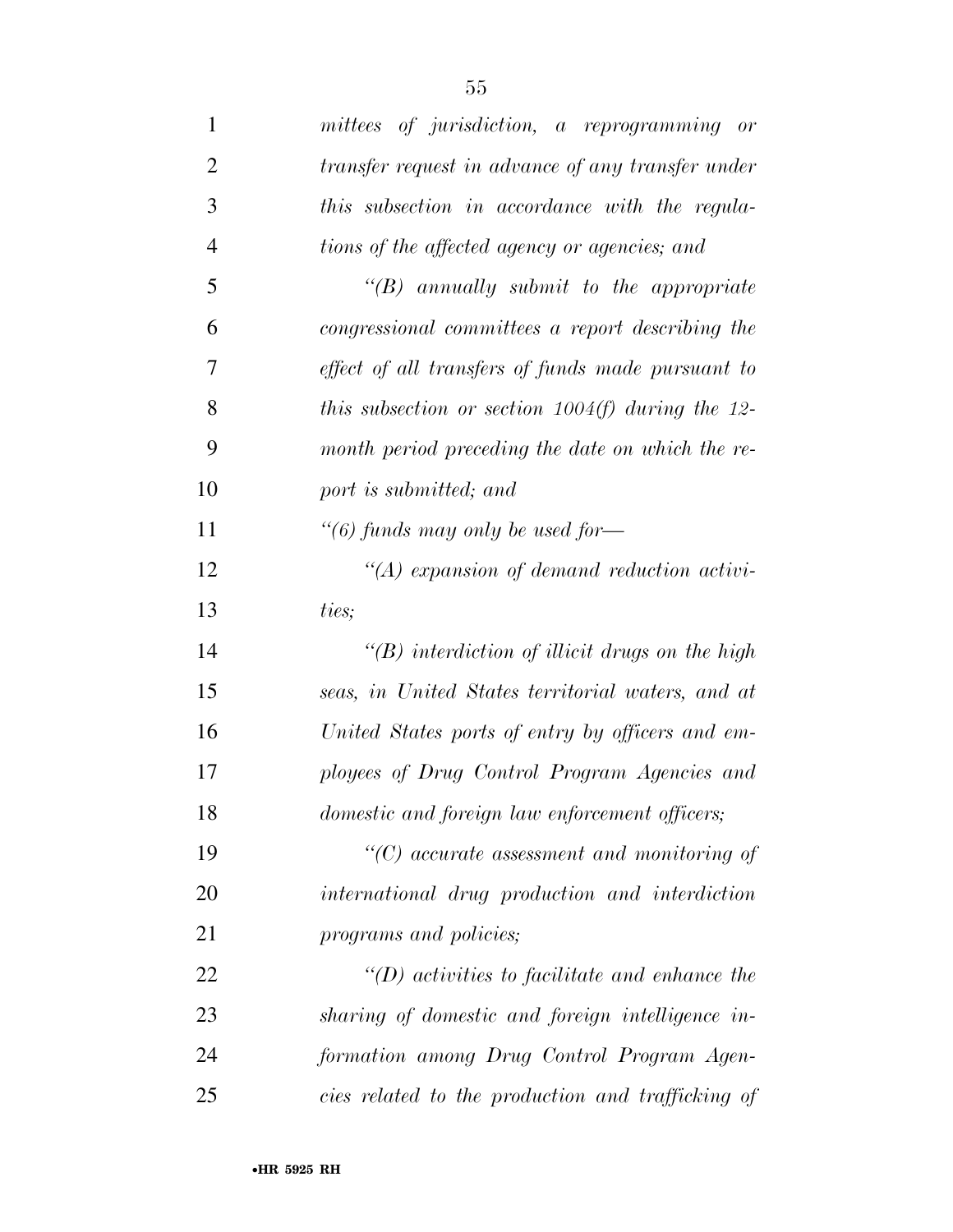| $\mathbf{1}$   | drugs in the United States and foreign countries;    |
|----------------|------------------------------------------------------|
| $\overline{2}$ | and                                                  |
| 3              | $\lq\lq E$ activities to prevent the diversion of    |
| $\overline{4}$ | prescription drugs for illicit use and research re-  |
| 5              | lated to any of these activities.                    |
| 6              | "(d) DIRECTING FEDERAL FUNDING TO RESPOND TO         |
| 7              | <b>EMERGING THREATS.-</b>                            |
| 8              | "(1) In GENERAL.—The Director may transfer           |
| 9              | funds made available to a National Drug Control      |
| 10             | Program Agency for National Drug Control Strategy    |
| 11             | programs and activities to another account within    |
| 12             | such agency or to another National Drug Control      |
| 13             | Program Agency for National Drug Control Strategy    |
| 14             | programs and activities to implement the provisions  |
| 15             | of a plan developed under section 1009, except that— |
| 16             | $\lq (A)$ the authority under this subsection        |
| 17             | may be limited in an annual appropriations Act       |
| 18             | or other provision of Federal law;                   |
| 19             | $\lq\lq(B)$ in the case of an interagency transfer,  |
| 20             | the total amount of transfers under this sub-        |
| 21             | section may not exceed 10 percent of the total       |
| 22             | amount of funds made available for National          |
| 23             | Drug Control Strategy programs and activities        |
| 24             | to the agency from which those funds are to be       |
| 25             | <i>transferred</i> ;                                 |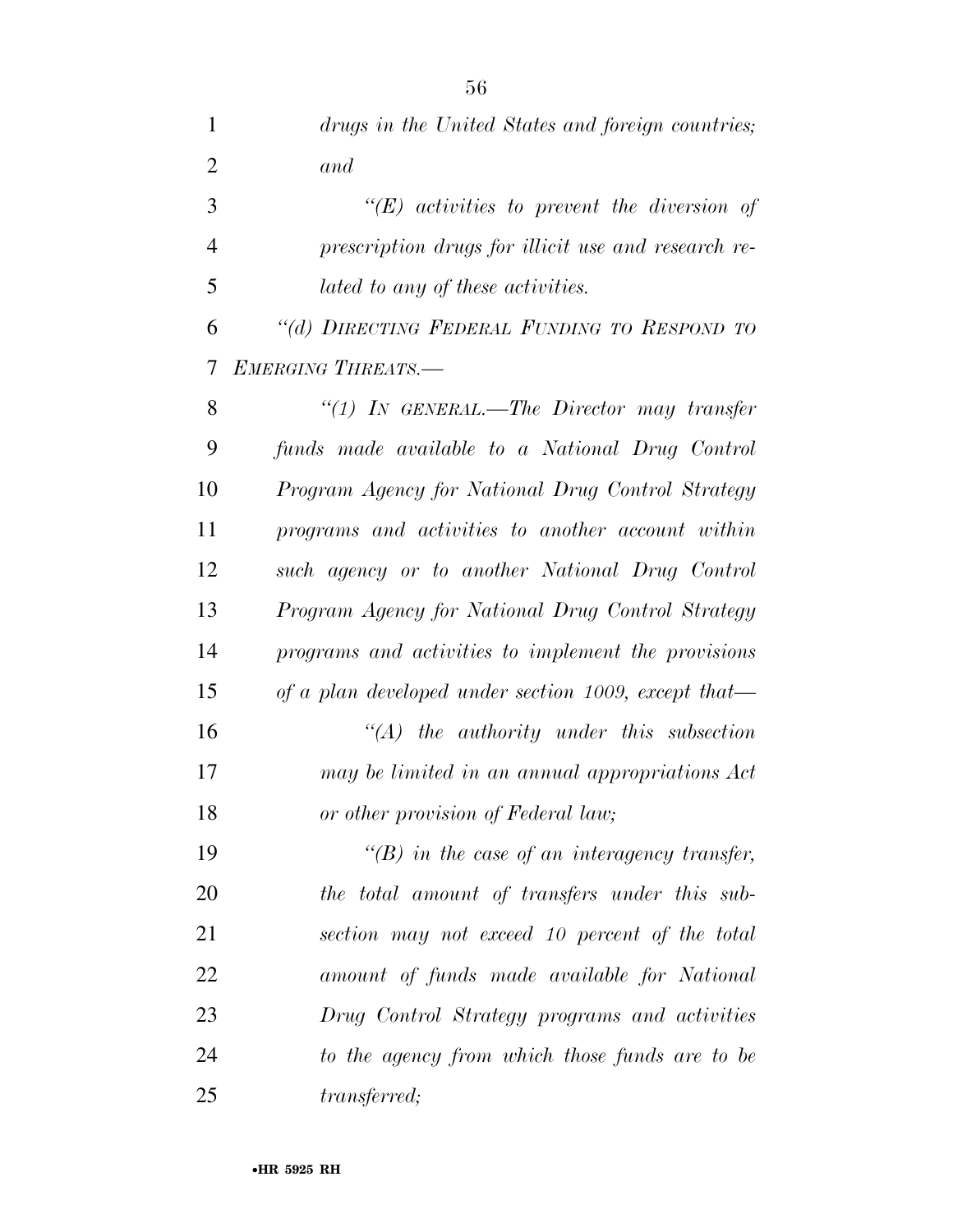| $\mathbf{1}$   | $\lq\lq C$ ) funds transferred to an agency under |
|----------------|---------------------------------------------------|
| $\overline{2}$ | this subsection may only be used to increase the  |
| 3              | funding for programs or activities authorized by  |
| $\overline{4}$ | law;                                              |
| 5              | $\lq (D)$ no transfer of funds under this sub-    |
| 6              | section may result in a reduction in total Fed-   |
| 7              | eral expenditures for substance use disorder      |
| 8              | <i>treatment</i> ;                                |
| 9              | "(E) the Director shall—                          |
| 10             | $\lq\lq(i)$ submit to the appropriate congres-    |
| 11             | sional committees and any other applicable        |
| 12             | committees of jurisdiction, a reprogram-          |
| 13             | ming or transfer request in advance of any        |
| 14             | transfer under this subsection in accordance      |
| 15             | with the regulations of each affected agency;     |
| 16             | and                                               |
| 17             | $``(ii)$ annually submit to the appro-            |
| 18             | priate congressional committees a report de-      |
| 19             | scribing the effect of all transfers of funds     |
| 20             | made pursuant to this subsection or section       |
| 21             | $1004(f)$ during the 12-month period pre-         |
| 22             | ceding the date on which the report is sub-       |
| 23             | <i>mitted</i> ; and                               |
| 24             | "(F) funds may only be used for-                  |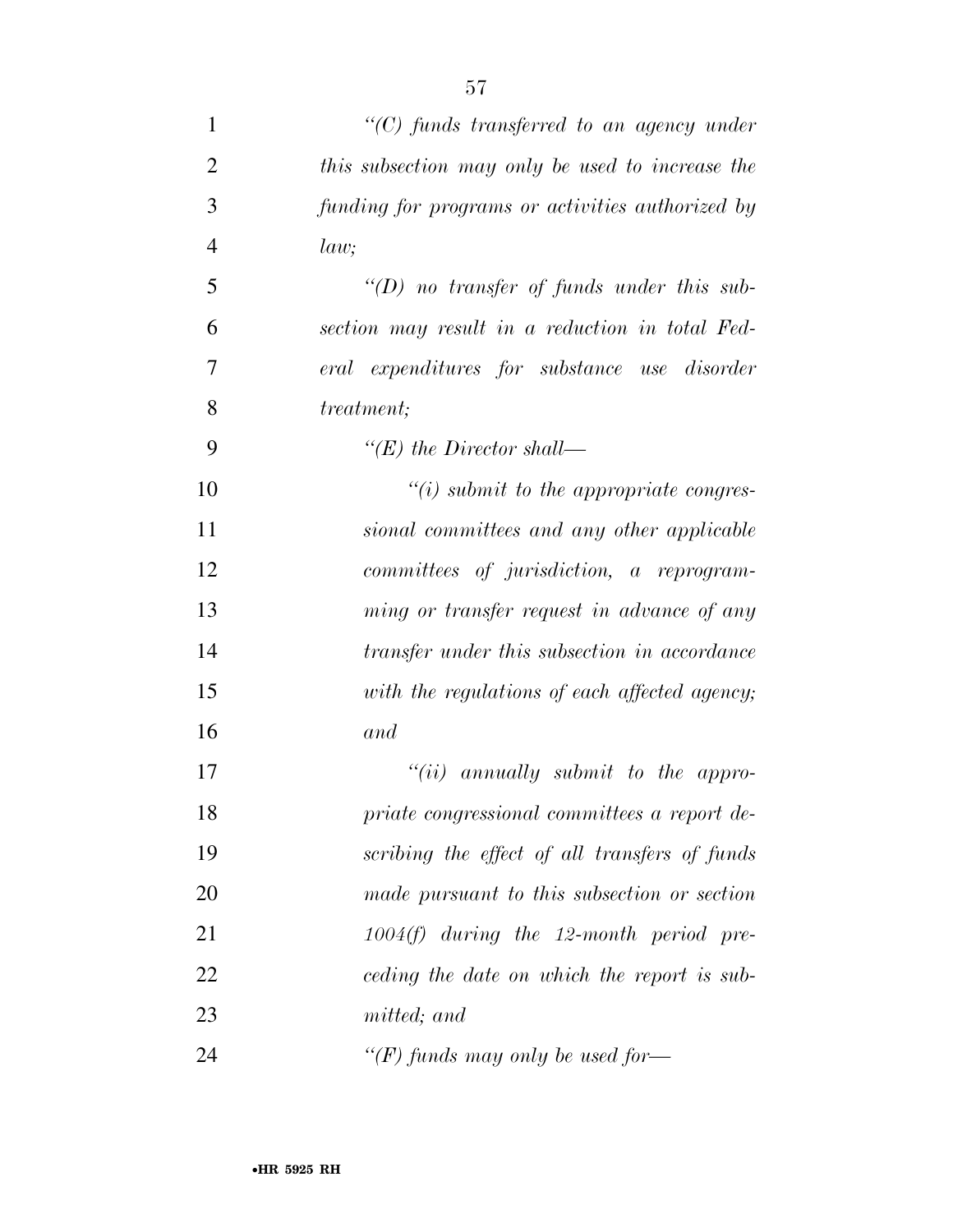*''(i) expansion of demand reduction ac- tivities; ''(ii) interdiction of illicit drugs on the high seas, in United States territorial waters, and at United States ports of entry by officers and employees of Drug Control Program agencies and domestic and foreign law enforcement officers; ''(iii) accurate assessment and moni- toring of international drug production and interdiction programs and policies; ''(iv) activities to facilitate and en- hance the sharing of domestic and foreign intelligence information among Drug Con- trol Program Agencies related to the pro- duction and trafficking of drugs in the United States and foreign countries; and ''(v) activities to prevent the diversion of prescription drugs for illicit use and re- search related to any of these activities. ''(2) INADEQUACY OF TRANSFER.—In the event the authority under this subsection is inadequate to implement the provisions of a plan developed under* 

*section 1009, the Director shall submit a request for*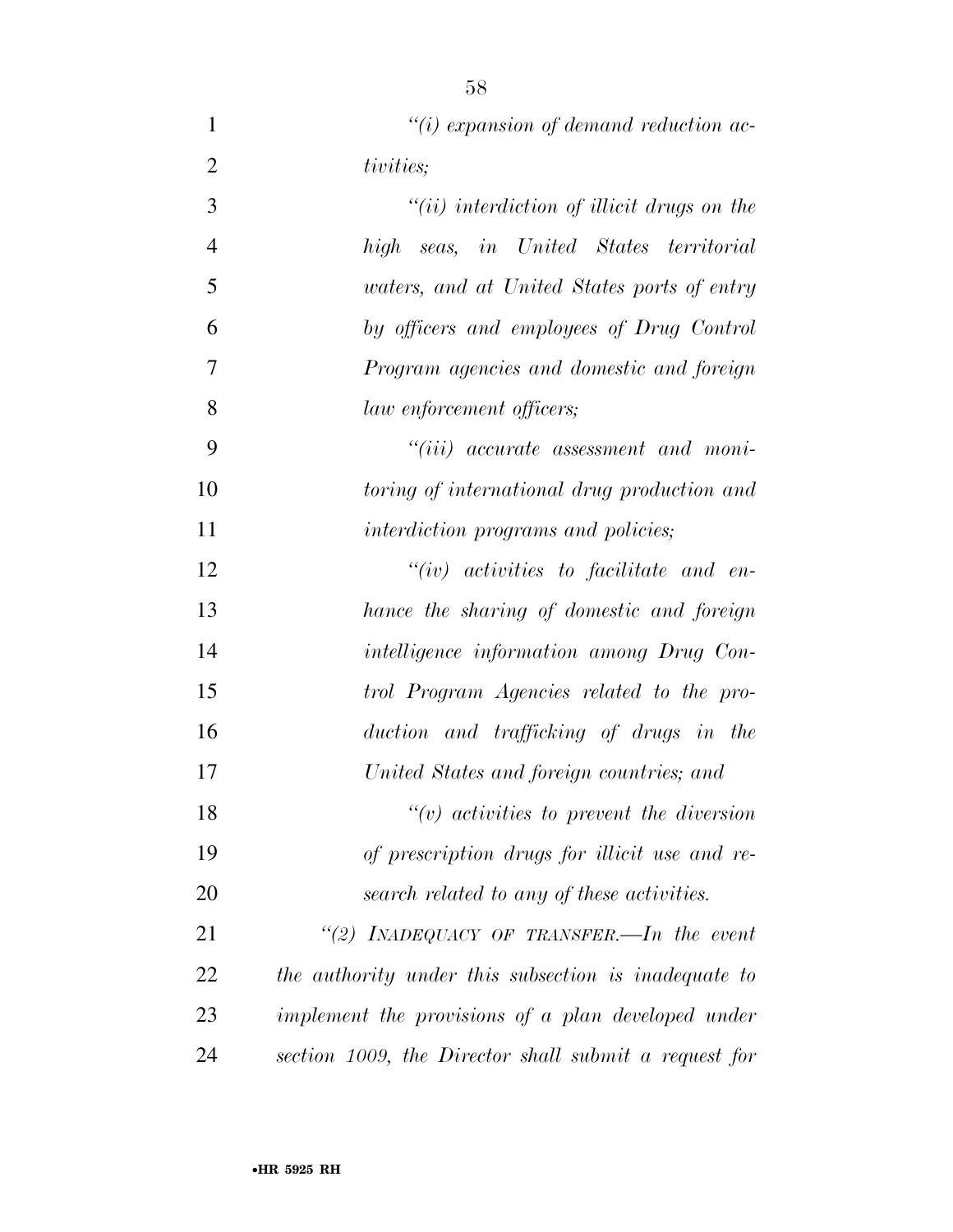| $\mathbf{1}$   | funding to Congress as soon as the Director becomes      |
|----------------|----------------------------------------------------------|
| $\overline{2}$ | aware of the need for additional funding.                |
| 3              | "(e) FUND CONTROL NOTICES.—                              |
| $\overline{4}$ | "(1) In GENERAL.—The Director may issue to               |
| 5              | the head of a National Drug Control Program Agency       |
| 6              | a fund control notice to ensure compliance with the      |
| 7              | National Drug Control Program Strategy. A fund           |
| 8              | control notice may direct that all or part of an         |
| 9              | amount appropriated to the National Drug Control         |
| 10             | Program Agency account be obligated by-                  |
| 11             | $\lq (A)$ months, fiscal year quarters, or other         |
| 12             | time periods; and                                        |
| 13             | $\lq\lq B$ activities, functions, projects, or object    |
| 14             | classes.                                                 |
| 15             | "(2) UNAUTHORIZED OBLIGATION OR EXPENDI-                 |
| 16             | TURE PROHIBITED.—An officer or employee of a Na-         |
| 17             | tional Drug Control Program Agency shall not make        |
| 18             | or authorize an expenditure or obligation contrary to    |
| 19             | a fund control notice issued by the Director.            |
| 20             | "(3) DISCIPLINARY ACTION FOR VIOLATION.-In               |
| 21             | the case of a violation of paragraph $(2)$ by an officer |
| 22             | or employee of a National Drug Control Program           |
| 23             | Agency, the head of the agency, upon the request of      |
| 24             | and in consultation with the Director, may subject       |
| 25             | the officer or employee to appropriate administrative    |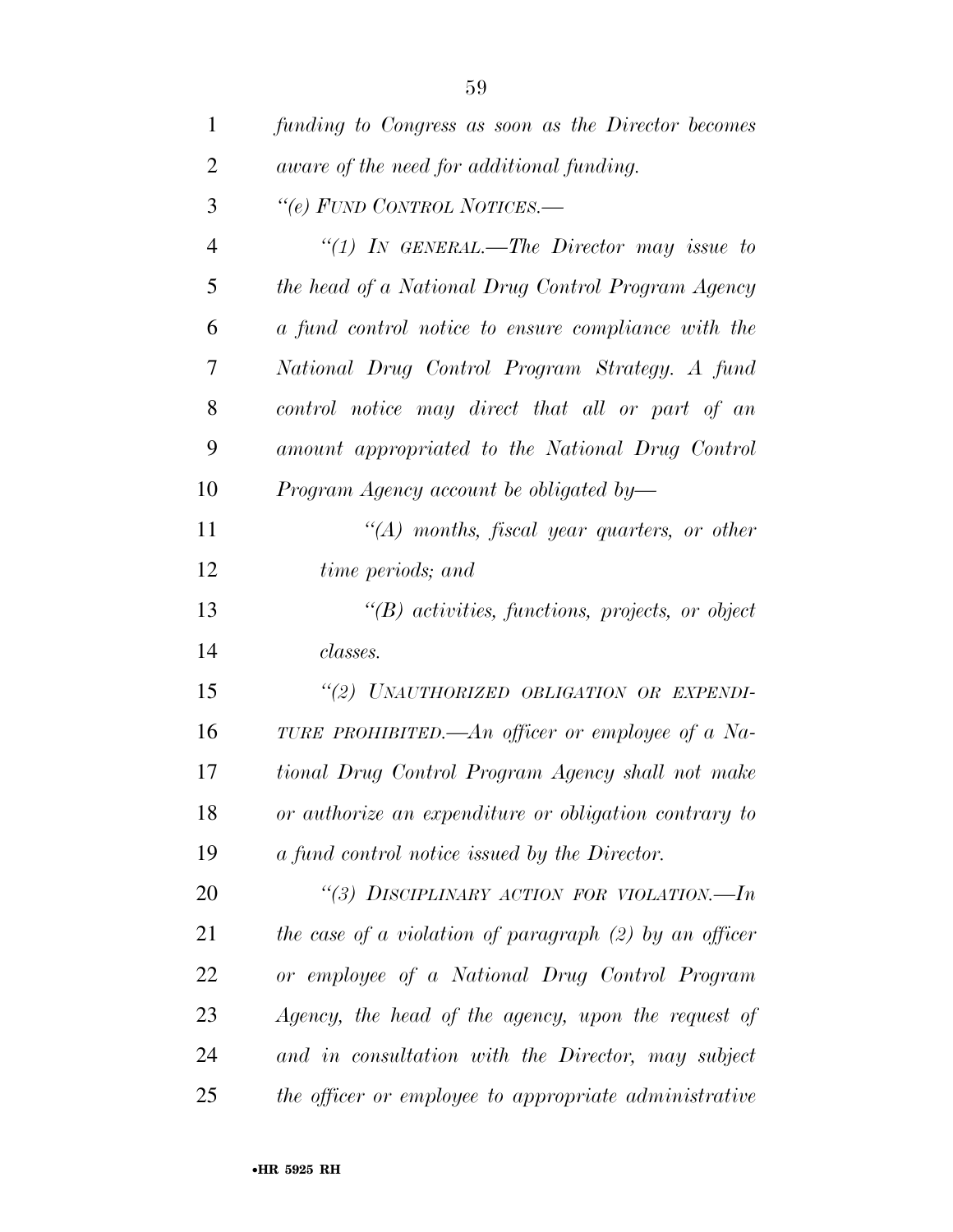*discipline, including, when circumstances warrant, suspension from duty without pay or removal from office.* 

 *''(4) CONGRESSIONAL NOTICE.—Not later than 5 days after issuance of a fund control notice, the Di- rector shall submit a copy of such fund control notice to the appropriate congressional committees and make such notice publicly available.* 

 *''(5) RESTRICTIONS.—The Director shall not issue a fund control notice to direct that all or part of an amount appropriated to the National Drug Control Program Agency account be obligated, modi- fied, or altered in any manner contrary, in whole or in part, to a specific appropriation or statute.* 

 *''(f) EXCLUSIONS.—The authorities described under subsections (c), (d), and (e) do not apply to any program under subchapter II or III.* 

 *''(g) FOREIGN ASSISTANCE ACT PARTICIPATION.—The Director may participate in the drug certification process pursuant to section 490 of the Foreign Assistance Act of 1961 (22 U.S.C. 2291j) and section 706 of the Department of State Authorization Act for Fiscal Year 2003 (22 U.S.C. 229j–l).* 

 *''(h) CERTIFICATIONS OF POLICY CHANGES TO DIREC-TOR.—*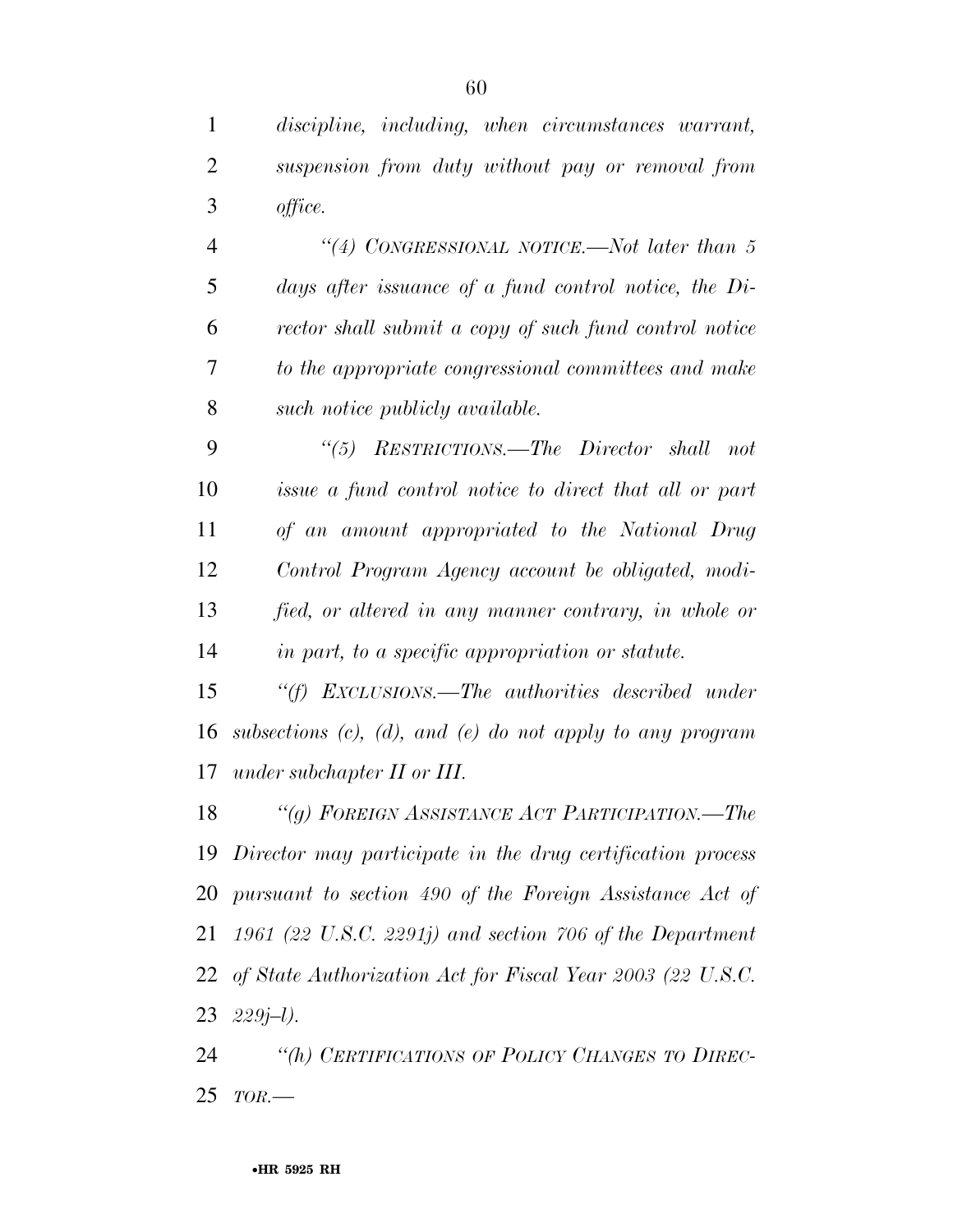*''(1) IN GENERAL.—Subject to paragraph (2), the head of a National Drug Control Program Agency shall, unless exigent circumstances require otherwise, notify the Director in writing regarding any proposed change in policies relating to the activities of that agency under the National Drug Control Program prior to implementation of such change. The Director shall promptly review such proposed change and cer- tify to the head of that agency in writing whether such change is consistent with the National Drug Control Strategy. ''(2) EXCEPTION.—If prior notice of a proposed change under paragraph (1) is not practicable— ''(A) the head of the National Drug Control Program Agency shall notify the Director of the proposed change as soon as practicable; and ''(B) upon such notification, the Director shall review the change and certify to the head of that agency in writing whether the change is consistent with the National Drug Control Strat- egy. ''(i) WORK IN CONJUNCTION WITH ASSISTANT FOR NATIONAL SECURITY AFFAIRS.—The Director shall, in any matter affecting national security interests, work in con-*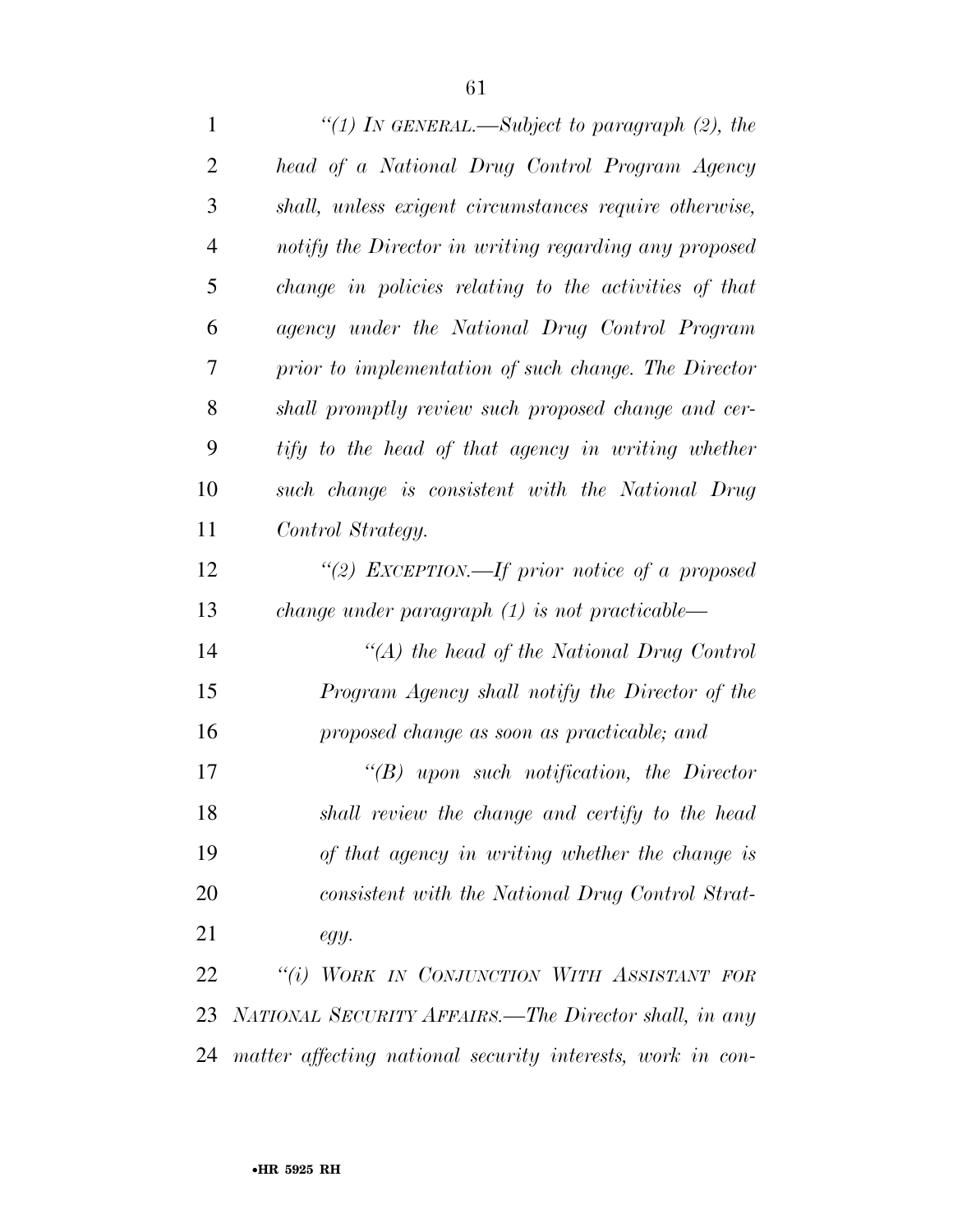## *''§ 1009. Emerging threats taskforce, plan, media cam-paign*

## *''(a) EMERGING THREATS TASK FORCE.—*

 *''(1) EMERGING AND CONTINUING THREATS CO- ORDINATOR.—The Director shall designate or appoint a United States Emerging and Continuing Threats Coordinator to perform the duties of that position de- scribed in this section and such other duties as may be determined by the Director. The Director shall de- termine whether the coordinator position is a career or noncareer position in the Senior Executive Service. ''(2) ESTABLISHMENT AND MONITORING.—The Emerging and Continuing Threats Coordinator (re- ferred to in this section as the 'Coordinator') shall monitor evolving and emerging drug threats in the United States and shall serve as Chair of an Emerg-ing Threats Task Force (in this section, referred to as* 

 *the 'task force'). The Director shall appoint other members of the Task force, which shall include rep-resentatives from—* 

| 23 | "(A) National Drug Control Program Agen- |
|----|------------------------------------------|
| 24 | <i>cies or other agencies;</i>           |

*''(B) State, local, and Tribal governments;*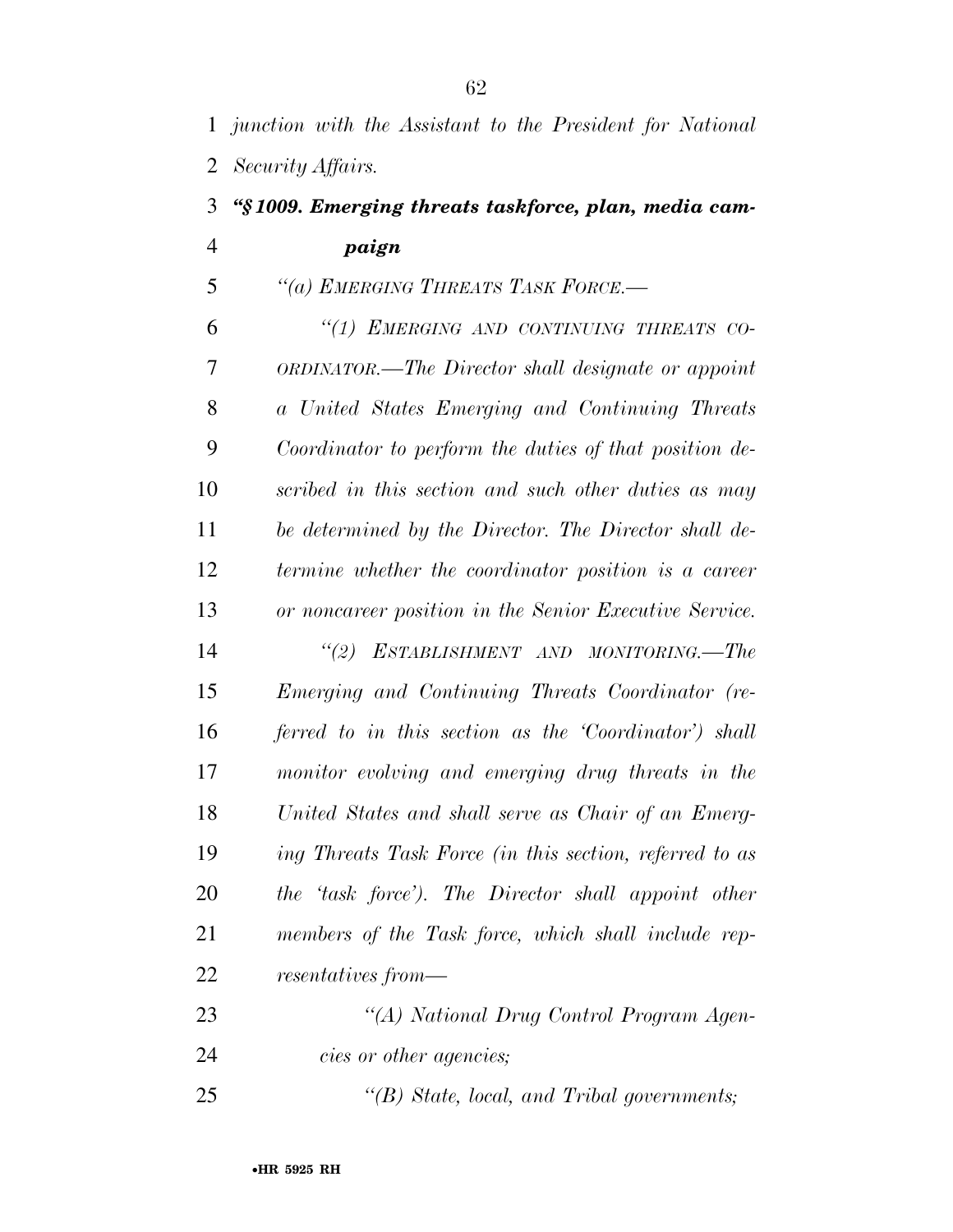| $\mathbf{1}$   | $\lq\lq C$ the Director of the Fusion Center es-    |
|----------------|-----------------------------------------------------|
| $\overline{2}$ | tablished in section 1013; and                      |
| 3              | $\lq\lq(D)$ other entities as determined to be nec- |
| $\overline{4}$ | essary by the Director.                             |
| 5              | "(3) INFORMATION REVIEW AND SHARING.-               |
| 6              | "(A) IN GENERAL.—The task force shall dis-          |
| 7              | seminate and facilitate the sharing with Federal,   |
| 8              | State, local, and Tribal officials and other enti-  |
| 9              | ties as determined by the Director of pertinent     |
| 10             | information and data relating to the following:     |
| 11             | "(i) Recent trends in drug supply and               |
| 12             | demand.                                             |
| 13             | "(ii) Fatal and nonfatal overdoses.                 |
| 14             | "(iii) Demand for and availability of               |
| 15             | evidence-based substance use disorder treat-        |
| 16             | ment, including the extent of the unmet             |
| 17             | treatment need, and treatment admission             |
| 18             | trends.                                             |
| 19             | $``(iv)$ Recent trends in drug interdic-            |
| 20             | tion, supply, and demand from State, local,         |
| 21             | and Tribal law enforcement agencies.                |
| 22             | $``(v)$ Other subject matter as deter-              |
| 23             | mined necessary by the Director.                    |
| 24             | "(B) CONTRACT, AGREEMENT, AND OTHER                 |
| 25             | AUTHORITY.—The Director may award con-              |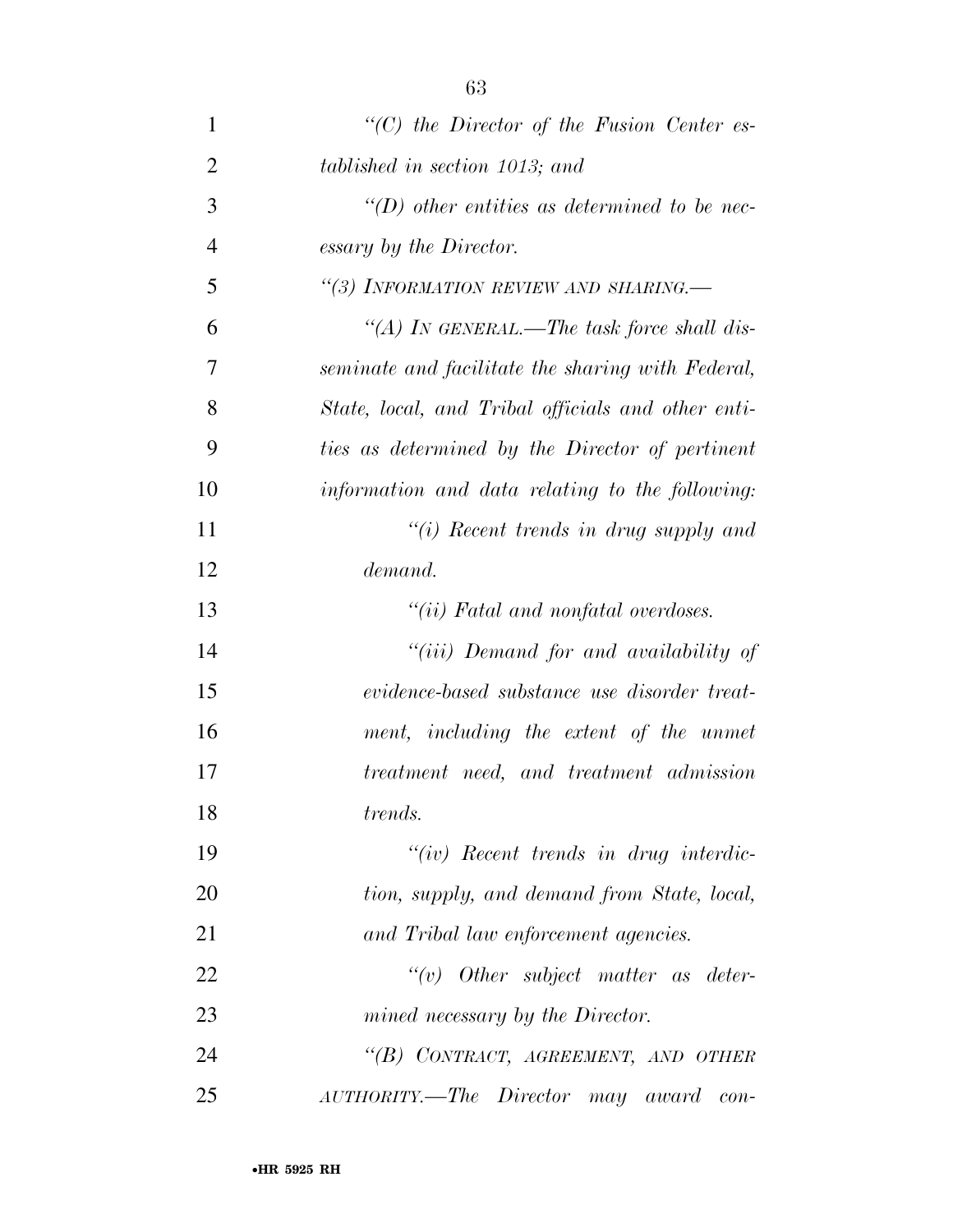| 1              | tracts, enter into interagency agreements, man-           |
|----------------|-----------------------------------------------------------|
| $\overline{2}$ | age individual projects, and conduct other oper-          |
| 3              | ational activities in support of the identification       |
| $\overline{4}$ | of emerging threats and in support of the devel-          |
| 5              | opment, implementation, and assessment of                 |
| 6              | Emerging Threat Response Plans.                           |
| 7              | "(C) DATA ANALYSIS ACTIVITIES.—In sup-                    |
| 8              | port of the task force, the National Drug Control         |
| 9              | Fusion Center is authorized to conduct and pro-           |
| 10             | vide to the task force the results of data analysis       |
| 11             | activities that the task force requests to aid in         |
| 12             | <i>their review of recent trends in the data dissemi-</i> |
| 13             | nated under subparagraph $(A)$ .                          |
| 14             | "(4) CRITERIA TO IDENTIFY EMERGING DRUG                   |
| 15             | THREATS.—Not later than 60 days after the date on         |
| 16             | which a task force first meets, the task force shall de-  |
| 17             | velop and recommend to the Director criteria to be        |
| 18             | used to identify an emerging drug threat or the termi-    |
| 19             | nation of an emerging drug threat designation based       |
| 20             | on information gathered by the task force in para-        |
| 21             | $graph (2)$ , statistical data, and other evidence.       |
| 22             | "(5) MEETINGS.—The task force shall meet in               |
| 23             | person not less frequently than quarterly and at addi-    |
| 24             | tional meetings if determined to be necessary by and      |
| 25             | at the call of the Chair to-                              |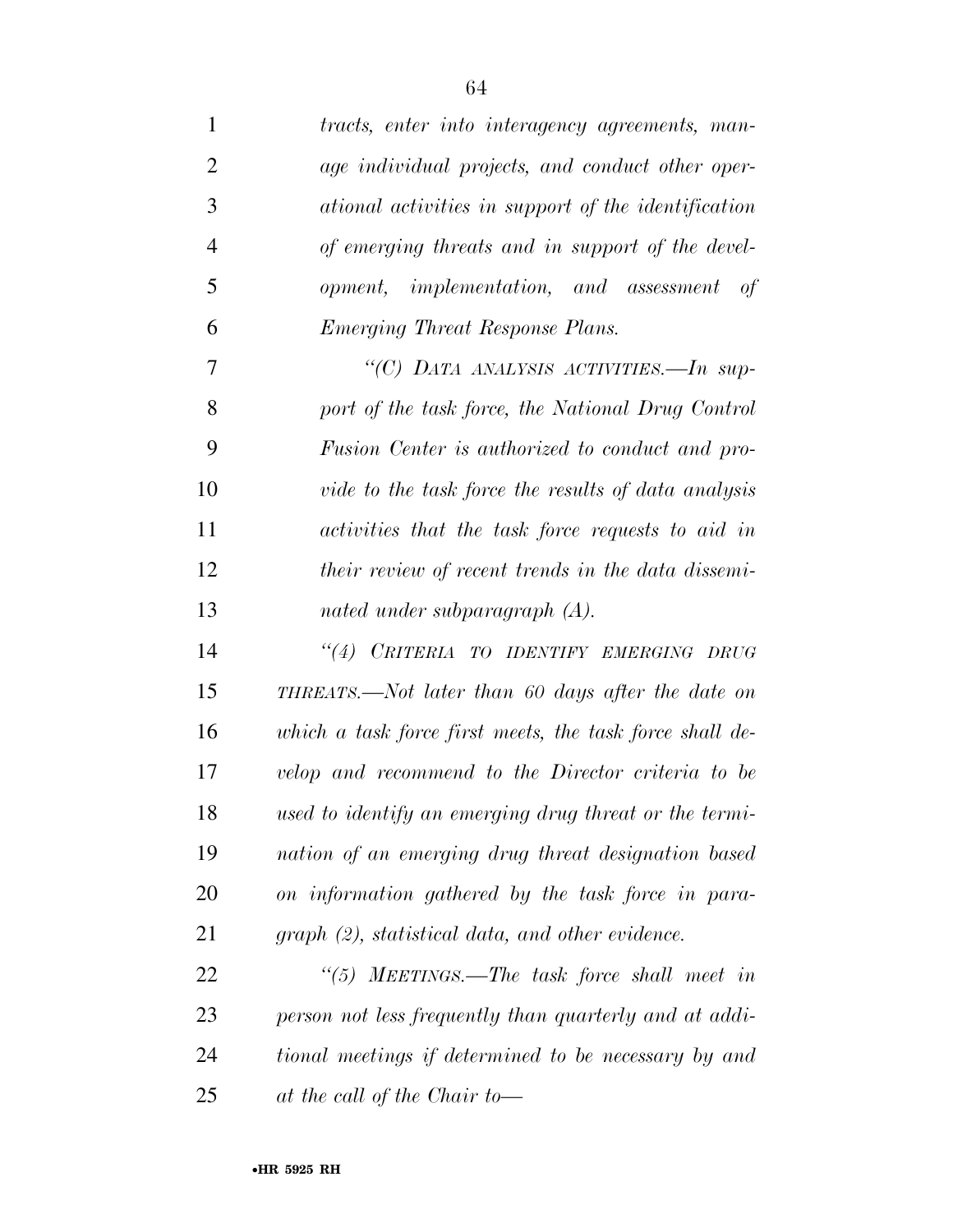*''(A) identify and discuss evolving and emerging drug trends in the United States using the criteria established in paragraph (3); ''(B) formulate the plan described in sub- section (c); ''(C) oversee implementation of the plan de- scribed in subsection (c); and ''(D) provide such other advice to the Coor- dinator and Director concerning strategy and policies for emerging drug threats and trends as the task force determines to be appropriate. ''(b) DESIGNATION.— ''(1) IN GENERAL.—The Director, in consultation with the Coordinator, the task force, and the head of each National Drug Control Program Agency, may designate an emerging drug threat in the United States. ''(2) STANDARDS FOR DESIGNATION.—The Direc- tor, in consultation with the Coordinator, shall pro-mulgate and make publicly available standards by* 

 *which a designation under paragraph (1) and the ter- mination of such designation may be made. In devel- oping such standards, the Director shall consider the recommendations of the task force and other criteria* 

*the Director considers to be appropriate.*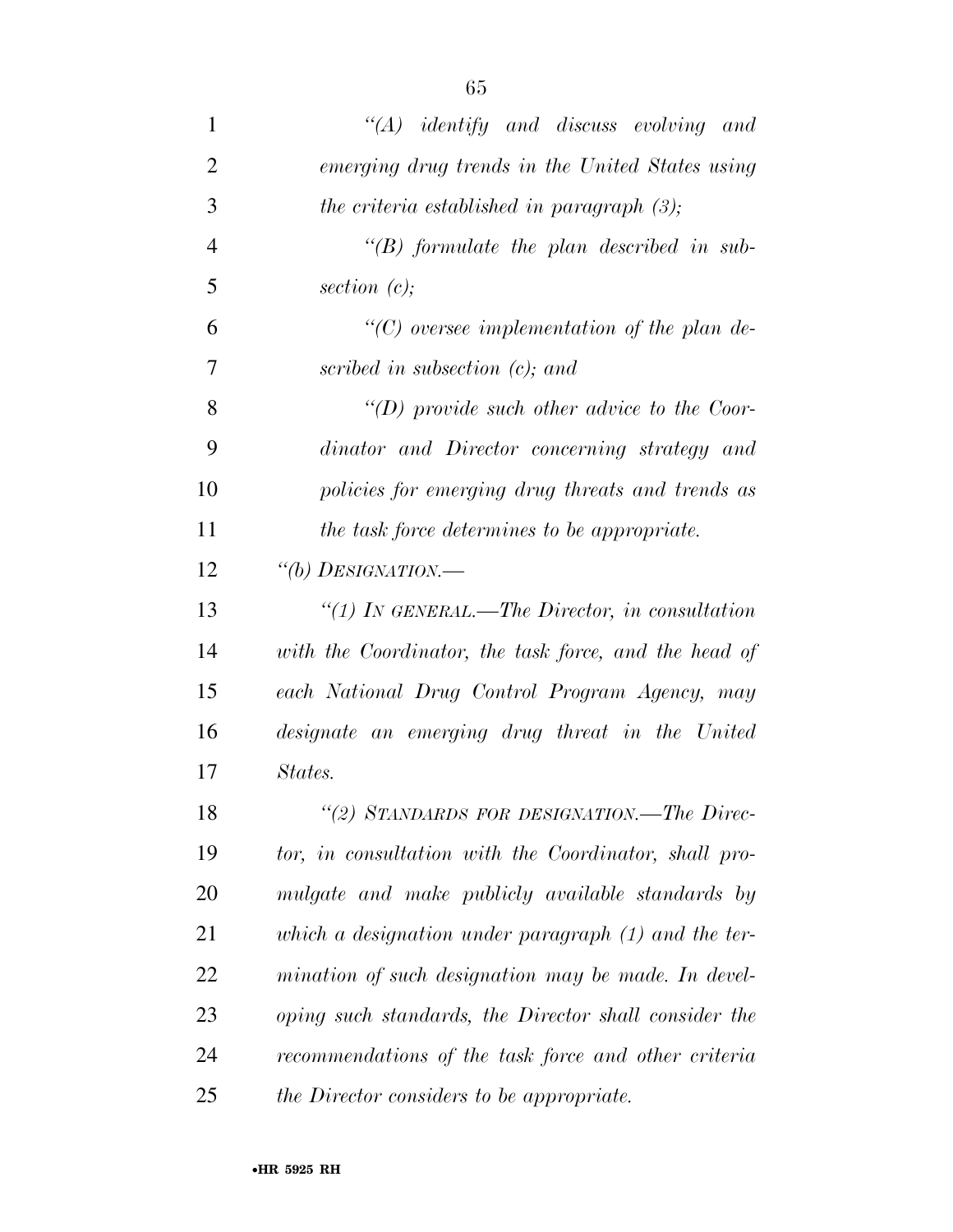| $\mathbf{1}$   | "(3) PUBLIC STATEMENT REQUIRED.—The Di-                   |
|----------------|-----------------------------------------------------------|
| $\overline{2}$ | rector shall publish a public written statement on the    |
| 3              | portal of the Office explaining the designation of an     |
| $\overline{4}$ | emerging drug threat or the termination of such des-      |
| 5              | <i>ignation</i> and shall notify the appropriate congres- |
| 6              | sional committees of the availability of such statement   |
| 7              | when a designation or termination of such designa-        |
| 8              | tion has been made.                                       |
| 9              | "(c) $PLAN$ .                                             |
| 10             | "(1) PUBLIC AVAILABILITY OF PLAN.—Not later               |
| 11             | than 60 days after making a designation under sub-        |
| 12             | section (b), the Director shall publish and make pub-     |
| 13             | licly available an Emerging Threat Response Plan          |
| 14             | and notify the President and the appropriate congres-     |
| 15             | sional committees of such plan's availability.            |
| 16             | "(2) TIMING.—Not less frequently than every 90            |
| 17             | days after the date on which the plan is published        |
| 18             | under paragraph (1), the Director shall update the        |
| 19             | plan and report on implementation of the plan, until      |
| 20             | the Director issues the public statement required         |
| 21             | under subsection $(b)(3)$ to terminate the emerging       |
| 22             | <i>threat designation.</i>                                |
| 23             | "(3) CONTENTS OF AN EMERGING THREAT RE-                   |
| 24             | SPONSE PLAN.—The Director shall include in the            |
| 25             | $plan$ —                                                  |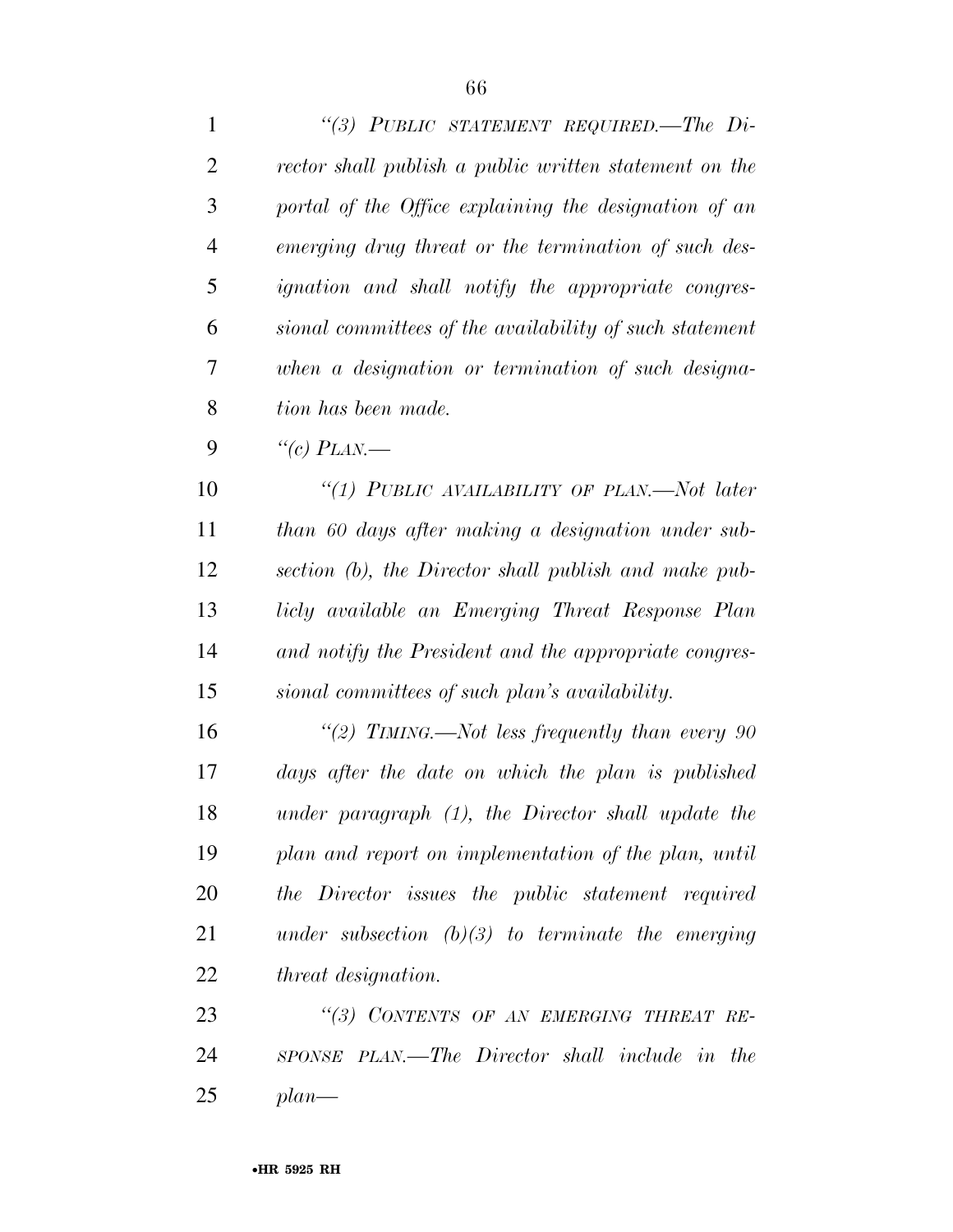| $\mathbf{1}$   | $\lq\lq (A)$ a comprehensive strategic assessment   |
|----------------|-----------------------------------------------------|
| $\overline{2}$ | of the emerging drug threat, including the cur-     |
| 3              | rent availability of, demand for, and effectiveness |
| $\overline{4}$ | of evidence-based prevention, treatment, and en-    |
| 5              | forcement programs and efforts to respond to the    |
| 6              | emerging drug threat;                               |
| 7              | "(B) comprehensive, research-based, long-           |
| 8              | range, quantifiable goals for addressing<br>the     |
| 9              | emerging drug threat, including for reducing the    |
| 10             | supply of the emerging drug threat and for ex-      |
| 11             | panding the availability and effectiveness of evi-  |
| 12             | dence-based substance use disorder treatment and    |
| 13             | prevention programs to reduce the demand for        |
| 14             | the emerging drug threat;                           |
| 15             | $"$ (C) performance measures pertaining to          |
| 16             | the plan's goals, including quantifiable and        |
| 17             | measurable objectives and specific targets;         |
| 18             | $\lq\lq(D)$ the level of funding needed to imple-   |
| 19             | ment the plan, including whether funding is         |
| 20             | available to be reprogrammed or transferred to      |
| 21             | support implementation of the plan or whether       |
| 22             | additional appropriations are necessary to im-      |
| 23             | plement the plan;                                   |
| 24             | $\lq\lq (E)$ an implementation strategy for the     |
| 25             | education and public awareness campaign under       |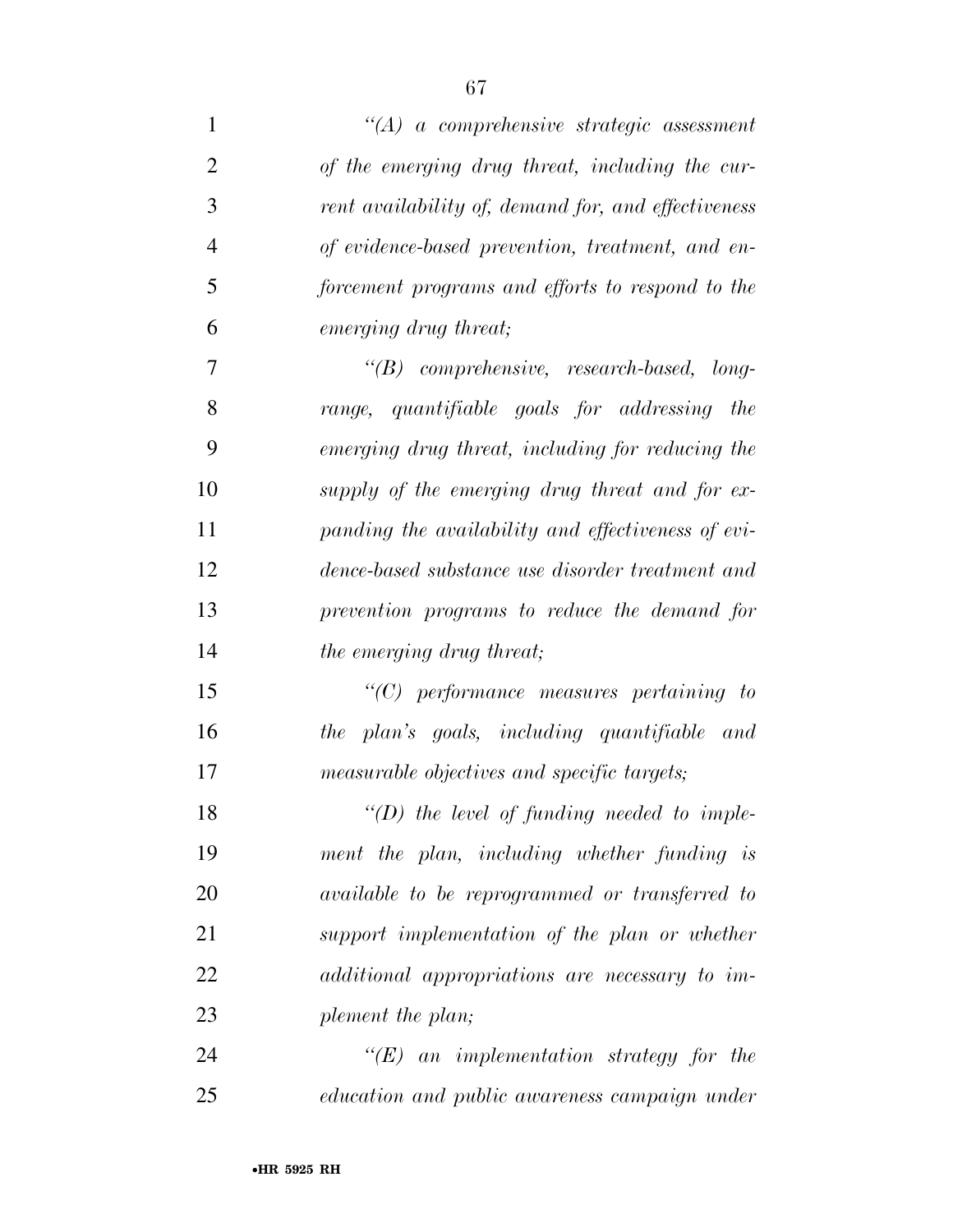| $\mathbf{1}$   | subsection (d), including goals as described        |
|----------------|-----------------------------------------------------|
| $\overline{2}$ | under subparagraph $(B)$ and performance meas-      |
| 3              | ures, objectives, and targets, as described under   |
| $\overline{4}$ | subparagraph $(C)$ ; and                            |
| 5              | "(F) any other information necessary to in-         |
| 6              | form the public of the status, progress, or re-     |
| 7              | sponse of an emerging drug threat.                  |
| 8              | "(4) IMPLEMENTATION.-                               |
| 9              | "(A) In GENERAL.—Not later than 90 days             |
| 10             | after the date on which a designation is made       |
| 11             | under subsection $(b)$ , the Director, in consulta- |
| 12             | tion with the President, the appropriate congres-   |
| 13             | sional committees, and the head of each National    |
| 14             | Drug Control Program Agency, shall issue guid-      |
| 15             | ance on implementation of the plan described in     |
| 16             | subsection (c) to the National Drug Control Pro-    |
| 17             | gram Agencies and any other relevant agency de-     |
| 18             | termined to be necessary by the Director.           |
| 19             | "(B) COORDINATOR'S RESPONSIBILITIES.-               |
| 20             | The Coordinator shall—                              |
| 21             | $``(i)$ direct the implementation of the            |
| 22             | plan among the agencies identified in the           |
| 23             | plan, State, local, and Tribal governments,         |
| 24             | and other relevant entities;                        |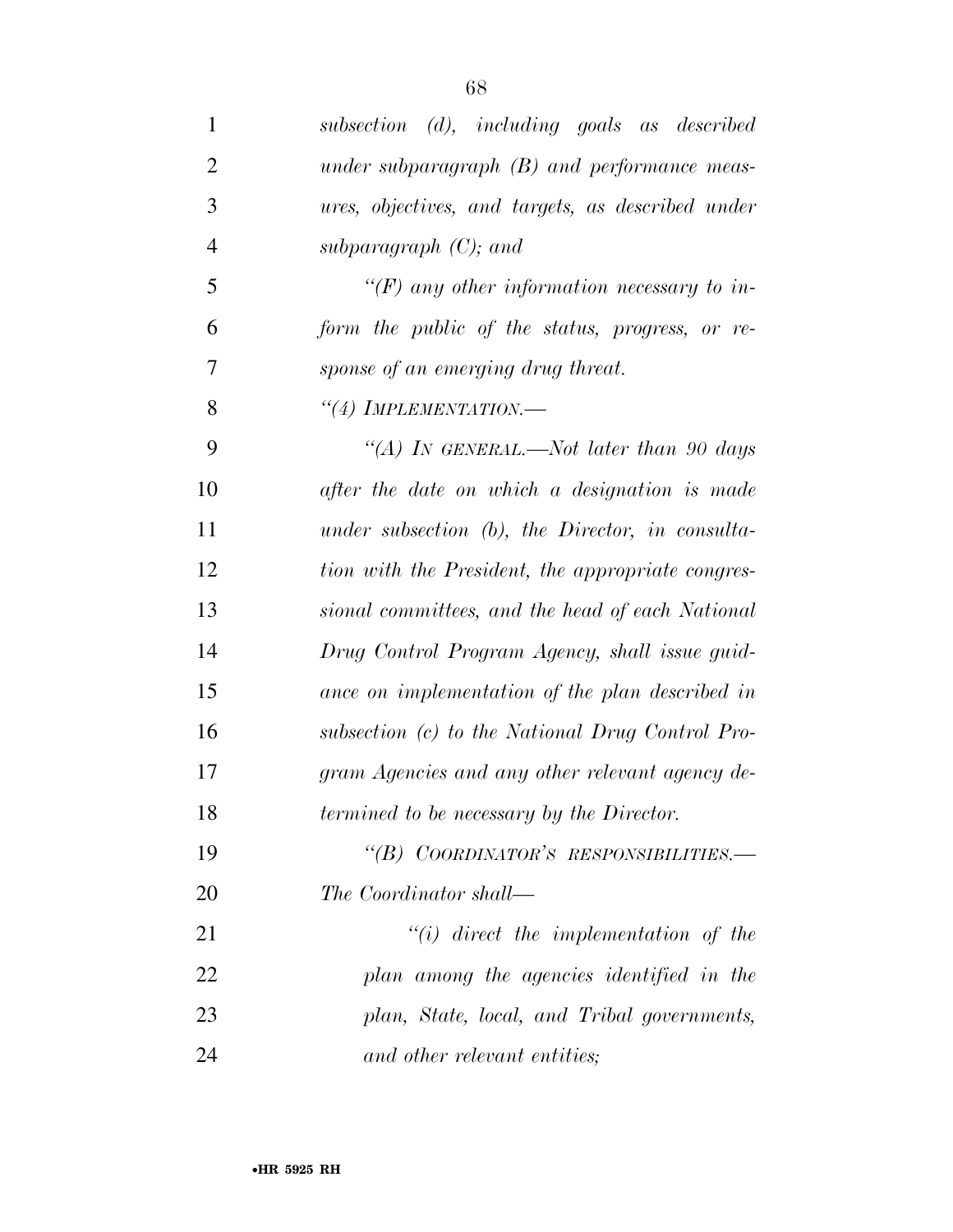| $\mathbf{1}$   | $``(ii)$ facilitate information-sharing be-            |
|----------------|--------------------------------------------------------|
| $\overline{2}$ | tween agencies identified in the plan, State,          |
| 3              | local, and Tribal governments, and other               |
| $\overline{4}$ | relevant entities; and                                 |
| 5              | $``(iii)$ monitor implementation of the                |
| 6              | plan by coordinating the development and               |
| 7              | implementation of collection and reporting             |
| 8              | systems to support performance measure-                |
| 9              | ment and adherence to the plan by agencies             |
| 10             | <i>identified in plan, where appropriate.</i>          |
| 11             | "(C) REPORTING.—Not later than 180 days                |
| 12             | after designation under subsection $(b)$ and in ac-    |
| 13             | cordance with paragraph $(2)(C)$ , the head of each    |
| 14             | agency identified in the plan shall submit to the      |
| 15             | Coordinator a report on implementation of the          |
| 16             | plan.                                                  |
| 17             | "(d) EDUCATION AND PUBLIC AWARENESS CAMPAIGN           |
| 18             | FOR EMERGING DRUG THREATS.-                            |
| 19             | "(1) In GENERAL.—Not later than 90 days after          |
| 20             | a designation under subsection (b), the Director shall |
| 21             | establish and implement an evidence-based substance    |
| 22             | use prevention education and public awareness cam-     |
| 23             | paign to inform the public about the dangers of any    |
| 24             | drug designated as an emerging drug threat. Such       |
| 25             | campaign shall—                                        |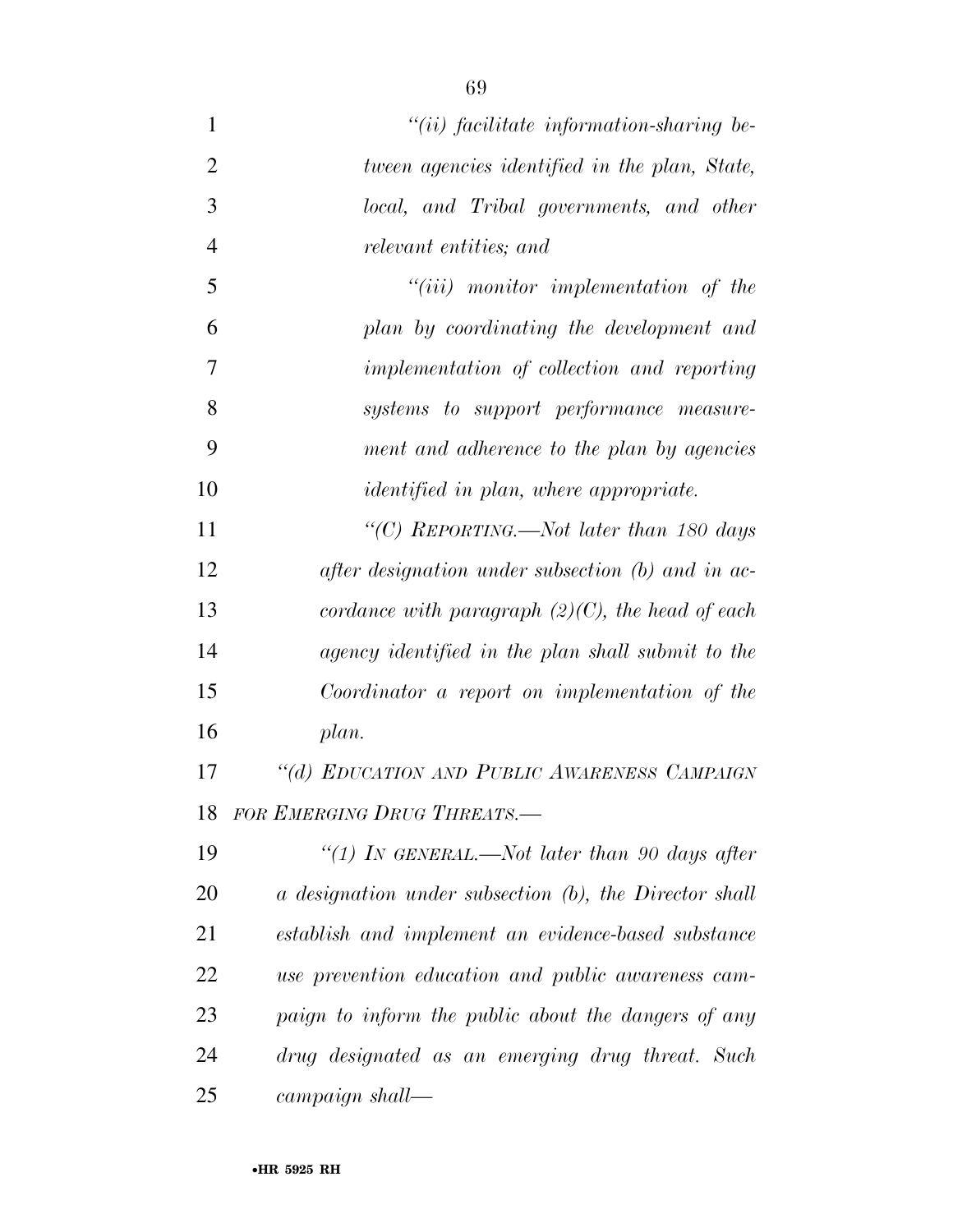| $\mathbf{1}$   | $\lq (A)$ educate the public about the dangers of    |
|----------------|------------------------------------------------------|
| $\overline{2}$ | such drug, including patient and family edu-         |
| 3              | cation about the characteristics and hazards of      |
| $\overline{4}$ | such drugs and methods to safeguard against          |
| 5              | such dangers, including the safe disposal of such    |
| 6              | drugs;                                               |
| 7              | $\lq\lq(B)$ support evidence-based prevention pro-   |
| 8              | grams targeting audiences' attitudes, percep-        |
| 9              | tions, and beliefs concerning substance use and      |
| 10             | intentions to initiate or continue such use;         |
| 11             | $\lq\lq$ (C) increase awareness of the negative con- |
| 12             | sequences of drug use;                               |
| 13             | "(D) encourage individuals affected by sub-          |
| 14             | stance use disorders to seek treatment and pro-      |
| 15             | vide such individuals with information on how        |
| 16             | to recognize addiction issues, what forms of evi-    |
| 17             | dence-based treatment options are available, and     |
| 18             | how to access such treatment; and                    |
| 19             | $\lq\lq (E)$ combat the stigma of addiction and      |
| 20             | substance use disorders, including the stigma of     |
| 21             | treating such disorders with medication-assisted     |
| 22             | <i>treatment therapies.</i>                          |
| 23             | "(2) CONSULTATION.—For the planning of the           |
| 24             | campaign under paragraph (1), the Secretary shall    |
| 25             | $\mathit{const}$ with—                               |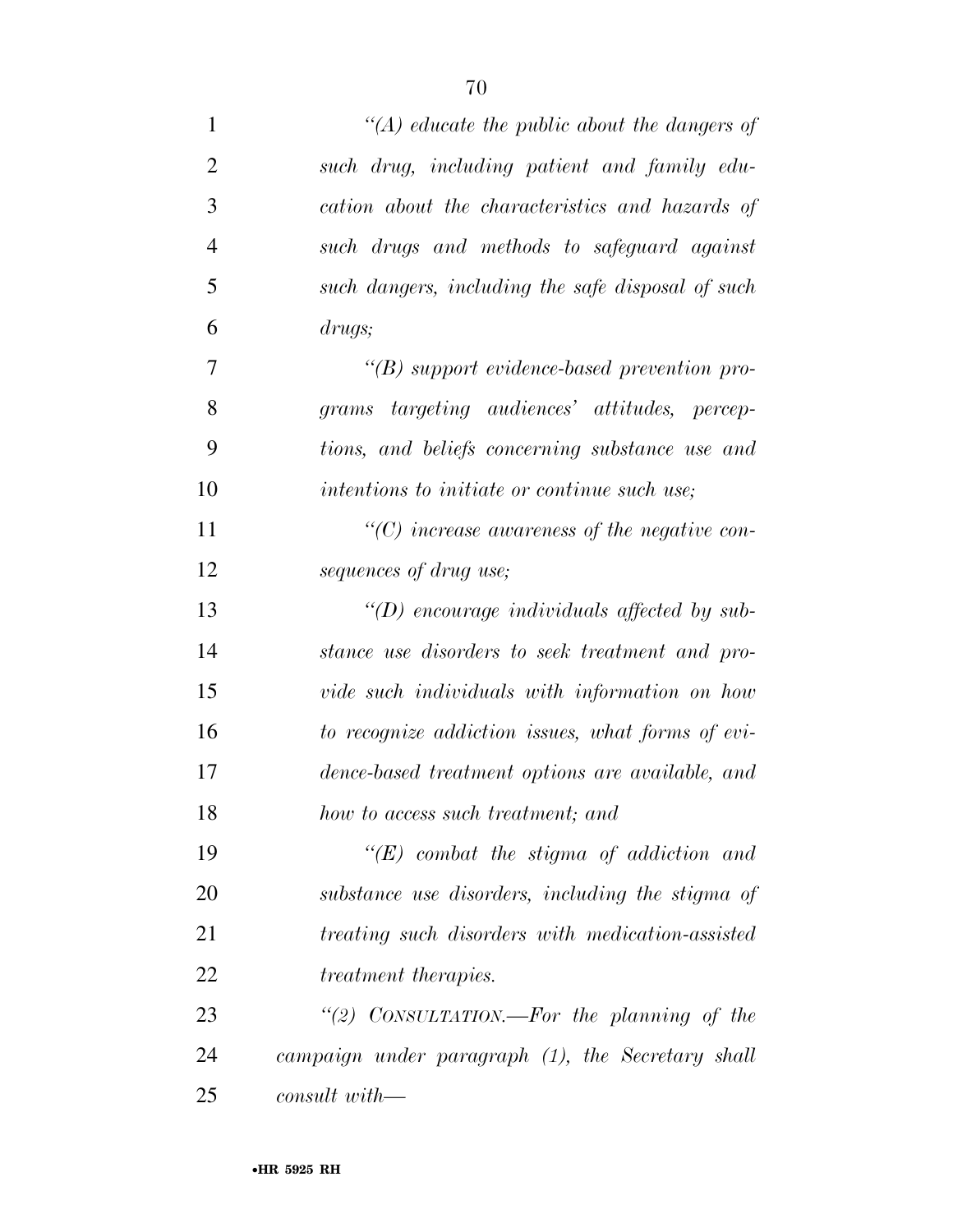| $\mathbf{1}$   | "(A) the head of any appropriate National            |
|----------------|------------------------------------------------------|
| $\overline{2}$ | Drug Control Program Agency to obtain advice         |
| 3              | on evidence-based scientific information for pol-    |
| $\overline{4}$ | icy, program development, and evaluation;            |
| 5              | $\lq\lq(B)$ experts in evidence-based media cam-     |
| 6              | paigns, education, evaluation, and communica-        |
| 7              | tion;                                                |
| 8              | "(C) experts on the designated drug;                 |
| 9              | "(D) State, local, and Tribal government of-         |
| 10             | ficials and relevant agencies;                       |
| 11             | " $(E)$ the public;                                  |
| 12             | $\lq\lq(F)$ appropriate congressional committees;    |
| 13             | and                                                  |
| 14             | "(G) any other affected person.                      |
| 15             | "(3) GIFTS AND DONATIONS.-                           |
| 16             | "(A) IN GENERAL.—The Director may ac-                |
| 17             | cept gifts and donations (in cash or in kind, in-    |
| 18             | cluding voluntary and uncompensated services or      |
| 19             | property), which shall be available until ex-        |
| 20             | pended, for the purpose of supporting the edu-       |
| 21             | cation and outreach campaign authorized in this      |
| 22             | section, including the media campaign.               |
| 23             | "(B) ETHICS GUIDELINES.—The Director                 |
| 24             | shall establish written guidelines setting forth the |
| 25             | criteria to be used in determining whether a gift    |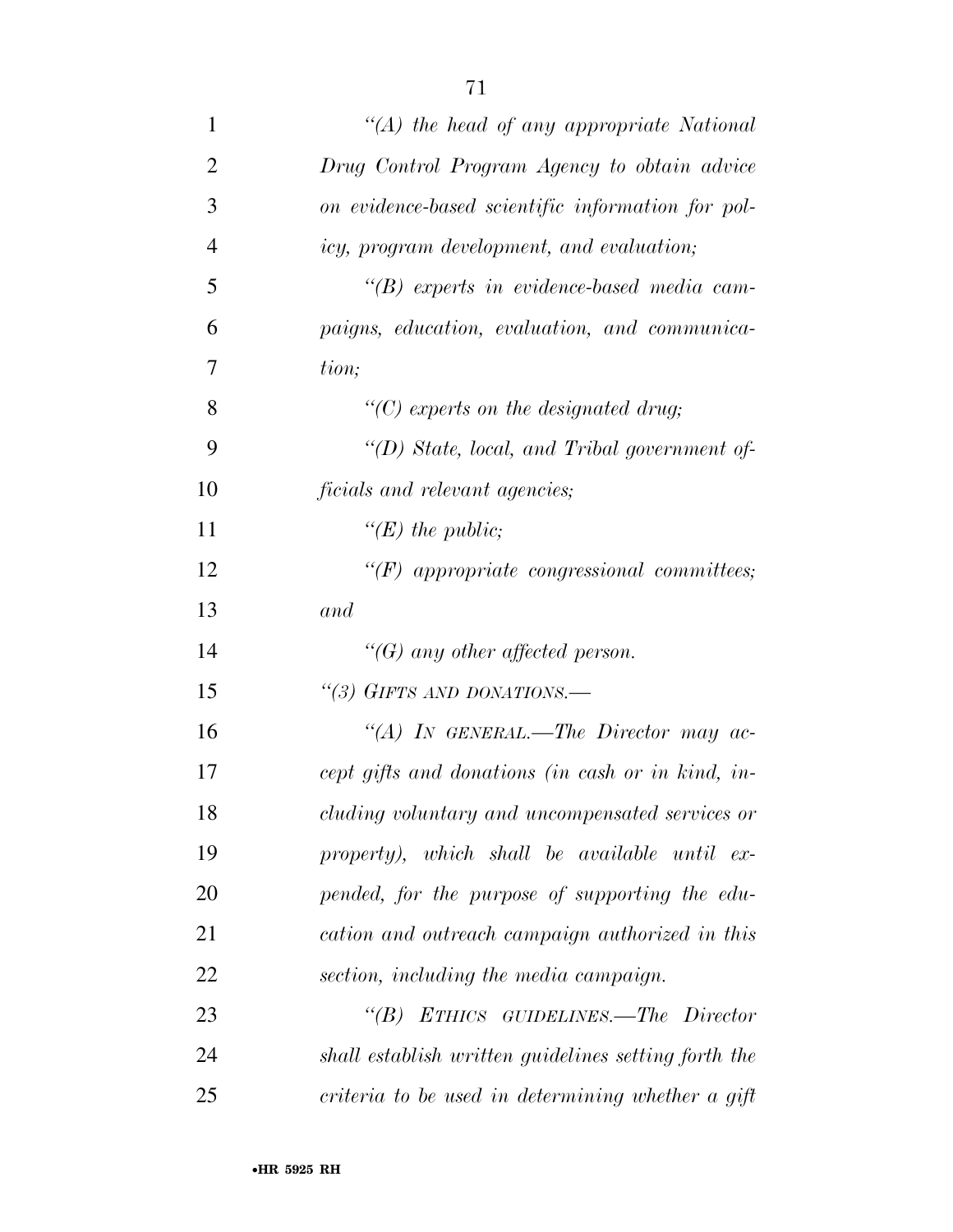| $\mathbf{1}$   | or donation should be declined under this section     |
|----------------|-------------------------------------------------------|
| $\overline{2}$ | because the acceptance of the gift or donation        |
| 3              | $would$ —                                             |
| $\overline{4}$ | $"(i)$ reflect unfavorably upon the abil-             |
| 5              | ity of the Director or the Office, or any em-         |
| 6              | ployee of the Office, to carry out responsibil-       |
| $\overline{7}$ | <i>ities or official duties under this chapter in</i> |
| 8              | <i>a fair and objective manner</i> ; <i>or</i>        |
| 9              | $"(ii)$ compromise the integrity or the               |
| 10             | appearance of integrity of programs or serv-          |
| 11             | ices provided under this chapter or of any            |
| 12             | <i>official involved in those programs or serv-</i>   |
| 13             | ices.                                                 |
| 14             | $\lq C$ )<br>ANNUAL REPORT REQUIRED.—Not              |
| 15             | later than the first Monday in the February of        |
| 16             | each year, the Director shall submit to the ap-       |
| 17             | propriate congressional committees an annual          |
| 18             | report that identifies the sources of any gift or     |
| 19             | donation accepted by the Office or any con-           |
| 20             | tractor acting on behalf of the Office, under this    |
| 21             | subsection, including the value of each gift and      |
| 22             | donation provided by each source of the gift.         |
| 23             | $``(4)$ IMPLEMENTATION.—                              |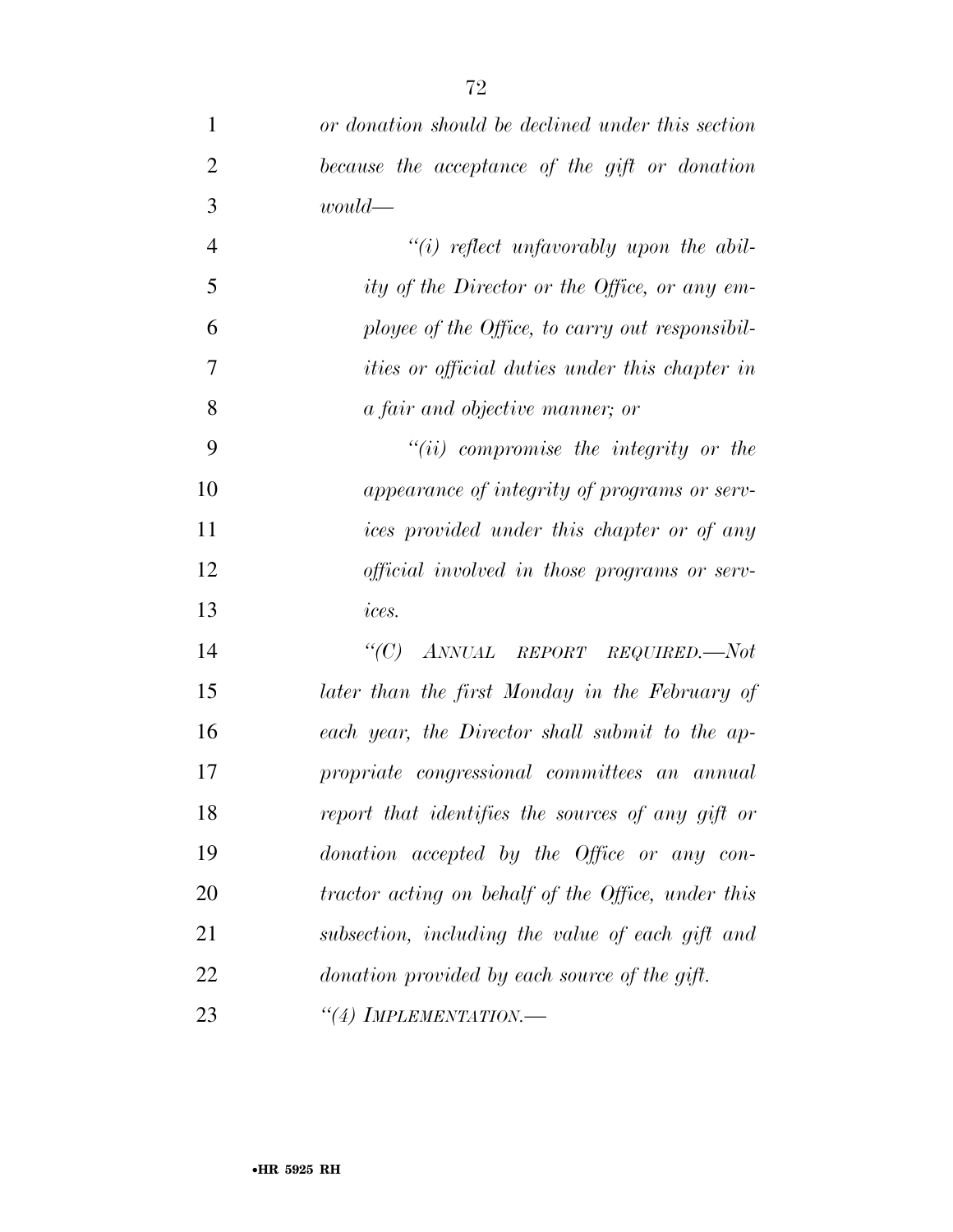| $\mathbf{1}$   | "(A) IN GENERAL.-For any campaign es-               |
|----------------|-----------------------------------------------------|
| $\overline{2}$ | tablished under this subsection, the Director shall |
| 3              | ensure the following:                               |
| $\overline{4}$ | $``(i)$ Implementation is evidence-based,           |
| 5              | meets accepted standards for public aware-          |
| 6              | campaigns, and uses available<br>re-<br>ness        |
| 7              | sources in a manner to make the most                |
| 8              | progress toward achieving the goals identi-         |
| 9              | fied in the emerging threats plan and para-         |
| 10             | graph(1).                                           |
| 11             | $``(ii)$ Information disseminated through           |
| 12             | the campaign is accurate.                           |
| 13             | "(iii) The Director approves the strat-             |
| 14             | egy of the campaign, all material distrib-          |
| 15             | uted through the campaign, and the use of           |
| 16             | any Federal funds used for the campaign.            |
| 17             | "(iv) The campaign is designed using                |
| 18             | strategies found to be most effective at            |
| 19             | achieving such goals, which may include—            |
| 20             | $\lq (I)$ a media campaign, as de-                  |
| 21             | scribed in subparagraph $(B)$ ;                     |
| 22             | " $(II)$ local, regional, or popu-                  |
| 23             | <i>lation specific messaging</i> ;                  |
| 24             | "(III) establishing partnerships                    |
| 25             | and promoting coordination among                    |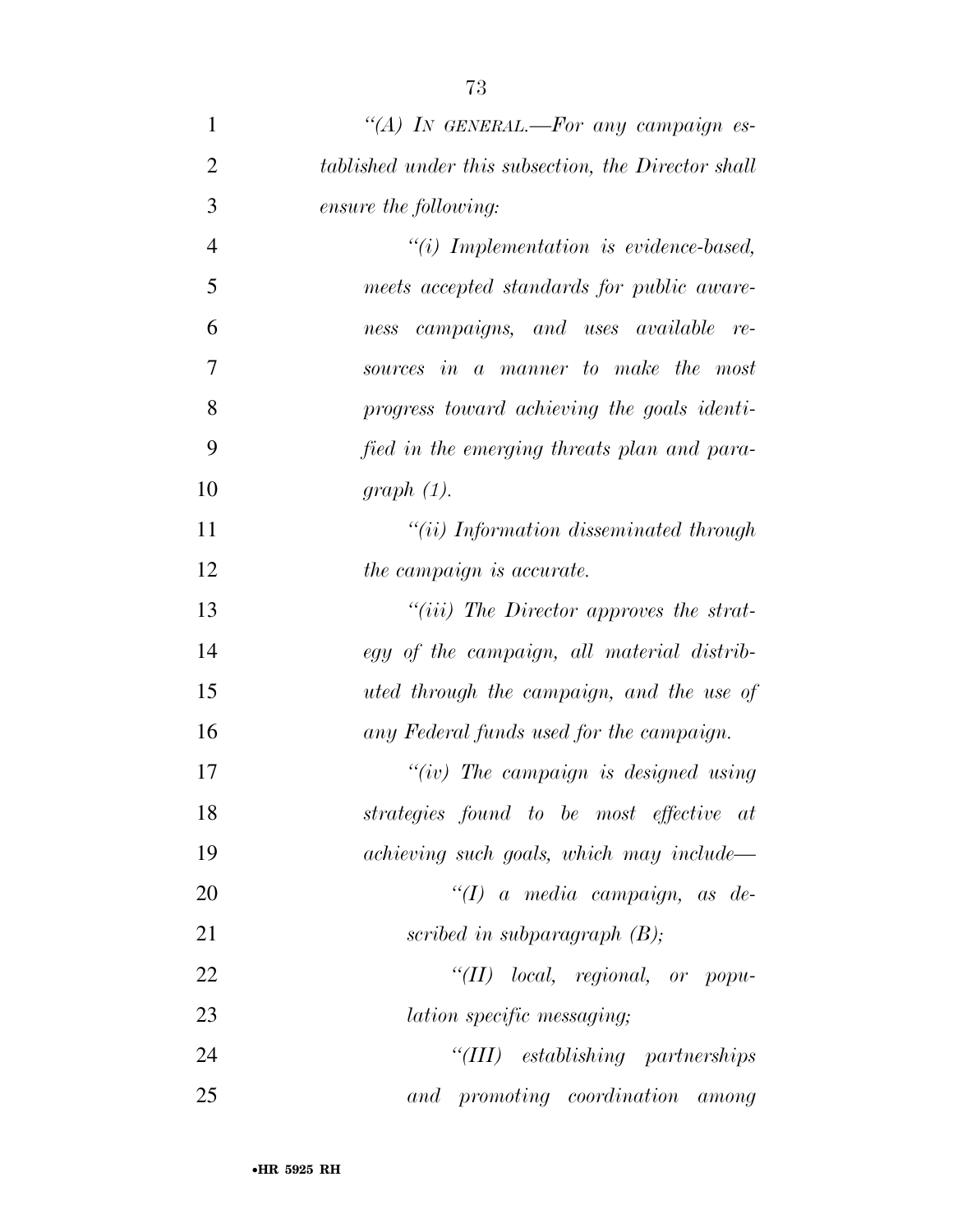| $\mathbf{1}$   | community stakeholders, including           |
|----------------|---------------------------------------------|
| $\overline{2}$ | public, nonprofit organizations, and        |
| 3              | for profit entities;                        |
| $\overline{4}$ | " $(IV)$ providing support, training,       |
| 5              | and technical assistance to establish       |
| 6              | and expand school and community             |
| $\tau$         | prevention programs;                        |
| 8              | $\lq (V)$ creating websites to publicize    |
| 9              | and disseminate information;                |
| 10             | $``(VI)$ conducting outreach and            |
| 11             | providing educational resources for         |
| 12             | <i>parents</i> ;                            |
| 13             | "(VII) establishing State or re-            |
| 14             | gional advisory councils to provide         |
| 15             | input and recommendations to raise          |
| 16             | awareness regarding the drug des-           |
| 17             | <i>ignated as an emerging drug threat</i> ; |
| 18             | "(VIII) collaborating with law en-          |
| 19             | forcement; and                              |
| 20             | " $(IX)$ support for school-based           |
| 21             | public health education classes to im-      |
| 22             | prove teen knowledge about the effects      |
| 23             | of such designated drug.                    |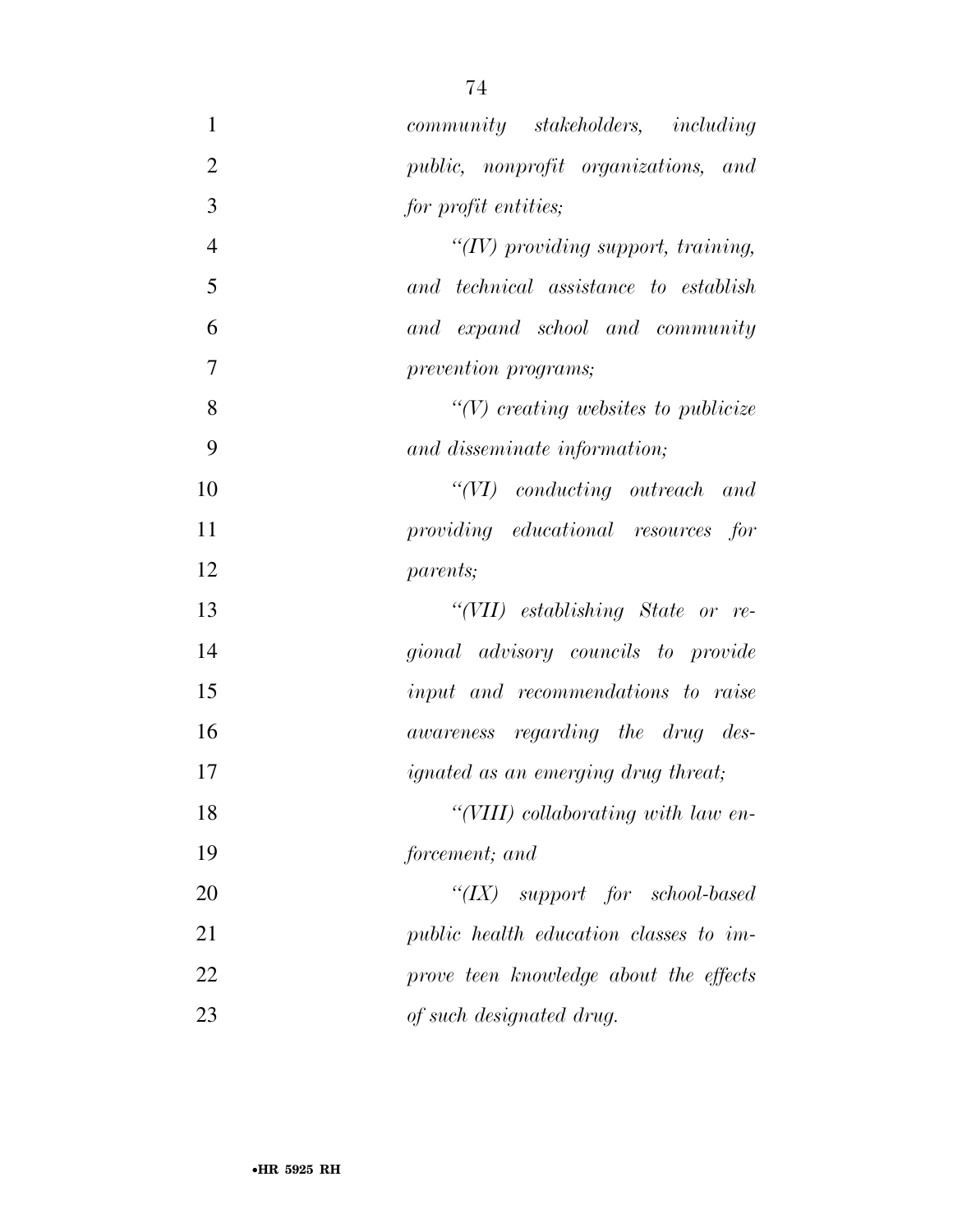| 1              | "(B) MEDIA CAMPAIGN.—Any campaign                |
|----------------|--------------------------------------------------|
| $\overline{2}$ | implemented under this subsection may include    |
| 3              | a media component, which—                        |
| $\overline{4}$ | $\lq\lq(i)$ shall be designed to prevent the use |
| 5              | of the drug designated as an emerging drug       |
| 6              | threat and to achieve the goals of paragraph     |
| 7              | (1);                                             |
| 8              | $``(ii)$ shall be carried out through com-       |
| 9              | petitively awarded contracts to entities pro-    |
| 10             | viding for the professional production and       |
| 11             | design of such campaign; and                     |
| 12             | $``(iii)$ may include the use of television,     |
| 13             | radio, Internet, social media, and other         |
| 14             | commercial marketing venues and may be           |
| 15             | targeted to specific age groups based on         |
| 16             | peer-reviewed social research.                   |
| 17             | "(C) REQUIRED NOTICE FOR COMMUNICA-              |
| 18             | TION FROM THE OFFICE. Any communication,         |
| 19             | including an advertisement, paid for or other-   |
| 20             | wise disseminated by the Office directly or      |
| 21             | through a contract awarded by the Office shall   |
| 22             | include a prominent notice informing the audi-   |
| 23             | ence that the communication was a paid for by    |

*of the Office.* 

*''(5) EVALUATION.—*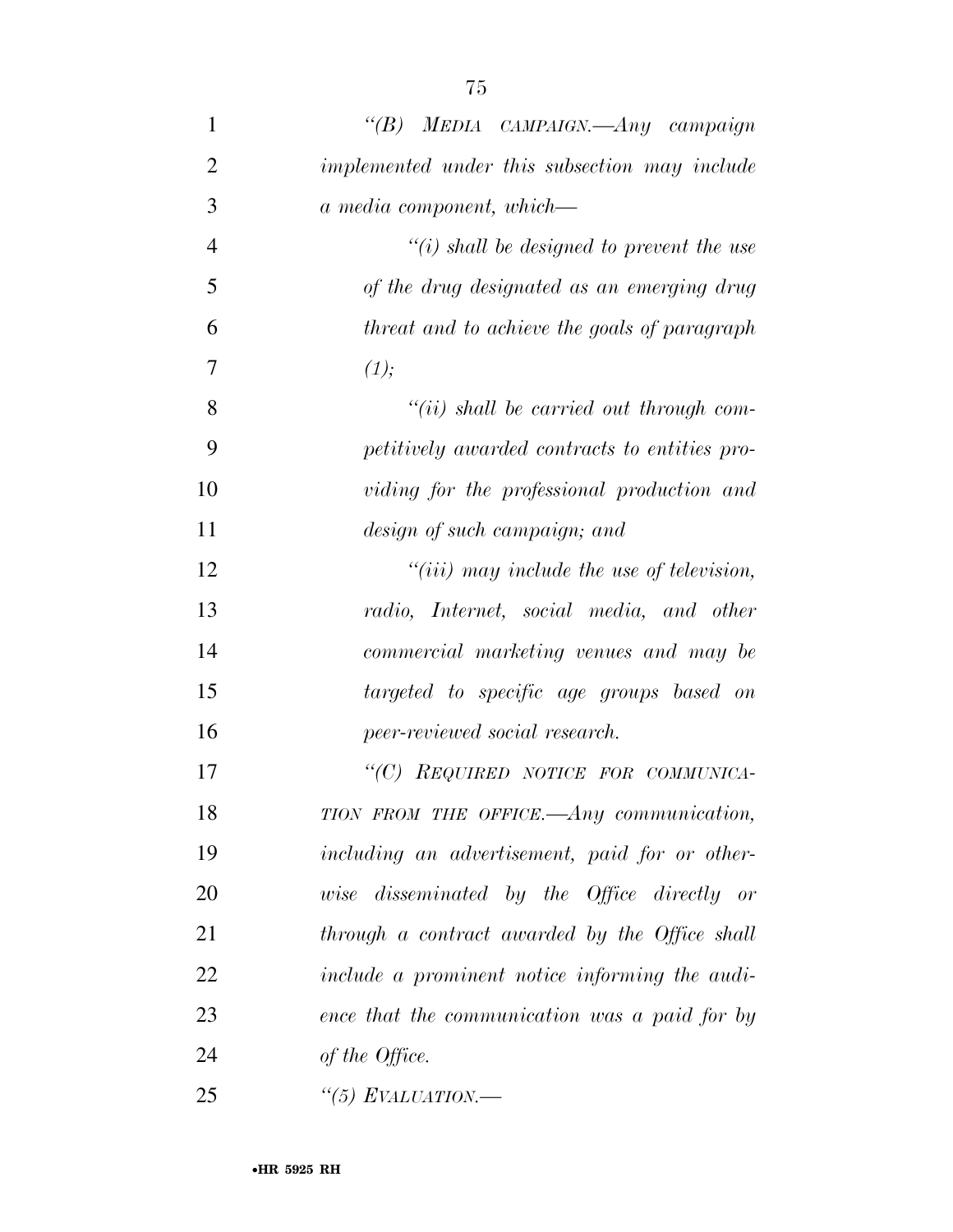| $\mathbf{1}$   | "(A) PERFORMANCE EVALUATION.—The Di-                                                                                    |
|----------------|-------------------------------------------------------------------------------------------------------------------------|
| $\overline{2}$ | rector shall include an evaluation of the cam-                                                                          |
| 3              | paign in the annual assessment under section                                                                            |
| $\overline{4}$ | 1006, which shall include the following:                                                                                |
| 5              | "(i) A performance evaluation of the                                                                                    |
| 6              | campaign, including progress toward meet-                                                                               |
| 7              | ing the goals, objectives, measures, and tar-                                                                           |
| 8              | gets identified in the emerging threats plan.                                                                           |
| 9              | $``(ii)$ A description of all policies and                                                                              |
| 10             | practices to eliminate the potential for                                                                                |
| 11             | waste, fraud, abuse, and to ensure Federal                                                                              |
| 12             | funds are used responsibly.                                                                                             |
| 13             | "(iii) $A$ list of all contracts or other                                                                               |
| 14             | agreements entered into to implement the                                                                                |
| 15             | campaign.                                                                                                               |
| 16             | "(iv) The results of any financial audit                                                                                |
| 17             | of the campaign.                                                                                                        |
| 18             | $``(v)$ A description of any evidence used                                                                              |
| 19             | to develop the campaign.                                                                                                |
| 20             | $\begin{minipage}{0.9\linewidth} \textit{INDEPENDENT} & \textit{EVALUATION}.\textit{---Not} \end{minipage}$<br>$\lq(B)$ |
| 21             | later than 180 days after establishing a cam-                                                                           |
| 22             | paign under paragraph (1) and not less than                                                                             |
| 23             | frequently than every two years thereafter, the                                                                         |
| 24             | Director shall—                                                                                                         |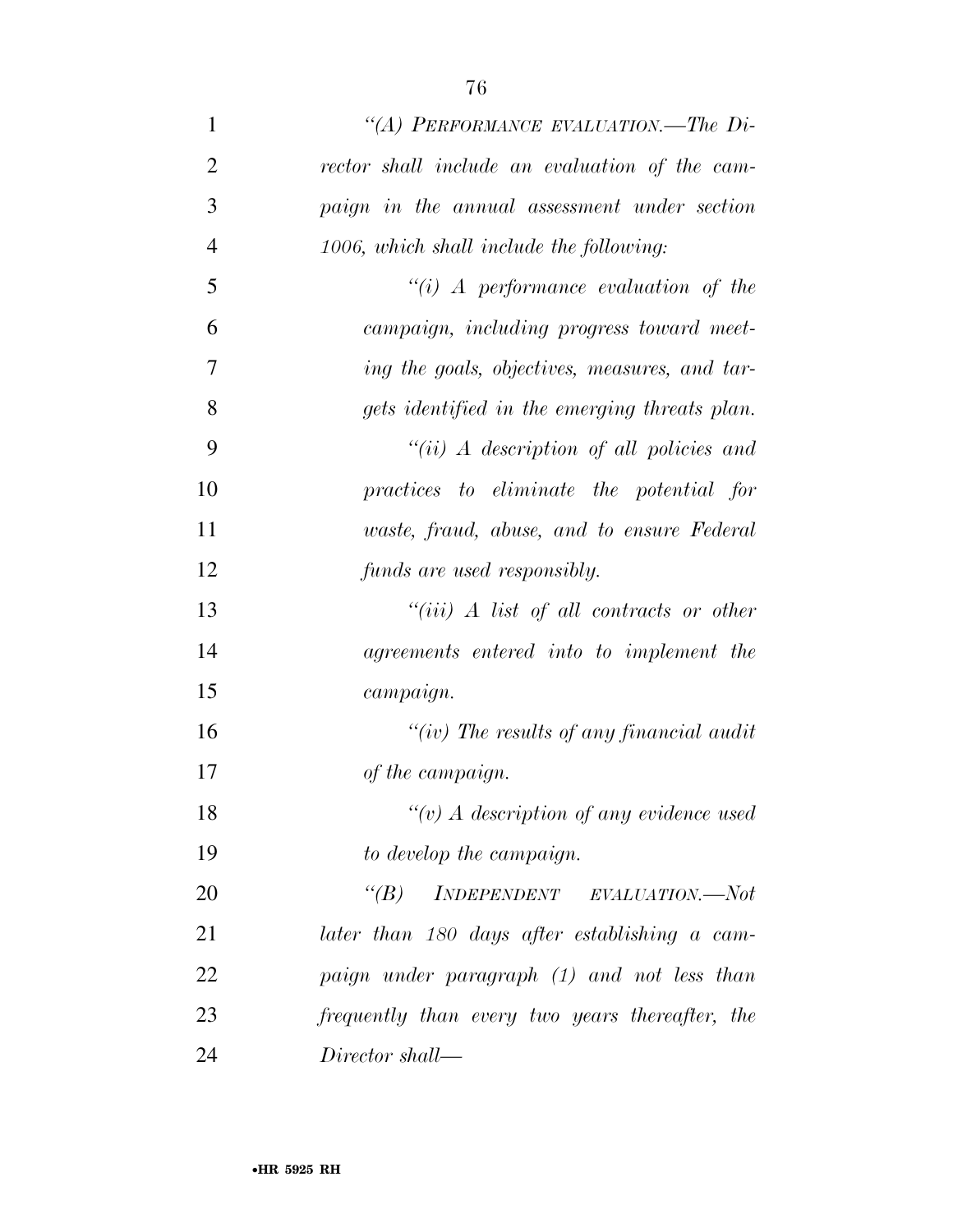| $\mathbf{1}$   | $"(i)$ designate an independent entity to            |
|----------------|------------------------------------------------------|
| $\overline{2}$ | evaluate the effectiveness of the campaign           |
| 3              | with meeting the goals established in the            |
| $\overline{4}$ | emerging threat plan and paragraph $(1)$ ;           |
| 5              | and                                                  |
| 6              | $``(ii)$ submit the results of the inde-             |
| $\overline{7}$ | pendent evaluation to the appropriate con-           |
| 8              | <i>gressional committees.</i>                        |
| 9              | "(6) FUNDING PROHIBITIONS.—None of<br>the            |
| 10             | amounts made available under this subsection may be  |
| 11             | <i>obligated for any of the following:</i>           |
| 12             | "(A) To supplant current anti-drug commu-            |
| 13             | nity-based coalitions.                               |
| 14             | $\lq\lq B$ To supplant pro bono public service       |
| 15             | time donated by national and local broadcasting      |
| 16             | network for other public services campaigns.         |
| 17             | "(C) For partisan political purposes, or ex-         |
| 18             | press advocacy in support of or to defeat any        |
| 19             | clearly identified candidate, clearly identified     |
| 20             | ballot initiative, or clearly identified legislative |
| 21             | or regulatory proposal.                              |
| 22             | "(D) For any advocacy in support of any              |
| 23             | particular company, industry association, or ad-     |
| 24             | vocacy group or the explicit policy positions held   |
| 25             | by such groups.                                      |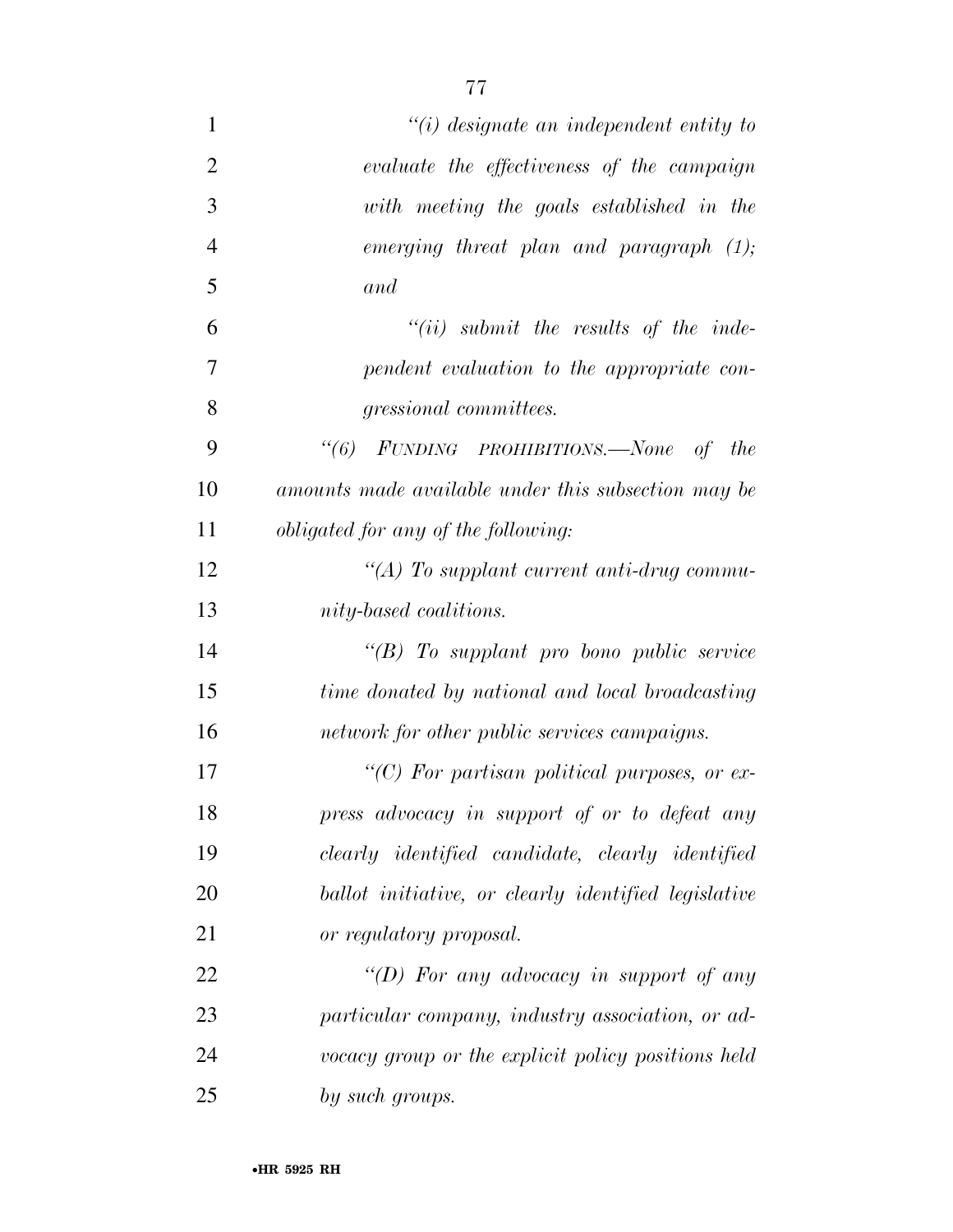| $\mathbf{1}$   | "(E) To direct any individuals to a specific                   |
|----------------|----------------------------------------------------------------|
| $\overline{2}$ | type of substance use disorder treatment, treat-               |
| 3              | ment facility, medical provider, or form of medi-              |
| $\overline{4}$ | cation assisted treatment.                                     |
| 5              | $\lq (F)$ To fund any advertising that features                |
| 6              | any elected officials, persons seeking elected of-             |
| 7              | fice, cabinet level officials, or other Federal offi-          |
| 8              | cials employed pursuant to section 213 of Sched-               |
| 9              | ule $C$ of title 5, Code of Federal Regulations.               |
| 10             | "(e) AUTHORIZATION OF APPROPRIATIONS.—There is                 |
| 11             | authorized to be appropriated to the Office to carry out this  |
| 12             | section, $$25,000,000$ for each of fiscal years $2019$ through |
| 13             | 2023.                                                          |
| 14             | "§1010. National and international coordination                |
| 15             | "(a) DISSEMINATION OF RESEARCH AND INFORMATION                 |
| 16             | TO STATES.—The Director shall ensure that drug control         |
| 17             | research and information is effectively disseminated by Na-    |
|                | 18 tional Drug Control Program Agencies to State and local     |
| 19             | governments and nongovernmental entities involved in de-       |
| 20             | mand reduction by-                                             |
| 21             | $\lq(1)$ encouraging formal consultation between               |
| 22             | any such agency that conducts or sponsors research,            |

*in developing research and information product devel-*

*and any such agency that disseminates information* 

*opment agendas;*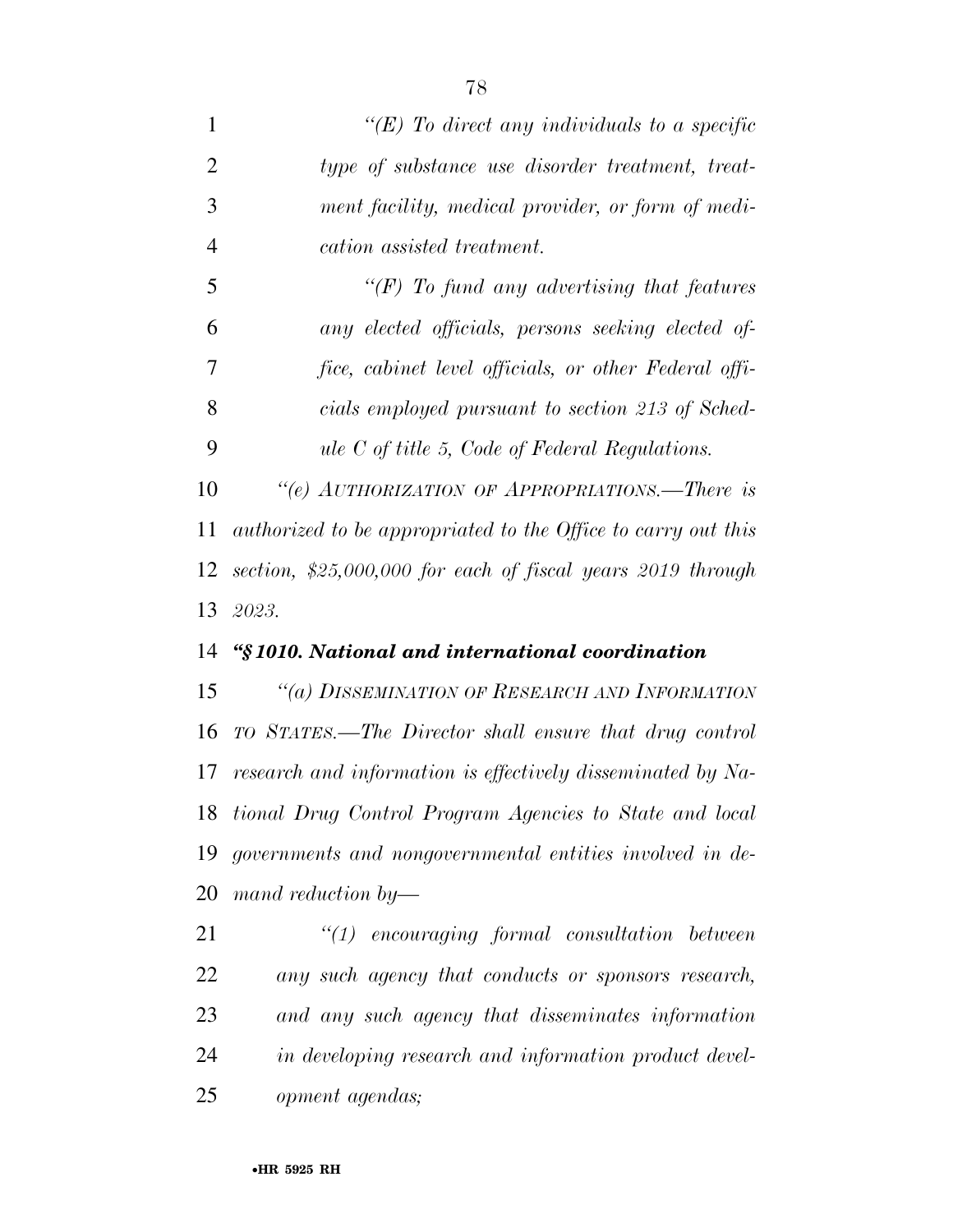| $\mathbf{1}$   | $\lq(2)$ encouraging such agencies (as appropriate)     |
|----------------|---------------------------------------------------------|
| $\overline{2}$ | to develop and implement dissemination plans that       |
| 3              | specifically target State and local governments and     |
| $\overline{4}$ | nongovernmental entities involved in demand reduc-      |
| 5              | tion; and                                               |
| 6              | $\lq(3)$ supporting the substance abuse information     |
| 7              | clearinghouse administered by the Administrator of      |
| 8              | the Substance Abuse and Mental Health Services Ad-      |
| 9              | ministration and established in section $501(d)(16)$ of |
| 10             | the Public Health Service Act by-                       |
| 11             | "(A) encouraging all National Drug Control              |
| 12             | Program Agencies to provide all appropriate and         |
| 13             | relevant information; and                               |
| 14             | "(B) supporting the dissemination of infor-             |
| 15             | mation to all interested entities.                      |
| 16             | "(b) STANDARDS.-                                        |
| 17             | "(1) $D$ EVELOPMENT.—The Director shall coordi-         |
| 18             | nate the development of evidence-based standards de-    |
| 19             | veloped by National Drug Control Program Agencies       |
| 20             | and other relevant agencies and non-Federal entities    |
| 21             | to State, local, and Tribal governments and non-        |
| 22             | governmental entities related to drug control policies, |
| 23             | practices, and procedures, such as the investigation of |
| 24             | $drug-related$ deaths, by-                              |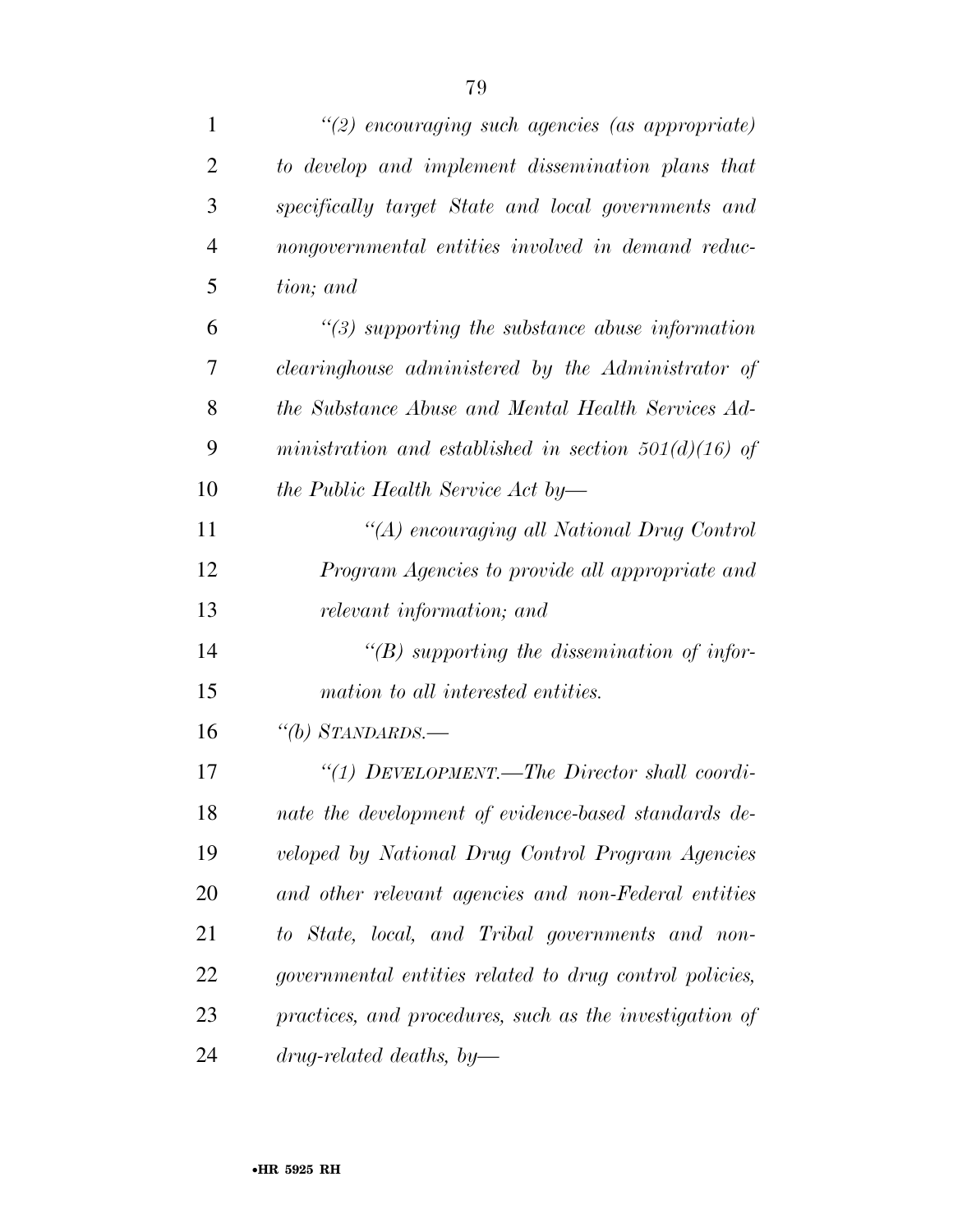| $\mathbf{1}$   | $"(A)$ encouraging appropriate agencies and           |
|----------------|-------------------------------------------------------|
| $\overline{2}$ | State, local, and Tribal governments to develop       |
| 3              | data standards for drug control practices and         |
| 4              | procedures and related statistical data;              |
| 5              | $\lq\lq B$ encouraging information sharing be-        |
| 6              | tween appropriate agencies and State, local, and      |
| 7              | Tribal governments of relevant drug control in-       |
| 8              | formation and data;                                   |
| 9              | $\lq\lq C$ establishing a working group of agen-      |
| 10             | cies, State, local, and Tribal governments, and       |
| 11             | other relevant stakeholders to discuss and develop    |
| 12             | such standards; and                                   |
| 13             | $\lq (D)$ facilitating collaboration among agen-      |
| 14             | cies, non-Federal entities, States, local, and Trib-  |
| 15             | al governments, and nongovernmental agencies.         |
| 16             | "(2) IMPLEMENTATION.—The Director shall pro-          |
| 17             | mote the implementation of the standards described in |
| 18             | paragraph $(1)$ by-                                   |
| 19             | $\lq (A)$ encouraging adoption by providing the       |
| 20             | standards to State and local governments              |
| 21             | through the internet, annual publications or          |
| 22             | periodicals, and other widely-disseminated            |
| 23             | means; and                                            |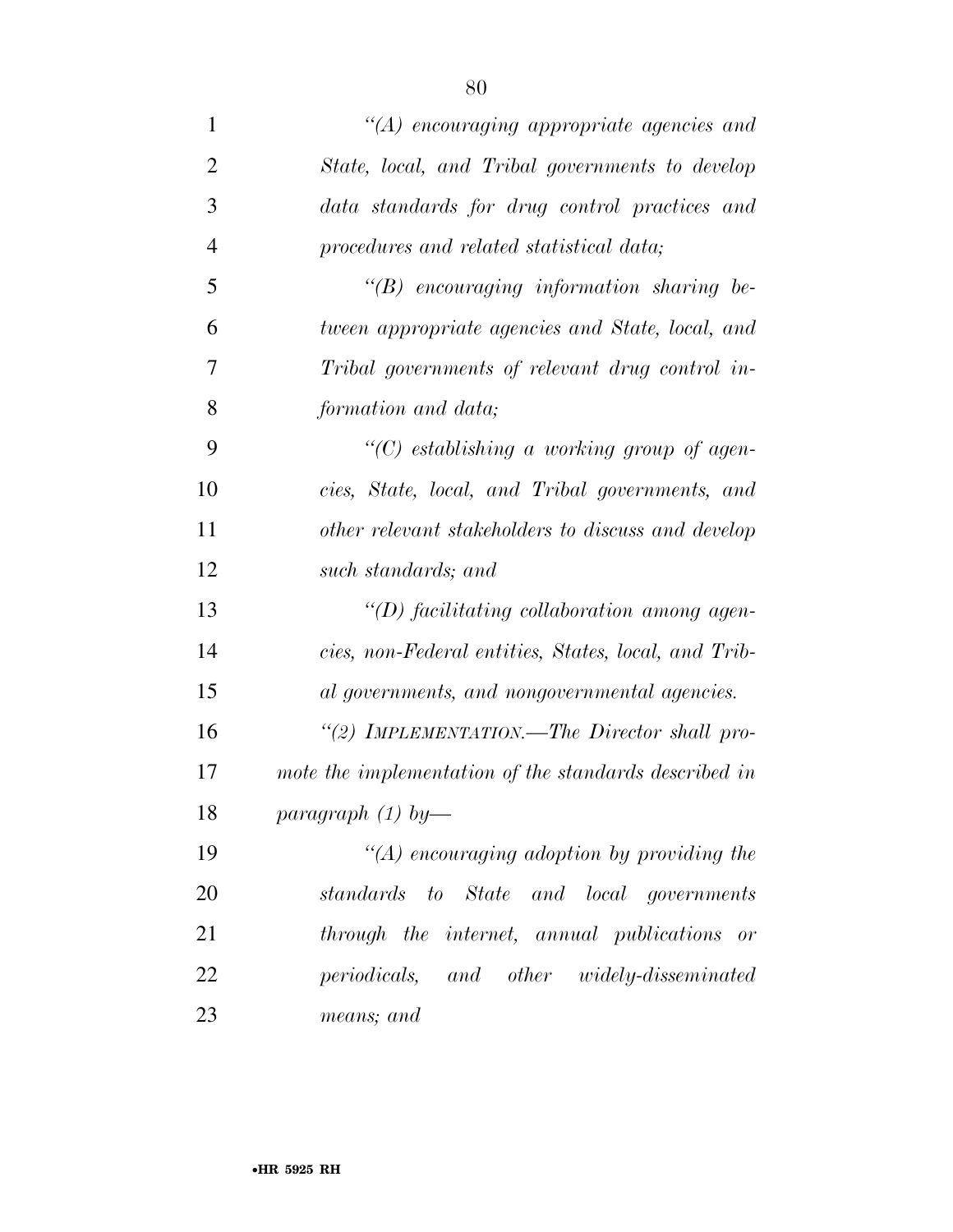| $\mathbf{1}$   | $\lq\lq B$ facilitating the use and dissemination      |
|----------------|--------------------------------------------------------|
| $\overline{2}$ | of such standards among State and local govern-        |
| 3              | ments $\mathit{by}$ —                                  |
| $\overline{4}$ | $``(i)$ providing technical assistance to              |
| 5              | State, local, and Tribal governments seeking           |
| 6              | to adopt or implement such standards; and              |
| 7              | $"(ii)$ coordinating seminars and train-               |
| 8              | ing sessions for State, local, and Tribal gov-         |
| 9              | ernments seeking to adopt or implement                 |
| 10             | such standards.                                        |
| 11             | "(c) PRIVATE SECTOR.—                                  |
| 12             | "(1) In GENERAL.—The Director or the head of           |
| 13             | a National Drug Control Program (as designated by      |
| 14             | the Director) shall coordinate with the private sector |
| 15             | to promote private research and development of medi-   |
| 16             | cations to treat or prevent addiction, including re-   |
| 17             | search and development for non-addictive pain man-     |
| 18             | agement medication, abuse deterrent formulations,      |
| 19             | medication-assisted treatment, and other addiction re- |
| 20             | search determined to be necessary by the Director      |
| 21             | $by-$                                                  |
| 22             | $\lq\lq (A)$ encouraging the sharing of informa-       |
| 23             | tion regarding evidence-based treatment addic-         |
| 24             | tion findings and related data between agencies        |
| 25             | and the private sector, as appropriate;                |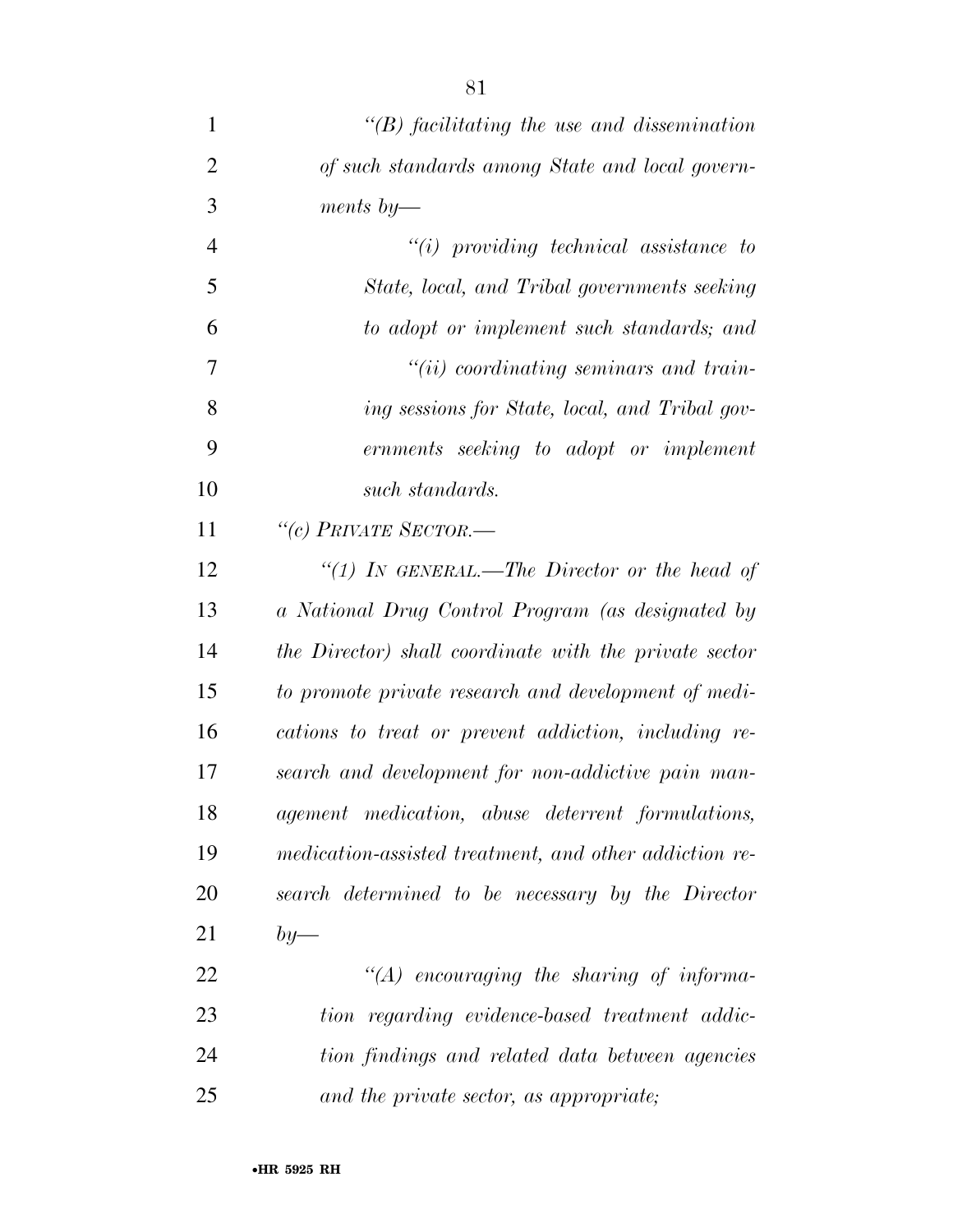| 1              | $\lq\lq(B)$ encouraging collaboration between ap-       |
|----------------|---------------------------------------------------------|
| $\overline{2}$ | propriate agencies and the private sector; and          |
| 3              | $"(C)$ providing private sector entities with           |
| $\overline{4}$ | relevant statistical data and information to en-        |
| 5              | hance research as permissible.                          |
| 6              | "(2) WORKING GROUP.—The Director may estab-             |
| 7              | lish a working group of National Drug Control Pro-      |
| 8              | gram Agencies, State, local, and Tribal governments,    |
| 9              | and the private sector stakeholders to discuss and dis- |
| 10             | seminate best practices, research and development,      |
| 11             | and other related issues, as appropriate.               |
| 12             | "(d) MODEL ACTS PROGRAM.-                               |
| 13             | "(1) IN GENERAL.—The Director shall provide             |
| 14             | for or shall enter into an agreement with a nonprofit   |
| 15             | organization to-                                        |
| 16             | $\lq (A)$ advise States on establishing laws and        |
| 17             | policies to address illicit drug use issues; and        |
| 18             | $\lq\lq(B)$ revise such model State drug laws and       |
| 19             | draft supplementary model State laws to take            |
| 20             | into consideration changes in illicit drug use          |
| 21             | issues in the State involved.                           |
| 22             | (2)<br>AUTHORIZATION OF APPROPRIATIONS.-                |
| 23             | There is authorized to be appropriated to carry out     |
| 24             | this subsection $$1,250,000$ for each of fiscal years   |
| 25             | 2019 through 2023.                                      |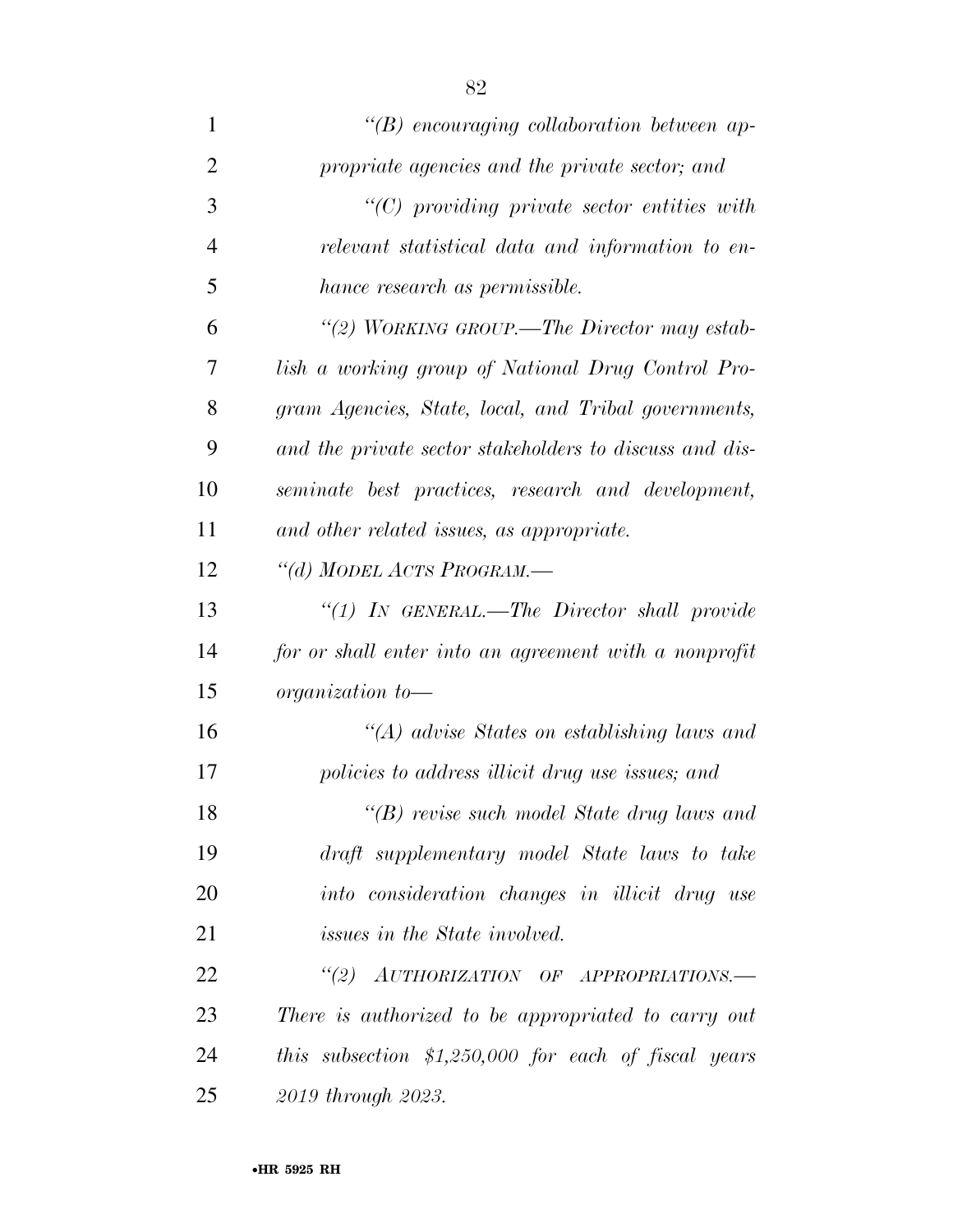*''(e) DRUG COURT TRAINING AND TECHNICAL ASSIST-ANCE PROGRAM.—* 

 *''(1) GRANTS AUTHORIZED.—The Director may make a grant to a nonprofit organization for the pur- pose of providing training and technical assistance to drug courts.* 

 *''(2) AUTHORIZATION OF APPROPRIATIONS.— There is authorized to be appropriated to carry out this subsection \$2,000,000 for each of fiscal years 2019 through 2023.* 

 *''(f) INTERNATIONAL COORDINATION.—The Director shall facilitate international drug control coordination ef-forts.* 

 *''(g) STATE, LOCAL, AND TRIBAL AFFAIRS COORDI- NATOR.—The Director shall designate or appoint a United States State, Local, and Tribal Affairs Coordinator to per- form the duties of the Office outlined in this section and section 1005 and such other duties as may be determined by the Director with respect to coordination of drug control efforts between agencies and State, local, and Tribal govern- ments. The Director shall determine whether the coordinator position is a career or noncareer position in the Senior Ex-ecutive Service.* 

## *''§ 1011. Interdiction*

*''(a) UNITED STATES INTERDICTION COORDINATOR.—*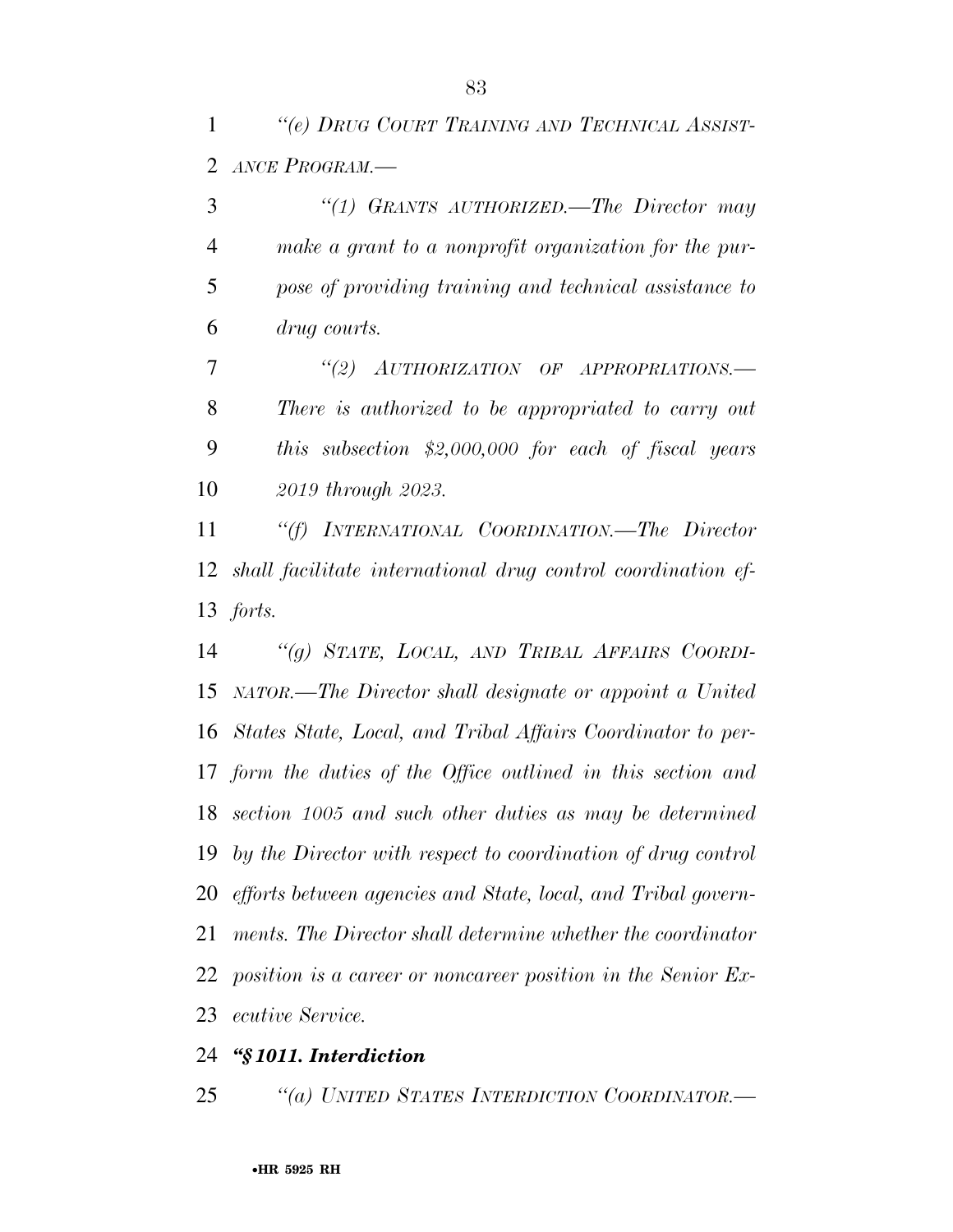| $\mathbf{1}$   | "(1) IN GENERAL.—The Director shall designate         |
|----------------|-------------------------------------------------------|
| $\overline{2}$ | or appoint a United States Interdiction Coordinator   |
| 3              | to perform the duties of that position described in   |
| $\overline{4}$ | $paramph (2)$ and such other duties as may be deter-  |
| 5              | mined by the Director with respect to coordination of |
| 6              | efforts to interdict illicit drugs from entering the  |
| 7              | United States.                                        |
| 8              | "(2) RESPONSIBILITIES.—The United<br>States           |
| 9              | Interdiction Coordinator shall be responsible to the  |
| 10             | $Director$ for —                                      |
| 11             | $\lq (A)$ coordinating the interdiction activities    |
| 12             | of the National Drug Control Program Agencies         |
| 13             | to ensure consistency with the National Drug          |
| 14             | Control Strategy;                                     |
| 15             | $\lq\lq(B)$ on behalf of the Director, developing     |
| 16             | and issuing, on or before March 1 of each year        |
| 17             | and in accordance with paragraph $(4)$ , a Na-        |
| 18             | tional Interdiction Command and Control Plan          |
| 19             | to ensure the coordination and consistency de-        |
| 20             | scribed in subparagraph $(A)$ ;                       |
| 21             | $\lq\lq$ consessing the sufficiency of assets com-    |
| 22             | mitted to illicit drug interdiction by the relevant   |
| 23             | National Drug Control Program Agencies; and           |
| 24             | "(D) advising the Director on the efforts of          |
| 25             | each National Drug Control Program Agency to          |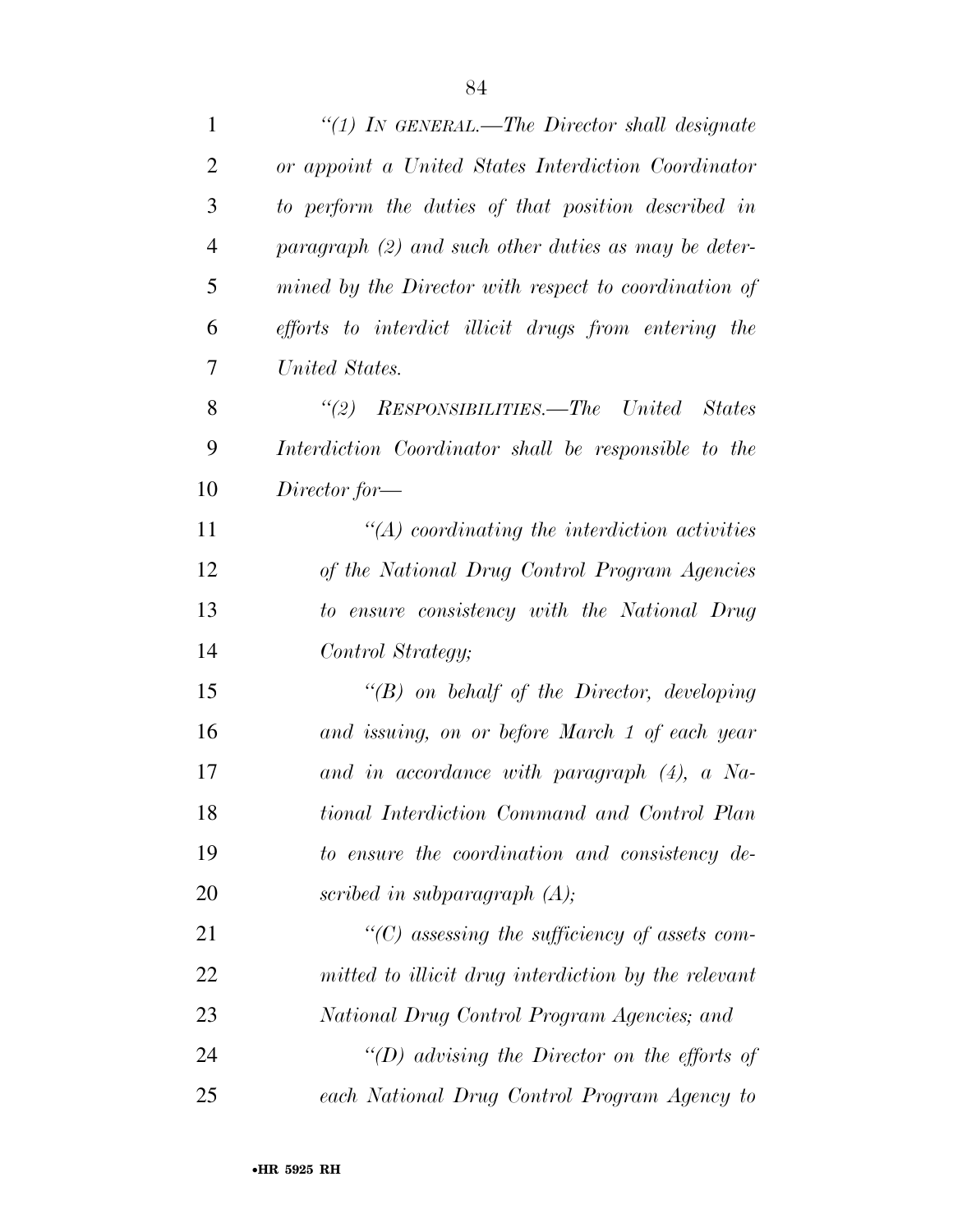| $\mathbf{1}$   | <i>implement the National Interdiction Command</i>     |
|----------------|--------------------------------------------------------|
| $\overline{2}$ | and Control Plan.                                      |
| 3              | "(3) STAFF.—The Director shall assign such per-        |
| $\overline{4}$ | manent staff of the Office as he considers appropriate |
| 5              | to assist the United States Interdiction Coordinator   |
| 6              | to carry out the responsibilities described in para-   |
| 7              | $graph$ (2), and may request that appropriate Na-      |
| 8              | tional Drug Control Program Agencies detail or as-     |
| 9              | sign staff to assist in carrying out such activities.  |
| 10             | "(4) NATIONAL INTERDICTION COMMAND AND                 |
| 11             | CONTROL PLAN.-                                         |
| 12             | "(A) PURPOSES.—The National Interdic-                  |
| 13             | tion Command and Control Plan—                         |
| 14             | $``(i)$ shall set forth the Government's               |
| 15             | strategy for drug interdiction;                        |
| 16             | $``(ii)$ shall state the specific roles and            |
| 17             | responsibilities of the relevant National              |
| 18             | Drug Control Program Agencies for imple-               |
| 19             | menting that strategy;                                 |
| 20             | $"(iii)$ shall identify the specific<br>$re-$          |
| 21             | sources required to enable the relevant Na-            |
| 22             | tional Drug Control Program Agencies to                |
| 23             | implement that strategy; and                           |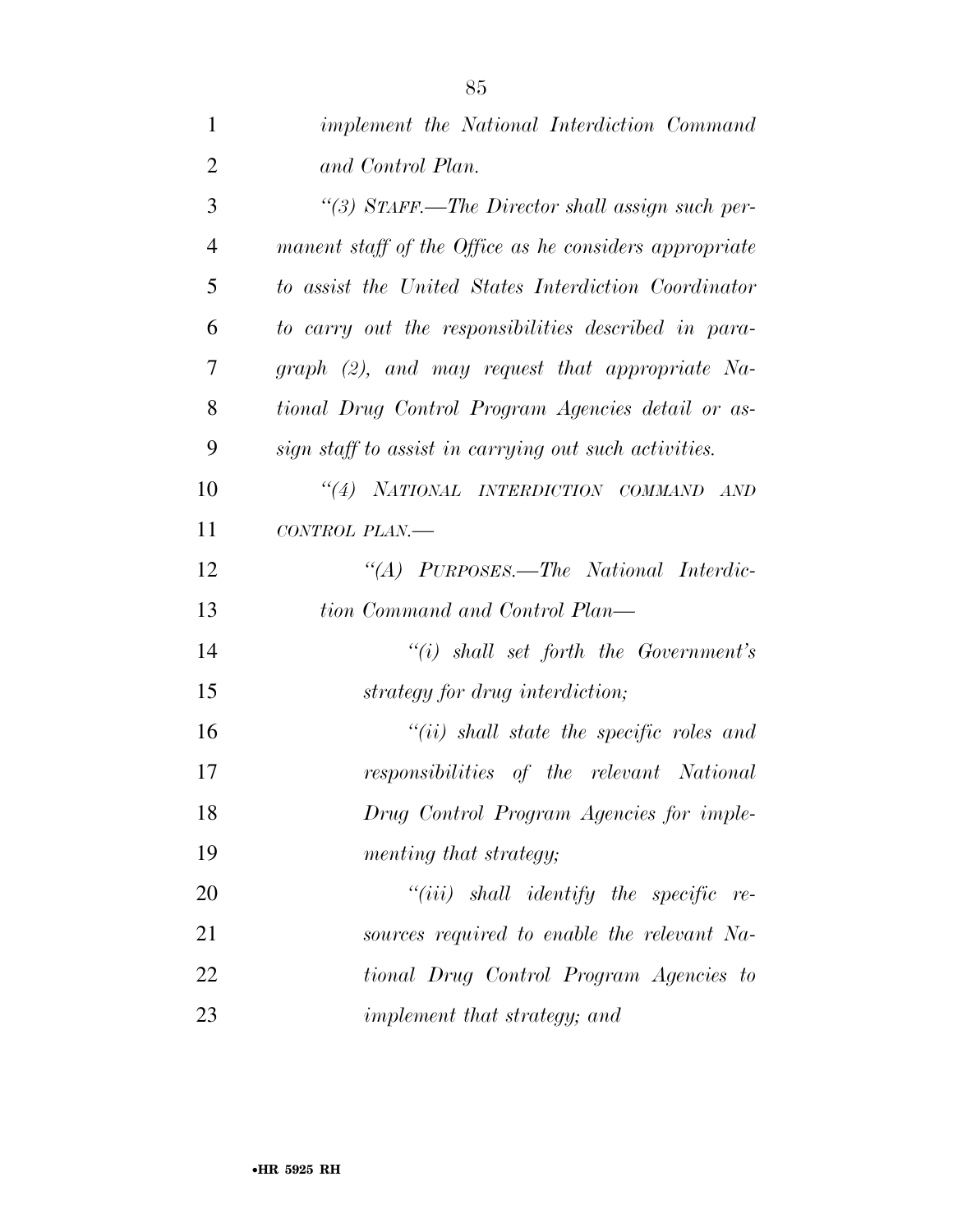| $\mathbf{1}$   | $``(iv)$ may include recommendations                |
|----------------|-----------------------------------------------------|
| $\overline{2}$ | about changes to existing agency authorities        |
| 3              | or laws governing interagency relationships.        |
| $\overline{4}$ | "(B) CONSULTATION WITH OTHER AGEN-                  |
| 5              | CIES.—Before the submission of the National         |
| 6              | Drug Control Strategy or annual supplement re-      |
| 7              | quired under section $1005(d)$ , as applicable, the |
| 8              | United States Interdiction Coordinator shall        |
| 9              | <i>issue the National Interdiction Command and</i>  |
| 10             | Control Plan, in consultation with the other        |
| 11             | members of the Interdiction Committee described     |
| 12             | in subsection $(c)$ .                               |
| 13             | "(C) REPORT TO CONGRESS.—On or before               |
| 14             | March 1 of each year, the Director, through the     |
| 15             | United States Interdiction Coordinator, shall       |
| 16             | provide to the appropriate congressional commit-    |
| 17             | tees, to the Committee on Armed Services and the    |
| 18             | Committee on Homeland Security of the House         |
| 19             | of Representatives, and to the Committee on         |
| 20             | Homeland Security and Governmental Affairs          |
| 21             | and the Committee on Armed Services of the          |
| 22             | Senate, a report that includes—                     |
| 23             | "(i) a copy of that year's National                 |
| 24             | Interdiction Command and Control Plan;              |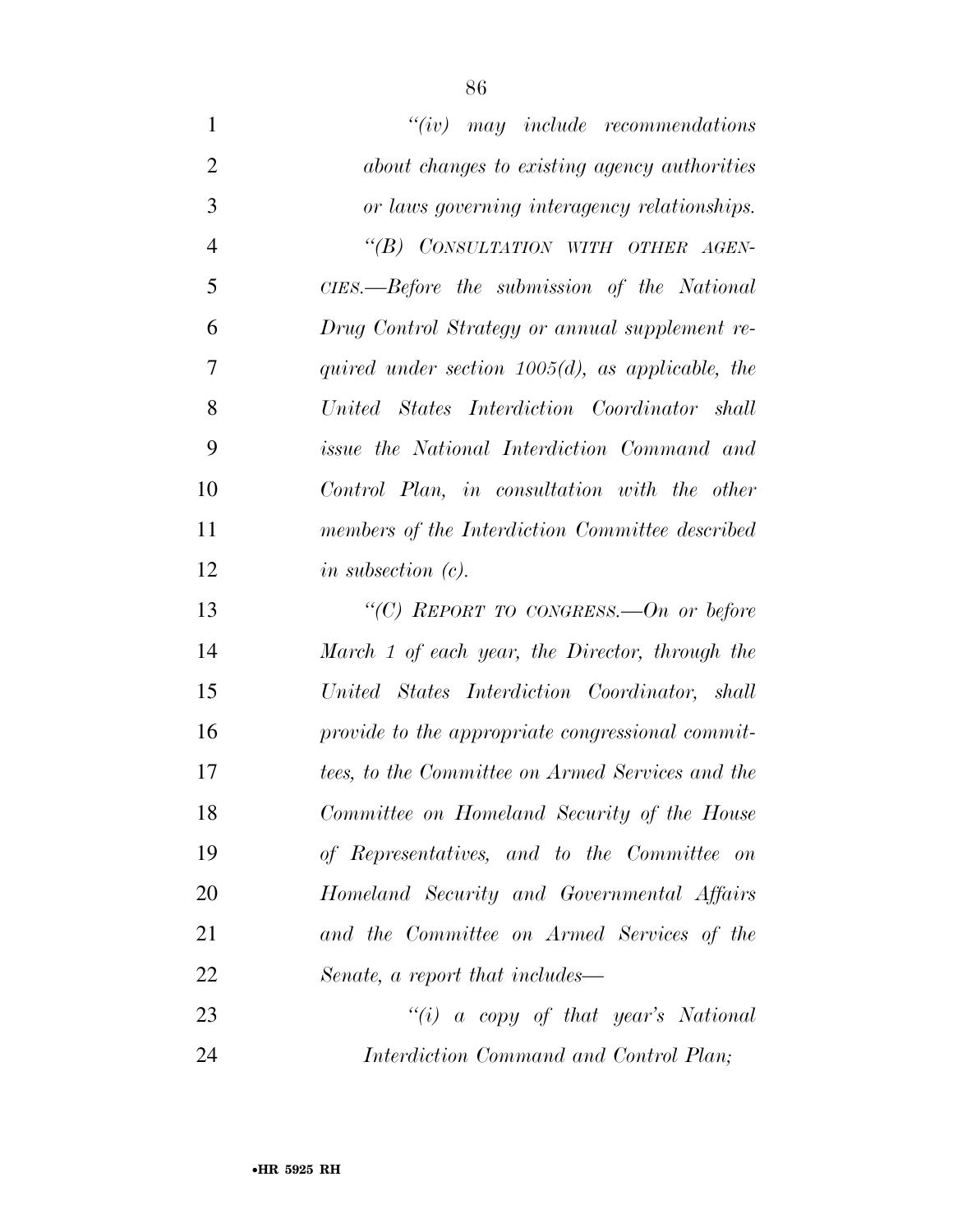| $\mathbf{1}$   | $``(ii)$ information for the previous 10            |
|----------------|-----------------------------------------------------|
| $\overline{2}$ | years regarding the number and type of sei-         |
| 3              | zures of drugs by each National Drug Con-           |
| $\overline{4}$ | trol Program Agency conducting drug inter-          |
| 5              | diction activities and statistical informa-         |
| 6              | tion on the geographic areas of such sei-           |
| $\overline{7}$ | zures; and                                          |
| 8              | $``(iii)$ information for the previous 10           |
| 9              | years regarding the number of air and mar-          |
| 10             | <i>itime patrol hours undertaken by each Na-</i>    |
| 11             | tional Drug Control Program Agency con-             |
| 12             | ducting drug interdiction activities and sta-       |
| 13             | <i>tistical information on the geographic areas</i> |
| 14             | in which such patrol hours took place.              |
| 15             | "(D) CLASSIFIED ANNEX.—The report sub-              |
| 16             | mitted pursuant to subparagraph $(C)$ may in-       |
| 17             | clude a classified annex.                           |
| 18             | "(b) INTERDICTION COMMITTEE.-                       |
| 19             | $\lq(1)$ In GENERAL.—The Interdiction Committee     |
| 20             | shall meet to—                                      |
| 21             | $\lq (A)$ discuss and resolve issues related to the |
| 22             | coordination, oversight, and integration of inter-  |
| 23             | national, border, and domestic drug interdiction    |
| 24             | efforts in support of the National Drug Control     |
| 25             | Strategy;                                           |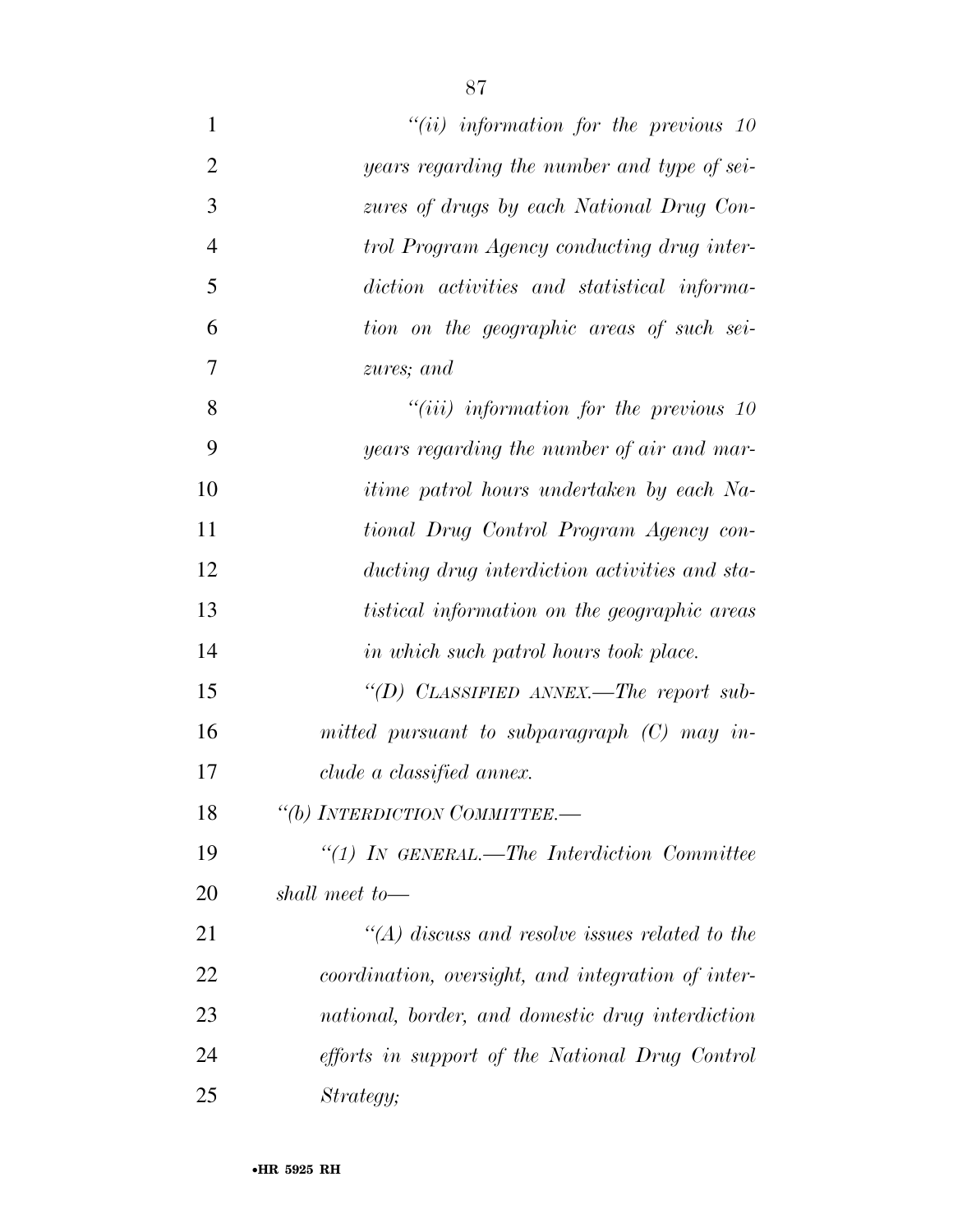| $\mathbf{1}$   | $\lq\lq B$ review the annual National Interdic-         |
|----------------|---------------------------------------------------------|
| $\overline{2}$ | tion Command and Control Plan, and provide              |
| 3              | advice to the Director and the United States            |
| $\overline{4}$ | Interdiction Coordinator concerning that plan;          |
| 5              | and                                                     |
| 6              | $\lq\lq$ (C) provide such other advice to the Direc-    |
| $\overline{7}$ | tor concerning drug interdiction strategy and           |
| 8              | policies as the committee determines is appro-          |
| 9              | priate.                                                 |
| 10             | "(2) CHAIR.—The Director shall designate one of         |
| 11             | the members of the Interdiction Committee to serve as   |
| 12             | chair.                                                  |
| 13             | "(3) MEETINGS.—The members of the Interdic-             |
| 14             | tion Committee shall meet, in person and not through    |
| 15             | any delegate or representative, at least once per cal-  |
| 16             | endar year, before March 1. At the call of the Director |
| 17             | or the chair, the Interdiction Committee may hold ad-   |
| 18             | ditional meetings, which shall be attended by the       |
| 19             | members in person, or through such delegates or rep-    |
| 20             | resentatives as the members may choose.                 |
| 21             | "(4) REPORT.—Not later than September 30 of             |
| 22             | each year, the chair of the Interdiction Committee      |
| 23             | shall submit to the Director and to the appropriate     |
| 24             | congressional committees a report describing the re-    |
| 25             | sults of the meetings and any significant findings of   |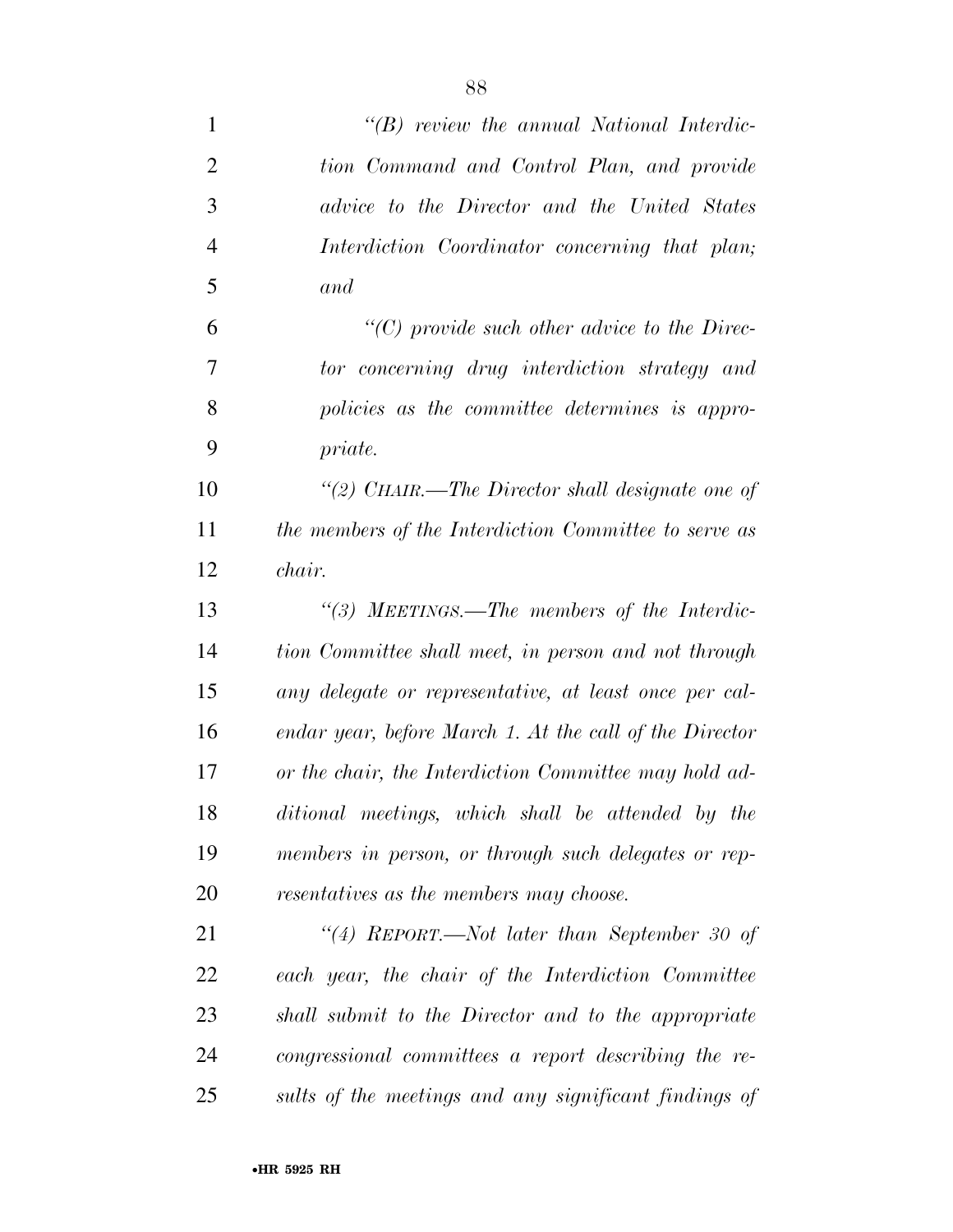| $\mathbf{1}$   | the committee during the previous 12 months. Such       |
|----------------|---------------------------------------------------------|
| $\overline{2}$ | report may include a classified annex.                  |
| 3              | "§1012. Treatment coordinator                           |
| 4              | "(a) UNITED STATES TREATMENT COORDINATOR.-              |
| 5              | "(1) IN GENERAL.—The Director shall designate           |
| 6              | or appoint a United States Treatment Coordinator to     |
| 7              | perform the responsibilities of that position described |
| 8              | in paragraph $(2)$ and such other duties as may be de-  |
| 9              | termined by the Director with respect to coordination   |
| 10             | of efforts to expand the availability of substance use  |
| 11             | disorder treatment with the goal of eliminating the     |
| 12             | unmet treatment need.                                   |
| 13             | (2)<br>RESPONSIBILITIES.—The United<br><b>States</b>    |
| 14             | Treatment Coordinator shall be responsible to the Di-   |
| 15             | $vector for -$                                          |
| 16             | $\lq (A)$ coordinating the activities of the Na-        |
| 17             | tional Drug Control Program Agencies under-             |
| 18             | taken to expand the availability of evidence-           |
| 19             | based substance use disorder treatment to ensure        |
| 20             | consistency with the National Drug Control              |
| 21             | Strategy;                                               |
| 22             | $\lq\lq(B)$ on behalf of the Director, developing       |
| 23             | and issuing, on or before March 1 of each year          |
| 24             | and in accordance with paragraph $(4)$ , a Na-          |
| 25             | tional Treatment Plan to ensure the coordina-           |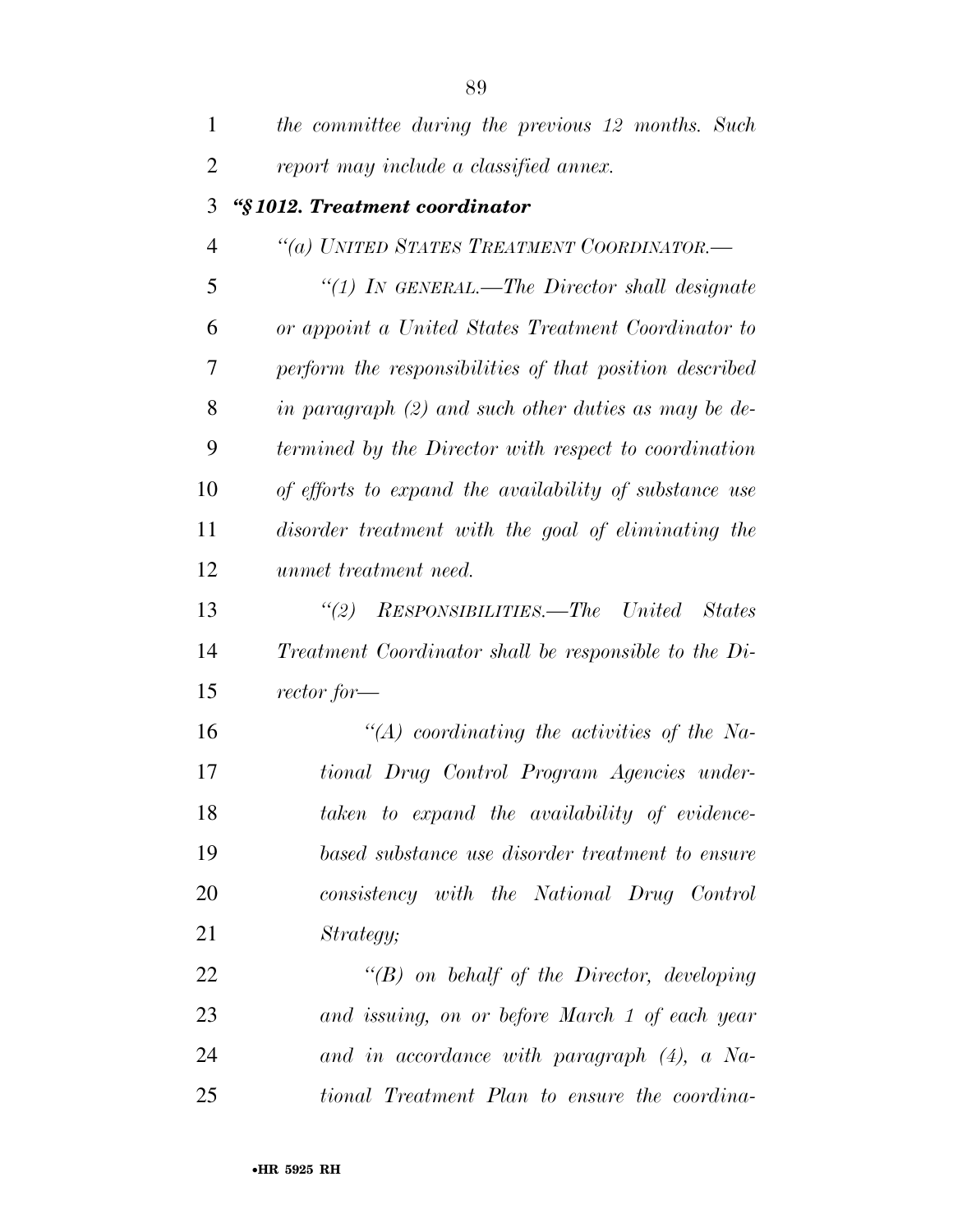| $\mathbf{1}$   | tion and consistency described in subparagraph         |
|----------------|--------------------------------------------------------|
| $\overline{2}$ | (A);                                                   |
| 3              | $"$ (C) assessing the sufficiency of Federal re-       |
| $\overline{4}$ | sources directed to substance use disorder treat-      |
| 5              | ment by the relevant National Drug Control Pro-        |
| 6              | gram Agencies;                                         |
| 7              | $\lq (D)$ encouraging the adoption by all sub-         |
| 8              | stance use disorder treatment providers of evi-        |
| 9              | dence-based standards to guide all aspects of          |
| 10             | treatment provided; and                                |
| 11             | "(E) advising the Director on the efforts of           |
| 12             | each National Drug Control Program Agency to           |
| 13             | <i>implement the National Treatment Plan.</i>          |
| 14             | "(3) STAFF.—The Director shall assign such per-        |
| 15             | manent staff of the Office of the United States Treat- |
| 16             | ment Coordinator as the Director determines to be ap-  |
| 17             | propriate to assist the United States Treatment Coor-  |
| 18             | dinator to carry out the responsibilities described in |
| 19             | paragraph (2), and may request that appropriate Na-    |
| 20             | tional Drug Control Program Agencies detail or as-     |
| 21             | sign staff to assist in carrying out such responsibil- |
| 22             | <i>ities.</i>                                          |
| 23             | "(4) NATIONAL TREATMENT PLAN.-                         |
| 24             | "(A) PURPOSES.—The National Treatment                  |
| 25             | $Plan$ —                                               |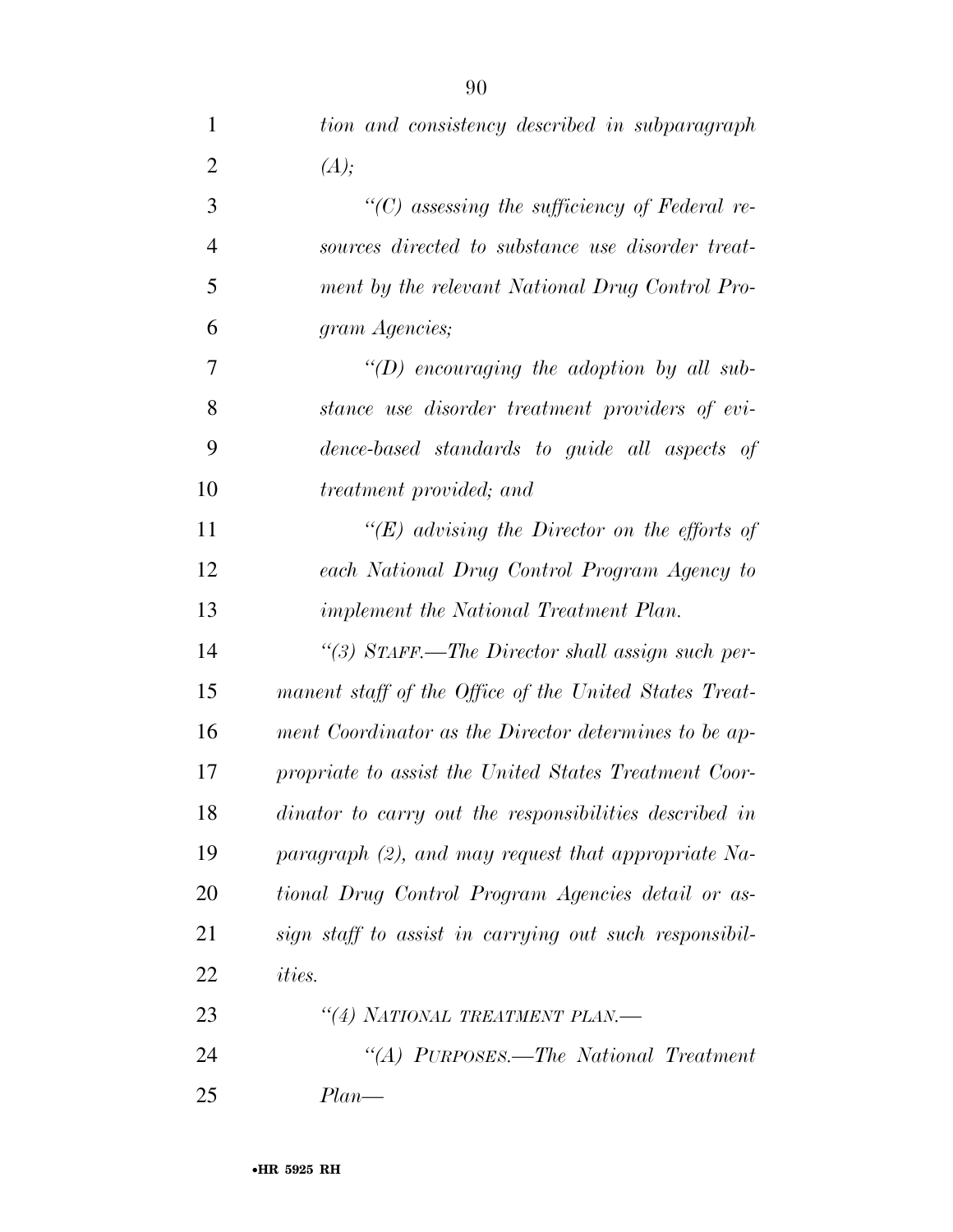| $\mathbf{1}$   | $\lq\lq(i)$ shall identify the unmet need for       |
|----------------|-----------------------------------------------------|
| $\overline{2}$ | treatment for evidence-based substance use          |
| 3              | disorders including opioid use disorders,           |
| $\overline{4}$ | and set forth the Government's strategy for         |
| 5              | closing the gap between available and need-         |
| 6              | ed treatment through all sources;                   |
| $\overline{7}$ | $``(ii)$ shall describe the specific roles          |
| 8              | and responsibilities of the relevant National       |
| 9              | Drug Control Program Agencies for imple-            |
| 10             | menting that strategy;                              |
| 11             | $``(iii)$ shall identify the specific re-           |
| 12             | sources required to enable the relevant Na-         |
| 13             | tional Drug Control Program Agencies to             |
| 14             | implement that strategy;                            |
| 15             | $``(iv)$ shall identify the resources, in-          |
| 16             | cluding private sources, required to elimi-         |
| 17             | nate the unmet need for evidence-based sub-         |
| 18             | stance use disorder treatment; and                  |
| 19             |                                                     |
| 20             | about changes to existing agency authorities        |
| 21             | or laws governing interagency relationships.        |
| 22             | "(B) CONSULTATION WITH OTHER AGEN-                  |
| 23             | CIES.—Before the submission of the National         |
| 24             | Treatment Strategy or annual supplement re-         |
| 25             | quired under section $1005(d)$ , as applicable, the |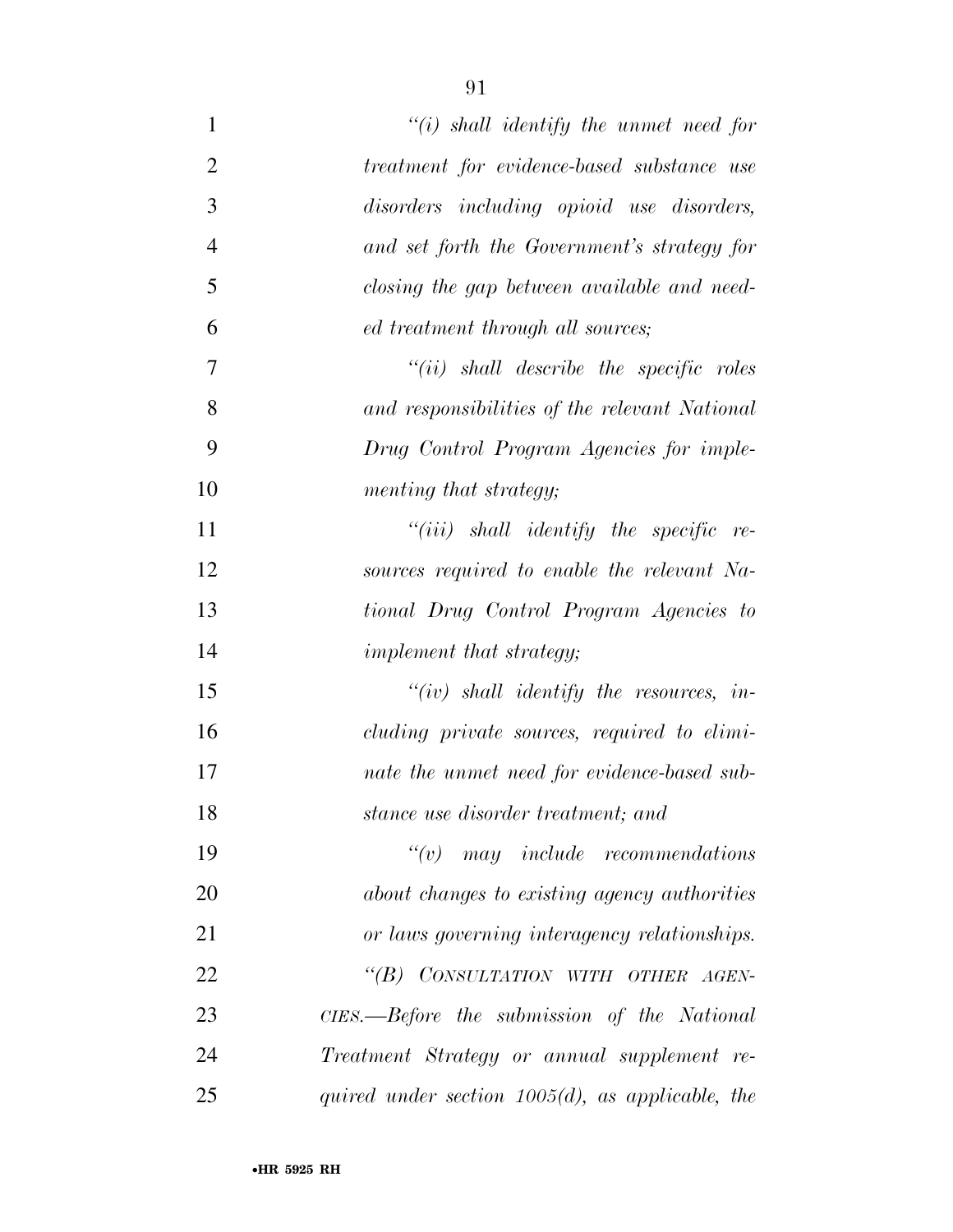| $\mathbf{1}$   | United States Treatment Coordinator shall issue      |
|----------------|------------------------------------------------------|
| $\overline{2}$ | the National Treatment Plan, in consultation         |
| 3              | with the other members of the Interdiction Com-      |
| $\overline{4}$ | mittee described in subsection $(b)$ .               |
| 5              | "(C) REPORT TO CONGRESS.—On or before                |
| 6              | March 1 of each year, the Director, through the      |
| 7              | United States Treatment Coordinator, shall pro-      |
| 8              | vide to the appropriate congressional committees     |
| 9              | a report that includes a copy of that year's Na-     |
| 10             | tional Treatment Plan;                               |
| 11             | "(b) TREATMENT COMMITTEE.-                           |
| 12             | $``(1)$ In GENERAL.—The Treatment Committee          |
| 13             | shall meet to—                                       |
| 14             | $\lq\lq (A)$ review and discuss the adequacy of      |
| 15             | evidence-based substance use disorder treatment      |
| 16             | as well as the unmet need for treatment;             |
| 17             | $\lq\lq B$ review and discuss the status of the      |
| 18             | implementation of the National Treatment Plan;       |
| 19             | and                                                  |
| 20             | $\lq\lq C$ ) provide such other advice to the Direc- |
| 21             | tor concerning substance use disorder treatment      |
| 22             | initiatives as the committee determines is appro-    |
| 23             | priate.                                              |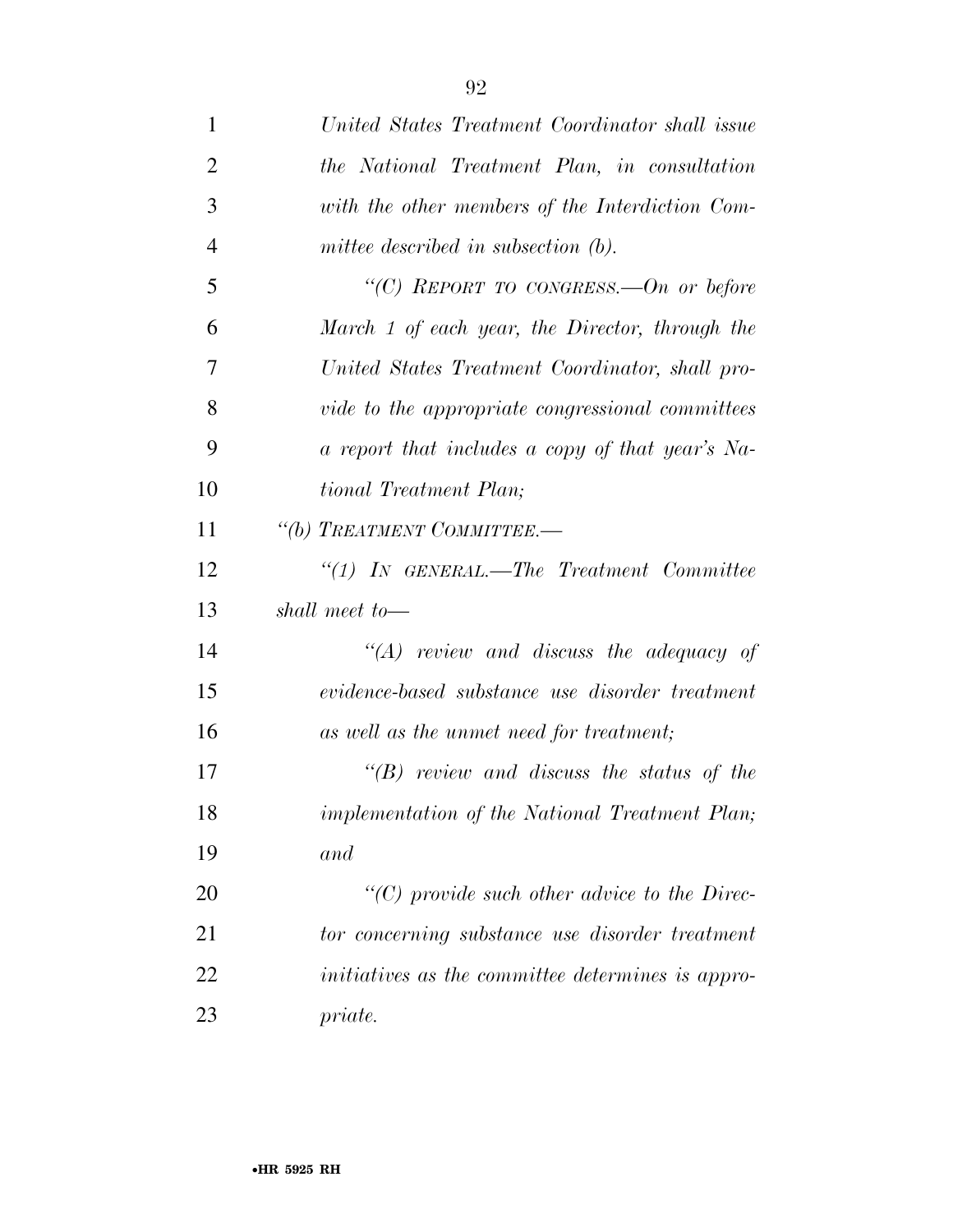| 1              | "(2) CHAIR.—The Director shall designate one of         |
|----------------|---------------------------------------------------------|
| $\overline{2}$ | the members of the Treatment Committee to serve as      |
| 3              | chair.                                                  |
| $\overline{4}$ | "(3) MEETINGS.—The members of the Treatment             |
| 5              | Committee shall meet, in person and not through any     |
| 6              | delegate or representative, at least once per calendar  |
| 7              | year, before March 1. At the call of the Director or    |
| 8              | the chair, the Treatment Committee may hold addi-       |
| 9              | tional meetings, which shall be attended by the mem-    |
| 10             | bers in person, or through such delegates or represent- |
| 11             | atives as the members may choose.                       |
| 12             | "(4) REPORT.—Not later than September 30 of             |
| 13             | each year, the chair of the Treatment Committee shall   |
| 14             | submit to the Director and to the appropriate con-      |
| 15             | gressional committees a report describing the results   |
| 16             | of the meetings and any significant findings of the     |
| 17             | committee during the previous 12 months. Such re-       |
| 18             | port may include a classified annex.                    |
| 19             | "§1013. Critical information coordination               |
| 20             | "(a) NATIONAL DRUG CONTROL FUSION CENTER.-              |

 *''(1) ESTABLISHMENT.—The Director shall, in consultation with the head of each National Drug Control Program Agency, designate an agency to es- tablish a National Drug Control Fusion Center (re-ferred to in this section as the 'Center'). The Center*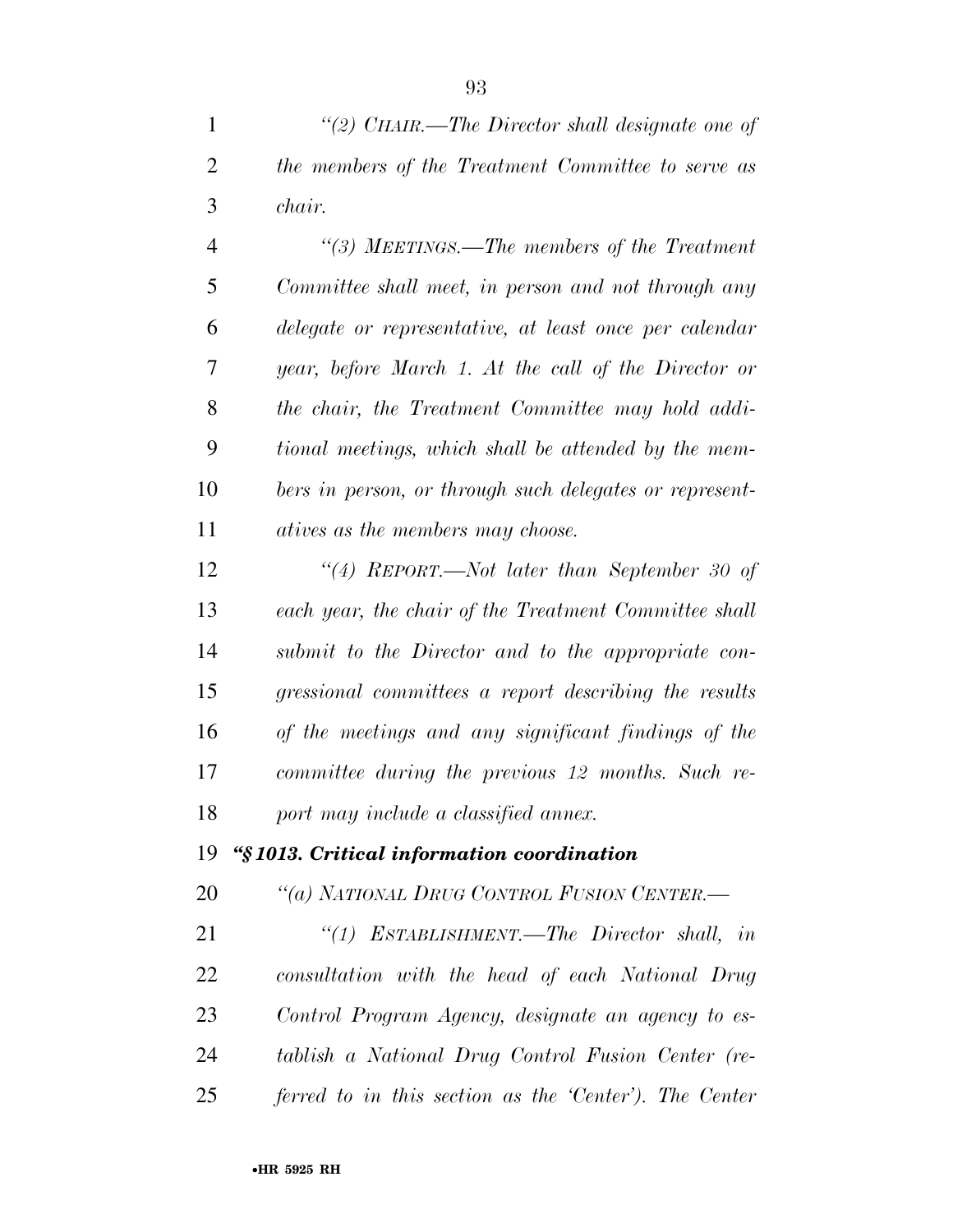| $\mathbf{1}$   | shall operate under the authority of the Director and     |
|----------------|-----------------------------------------------------------|
| $\overline{2}$ | shall work with the National Drug Control Program         |
| 3              | Agencies to collect, compile, analyze, and facilitate the |
| $\overline{4}$ | sharing of data on the use of illicit drugs, treatment    |
| 5              | for substance use disorder, and interdiction of illicit   |
| 6              | drugs. The Center shall be considered a 'statistical      |
| $\tau$         | agency or unit', as that term is defined in section 502   |
| 8              | of the Confidential Information Protection and Sta-       |
| 9              | tistical Efficiency Act of 2002 (44 U.S.C. 3501 note)     |
| 10             | and shall have the necessary independence to ensure       |
| 11             | any data or information acquired by an agency             |
| 12             | under a pledge of confidentiality and for exclusively     |
| 13             | statistical purposes is used exclusively for statistical  |
| 14             | purposes.                                                 |
| 15             | "(2) CENTER DIRECTOR.—There shall be at the               |
| 16             | head of the Center a Center Director who shall be ap-     |
| 17             | pointed by the Director from among individuals            |
| 18             | qualified and distinguished in data governance and        |
| 19             | statistical analysis.                                     |
| 20             | "(3) DATA COMPILATION.—The Director, acting               |
| 21             | through the Center Director, shall do the following:      |
| 22             | "(A) Coordinate data collection activities                |
| 23             | among the National Drug Control Program                   |
| 24             | <i>Agencies.</i>                                          |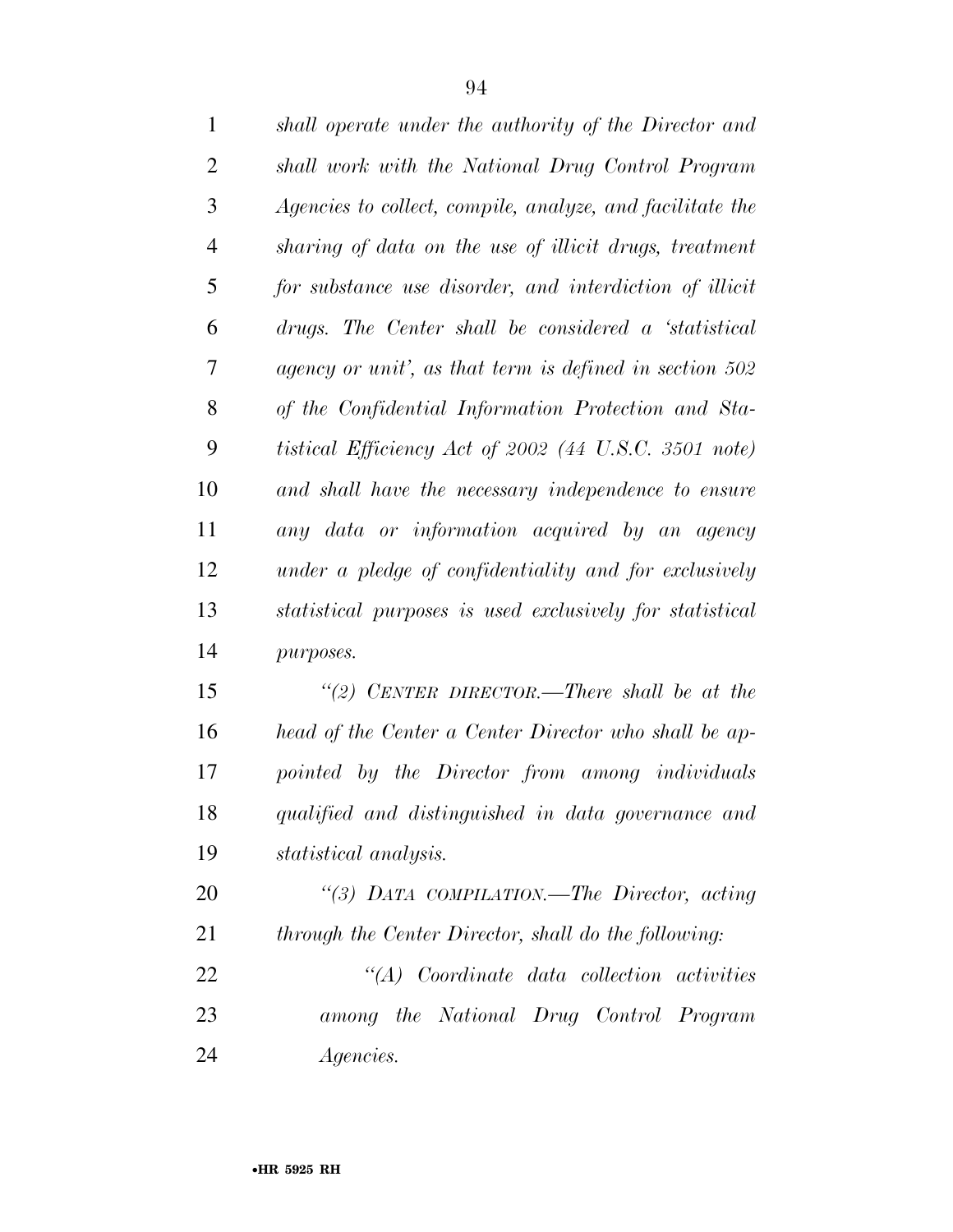| $\mathbf{1}$   | $\lq\lq B$ Collect information not otherwise col-   |
|----------------|-----------------------------------------------------|
| $\overline{2}$ | lected by National Drug Control Program Agen-       |
| 3              | cies as necessary to inform the National Drug       |
| $\overline{4}$ | Control Strategy.                                   |
| 5              | "(C) Compile and analyze any data re-               |
| 6              | quired to be collected under this chapter.          |
| 7              | "(D) Disseminate technology, as appro-              |
| 8              | priate, to States and local jurisdictions to enable |
| 9              | or improve the collection of data on drug use, in-  |
| 10             | cluding the recordation of the occurrence of fatal  |
| 11             | and non-fatal drug overdoses.                       |
| 12             | " $(E)$ Compile information collected by Na-        |
| 13             | tional Drug Control Program Agencies on grants      |
| 14             | issued through any National Drug Control Pro-       |
| 15             | gram, including for any grant the following:        |
| 16             | $"(i)$ The recipient.                               |
| 17             | "(ii) The amount.                                   |
| 18             | "(iii) The intended purpose.                        |
| 19             | "(iv) Any evidence of the efficacy of the           |
| 20             | outcomes achieved by the program funded             |
| 21             | through the grant.                                  |
| 22             | "(v) Any assessments of how the grant               |
| 23             | met its intended purpose.                           |
| 24             | "(4) TOXICOLOGY SCREENING.-                         |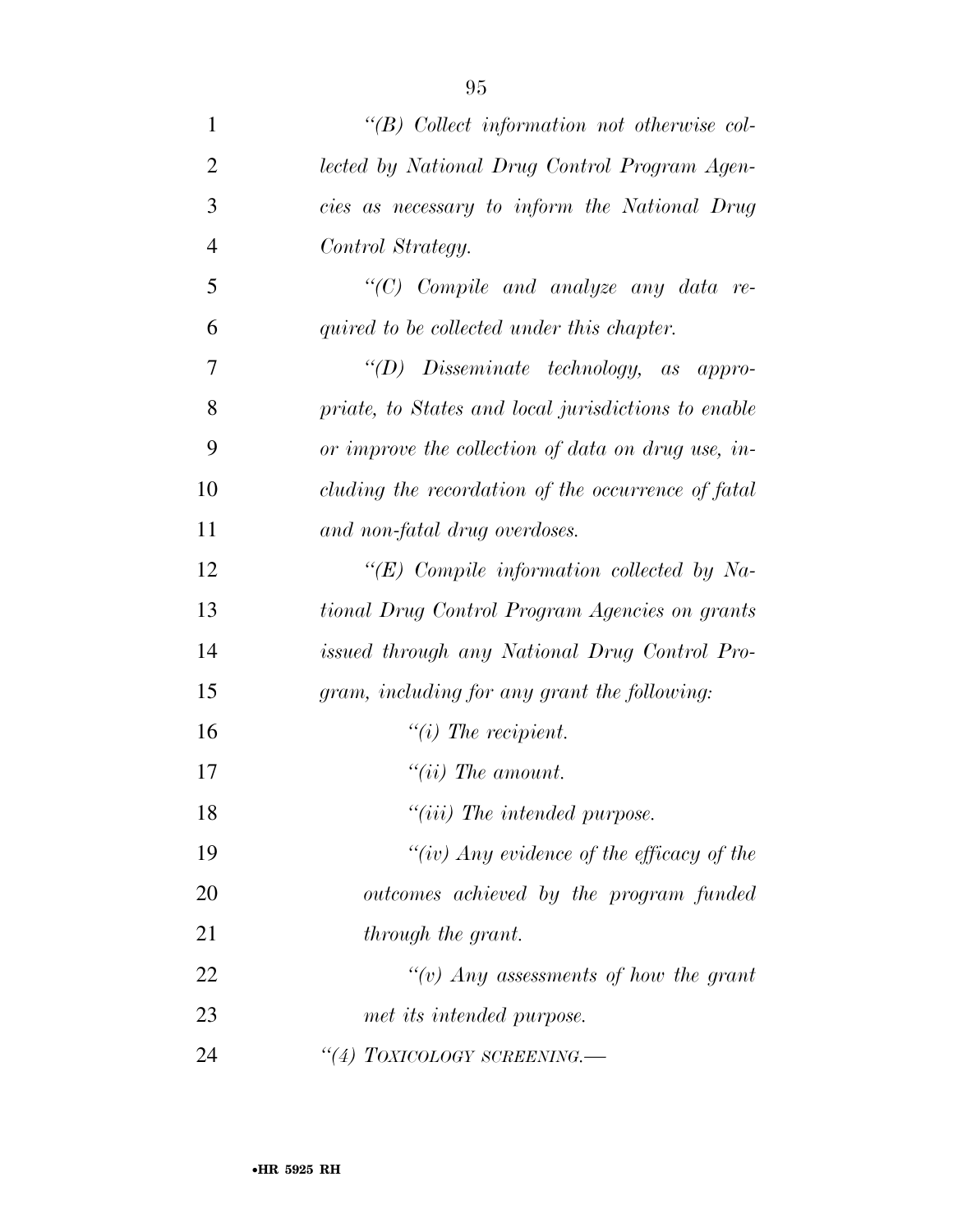| $\mathbf{1}$   | "(A) ESTABLISHMENT.—The Center Direc-               |
|----------------|-----------------------------------------------------|
| $\overline{2}$ | tor may establish a toxicology screening program    |
| 3              | that engages in—                                    |
| $\overline{4}$ | $``(i)$ secondary analysis of urine sam-            |
| 5              | ples that would otherwise be discarded by—          |
| 6              | $\lq (I)$ hospitals and drug treatment              |
| $\overline{7}$ | programs;                                           |
| 8              | $\lq (II)$ correctional facilities, book-           |
| 9              | <i>ing sites, probation programs, drug</i>          |
| 10             | courts, and related facilities; and                 |
| 11             | "(III) coroners and medical exam-                   |
| 12             | <i>iners</i> ; and                                  |
| 13             | $``(ii)$ analysis of other physical sam-            |
| 14             | ples, as determined by the Center Director          |
| 15             | to be valuable for understanding the preva-         |
| 16             | lence of any illicit drug.                          |
| 17             | $\lq(B)$<br>DE-IDENTIFICATION OF<br><b>INFORMA-</b> |
| 18             | TION.—The Center Director shall ensure that no      |
| 19             | samples have any personally identifiable infor-     |
| 20             | mation prior to collection.                         |
| 21             | "(C) LIMITATION ON USE.-No data ob-                 |
| 22             | tained from analysis conducted under this para-     |
| 23             | graph may be used as evidence in any pro-           |
| 24             | ceeding.                                            |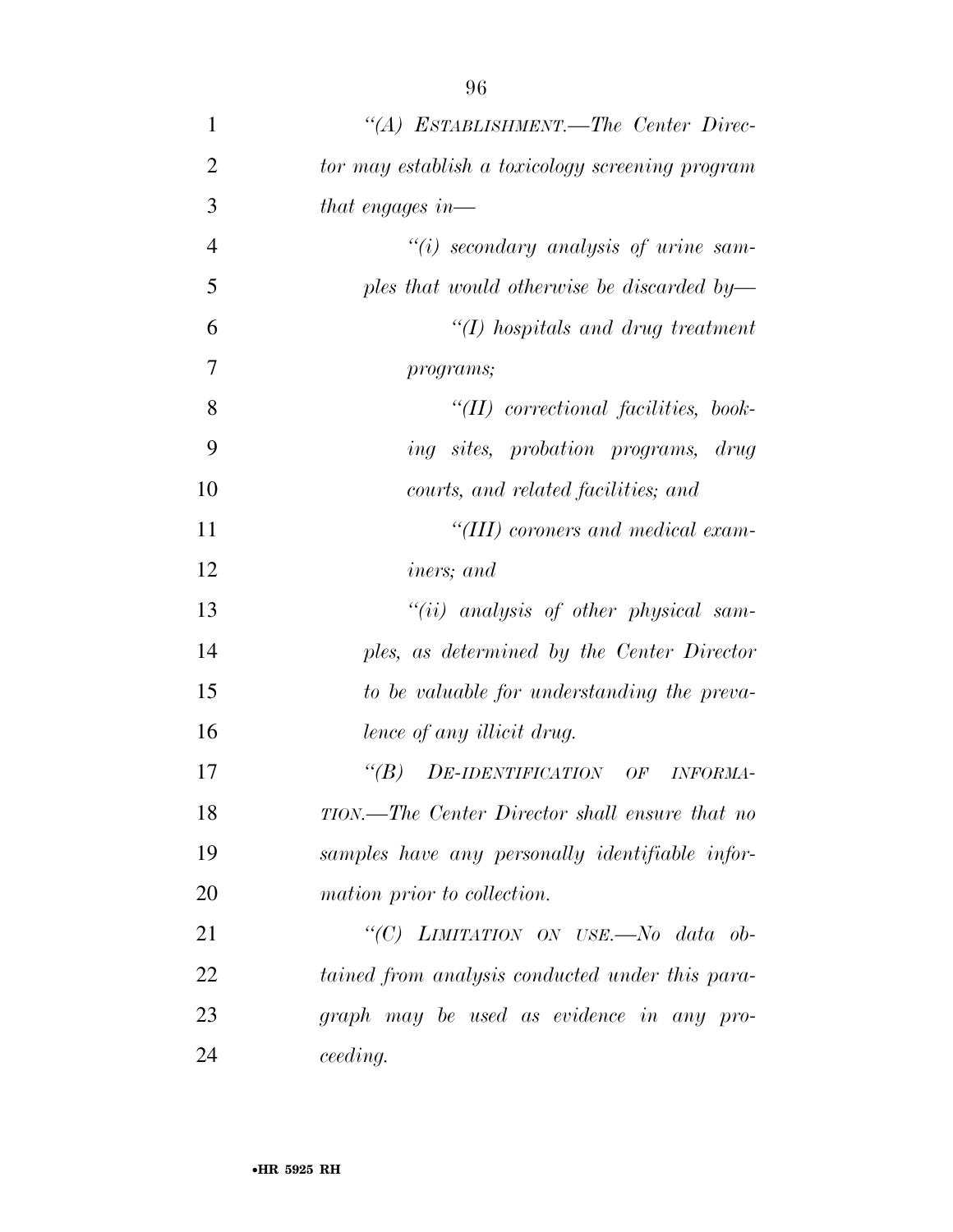| $\mathbf{1}$   | "(D) STATE PROGRAM.—The Center Direc-                    |
|----------------|----------------------------------------------------------|
| $\overline{2}$ | tor may establish a program that enables States          |
| 3              | and local jurisdictions to submit up to 20 urine         |
| $\overline{4}$ | samples per year for toxicology analysis for the         |
| 5              | purposes of identifying substances present in in-        |
| 6              | dividuals who have suffered fatal drug overdoses.        |
| 7              | "(5) AUTHORITY TO CONTRACT.—The Director                 |
| 8              | may award contracts, enter into interagency agree-       |
| 9              | ments, manage individual projects, and conduct other     |
| 10             | operational activities under this subsection.            |
| 11             | "(b) CRITICAL DRUG CONTROL INFORMATION AND               |
| 12             | <b>EVIDENCE PLAN.—</b>                                   |
| 13             | "(1) IN GENERAL.—Not later than the first Mon-           |
| 14             | day in February of each year, the Director shall sub-    |
| 15             | mit to Congress a systematic plan for increasing data    |
| 16             | collection to enable real-time surveillance of drug con- |
| 17             | trol threats, developing analysis and monitoring ca-     |
| 18             | pabilities, and identifying and addressing policy        |
| 19             | questions relevant to the National Drug Control Pol-     |
| 20             | icy, Strategy, and Program. Such plan shall be made      |
| 21             | available on the public online portal of the Office,     |
| 22             | shall cover at least a 4-year period beginning with the  |
| 23             | first fiscal year following the fiscal year in which the |
| 24             | plan is submitted and published, and contain the fol-    |
| 25             | lowing:                                                  |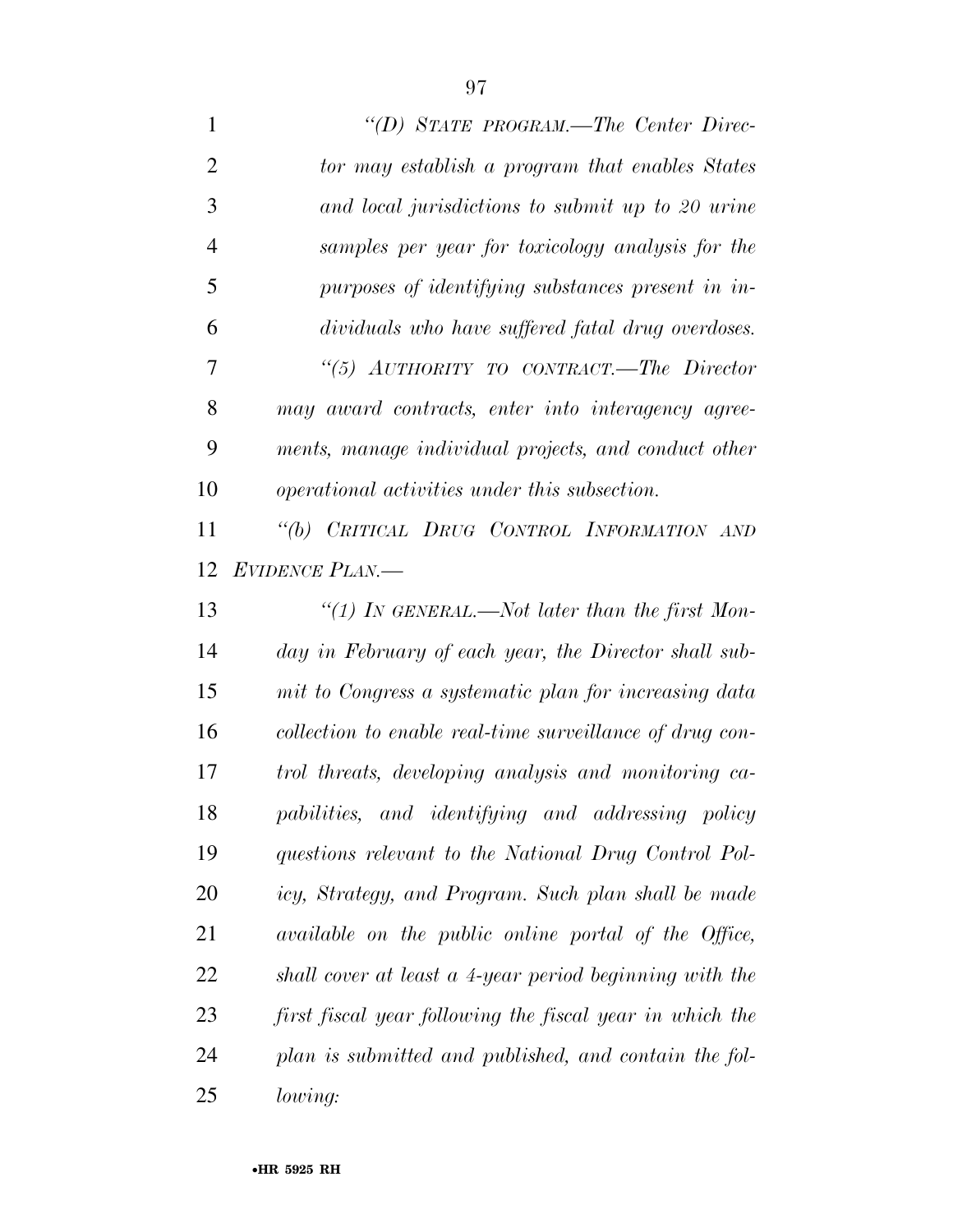| $\mathbf{1}$   | $\lq (A)$ A list of policy-relevant questions for    |
|----------------|------------------------------------------------------|
| 2              | which the Director and each National Drug Con-       |
| 3              | trol Program Agency intends to develop evidence      |
| $\overline{4}$ | to support the National Drug Control Program         |
| 5              | and Strategy.                                        |
| 6              | $\lq (B)$ A list of data the Director and each       |
| 7              | National Drug Control Program Agency intends         |
| 8              | to collect, use, or acquire to facilitate the use of |
| 9              | evidence in drug control policymaking and mon-       |
| 10             | <i>itoring.</i>                                      |
| 11             | $\lq\lq C$ A list of methods and analytical ap-      |
| 12             | proaches that may be used to develop evidence to     |
| 13             | support the National Drug Control Program and        |
| 14             | Strategy and related policy.                         |
| 15             | $\lq (D)$ A list of any challenges to developing     |
| 16             | evidence to support policymaking, including any      |
| 17             | barriers to accessing, collecting, or using relevant |
| 18             | data.                                                |
| 19             | "(E) A description of the steps the Director"        |
| 20             | and the head of each National Drug Control Pro-      |
| 21             | gram Agency will take to effectuate the plan.        |
| 22             | "(F) Any other relevant information as de-           |
| 23             | termined by the Director.                            |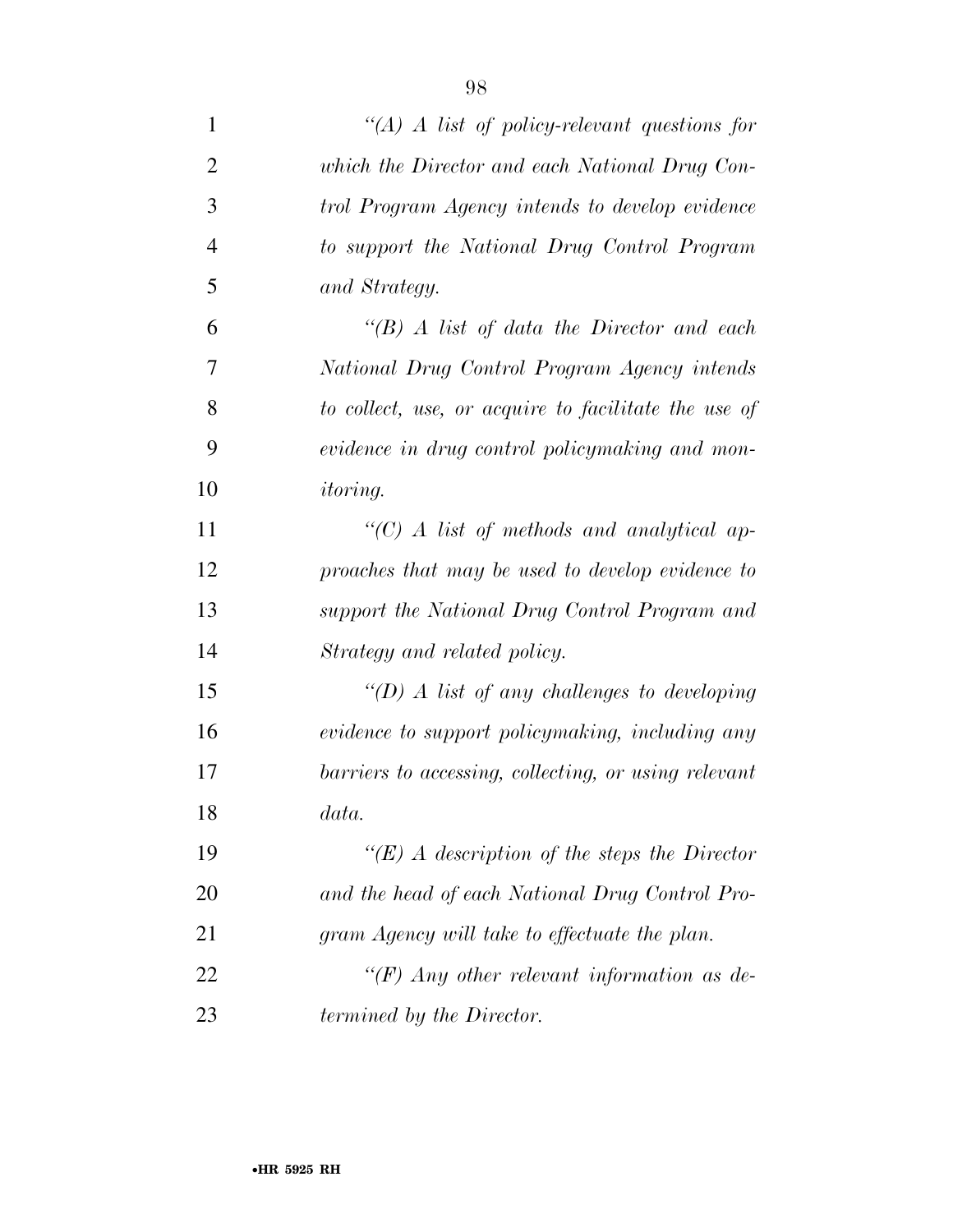| 1              | "(2) CONSULTATION.—In developing the plan re-           |
|----------------|---------------------------------------------------------|
| $\overline{2}$ | quired under paragraph (1), the Director shall con-     |
| 3              | sult with the following:                                |
| $\overline{4}$ | "(A) The public.                                        |
| 5              | " $(B)$ Any evaluation or analysis units and            |
| 6              | personnel of the Office.                                |
| 7              | $"$ (C) Office officials responsible for imple-         |
| 8              | menting privacy policy.                                 |
| 9              | "(D) Office officials responsible for data              |
| 10             | governance.                                             |
| 11             | $\lq\lq (E)$ The appropriate congressional com-         |
| 12             | mittees.                                                |
| 13             | "(F) Any other individual or entity as de-              |
| 14             | termined by the Director.                               |
| 15             | "(c) EVIDENCE-BASED POLICY.-                            |
| 16             | "(1) HARM REDUCTION PROGRAMS.—When $de-$                |
| 17             | veloping the national drug control policy, any policy   |
| 18             | of the Director, including policies relating to syringe |
| 19             | exchange programs for intravenous drug users, shall     |
| 20             | be based on the best available medical and scientific   |
| 21             | evidence regarding the effectiveness of such policy in  |
| 22             | promoting individual health, preventing the spread of   |
| 23             | infectious disease and the impact of such policy on     |
| 24             | drug addiction and use. In making any policy relat-     |
| 25             | ing to harm reduction programs, the Director shall      |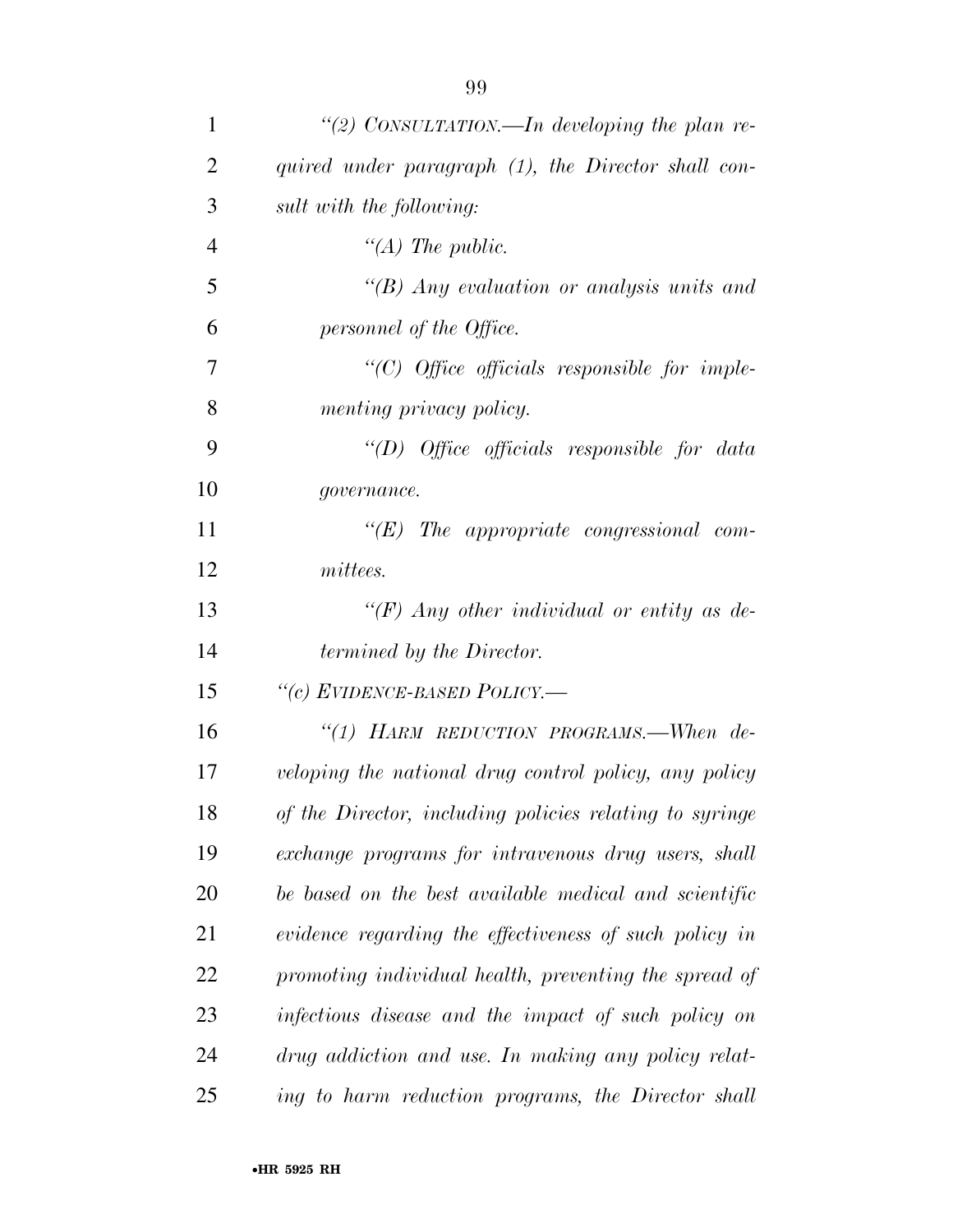| consult with the National Institutes of Health and the |
|--------------------------------------------------------|
| National Academy of Sciences.                          |

 *''(2) FUND RESTRICTION FOR THE LEGALIZATION OF CONTROLLED SUBSTANCES.—The Director shall ensure that no Federal funds appropriated to the Of- fice shall be expended for any study or contract relat- ing to the legalization (for a medical use or any other use) for which a listing in schedule I is in effect under section 202 of the Controlled Substances Act (21 U.S.C. 812).* 

*''(d) DRUG CONTROL DATA DASHBOARD.—* 

 *''(1) ESTABLISHMENT.—The Director, in con- sultation with the Center Director, shall establish and maintain a data dashboard on the online portal of the Office to be known as the 'Drug Control Data Dashboard'. The Director shall ensure the user inter- face of the dashboard is constructed with modern de- sign standards. To the extent practicable, the data made available on the dashboard shall be publicly available in a machine-readable format and search-able by year, agency, drug, and location.* 

 *''(2) DATA.—The data included in the Drug Control Data Dashboard shall be updated not less fre- quently than quarterly and shall include, at a min-imum, the following:*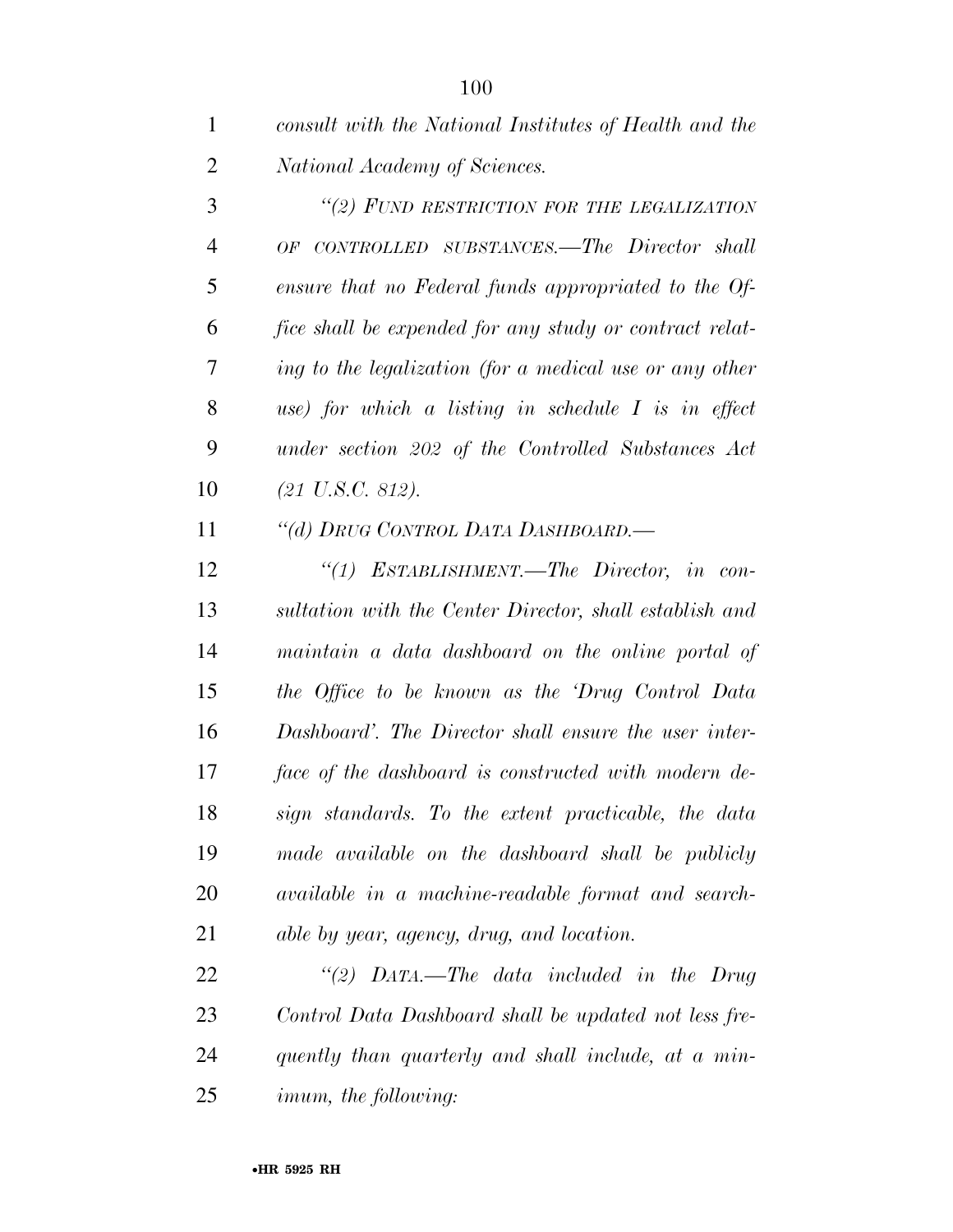| $\mathbf{1}$   | $\lq (A)$ For each substance identified under     |
|----------------|---------------------------------------------------|
| $\overline{2}$ | section $1005(c)(1)(A)(i)$ —                      |
| 3              | $``(i)$ the total amount seized and dis-          |
| $\overline{4}$ | rupted in the calendar year and each of the       |
| 5              | previous 3 calendar years;                        |
| 6              | $``(ii)$ the known and estimated flows            |
| 7              | into the United States from all sources in        |
| 8              | the calendar year and each of the previous        |
| 9              | 3 calendar years;                                 |
| 10             | "(iii) the total amount of known flows            |
| 11             | that could not be interdicted or disrupted in     |
| 12             | the calendar year and each of the previous        |
| 13             | 3 calendar years;                                 |
| 14             | "(iv) the known and estimated levels of           |
| 15             | domestic production in the calendar year          |
| 16             | and each of the previous three calendar           |
| 17             | years, including the levels of domestic pro-      |
| 18             | duction if the drug is a prescription drug,       |
| 19             | determined under the Federal Food,<br>as          |
| 20             | Drug, and Cosmetic Act, for which a listing       |
| 21             | is in effect under section 202 of the Con-        |
| 22             | trolled Substances Act (21 U.S.C. 812); and       |
| 23             | $\lq\lq(v)$ the average street price for the cal- |
| 24             | endar year and the highest known street           |
| 25             | price during the preceding 10-year period.        |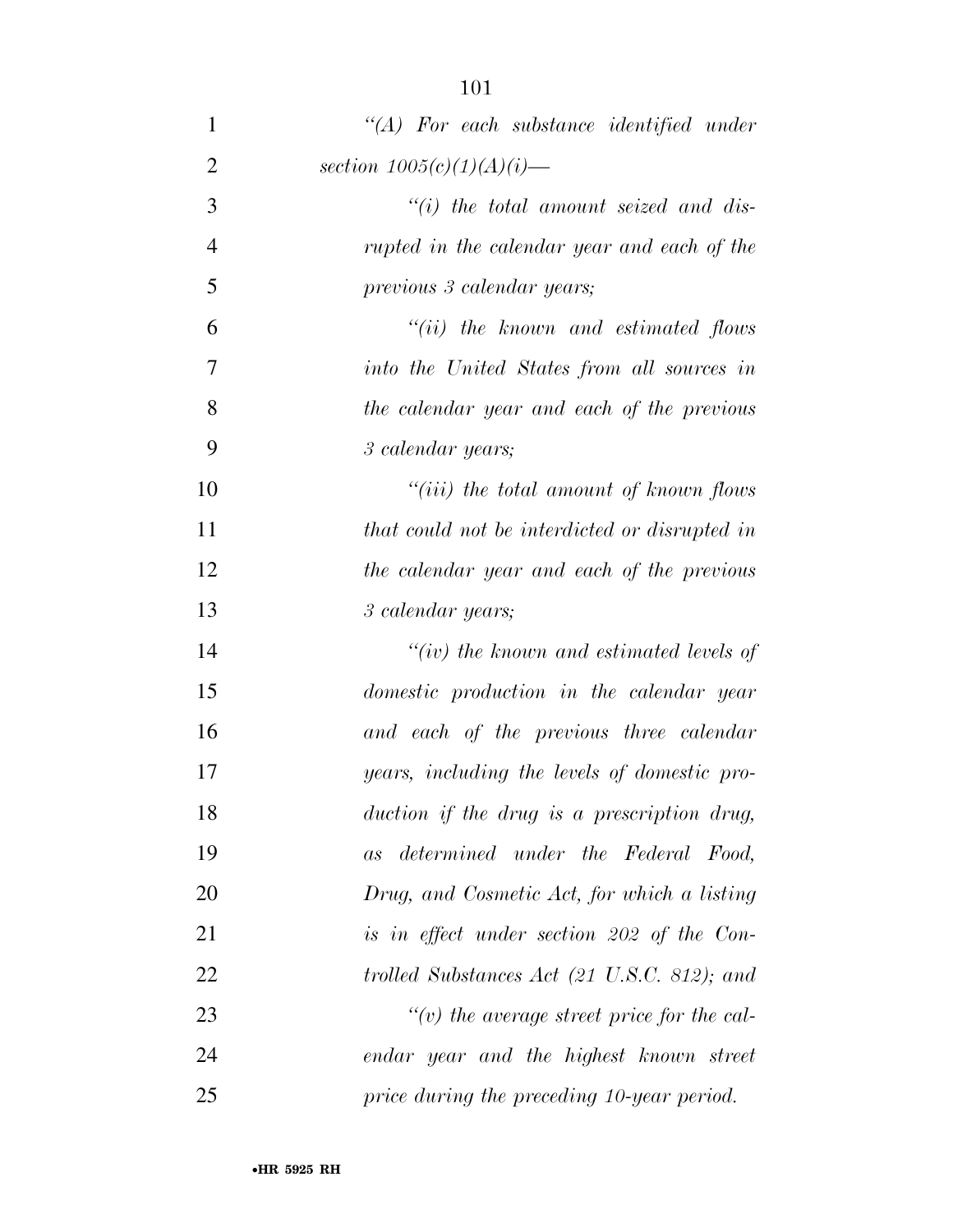| $\mathbf{1}$   | "(B) For the calendar year and each of the          |
|----------------|-----------------------------------------------------|
| $\overline{2}$ | previous three years data sufficient to show,       |
| 3              | disaggregated by State and, to the extent feasible, |
| $\overline{4}$ | by region within a State, county, or city, the fol- |
| 5              | lowing:                                             |
| 6              | "(i) The number of fatal and non-fatal              |
| 7              | overdoses caused by each drug identified            |
| 8              | under subparagraph $(A)(i)$ .                       |
| 9              | $``(ii)$ The prevalence of substance use            |
| 10             | disorders.                                          |
| 11             | $``(iii)$ The number of individuals who             |
| 12             | have received substance use disorder treat-         |
| 13             | ment, including medication assisted treat-          |
| 14             | ment, for a substance use disorder, includ-         |
| 15             | ing treatment provided through publicly-fi-         |
| 16             | nanced health care programs.                        |
| 17             | "(iv) The extent of the unmet need for              |
| 18             | substance use disorder treatment, including         |
| 19             | the unmet need for medication-assisted              |
| 20             | treatment.                                          |
| 21             | "(C) Data sufficient to show the extent of          |
| 22             | prescription drug diversion, trafficking, and       |
| 23             | misuse in the calendar year and each of the pre-    |
| 24             | vious 3 calendar years.                             |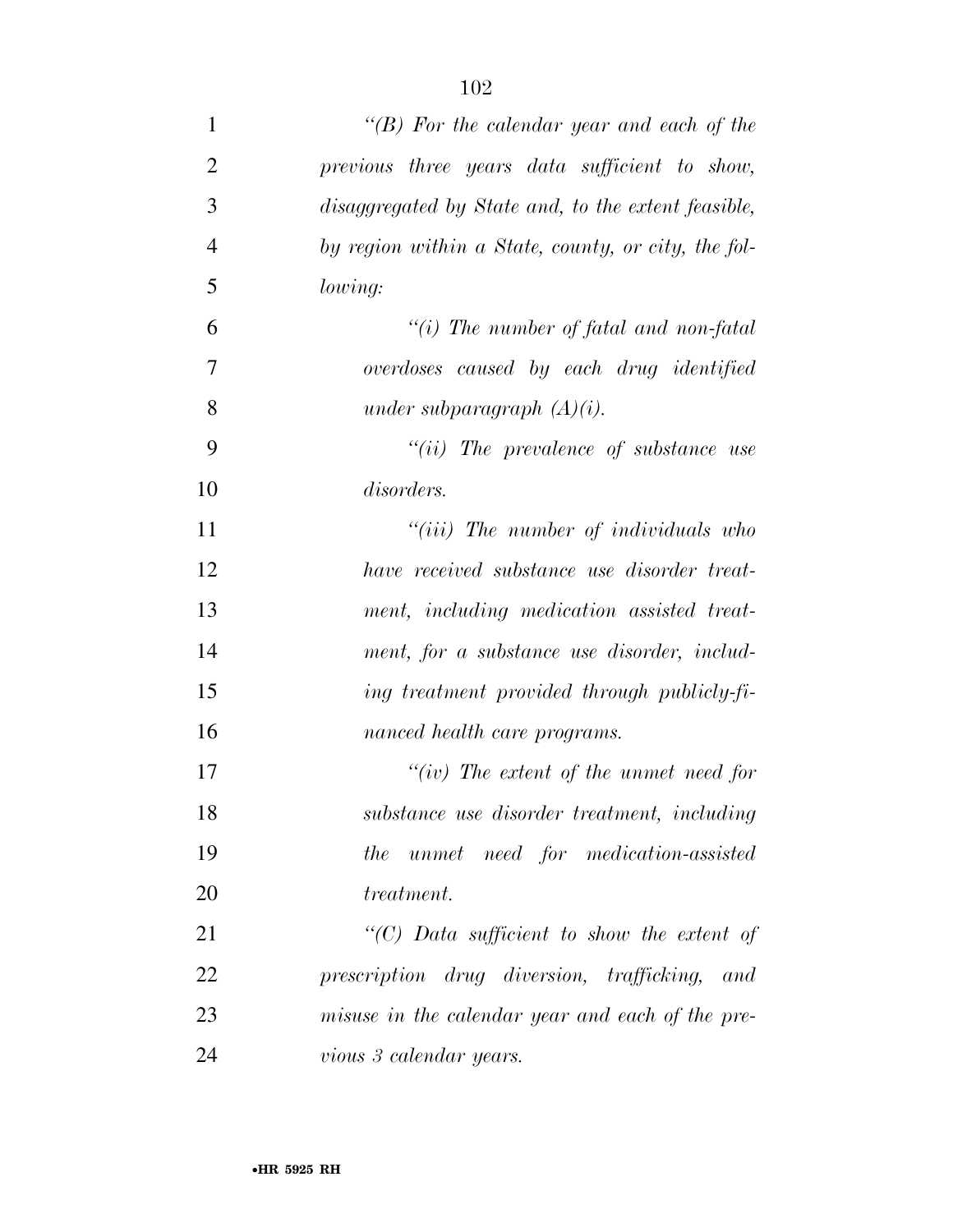| 1              | "(D) Any quantifiable measures the Direc-                |
|----------------|----------------------------------------------------------|
| $\overline{2}$ | tor determines to be appropriate to detail               |
| 3              | progress toward the achievement of the goals of          |
| 4              | <i>the National Drug Control Strategy.</i>               |
| 5              | "(e) ACCESS TO INFORMATION.-                             |
| 6              | "(1) In GENERAL.—Upon the request of the Di-             |
| 7              | rector, the head of any National Drug Control Pro-       |
| 8              | gram Agency shall cooperate with and provide to the      |
| 9              | Director any statistics, studies, reports, and other in- |
| 10             | formation prepared or collected by the agency con-       |
| 11             | cerning the responsibilities of the agency under the     |
| 12             | National Drug Control Strategy that relate to-           |
| 13             | "(A) drug control; or                                    |
| 14             | $\lq\lq B$ the manner in which amounts made              |
| 15             | <i>available to that agency for drug control are</i>     |
| 16             | being used by that agency.                               |
| 17             | "(2) PROTECTION OF INTELLIGENCE INFORMA-                 |
| 18             | $TION$ —                                                 |
| 19             | "(A) IN GENERAL.—The authorities con-                    |
| 20             | ferred on the Office and the Director by this            |
| 21             | chapter shall be exercised in a manner consistent        |
| 22             | with provisions of the National Security Act of          |
| 23             | 1947 (50 U.S.C. 401 et seq.). The Director of Na-        |
| 24             | tional Intelligence shall prescribe such regula-         |
| 25             | tions as may be necessary to protect information         |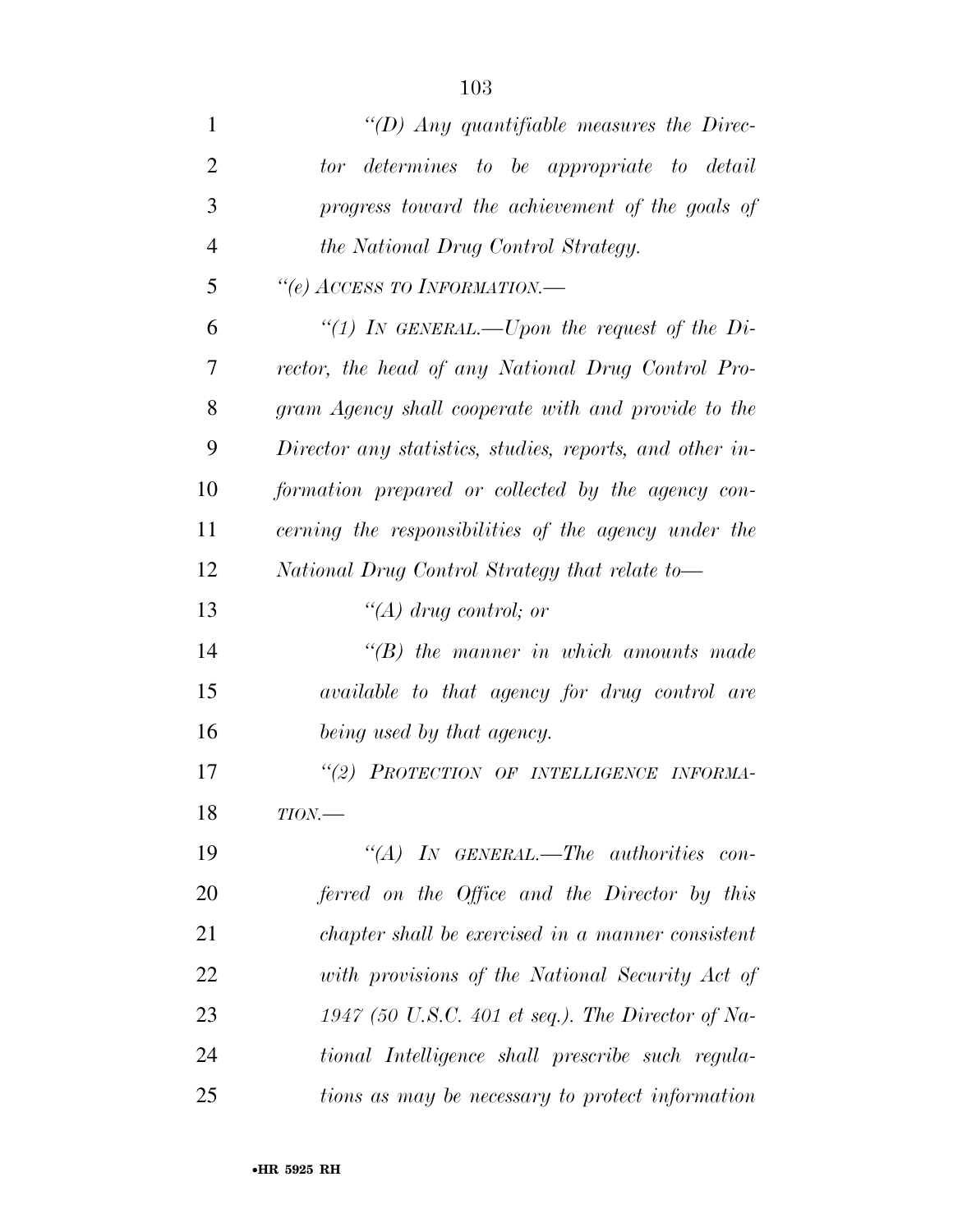| $\mathbf{1}$   | provided pursuant to this chapter regarding in-        |
|----------------|--------------------------------------------------------|
| $\overline{2}$ | <i>telligence sources and methods.</i>                 |
| 3              | "(B) DUTIES OF DIRECTOR.—The Director                  |
| $\overline{4}$ | of National Intelligence and the Director of the       |
| 5              | Central Intelligence Agency shall, to the max-         |
| 6              | <i>imum extent practicable in accordance with sub-</i> |
| 7              | $paragnph$ (A), render full assistance and sup-        |
| 8              | port to the Office and the Director.                   |
| 9              | "(3) REQUIRED REPORTS FROM NATIONAL DRUG               |
| 10             | CONTROL AGENCIES.—The head of each National            |
| 11             | Drug Control Program Agency shall submit to the Di-    |
| 12             | rector such information and reports as requested from  |
| 13             | such National Drug Control Program Agency by the       |
| 14             | Director, which shall include from the appropriate     |
| 15             | National Drug Control Program Agencies:                |
| 16             | "(A) Not later than July 1 of each year, the           |
| 17             | head of a designated National Drug Control Pro-        |
| 18             | gram Agency shall submit to the Director and           |
| 19             | the appropriate congressional committees an as-        |
| 20             | sessment of the quantity of illegal drug cultiva-      |
| 21             | tion and manufacturing in the United States on         |
| 22             | lands owned or under the jurisdiction of their re-     |
| 23             | spective agencies that was seized or eradicated by     |
| 24             | their personnel during the preceding calendar          |
| 25             | year.                                                  |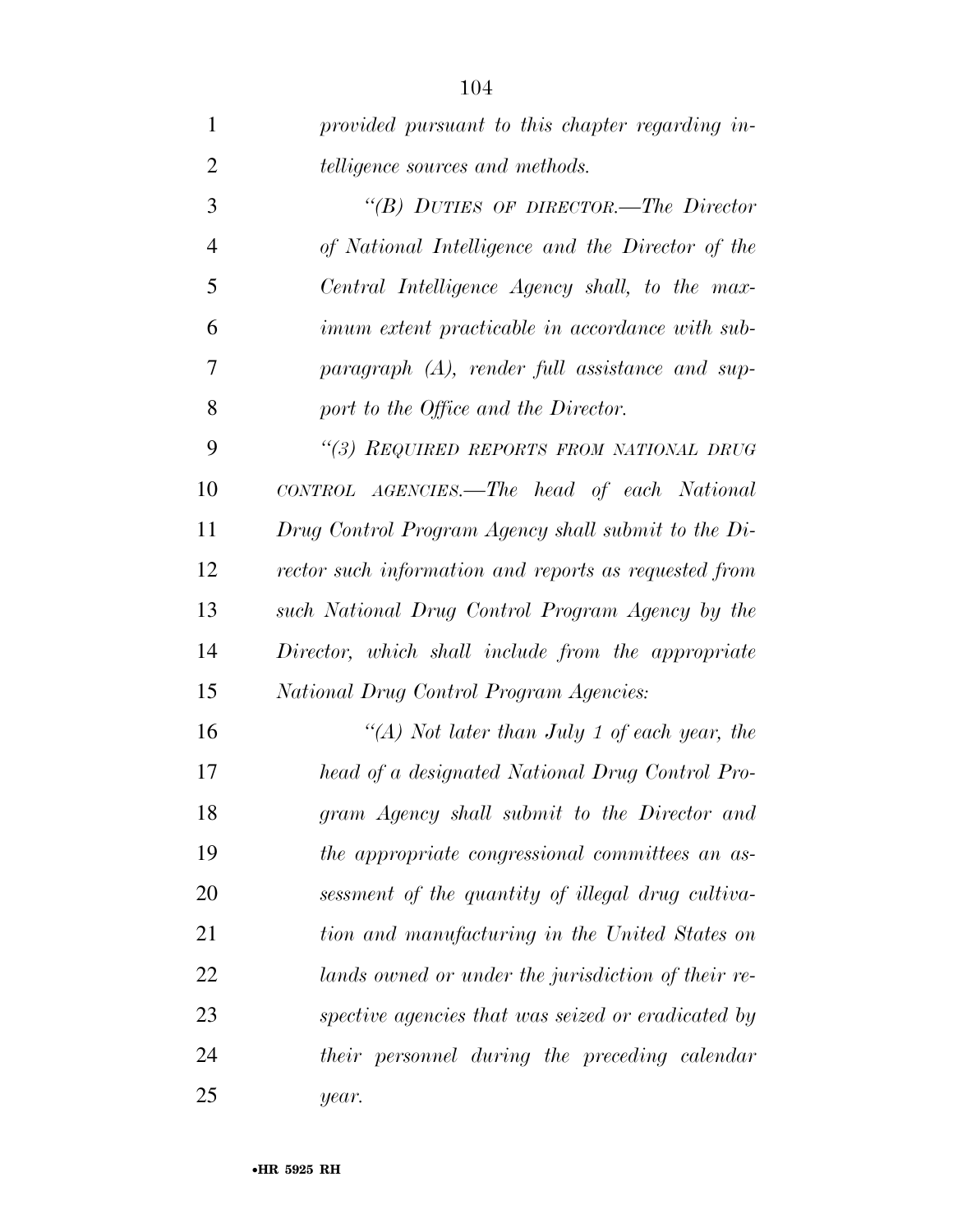| $\mathbf{1}$   | "(B) Not later than July 1 of each year, the    |
|----------------|-------------------------------------------------|
| $\overline{2}$ | head of a designated National Drug Control Pro- |
| 3              | gram Agency shall submit to the Director and    |
| $\overline{4}$ | the appropriate congressional committees infor- |
| 5              | mation for the preceding year regarding—        |
| 6              | "(i) the number and type of seizures of         |
| 7              | drugs by each component of the agency seiz-     |
| 8              | ing drugs, as well as statistical information   |
| 9              | on the geographic areas of such seizures;       |
| 10             | and                                             |
| 11             | $``(ii)$ the number of air and maritime         |
| 12             | patrol hours primarily dedicated to drug        |
| 13             | supply reduction missions undertaken by         |
| 14             | each component of the agency.                   |
| 15             | " $(C)$ Not later than July 1 of each year, the |
| 16             | head of a designated National Drug Control Pro- |
| 17             | gram Agency shall submit to the Director and    |
| 18             | the appropriate congressional committees infor- |
| 19             | mation for the preceding year regarding the     |
| 20             | number of air and maritime patrol hours pri-    |
| 21             | marily dedicated to drug supply reduction mis-  |
| 22             | sions undertaken by each component of the agen- |
| 23             | cy.                                             |
| 24             | "(D) Not later than July 1 of each year, the    |
| 25             | head of a designated National Drug Control Pro- |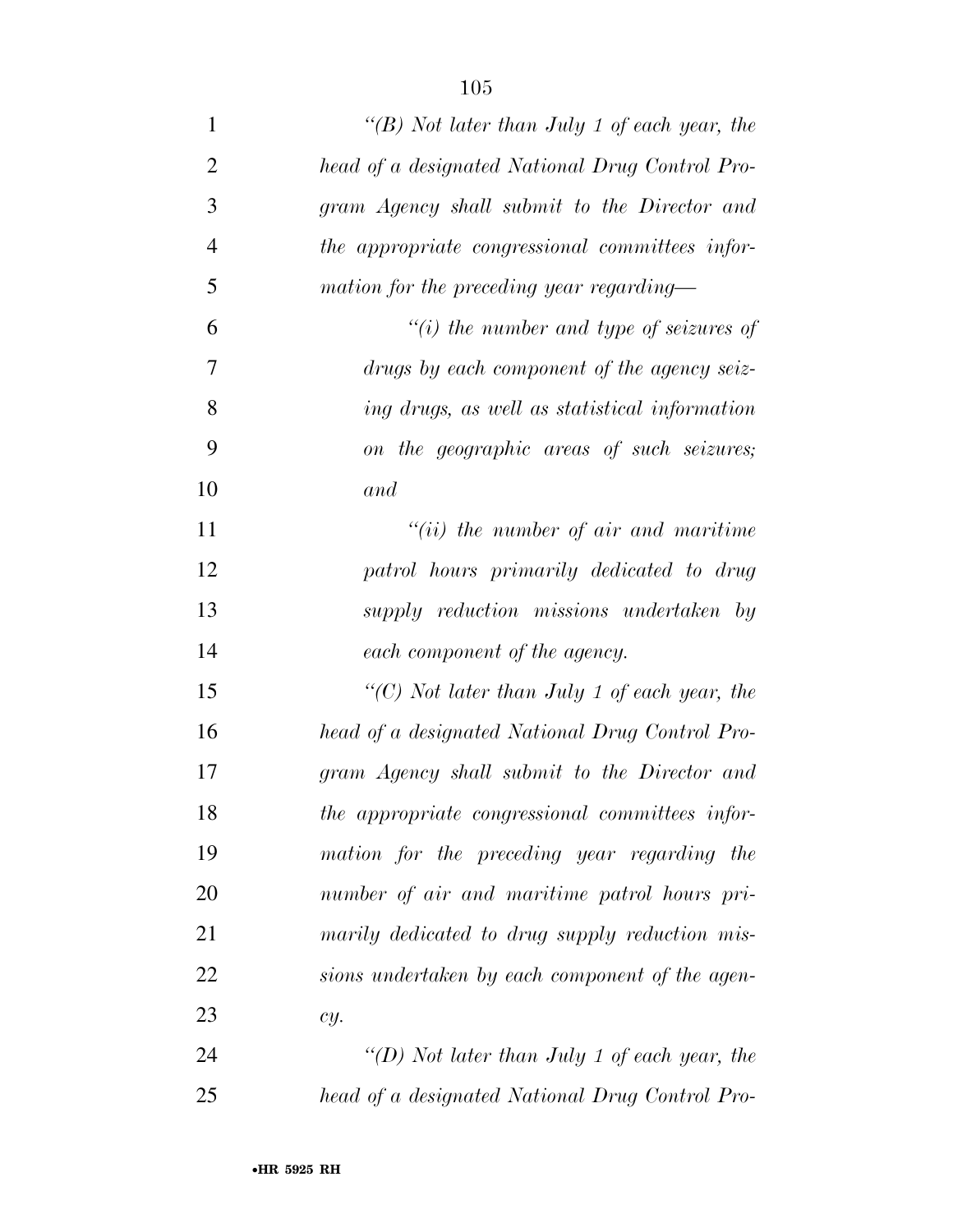| $\mathbf{1}$   | gram Agency shall submit to the Director and           |
|----------------|--------------------------------------------------------|
| $\overline{2}$ | the appropriate congressional committees infor-        |
| 3              | mation for the preceding year regarding the            |
| $\overline{4}$ | number and type of-                                    |
| 5              | " $(i)$ arrests for drug violations;                   |
| 6              | $``(ii)$ prosecutions for drug violations              |
| 7              | by United States Attorneys; and                        |
| 8              | $``(iii)$ seizures of drugs by each compo-             |
| 9              | nent of the Department of Justice seizing              |
| 10             | drugs, as well as statistical information on           |
| 11             | the geographic areas of such seizures.                 |
| 12             | "(f) DATA EXCHANGE STANDARDS FOR IMPROVED              |
| 13             | INTEROPERABILITY.-                                     |
| 14             | "(1) INTERAGENCY AND INTERGOVERNMENTAL                 |
| 15             | DESIGNATION AND USE OF DATA EXCHANGE STAND-            |
| 16             | ARDS WORKING GROUP.—The Director shall establish       |
| 17             | a working group of National Drug Control Program       |
| 18             | Agencies, State, local and Tribal government health    |
| 19             | and law enforcement agencies, and data governance      |
| 20             | experts to develop consensus data exchange standards   |
| 21             | for necessary categories of information that allow ef- |
| 22             | fective electronic exchange of information between     |
| 23             | States, between State agencies, between States and     |
| 24             | National Drug Control Program Agencies, and any        |
| 25             | other drug control relevant data exchange.             |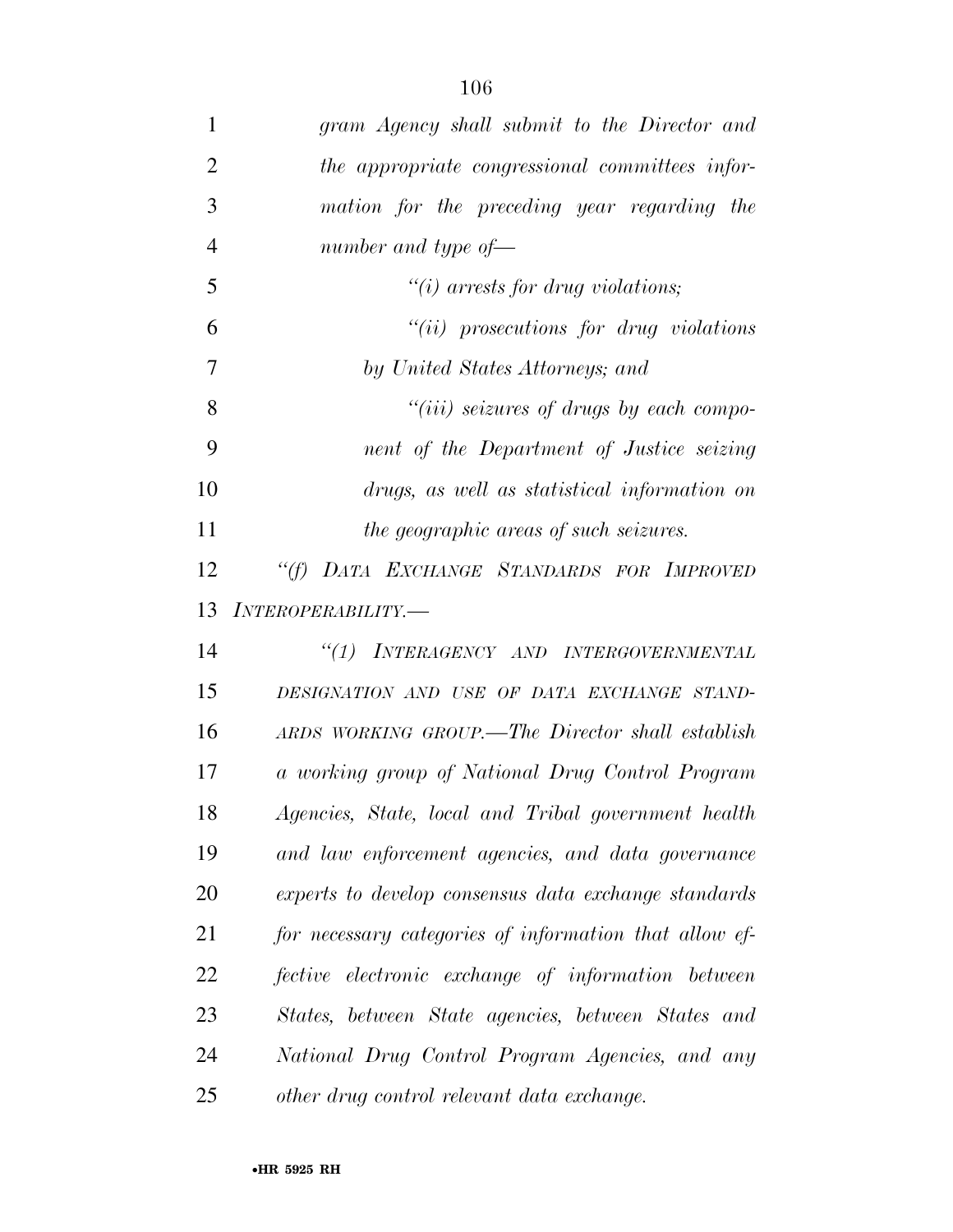| $\mathbf{1}$   | "(2) DATA EXCHANGE STANDARDS MUST BE NON-               |
|----------------|---------------------------------------------------------|
| $\overline{2}$ | PROPRIETARY AND INTEROPERABLE.—The data ex-             |
| 3              | change standards designated under paragraph (1)         |
| $\overline{4}$ | shall, to the extent practicable, be nonproprietary and |
| 5              | <i>interoperable.</i>                                   |
| 6              | "(3) OTHER REQUIREMENTS.—In designating                 |
| 7              | data exchange standards under this subsection, the      |
| 8              | working group shall, to the extent practicable, incor-  |
| 9              | $\textit{porate}$                                       |
| 10             | $\lq\lq (A)$ interoperable standards developed and      |
| 11             | maintained by an international voluntary con-           |
| 12             | sensus standards body, as defined by the Office         |
| 13             | of Management and Budget;                               |
| 14             | $\lq\lq B$ interoperable standards developed and        |
| 15             | maintained by intergovernmental partnerships;           |
| 16             | and                                                     |
| 17             | $\lq\lq C$ ) interoperable standards developed and      |
| 18             | maintained by Federal entities with authority           |
| 19             | over contracting and financial assistance.              |
| 20             | "(4) DATA EXCHANGE STANDARDS FOR FEDERAL                |
| 21             | REPORTING.                                              |
| 22             | "(A) DESIGNATION.—The Director may, in                  |
| 23             | consultation with the working group established         |
| 24             | under this section, National Drug Control Pro-          |
| 25             | gram Agencies, and State, local, and Tribal gov-        |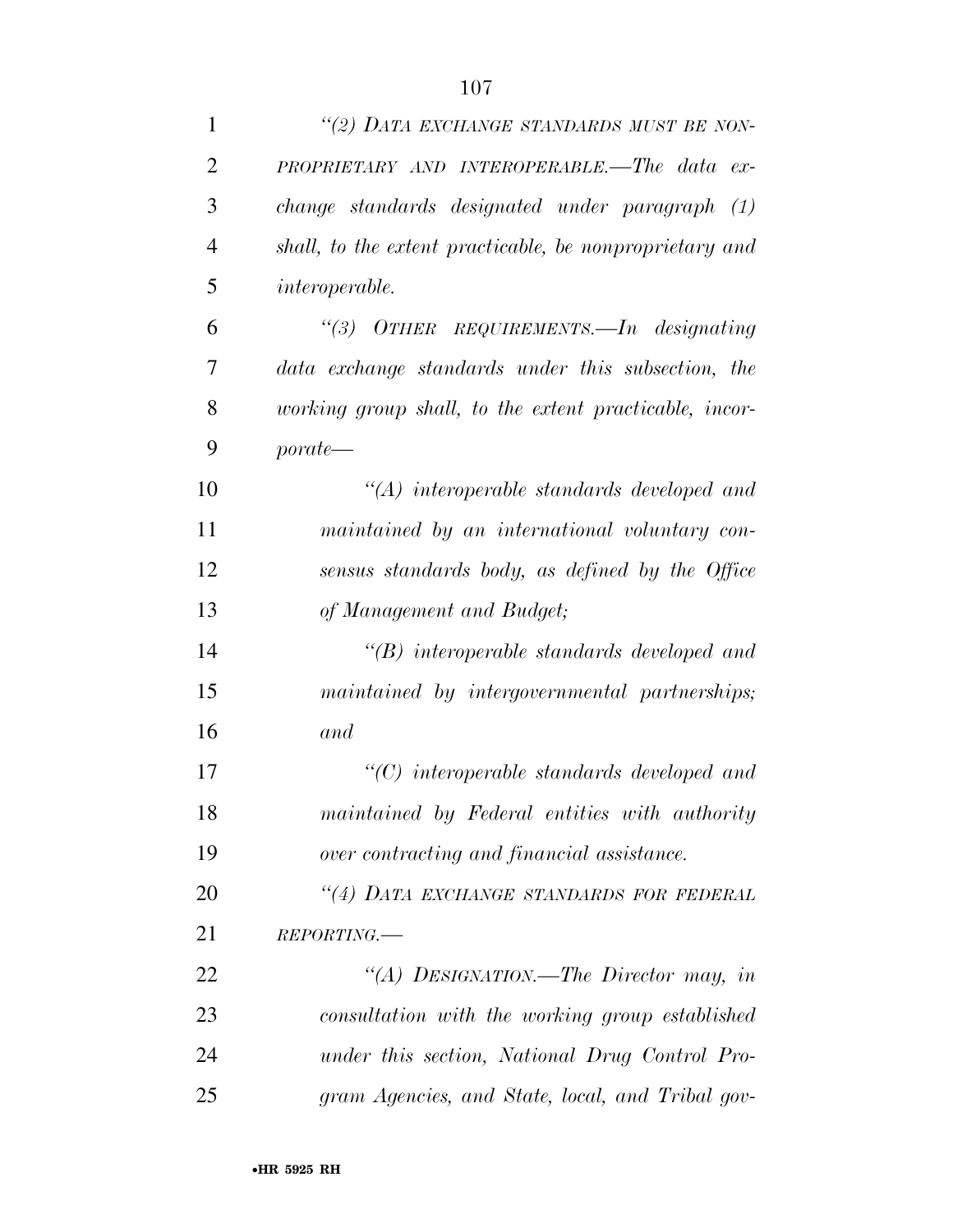| $\mathbf{1}$   | ernments, designate data exchange standards to                     |
|----------------|--------------------------------------------------------------------|
| $\overline{2}$ | govern Federal reporting and exchange require-                     |
| 3              | ments for National Drug Control Programs, as                       |
| $\overline{4}$ | <i>appropriate.</i>                                                |
| 5              | "(B) $ReQUIREMENTS.$ The data exchange                             |
| 6              | reporting standards required by subparagraph                       |
| 7              | $(A)$ shall, to the extent practicable—                            |
| 8              | $"(i)$ incorporate a widely accepted,                              |
| 9              | nonproprietary, searchable, machine-read-                          |
| 10             | <i>able format</i> ;                                               |
| 11             | $``(ii)$ be consistent with and implement                          |
| 12             | <i>applicable accounting principles;</i>                           |
| 13             | $``(iii)$ be implemented in a manner                               |
| 14             | that is cost-effective and improves program                        |
| 15             | <i>efficiency and effectiveness; and</i>                           |
| 16             | $``(iv)$ be capable of being continually                           |
| 17             | <i>upgraded as necessary.</i>                                      |
| 18             | "(C) INCORPORATION OF NONPROPRIETARY                               |
| 19             | $STANDARDS.$ $\longrightarrow$ <i>In</i> designating data exchange |
| 20             | standards under this paragraph, the Director                       |
| 21             | shall, to the extent practicable, incorporate exist-               |
| 22             | ing nonproprietary standards.                                      |
| 23             | "(D) RULE OF CONSTRUCTION.—Nothing in                              |
| 24             | this paragraph shall be construed to require a                     |
| 25             | change to existing data exchange standards for                     |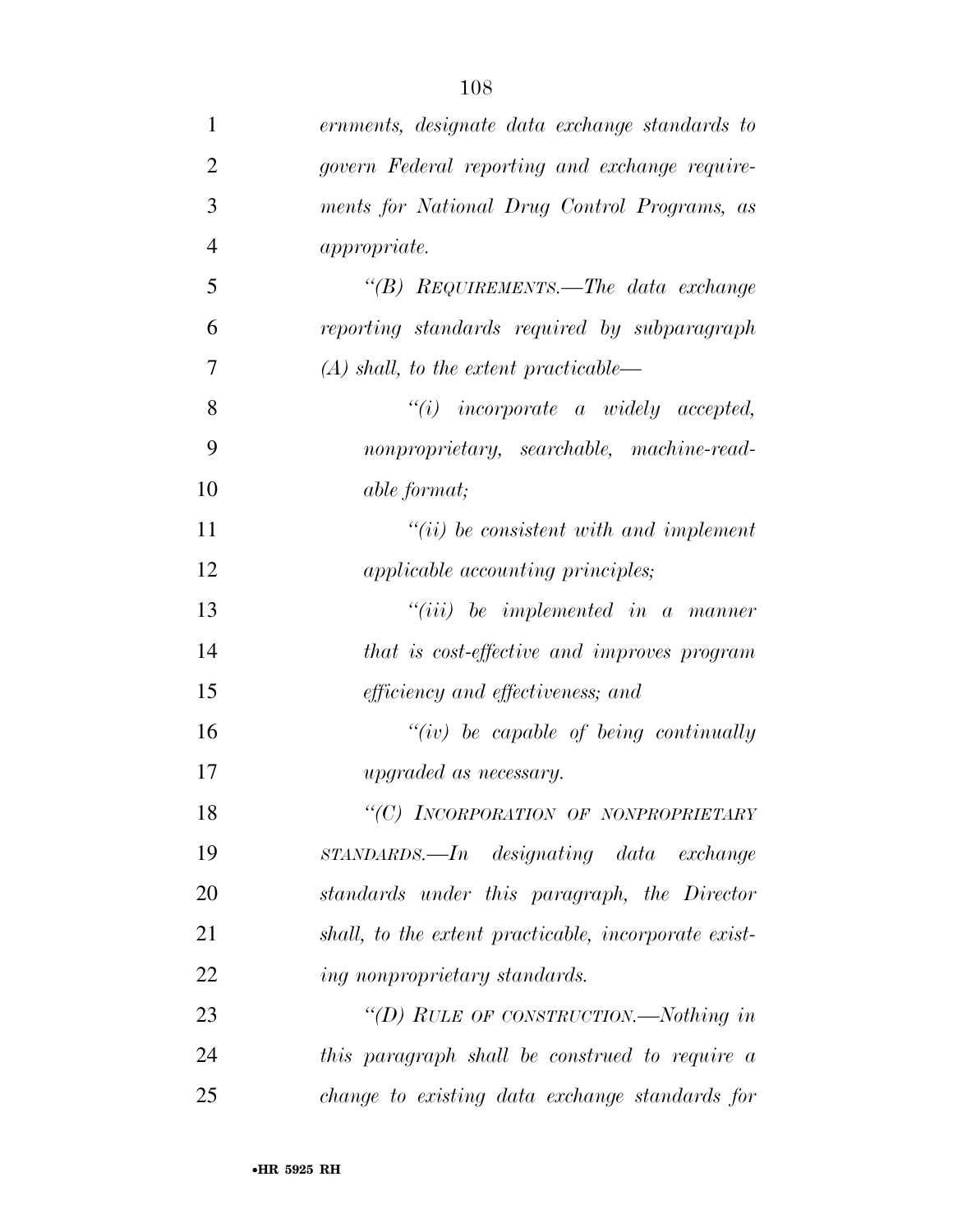| $\mathbf{1}$   | Federal reporting about a program referred to in        |
|----------------|---------------------------------------------------------|
| $\overline{2}$ | this section, if the head of the agency responsible     |
| 3              | for administering the program finds the stand-          |
| $\overline{4}$ | ards to be effective and efficient.                     |
| 5              | "(5) TERMINATION.—The working group estab-              |
| 6              | lished under paragraph (1) shall terminate not ear-     |
| 7              | lier than 60 days after the public notification of ter- |
| 8              | mination by the Director.                               |
| 9              | "(g) ANNUAL DATA COLLECTION AND DISSEMINATION           |
| 10             | REQUIREMENTS.-                                          |
| 11             | $\lq(1)$ IN GENERAL.—The Director shall collect         |
| 12             | and disseminate, as appropriate, such information as    |
| 13             | the Director determines is appropriate, but not less    |
| 14             | than the information described in this subsection. To   |
| 15             | the extent practicable, the data shall be publicly      |
| 16             | available in a machine-readable format on the Drug      |
| 17             | Control Data Dashboard, be searchable by year, agen-    |
| 18             | cy, drug, and location, and cover not less than the     |
| 19             | previous 10-year period.                                |
| 20             | "(2) PREPARATION AND DISSEMINATION OF IN-               |
| 21             | FORMATION.—The Director shall prepare and dis-          |
| 22             | seminate the following:                                 |
| 23             | "(A) An assessment of current illicit drug              |
| 24             | use (including inhalants and steroids) and avail-       |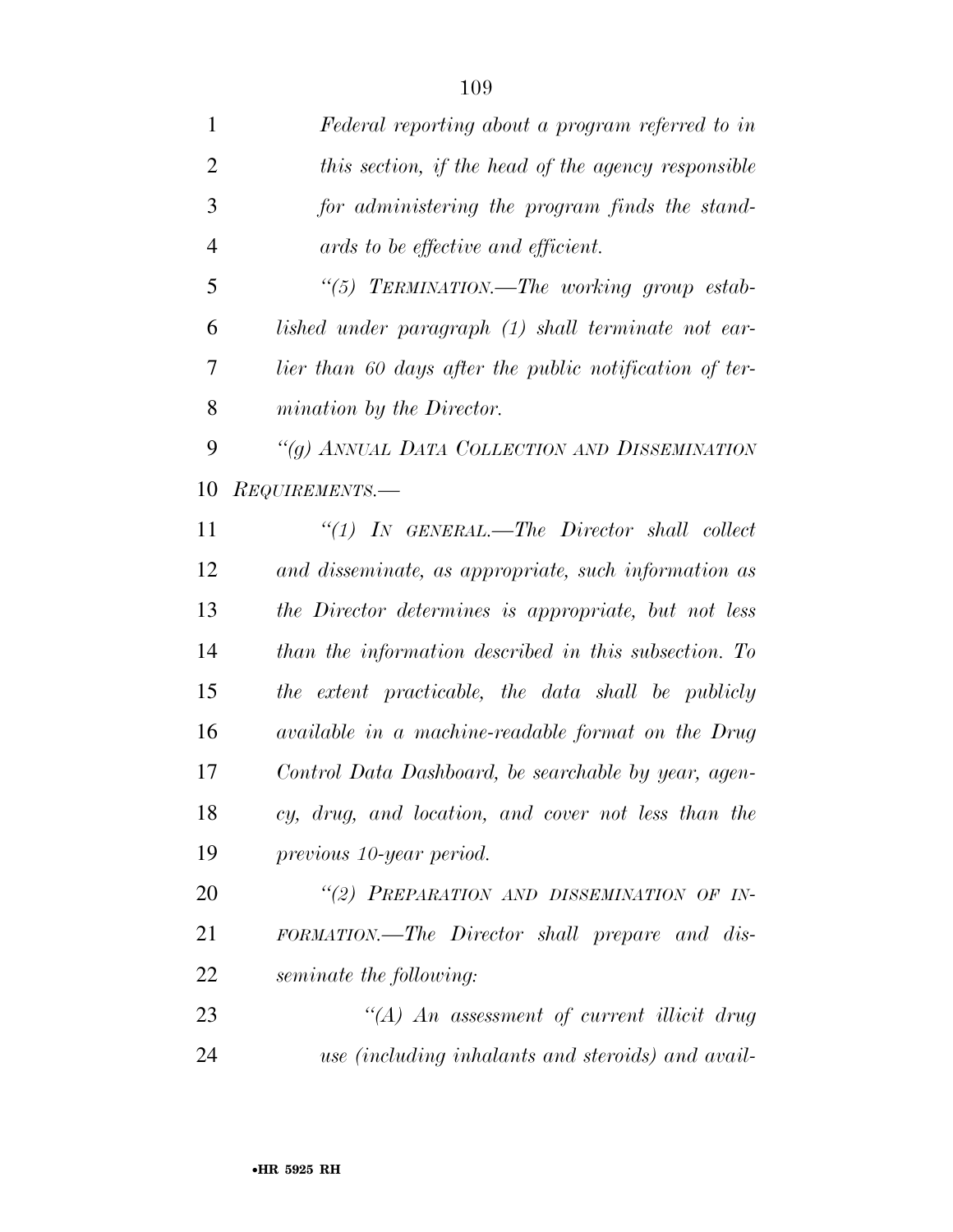| $\mathbf{1}$   | ability, impact of illicit drug use, and treatment |
|----------------|----------------------------------------------------|
| $\overline{2}$ | availability, which assessment shall include—      |
| 3              | $"(i)$ estimates of drug prevalence and            |
| $\overline{4}$ | frequency of use as measured by national,          |
| 5              | State, and local surveys of illicit drug use       |
| 6              | and by other special studies of non-               |
| $\overline{7}$ | dependent and dependent illicit drug use;          |
| 8              | $``(ii)$ illicit drug use in the workplace         |
| 9              | and the productivity lost by such use; and         |
| 10             | "(iii) illicit drug use by arrestees, pro-         |
| 11             | bationers, and parolees.                           |
| 12             | "(B) An assessment of the reduction of il-         |
| 13             | licit drug availability, for each drug identified  |
| 14             | under section $1005(c)(1)(A)(i)$ , as measured by- |
| 15             | "(i) the quantities of such drug avail-            |
| 16             | able for consumption in the United States;         |
| 17             | $``(ii)$ the amount of such drug entering          |
| 18             | the United States;                                 |
| 19             | $``(iii)$ the number of illicit drug manu-         |
| 20             | facturing laboratories seized and destroyed        |
| 21             | of each relevant drug and the number of            |
| 22             | hectares cultivated and destroyed domesti-         |
| 23             | cally and in other countries of each relevant      |
| 24             | drug;                                              |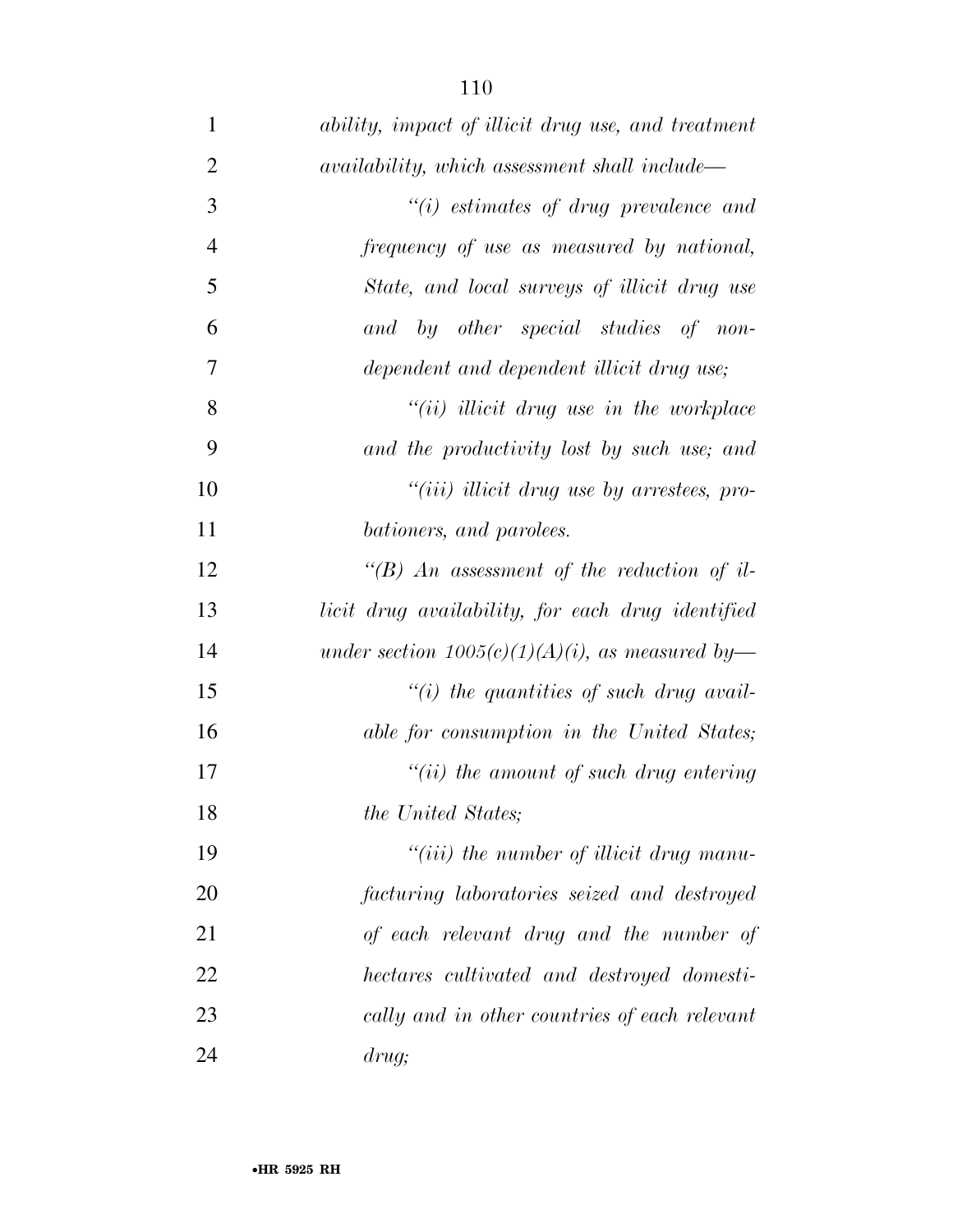| $\mathbf{1}$   | "(iv) the number of metric tons of such            |
|----------------|----------------------------------------------------|
| $\overline{2}$ | drug seized; and                                   |
| 3              | "(v) changes in the price and purity of            |
| $\overline{4}$ | such drug.                                         |
|                |                                                    |
| 5              | $\lq\lq$ (C) An assessment of the reduction of the |
| 6              | consequences of illicit drug use and availability, |
| 7              | which shall include—                               |
| 8              | $``(i)$ the cost of treating substance use         |
| 9              | disorder in the United States, such as the         |
| 10             | quantity of illicit drug-related services pro-     |
| 11             | <i>vided;</i>                                      |
| 12             | $``(ii)$ the annual national health care           |
| 13             | cost of illicit drug use; and                      |
| 14             | $``(iii)$ the extent of illicit drug-related       |
| 15             | crime and criminal activity.                       |
| 16             | "(D) A determination of the status of drug         |
| 17             | treatment in the United States, by assessing-      |
| 18             | $"(i)$ public and private treatment utili-         |
| 19             | zation; and                                        |
| 20             | $``(ii)$ the number of illicit drug users          |
| 21             | the Director estimates meet diagnostic cri-        |
| 22             | teria for treatment.                               |
| 23             | "(E) A summary of the efforts made to co-          |
| 24             | ordinate with private sector entities to conduct   |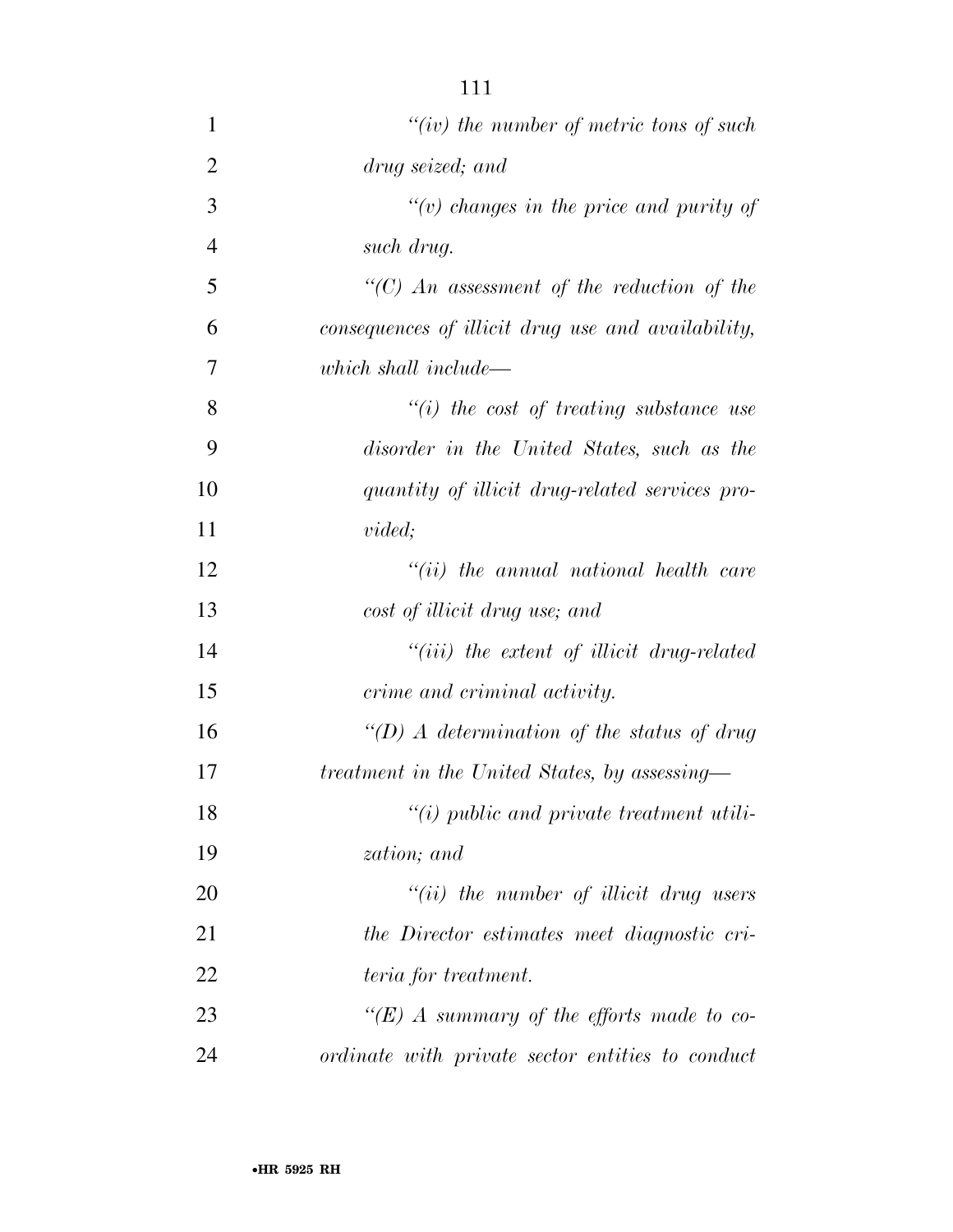| $\mathbf{1}$   | private research and development of medications           |
|----------------|-----------------------------------------------------------|
| $\overline{2}$ | to treat addiction by—                                    |
| 3              | $``(i)$ screening chemicals for potential                 |
| $\overline{4}$ | <i>therapeutic value;</i>                                 |
| 5              | "(ii) developing promising compounds;                     |
| 6              | $"(iii)$ conducting clinical trials;                      |
| $\overline{7}$ | "(iv) seeking Food and Drug Adminis-                      |
| 8              | tration approval for drugs to treat addic-                |
| 9              | tion;                                                     |
| 10             | $\lq\lq(v)$ marketing the drug for the treat-             |
| 11             | ment of addiction;                                        |
| 12             | " $(vi)$ urging physicians to use the drug                |
| 13             | in the treatment of addiction; and                        |
| 14             | "(vii) encouraging insurance compa-                       |
| 15             | nies to reimburse the cost of the drug for the            |
| 16             | treatment of addiction.                                   |
| 17             | "§1014. Annual audit and investigation requirements       |
| 18             | "(a) PERIODIC GOVERNMENT ACCOUNTABILITY OF-               |
| 19             | FICE AUDITS OF PROGRAMS AND OPERATIONS.-Not later         |
| 20             | than December 31, 2019, and every 3 years thereafter, the |
| 21             | Comptroller General shall—                                |
| 22             | $\lq(1)$ conduct and supervise an audit and inves-        |
| 23             | tigation relating to the programs and operations of       |
| 24             | "(A) the Office; or                                       |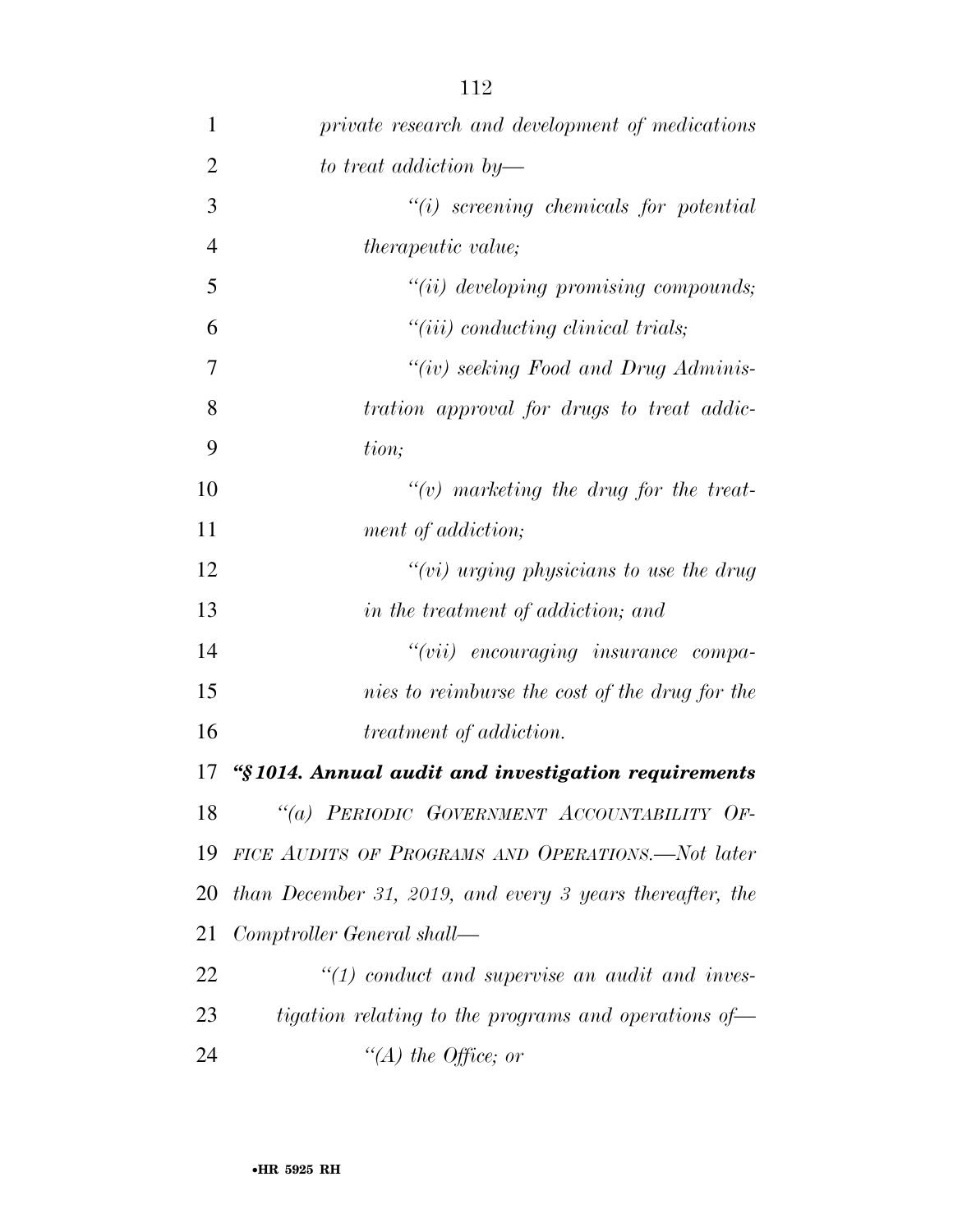| $\mathbf{1}$   | "(B) certain programs within the Office, in-          |
|----------------|-------------------------------------------------------|
| $\overline{2}$ | cluding                                               |
| 3              | "(i) the High Intensity Drug Traf-                    |
| $\overline{4}$ | <i>ficking Areas Program; and</i>                     |
| 5              | $``(iii)$ the media campaign under sec-               |
| 6              | tion $1009(d)$ ; and                                  |
| 7              | $\lq(2)$ submit to the Director and the appropriate   |
| 8              | congressional committees a report containing an eval- |
| 9              | uation of and recommendations on the-                 |
| 10             | $\lq (A)$ policies and activities of the programs     |
| 11             | and operations subject to the audit and inves-        |
| 12             | <i>tigation</i> ;                                     |
| 13             | $\lq\lq B$ economy, efficiency, and effectiveness     |
| 14             | in the administration of the reviewed programs        |
| 15             | and operations; and                                   |
| 16             | $\lq\lq C$ policy or management changes needed        |
| 17             | to prevent and detect fraud and abuse in such         |
| 18             | programs and operations.                              |
| 19             | "§1015. Authorization of appropriations               |
| 20             | "There are authorized to be appropriated to carry out |

 *this chapter, except as otherwise specified, to remain avail- able until expended, \$18,400,000 for each of fiscal years 2019 through 2023.*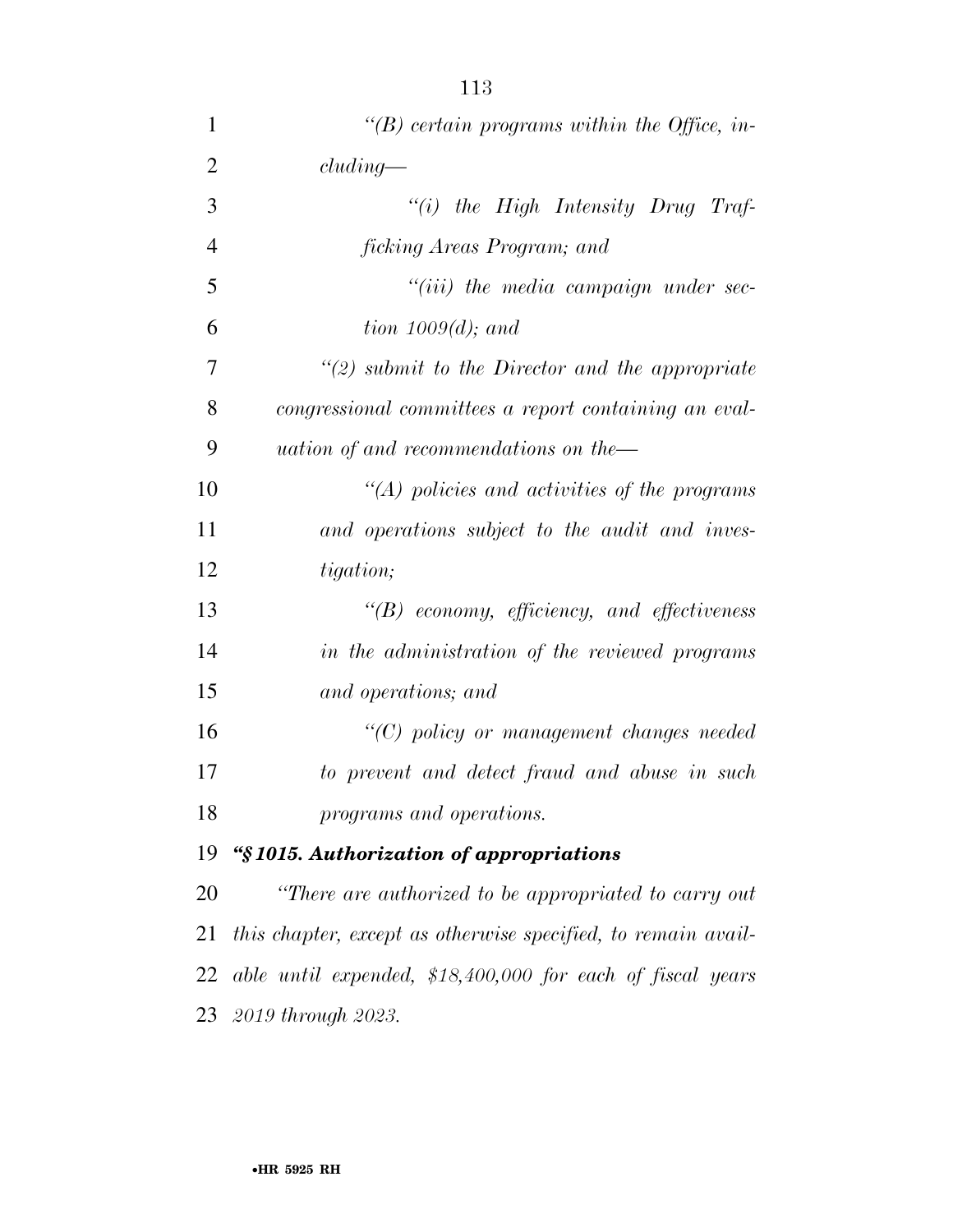| 1              | "SUBCHAPTER II-HIGH INTENSITY DRUG                     |
|----------------|--------------------------------------------------------|
| $\overline{2}$ | TRAFFICKING AREAS PROGRAM                              |
| 3              | "§1021. High intensity drug trafficking areas pro-     |
| 4              | gram                                                   |
| 5              | $``(a)$ ESTABLISHMENT.—                                |
| 6              | "(1) IN GENERAL.—There is established in the           |
| 7              | Office a program to be known as the High Intensity     |
| 8              | Drug Trafficking Areas Program (in this section re-    |
| 9              | ferred to as the 'Program').                           |
| 10             | "(2) PURPOSE.—The purpose of the Program is            |
| 11             | to reduce drug trafficking and drug production in the  |
| 12             | United States by-                                      |
| 13             | $\lq\lq (A)$ facilitating cooperation among Fed-       |
| 14             | eral, State, local, and Tribal law enforcement         |
| 15             | <i>agencies to share information and implement co-</i> |
| 16             | ordinated enforcement activities;                      |
| 17             | $\lq\lq(B)$ enhancing law enforcement intelligence     |
| 18             | sharing among Federal, State, local, and Tribal        |
| 19             | <i>law enforcement agencies</i> ;                      |
| 20             | $\lq\lq C$ ) providing reliable law enforcement in-    |
| 21             | telligence to law enforcement agencies needed to       |
| 22             | design effective enforcement strategies and oper-      |
| 23             | <i>ations</i> ; and                                    |
| 24             | $\lq\lq(D)$ supporting coordinated law enforce-        |
| 25             | ment strategies which maximize use of available        |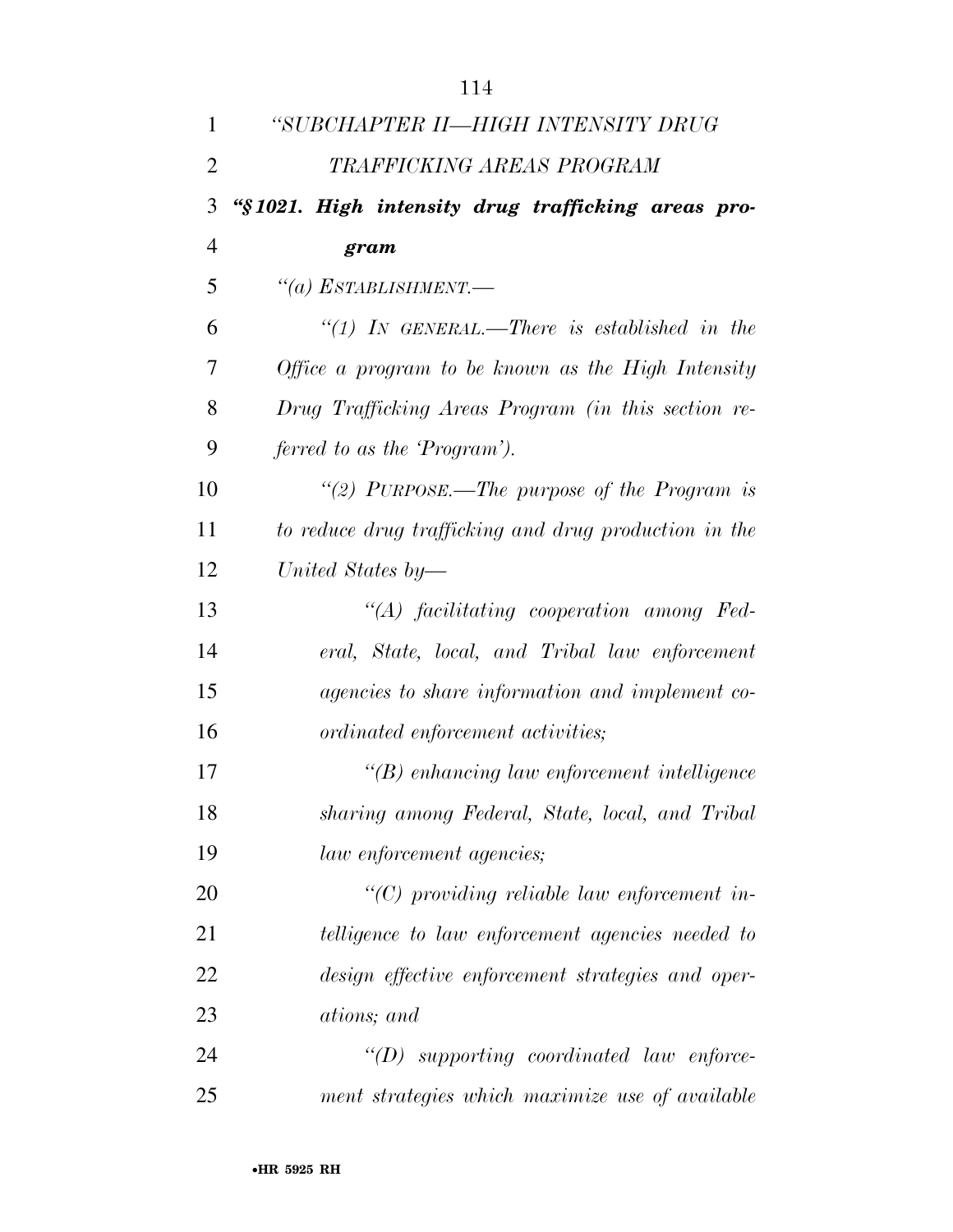| $\mathbf{1}$   | resources to reduce the supply of illegal drugs in      |
|----------------|---------------------------------------------------------|
| $\overline{2}$ | designated areas and in the United States as a          |
| 3              | whole.                                                  |
| $\overline{4}$ | "(b) DESIGNATION.—                                      |
| 5              | "(1) In GENERAL.—The Director, in consultation          |
| 6              | with the Attorney General, the Secretary of the Treas-  |
| 7              | ury, the Secretary of Homeland Security, heads of the   |
| 8              | National Drug Control Program Agencies, and the         |
| 9              | Governor of each applicable State, may designate any    |
| 10             | specified area of the United States as a high intensity |
| 11             | drug trafficking area.                                  |
| 12             | "(2) $ACTIVITIES. - After making a designation$         |
| 13             | under paragraph (1) and in order to provide Federal     |
| 14             | assistance to the area so designated, the Director      |
| 15             | $may-$                                                  |
| 16             | $\lq(A)$ obligate such sums as are appropriated         |
| 17             | for the Program;                                        |
| 18             | $\lq\lq B$ direct the temporary reassignment of         |
| 19             | Federal personnel to such area, subject to the ap-      |
| 20             | proval of the head of the agency that employs           |
| 21             | such personnel;                                         |
| 22             | $\lq\lq C$ take any other action authorized under       |
| 23             | this chapter to provide increased Federal assist-       |
| 24             | ance to those areas; and                                |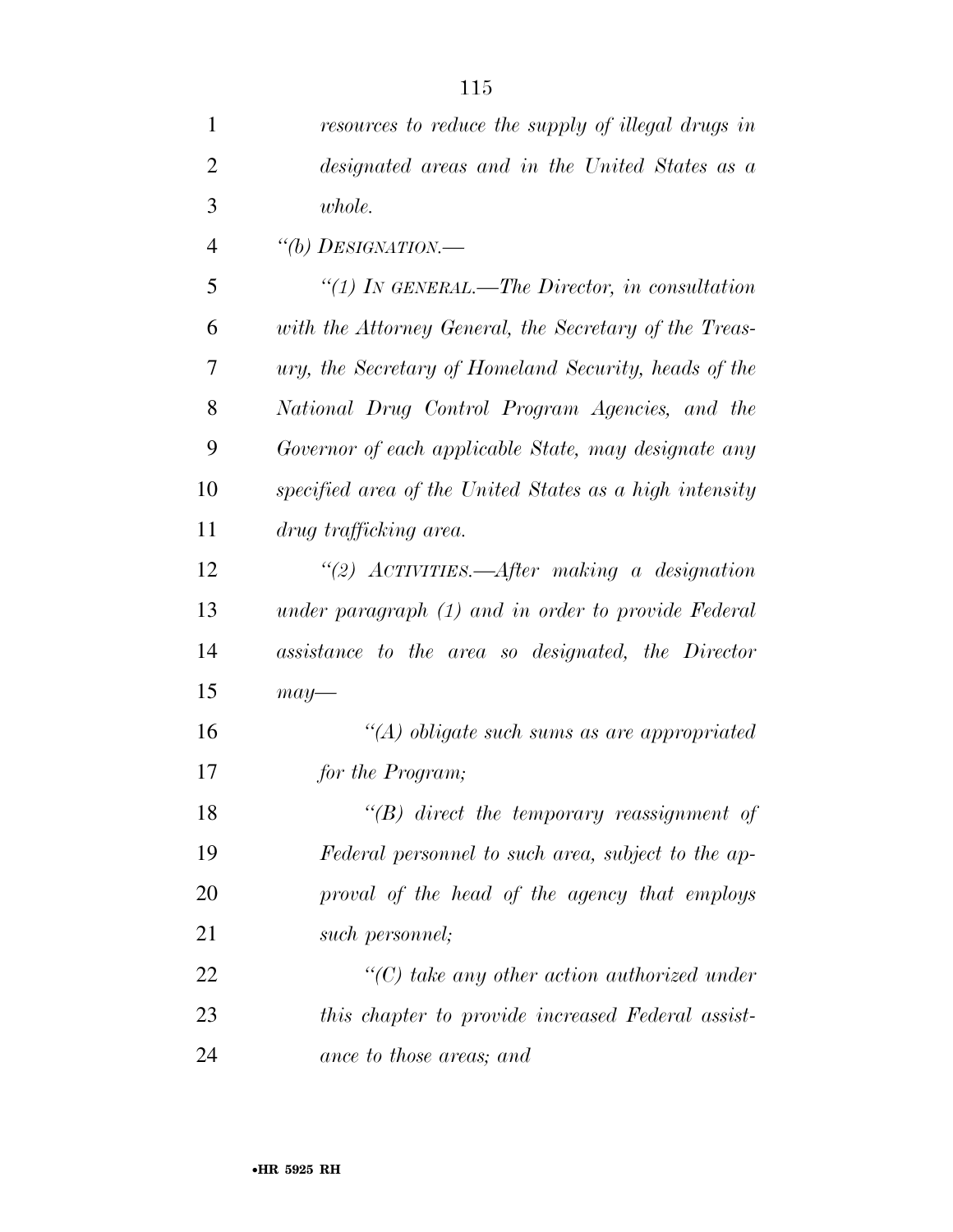*''(D) coordinate activities under this section (specifically administrative, recordkeeping, and funds management activities) with State, local, and Tribal officials.* 

 *''(c) PETITIONS FOR DESIGNATION.—The Director shall establish and maintain regulations under which a coa- lition of interested law enforcement agencies from an area may petition for designation as a high intensity drug traf- ficking area (in this section referred to as the 'HIDTA'). Such regulations shall provide for a regular review by the Director of the petition, including a recommendation re- garding the merit of the petition to the Director by a panel of qualified, independent experts.* 

 *''(d) FACTORS FOR CONSIDERATION.—In considering whether to designate an area under this section as a high intensity drug trafficking area, the Director shall consider, in addition to such other criteria as the Director considers to be appropriate, the extent to which—* 

 *''(1) the area is a significant center of illegal drug production, manufacturing, importation, or dis-tribution;* 

 *''(2) State, local, and Tribal law enforcement agencies have committed resources to respond to the drug trafficking problem in the area, thereby indi-*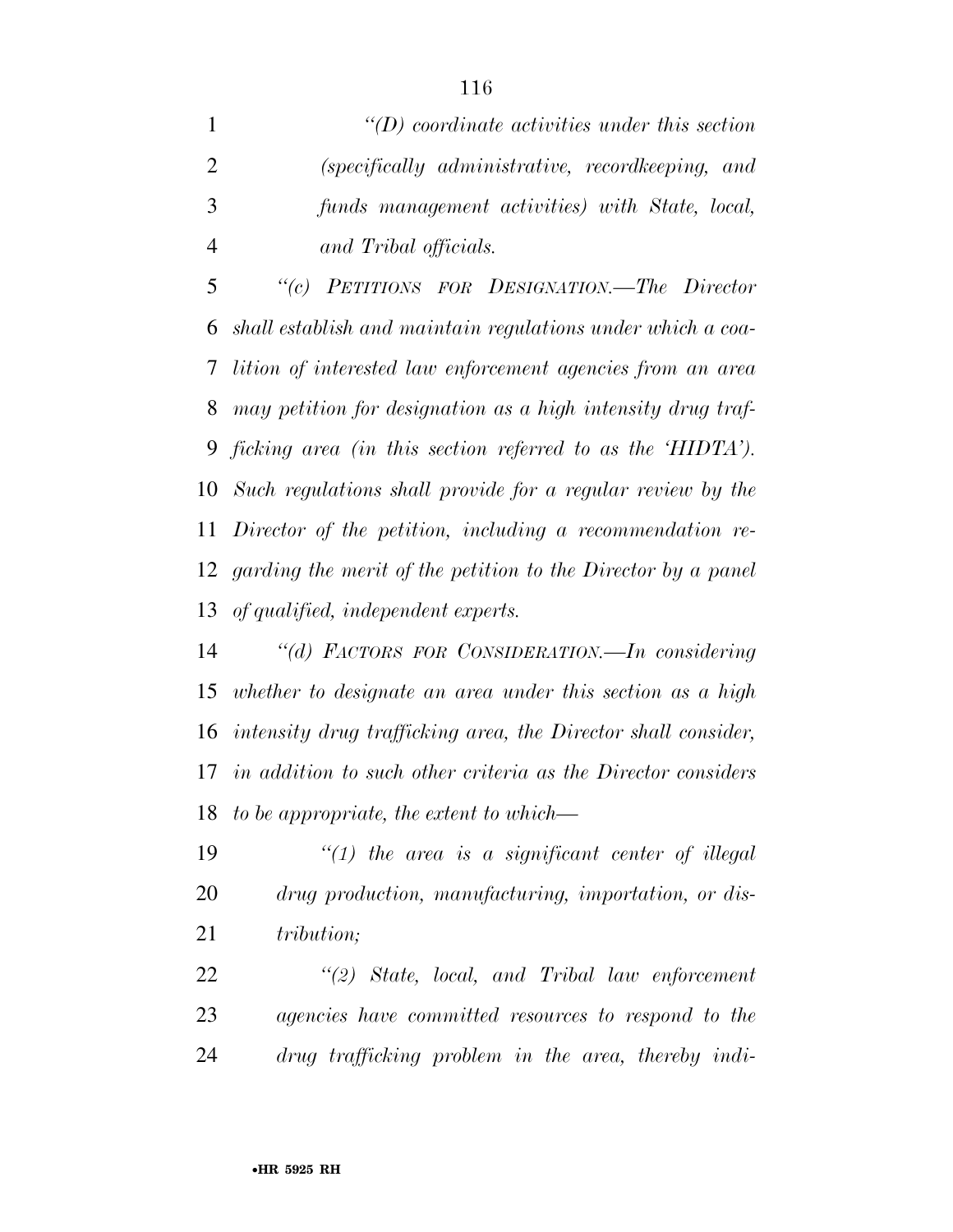| $\mathbf{1}$   | cating a determination to respond aggressively to the   |
|----------------|---------------------------------------------------------|
| $\overline{2}$ | problem;                                                |
| 3              | $\lq(3)$ drug-related activities in the area are hav-   |
| $\overline{4}$ | ing a significant harmful impact in the area, and in    |
| 5              | other areas of the country; and                         |
| 6              | $\lq(4)$ a significant increase in allocation of Fed-   |
| 7              | eral resources is necessary to respond adequately to    |
| 8              | drug-related activities in the area.                    |
| 9              | "(e) ORGANIZATION OF HIGH INTENSITY DRUG TRAF-          |
| 10             | FICKING AREAS.                                          |
| 11             | "(1) EXECUTIVE BOARD AND OFFICERS.—To be                |
| 12             | eligible for funds appropriated under this section,     |
| 13             | each high intensity drug trafficking area shall be gov- |
| 14             | erned by an Executive Board. The Executive Board        |
| 15             | shall designate a chairman, vice chairman, and any      |
| 16             | other officers to the Executive Board that it deter-    |
| 17             | mines are necessary.                                    |
| 18             | "(2) RESPONSIBILITIES.—The Executive Board              |
| 19             | of a high intensity drug trafficking area shall be re-  |
| 20             | sponsible for—                                          |
| 21             | $\lq (A)$ providing direction and oversight in          |
| 22             | establishing and achieving the goals of the high        |
| 23             | <i>intensity drug trafficking area;</i>                 |
| 24             | $\lq\lq(B)$ managing the funds of the high inten-       |
| 25             | sity drug trafficking area;                             |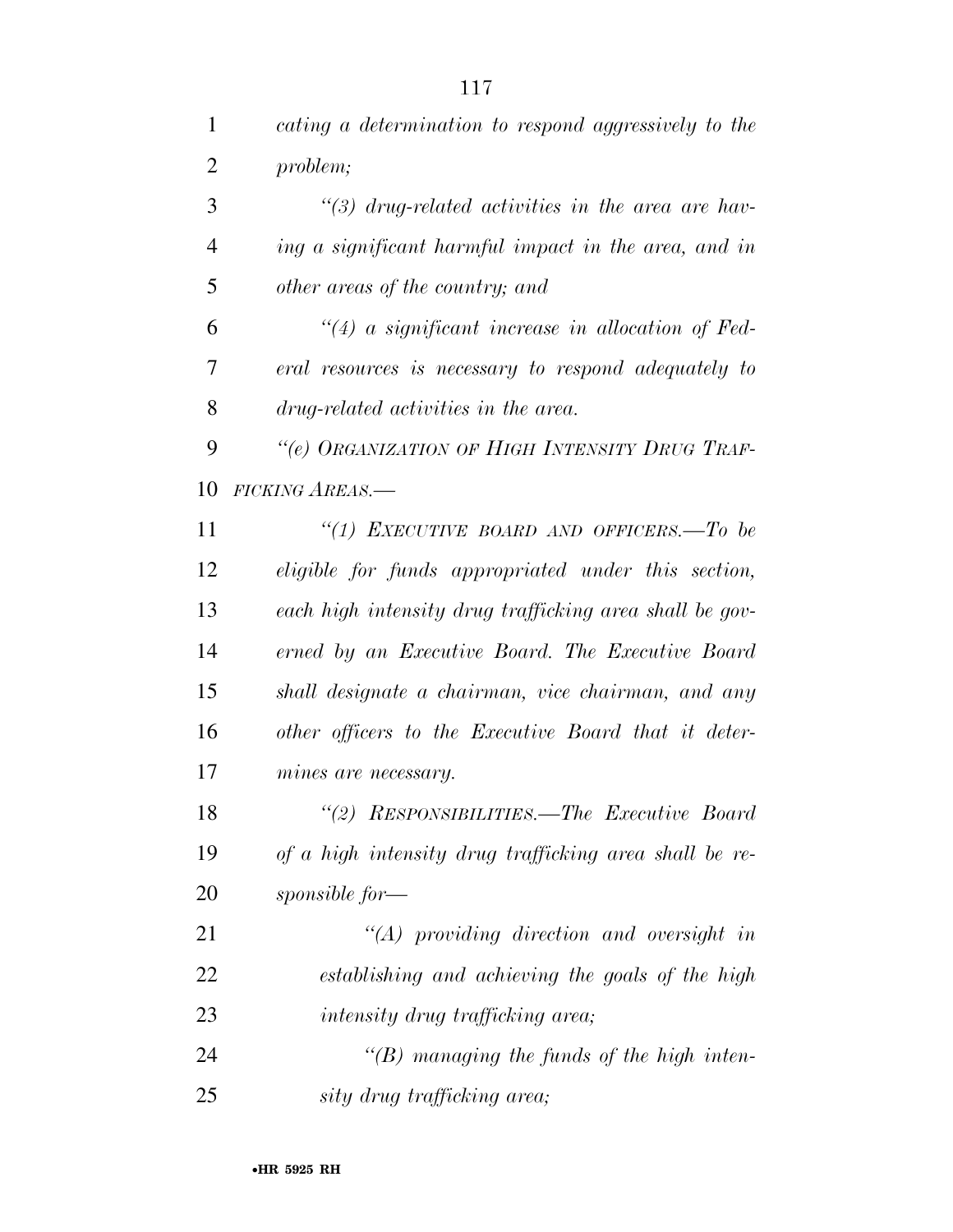*''(C) reviewing and approving all funding proposals consistent with the overall objective of the high intensity drug trafficking area; and ''(D) reviewing and approving all reports to the Director on the activities of the high inten- sity drug trafficking area. ''(3) BOARD REPRESENTATION.—None of the funds appropriated under this section may be ex- pended for any high intensity drug trafficking area, or for a partnership or region of a high intensity drug trafficking area, if the Executive Board for such area, region, or partnership, does not apportion an equal number of votes between representatives of par-ticipating agencies and representatives of partici-*

 *pating State, local, and Tribal agencies. Where it is impractical for an equal number of representatives of agencies and State, local, and Tribal agencies to at- tend a meeting of an Executive Board in person, the Executive Board may use a system of proxy votes or weighted votes to achieve the voting balance required by this paragraph.* 

 *''(4) NO AGENCY RELATIONSHIP.—The eligibility requirements of this section are intended to ensure the responsible use of Federal funds. Nothing in this sec-tion is intended to create an agency relationship be-*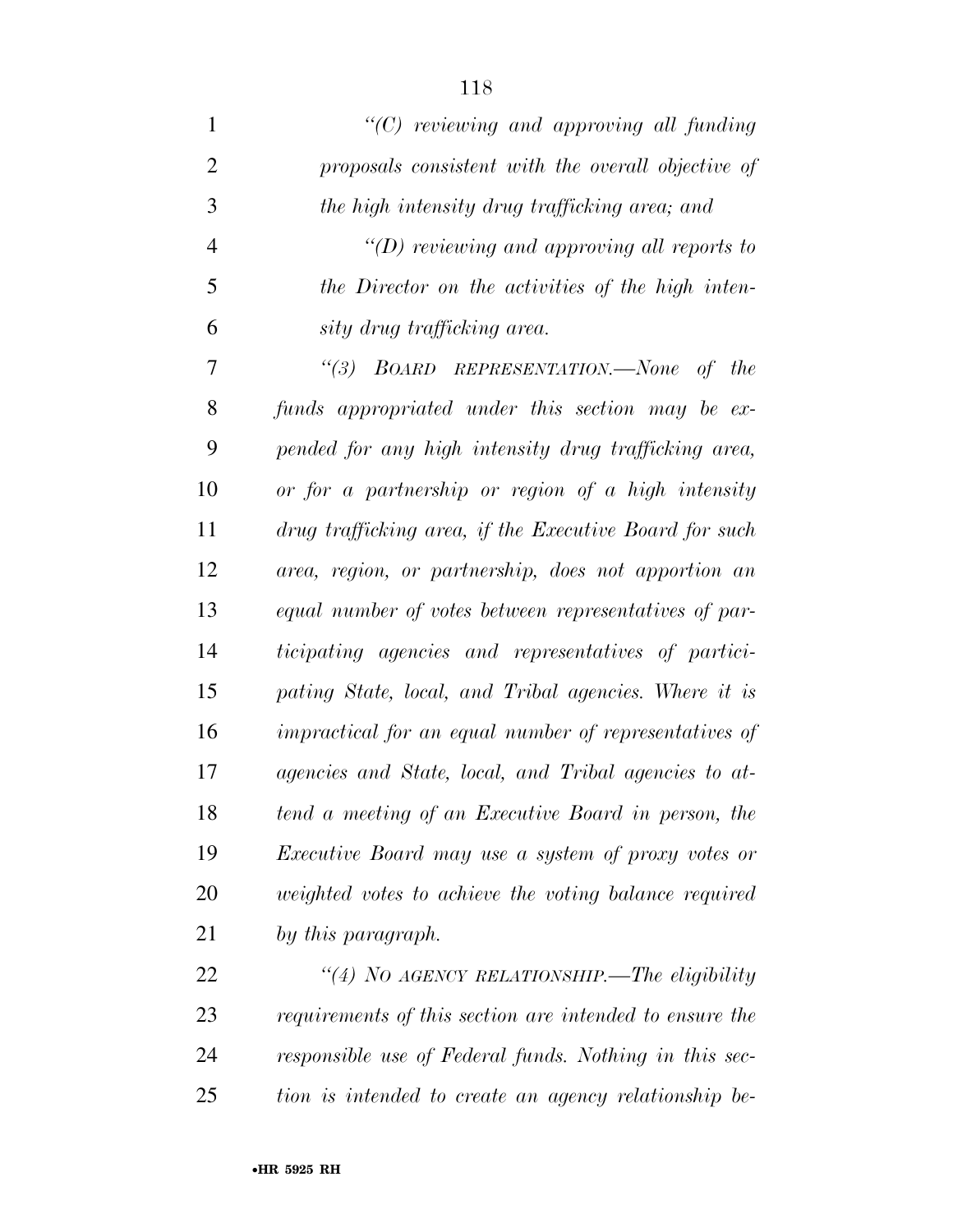*tween individual high intensity drug trafficking areas and the Federal Government.* 

 *''(f) USE OF FUNDS.—The Director shall ensure that not more than 5 percent of Federal funds appropriated for the Program are expended for drug treatment programs and not more than 5 percent of the Federal funds appropriated for the Program are expended for drug prevention pro-grams.* 

*''(g) COUNTERTERRORISM ACTIVITIES.—* 

 *''(1) ASSISTANCE AUTHORIZED.—The Director may authorize use of resources available for the Pro- gram to assist Federal, State, local, and Tribal law enforcement agencies in investigations and activities related to terrorism and prevention of terrorism, espe- cially but not exclusively with respect to such inves- tigations and activities that are also related to drug trafficking.* 

*''(2) LIMITATION.—The Director shall ensure—* 

 *''(A) that assistance provided under para- graph (1) remains incidental to the purpose of the Program to reduce drug availability and carry out drug-related law enforcement activi-ties; and* 

 *''(B) that significant resources of the Pro-gram are not redirected to activities exclusively*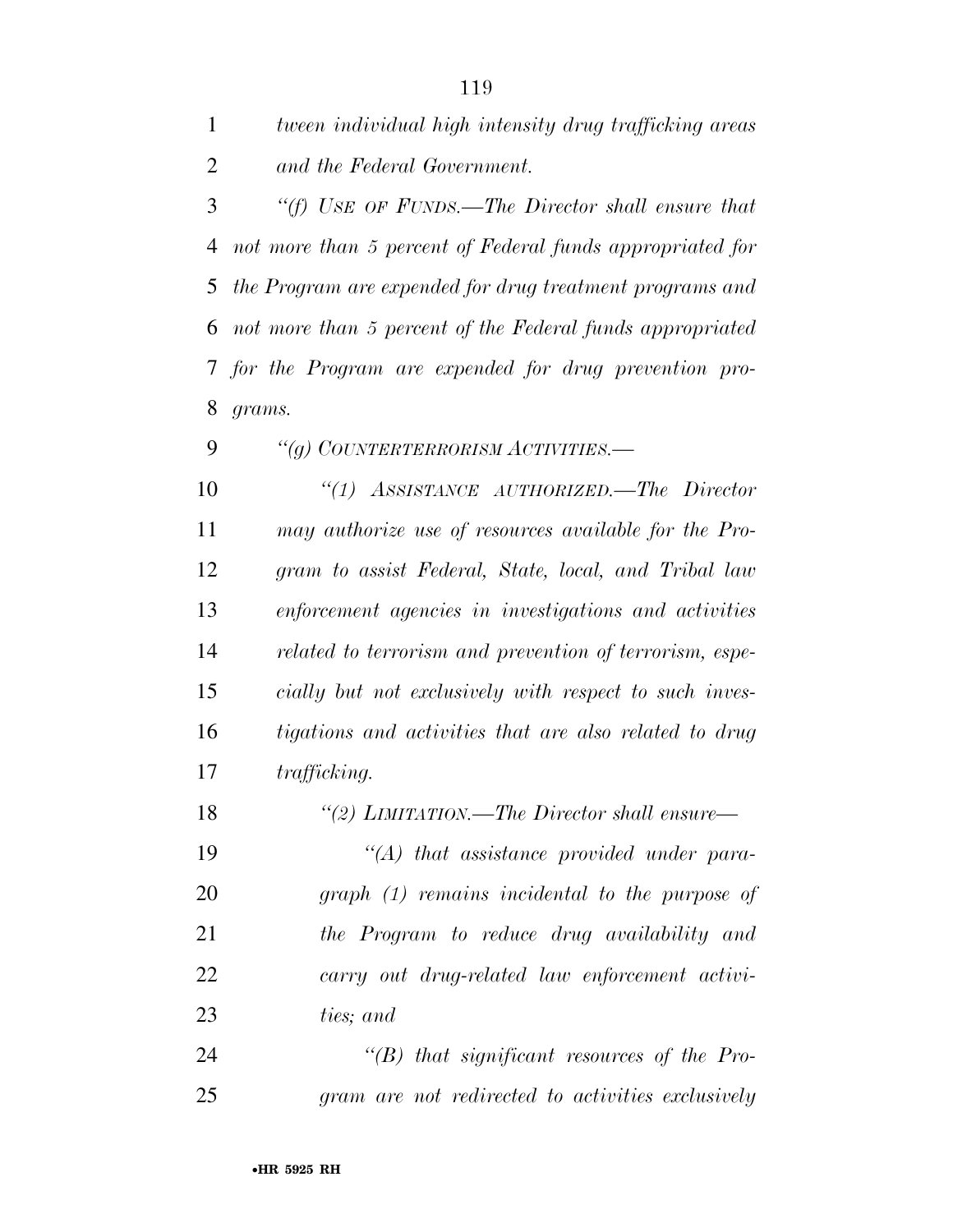*related to terrorism, except on a temporary basis* 

| $\overline{2}$ | under extraordinary circumstances, as deter-                |
|----------------|-------------------------------------------------------------|
| 3              | mined by the Director.                                      |
| $\overline{4}$ | "(h) ROLE OF DRUG ENFORCEMENT ADMINISTRA-                   |
| 5              | TION.—The Director, in consultation with the Attorney       |
| 6              | General, shall ensure that a representative of the Drug En- |
| 7              | forcement Administration is included in the Intelligence    |
| 8              | Support Center for each high intensity drug trafficking     |
| 9              | area.                                                       |
| 10             | "(i) EMERGING THREAT RESPONSE FUND.-                        |
| 11             | "(1) In GENERAL.—Subject to the availability of             |
| 12             | appropriations, the Director may expend up to 10            |
| 13             | percent of the amounts appropriated under this sec-         |
| 14             | tion on a discretionary basis, in accordance with the       |
| 15             | $criterion$ established under paragraph $(2)$ —             |
| 16             | $\lq (A)$ to respond to any emerging drug traf-             |
| 17             | ficking threat in an existing high intensity drug           |
| 18             | trafficking area;                                           |
| 19             | "(B) to establish a new high intensity drug                 |
| 20             | <i>trafficking area; or</i>                                 |
| 21             | $\lq\lq C$ to expand an existing high intensity             |
| 22             | drug trafficking area.                                      |
| 23             | "(2) CONSIDERATION OF IMPACT.—In allocating                 |
| 24             | funds under this subsection, the Director shall con-        |
| 25             | $sider$ —                                                   |
|                | •HR 5925 RH                                                 |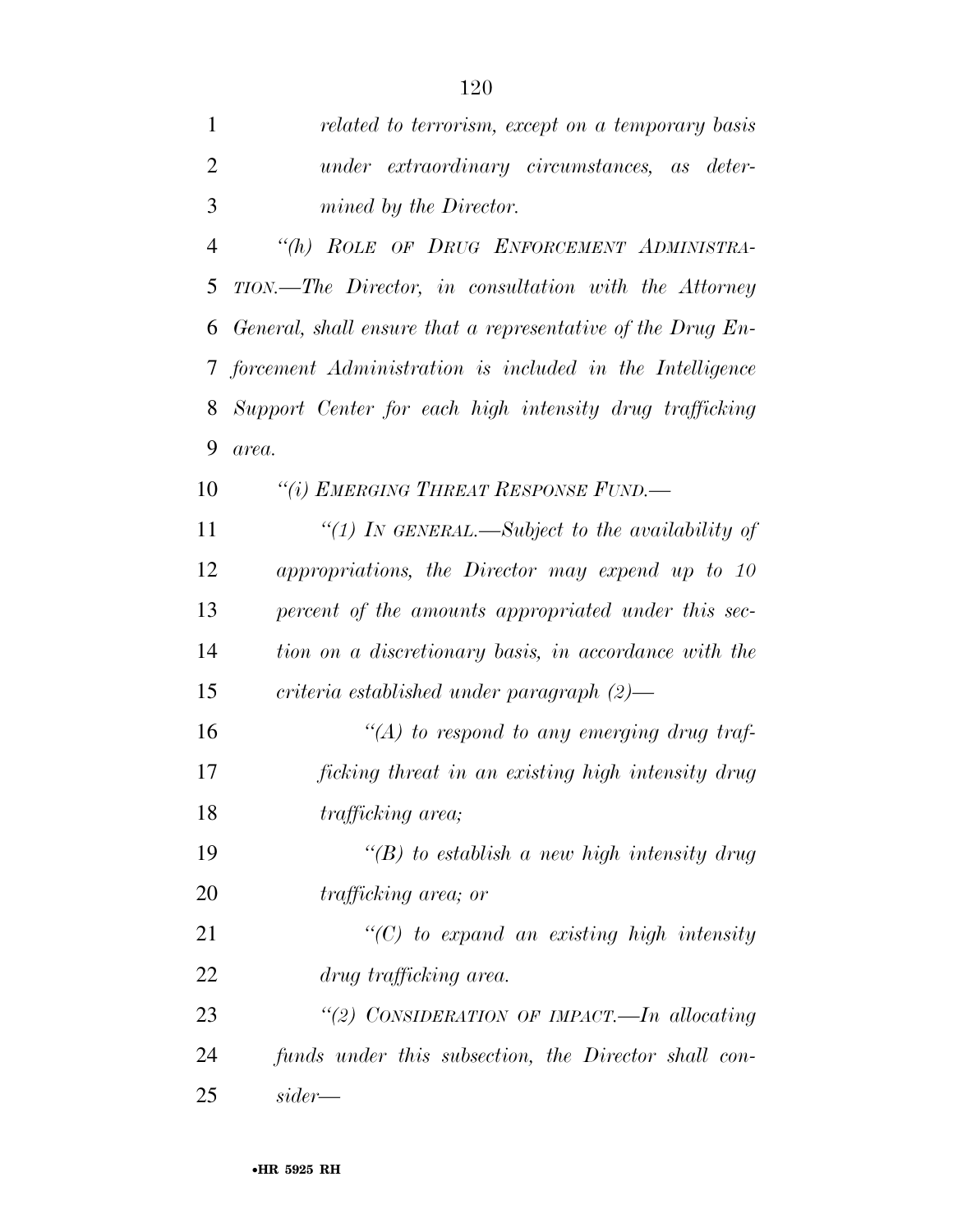| $\mathbf{1}$   | $\lq (A)$ the impact of activities funded on re-             |
|----------------|--------------------------------------------------------------|
| $\overline{2}$ | ducing overall drug traffic in the United States,            |
| 3              | or minimizing the probability that an emerging               |
| $\overline{4}$ | drug trafficking threat will spread to other areas           |
| 5              | of the United States; and                                    |
| 6              | $\lq\lq(B)$ such other criteria as the Director con-         |
| 7              | siders appropriate.                                          |
| 8              | "(j) ANNUAL HIDTA PROGRAM BUDGET SUBMIS-                     |
| 9              | sions.—As part of the documentation that supports the        |
| 10             | President's annual budget request for the Office, the Direc- |
| 11             | tor shall submit to Congress a budget justification that in- |
| 12             | $cludes$ —                                                   |
| 13             | "(1) the amount proposed for each HIDTA, con-                |
| 14             | ditional upon a review by the Office of the request          |
| 15             | submitted by such HIDTA and the performance of               |
| 16             | such HIDTA, with supporting narrative descriptions           |
| 17             | and rationale for each request;                              |
| 18             | $\lq(2)$ a detailed justification that explains—             |
| 19             | $\lq (A)$ the reasons for the proposed funding               |
| <b>20</b>      | level and how such funding level was determined              |
| 21             | based on a current assessment of the drug traf-              |
| 22             | ficking threat in each high intensity drug traf-             |
| 23             | ficking area;                                                |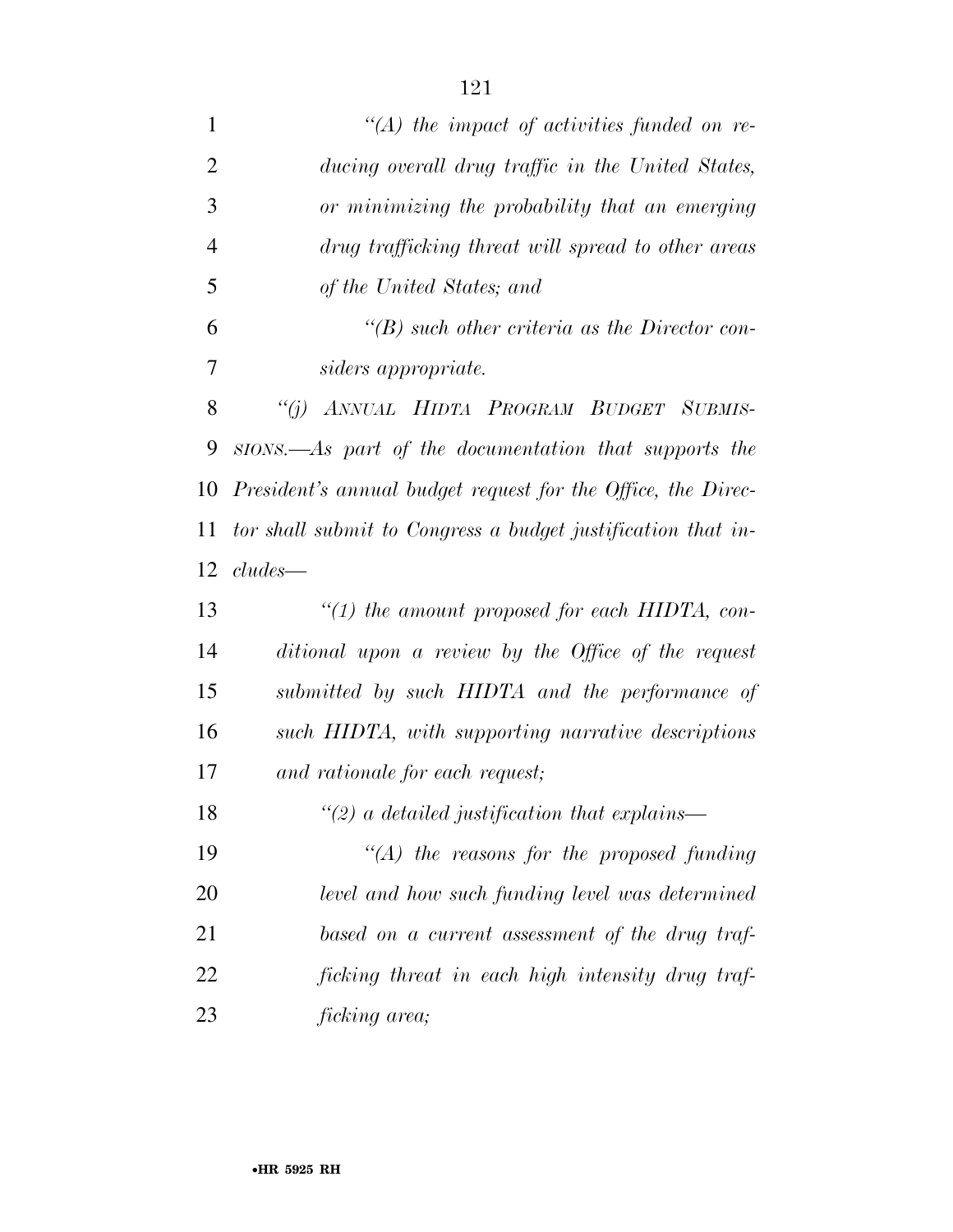| 1              | "(B) how such funding will ensure that the                    |
|----------------|---------------------------------------------------------------|
| $\overline{2}$ | goals and objectives of each such area will be                |
| 3              | achieved; and                                                 |
| $\overline{4}$ | " $(C)$ how such funding supports the Na-                     |
| 5              | tional Drug Control Strategy; and                             |
| 6              | $\lq(3)$ the amount of HIDTA funds used to inves-             |
| 7              | tigate and prosecute organizations and individuals            |
| 8              | trafficking in each major illicit drug, as identified by      |
| 9              | the Director, in the prior calendar year, and a de-           |
| 10             | scription of how those funds were used.                       |
| 11             | "(k) HIDTA ANNUAL EVALUATION REPORT.—As part                  |
|                | 12 of each National Drug Control Evaluation assessment        |
| 13             | under section 1006, the Director shall include, for each des- |
| 14             | <i>ignated high intensity drug trafficking area, a report</i> |
| 15             | $that-$                                                       |
| 16             | $\degree$ (1) describes—                                      |
| 17             | $\lq (A)$ the specific purposes for the high in-              |
| 18             | tensity drug trafficking area; and                            |
| 19             | $\lq\lq(B)$ the specific long-term and short-term             |
| 20             | goals and objectives for the high intensity drug              |
| 21             | <i>trafficking area</i> ;                                     |
| 22             | $\lq(2)$ includes an evaluation of the performance of         |
| 23             | the high intensity drug trafficking area in accom-            |
| 24             | plishing the specific long-term and short-term goals          |
| 25             | and objectives identified under subparagraph $(1)(B)$ ;       |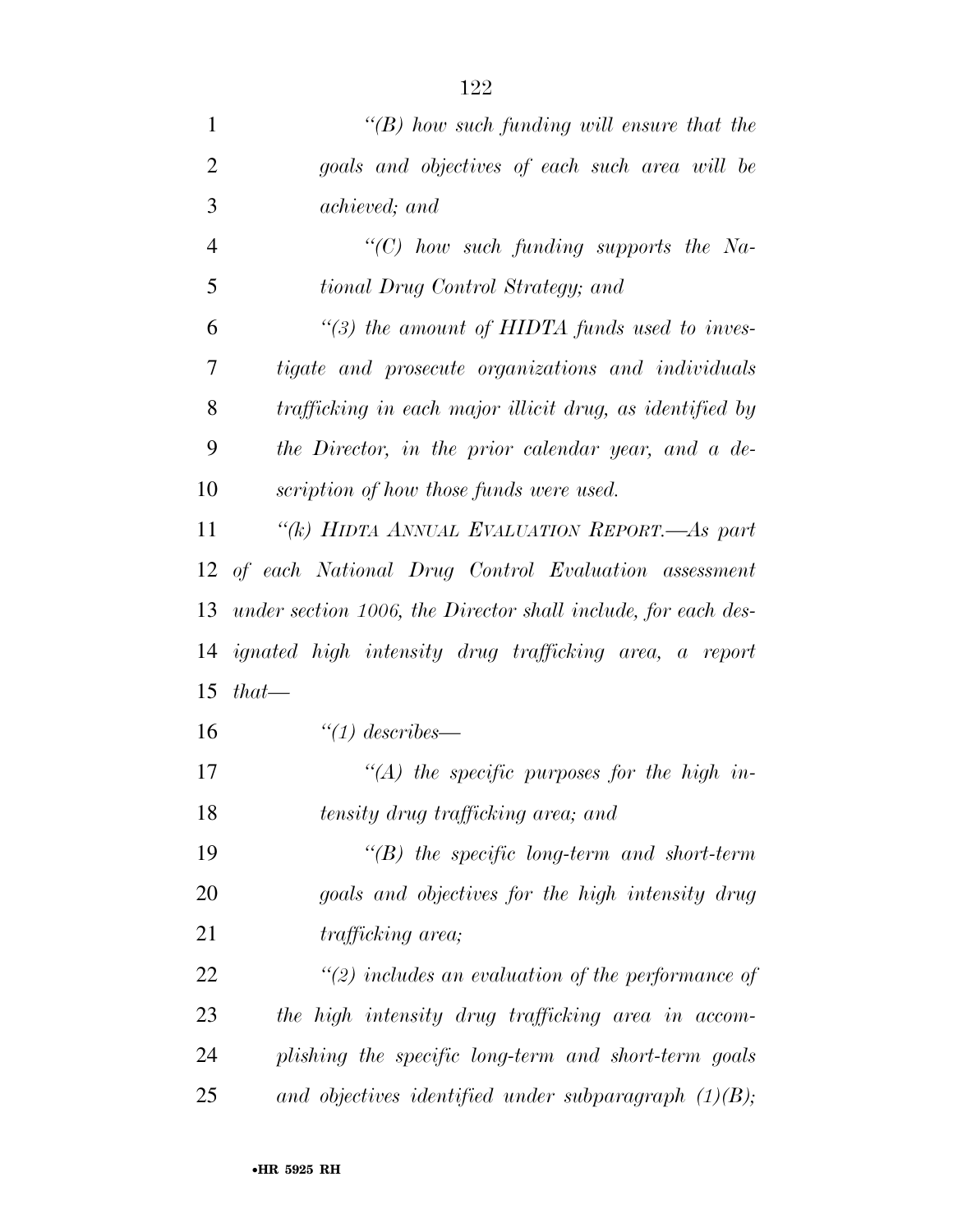| $\mathbf{1}$   | $\lq(3)$ assesses the number and operation of all fed- |
|----------------|--------------------------------------------------------|
| $\overline{2}$ | erally funded drug enforcement task forces within      |
| 3              | such high intensity drug trafficking area;             |
| $\overline{4}$ | $\degree$ (4) describes—                               |
| 5              | "(A) each Federal, State, local, and Tribal            |
| 6              | drug enforcement task force operating in such          |
| 7              | high intensity drug trafficking area;                  |
| 8              | $\lq\lq B$ ) how such task forces coordinate with      |
| 9              | each other, with any high intensity drug traf-         |
| 10             | ficking area task force, and with investigations       |
| 11             | receiving funds from the Organized Crime and           |
| 12             | Drug Enforcement Task Force;                           |
| 13             | $\lq\lq$ what steps, if any, each such task force      |
| 14             | takes to share information regarding drug traf-        |
| 15             | ficking and drug production with other federally       |
| 16             | funded drug enforcement task forces in the high        |
| 17             | <i>intensity drug trafficking area;</i>                |
| 18             | "(D) the role of the high intensity drug traf-         |
| 19             | ficking area in coordinating the sharing of such       |
| 20             | information among task forces;                         |
| 21             | $\lq\lq(E)$ the nature and extent of cooperation       |
| 22             | by each Federal, State, local, and Tribal partici-     |
| 23             | pant in ensuring that such information is shared       |
| 24             | among law enforcement agencies and with the            |
| 25             | high intensity drug trafficking area;                  |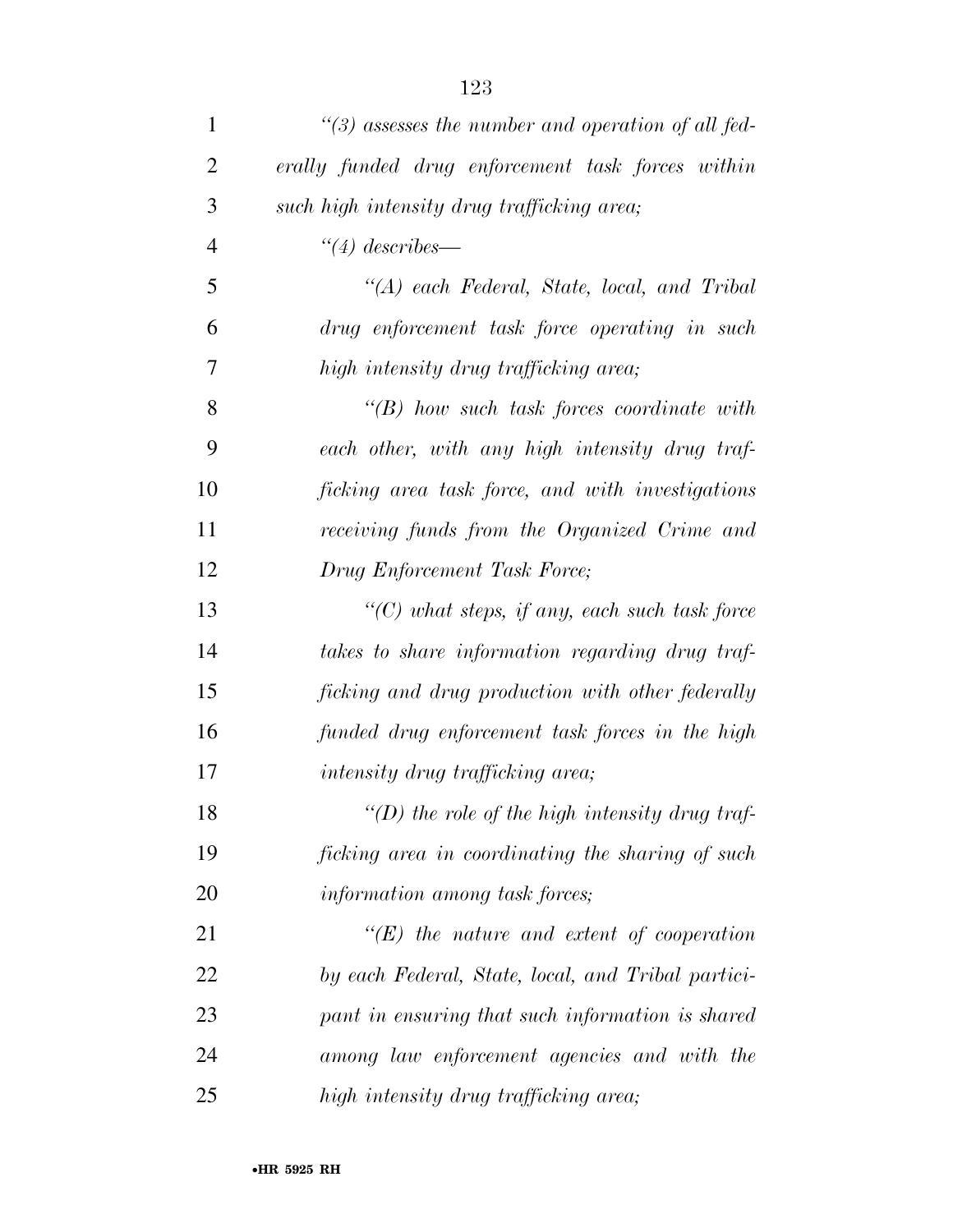| $\mathbf{1}$   | $\lq (F)$ the nature and extent to which infor-     |
|----------------|-----------------------------------------------------|
| $\overline{2}$ | mation sharing and enforcement activities are       |
| 3              | coordinated with joint terrorism task forces in     |
| $\overline{4}$ | the high intensity drug trafficking area; and       |
| 5              | $\lq\lq G$ any recommendations for measures         |
| 6              | needed to ensure that task force resources are uti- |
| 7              | lized efficiently and effectively to reduce the     |
| 8              | availability of illegal drugs in the high intensity |
| 9              | drug trafficking areas; and                         |
| 10             | $\lq(5)$ in consultation with the Director of Na-   |
| 11             | tional Intelligence—                                |
| 12             | $\lq (A)$ evaluates existing and planned law en-    |
| 13             | forcement intelligence systems supported by such    |
| 14             | high intensity drug trafficking area, or utilized   |
| 15             | by task forces receiving any funding under the      |
| 16             | Program, including the extent to which such sys-    |
| 17             | tems ensure access and availability of law en-      |
| 18             | forcement intelligence to Federal, State, local,    |
| 19             | and Tribal law enforcement agencies within the      |
| 20             | high intensity drug trafficking area and outside    |
| 21             | of such area;                                       |
| 22             | $\lq\lq B$ evaluates the extent to which Federal,   |
| 23             | State, local, and Tribal law enforcement agencies   |
| 24             | participating in each high intensity drug traf-     |
| 25             | ficking area are sharing law enforcement intel-     |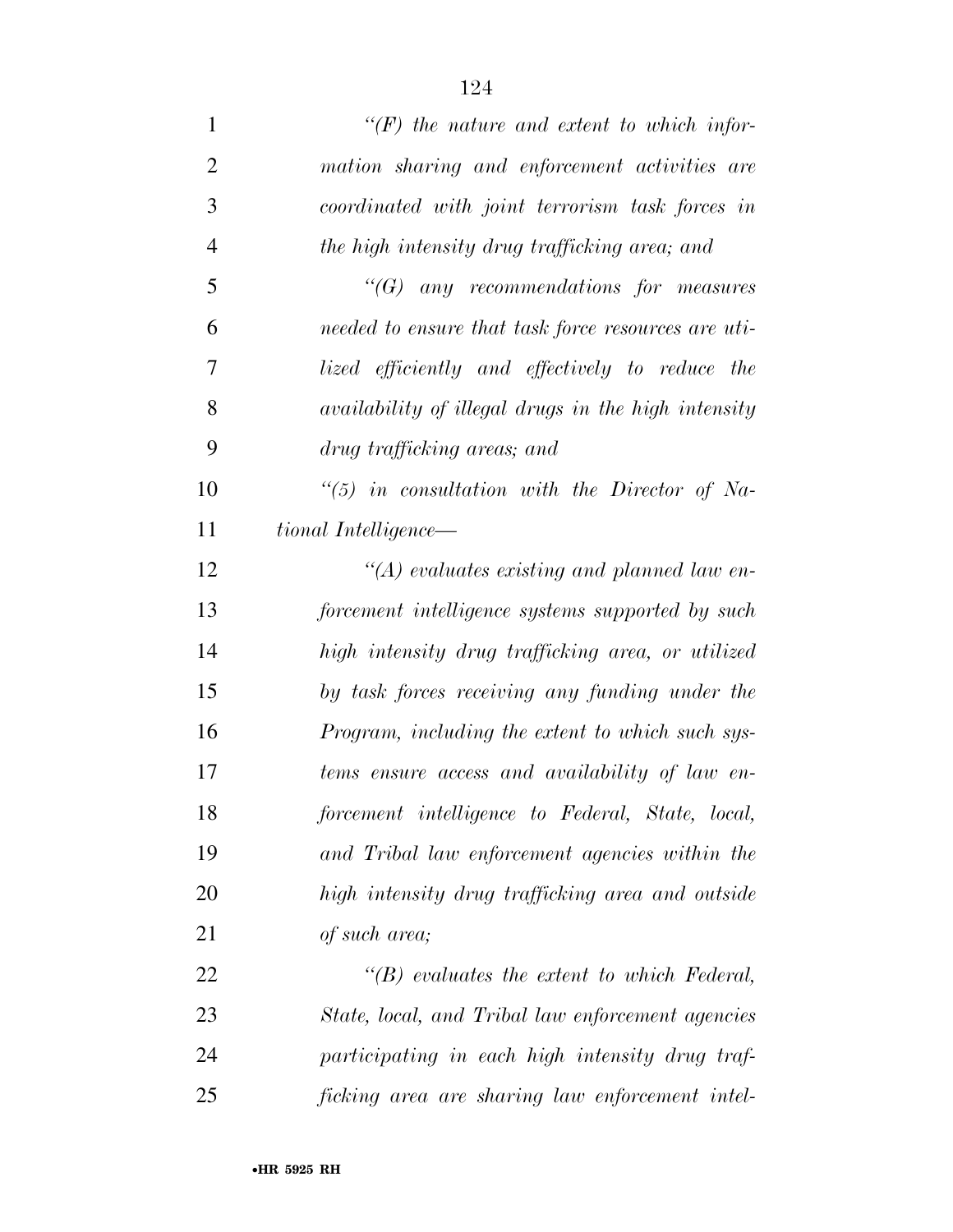*ligence information to assess current drug traf- ficking threats and design appropriate enforce-ment strategies; and* 

 *''(C) identifies the measures needed to im- prove effective sharing of information and law enforcement intelligence regarding drug traf- ficking and drug production among Federal, State, local, and Tribal law enforcement partici- pating in a high intensity drug trafficking area, and between such agencies and similar agencies outside the high intensity drug trafficking area. ''(l) COORDINATION OF LAW ENFORCEMENT INTEL- LIGENCE SHARING WITH ORGANIZED CRIME DRUG EN-FORCEMENT TASK FORCE PROGRAM.—* 

 *''(1) DRUG ENFORCEMENT INTELLIGENCE SHAR- ING.—The Director, in consultation with the Attorney General, shall ensure that any drug enforcement intel- ligence obtained by the Intelligence Support Center for each high intensity drug trafficking area is shared, on a timely basis, with the drug intelligence fusion center operated by the Organized Crime Drug Enforcement Task Force of the Department of Justice. ''(2) CERTIFICATION.—Before the Director awards any funds to a high intensity drug trafficking area, the Director shall certify that the law enforce-*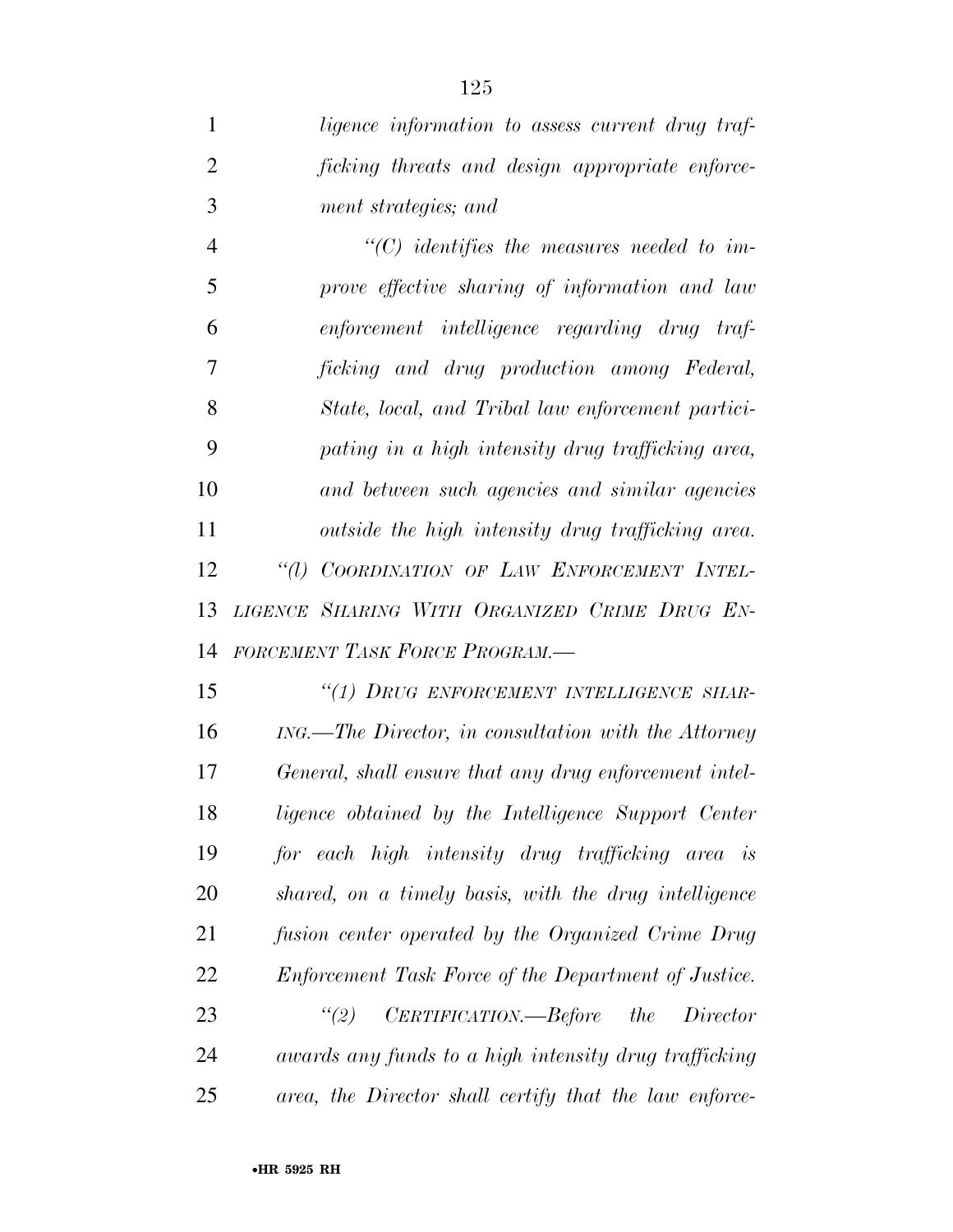*ment entities participating in that HIDTA are pro- viding laboratory seizure data to the national clan- destine laboratory database at the El Paso Intel-ligence Center.* 

 *''(m) AUTHORIZATION OF APPROPRIATIONS.—There is authorized to be appropriated to the Office to carry out this section \$280,000,000 for each fiscal years 2019 through 2023.* 

*''(n) SPECIFIC PURPOSES.—* 

 *''(1) IN GENERAL.—The Director shall ensure that, of the amounts appropriated for a fiscal year for the Program, at least 2.5 percent is used in high in- tensity drug trafficking areas with severe neighbor-hood safety and illegal drug distribution problems.* 

 *''(2) REQUIRED USES.—The funds used under paragraph (1) shall be used to ensure the safety of neighborhoods and the protection of communities, in- cluding the prevention of the intimidation of wit- nesses of illegal drug distribution and related activi- ties and the establishment of or support for programs that provide protection or assistance to witnesses in court proceedings.* 

 *''(3) BEST PRACTICE MODELS.—The Director shall work with the HIDTAs to develop and maintain best practice models to assist State, local, and Tribal*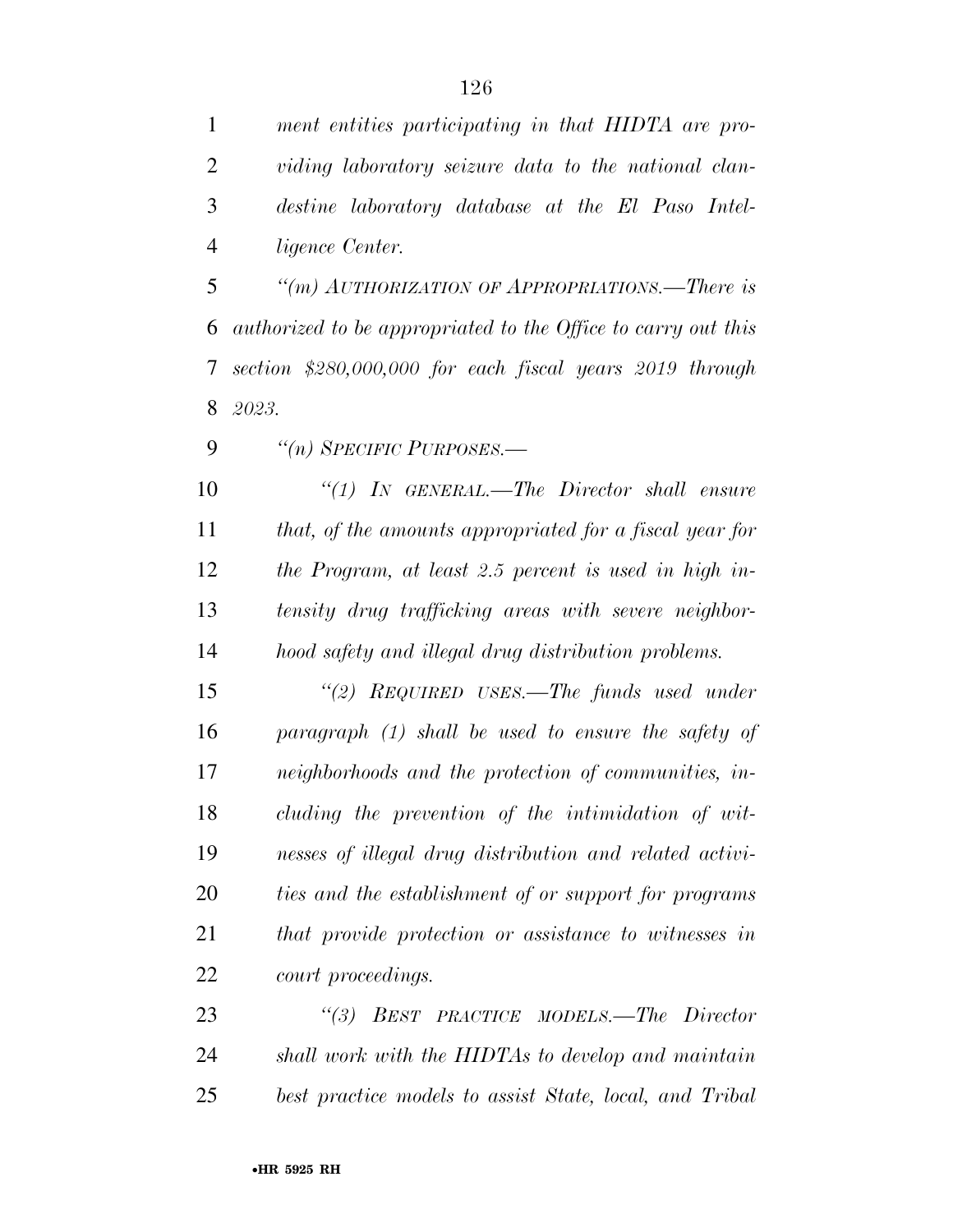| $\mathbf{1}$   | governments in addressing witness safety, relocation,     |
|----------------|-----------------------------------------------------------|
| $\overline{2}$ | financial and housing assistance, or any other serv-      |
| 3              | ices related to witness protection or assistance in       |
| $\overline{4}$ | cases of illegal drug distribution and related activi-    |
| 5              | ties. The Director shall ensure dissemination of the      |
| 6              | best practice models to each HIDTA.                       |
| 7              | "SUBCHAPTER III—DRUG-FREE COMMUNITIES                     |
| 8              | SUPPORT PROGRAM                                           |
| 9              | "§1031. Establishment of drug-free communities sup-       |
| 10             | port program                                              |
| 11             | "(a) ESTABLISHMENT.—The Director shall establish a        |
| 12             | program to support communities in the development and     |
| 13             | implementation of comprehensive, long-term plans and pro- |
| 14             | grams to prevent and treat substance use and misuse among |
| 15             | youth.                                                    |
| 16             | "(b) PROGRAM.—In carrying out the Program, the Di-        |
| 17             | rector shall—                                             |
| 18             | $"(1)$ make and track grants to grant recipients;         |
| 19             | $\lq(2)$ provide for technical assistance and train-      |
| 20             | ing, data collection, and dissemination of information    |
| 21             | on state-of-the-art practices that the Director deter-    |
| 22             | mines to be effective in reducing substance use; and      |
| 23             | $\lq(3)$ provide for the general administration of        |
| 24             | the Program.                                              |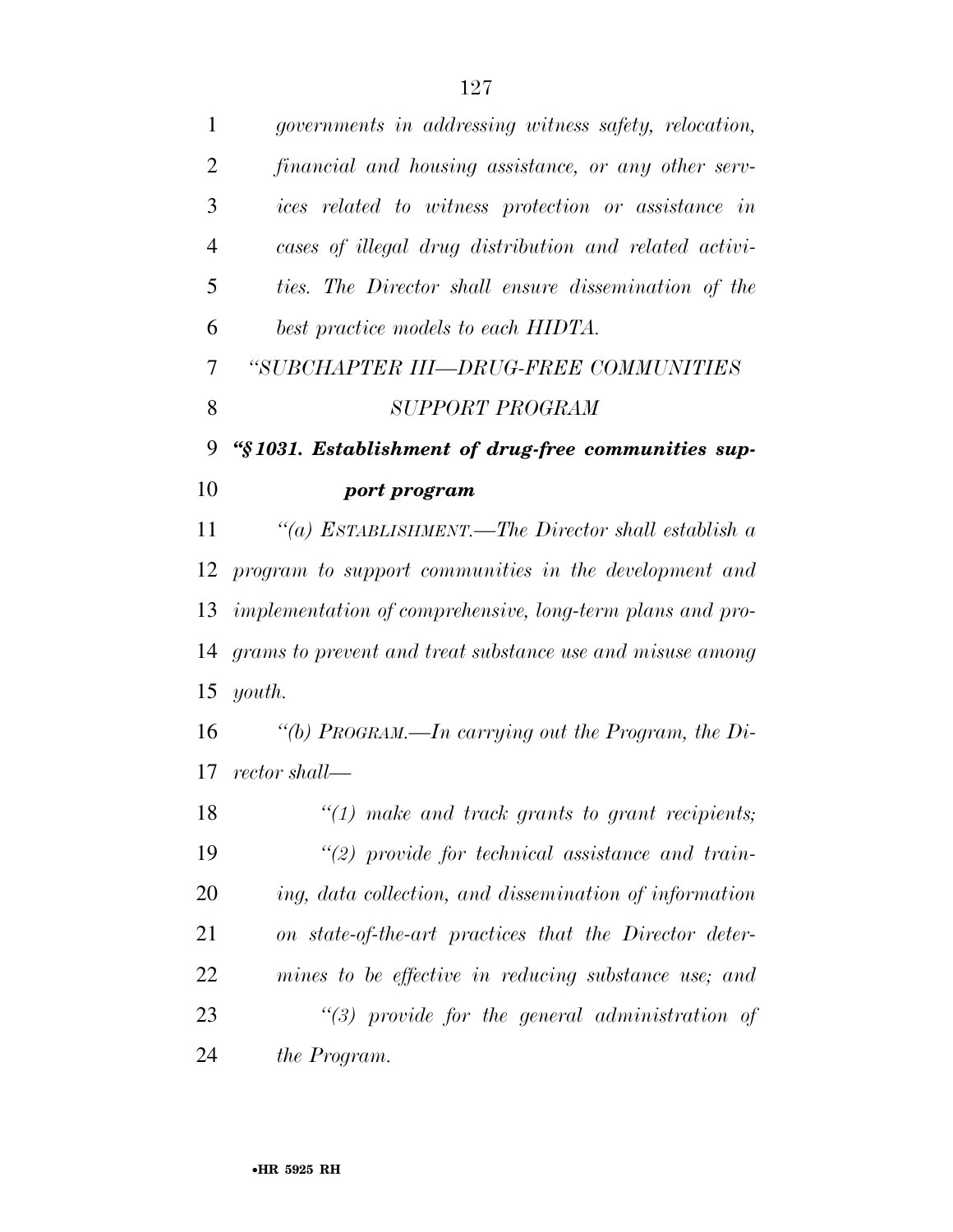*''(c) ADMINISTRATION.—The Director shall appoint an Administrator to carry out the Program.* 

 *''(d) CONTRACTING.—The Director may employ any necessary staff and may enter into contracts or agreements with national drug control agencies, including interagency agreements, to delegate authority for the execution of grants and for such other activities necessary to carry out this chapter.* 

## *''§ 1032. Program authorization*

 *''(a) GRANT ELIGIBILITY.—To be eligible to receive an initial grant or a renewal grant under this subchapter, a coalition shall meet each of the following criteria:* 

 *''(1) APPLICATION.—The coalition shall submit an application to the Administrator in accordance with section 1033(a)(2). ''(2) MAJOR SECTOR INVOLVEMENT.— ''(A) IN GENERAL.—The coalition shall con- sist of 1 or more representatives of each of the following categories: ''(i) Youth. ''(ii) Parents. ''(iii) Businesses. ''(iv) The media. ''(v) Schools.* 

*''(vi) Organizations serving youth.*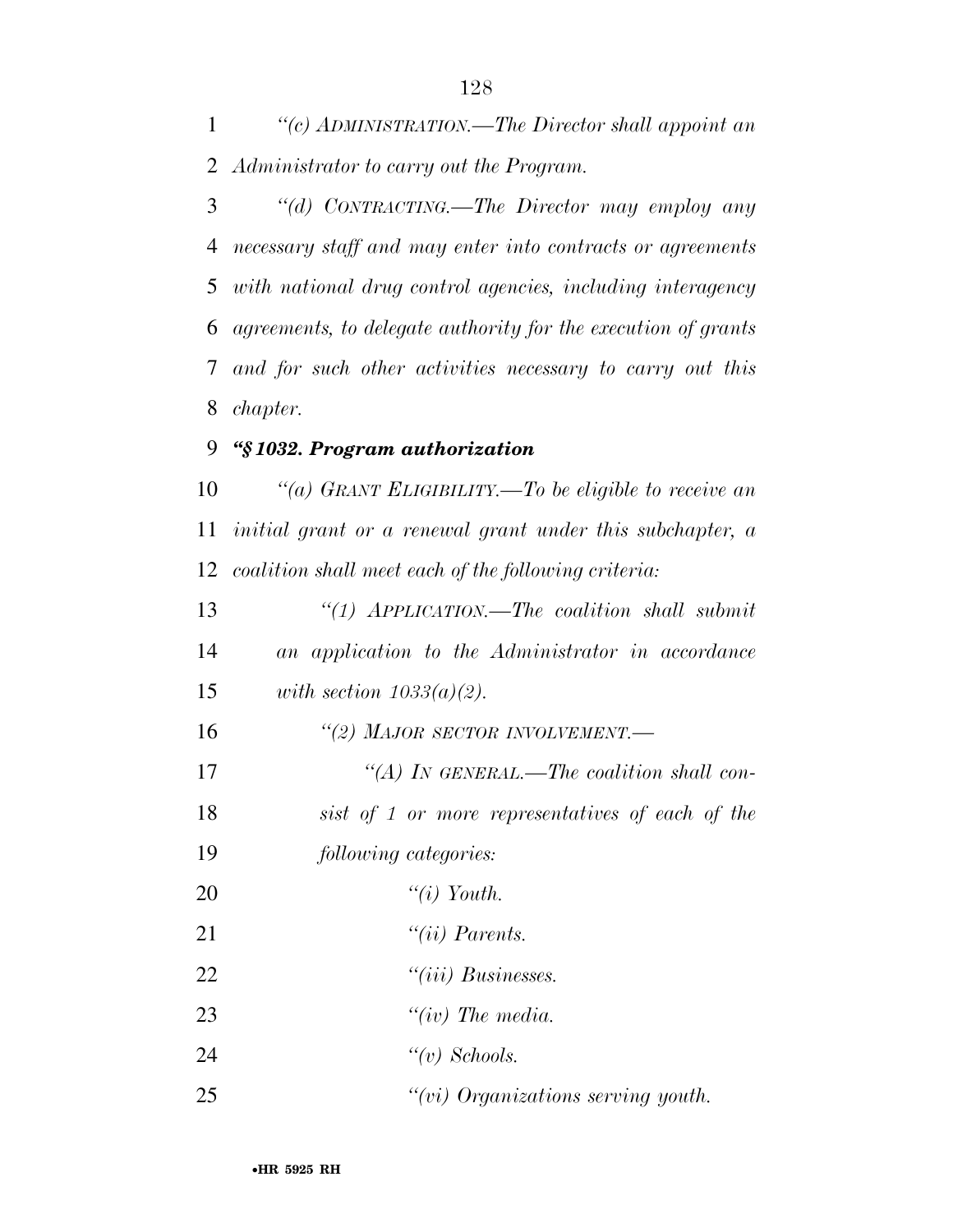| $\mathbf{1}$   | $``(vii)$ Law enforcement.                               |
|----------------|----------------------------------------------------------|
| $\overline{2}$ | "(viii) Religious or fraternal organiza-                 |
| 3              | tions.                                                   |
| $\overline{4}$ | " $(ix)$ Civic and volunteer groups.                     |
| 5              | " $(x)$ Health care professionals.                       |
| 6              | $``(xi)$ State, local, or tribal govern-                 |
| $\overline{7}$ | mental agencies with expertise in the field              |
| 8              | of substance use prevention or substance use             |
| 9              | disorders (including, if applicable, the State           |
| 10             | authority with primary authority for sub-                |
| 11             | stance use and misuse).                                  |
| 12             | " $(xii)$ Other organizations involved in                |
| 13             | reducing the prevalence of substance use and             |
| 14             | misuse or substance use disorders.                       |
| 15             | "(B) ELECTED OFFICIALS.—If feasible, in                  |
| 16             | addition to representatives from the categories          |
| 17             | listed in subparagraph $(A)$ , the coalition shall       |
| 18             | have an elected official (or a representative of an      |
| 19             | $elected \; \text{efficient}) \; \text{from} \text{---}$ |
| 20             | $``(i)$ the Federal Government; and                      |
| 21             | $"(ii)$ the government of the appropriate                |
| 22             | State and political subdivision thereof or               |
| 23             | the governing body or an Indian tribe (as                |
| 24             | that term is defined in section $4(e)$ of the            |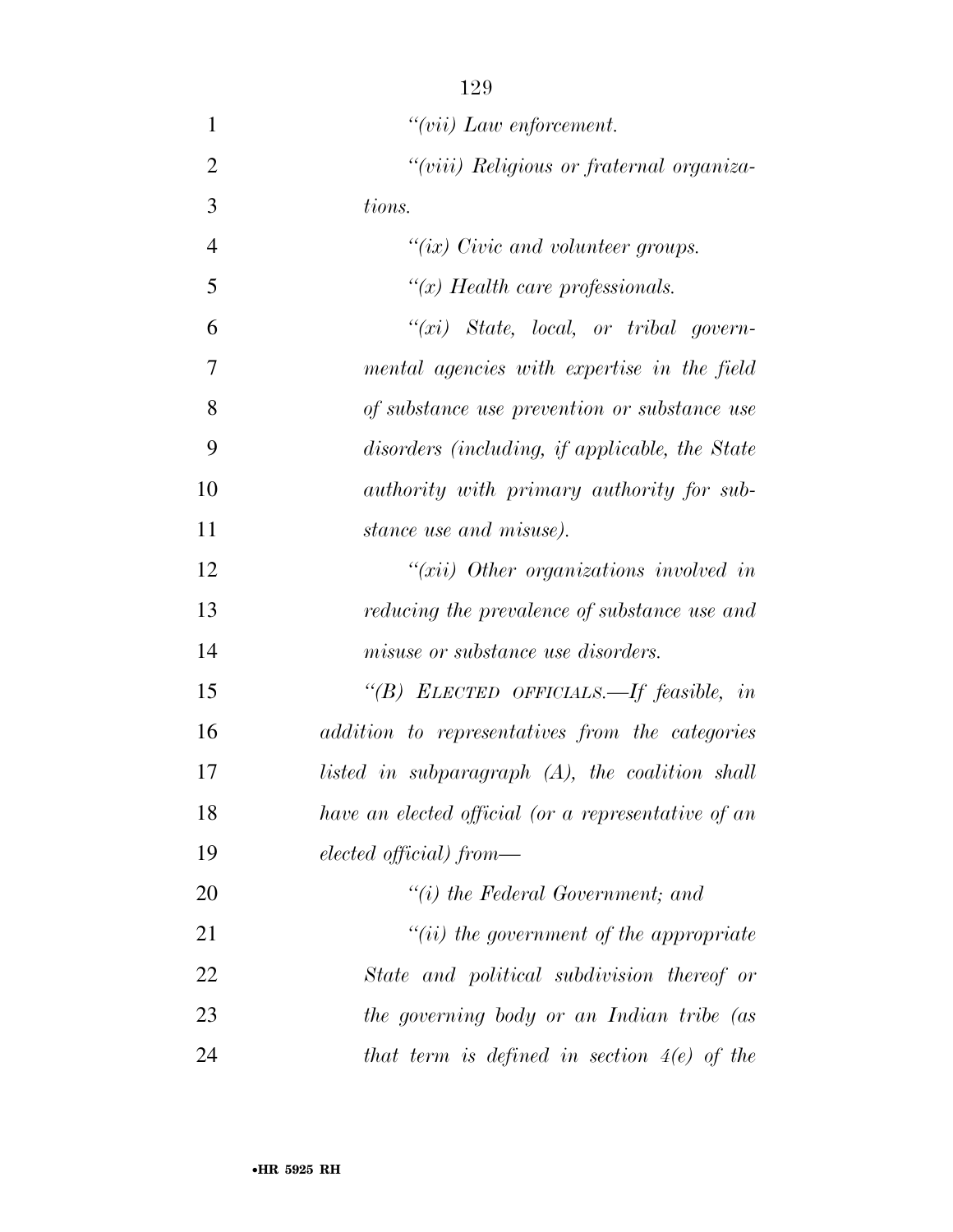| $\mathbf{1}$   | Indian Self-Determination Act (25 U.S.C.                 |
|----------------|----------------------------------------------------------|
| $\overline{2}$ | $(450b(e))$ .                                            |
| 3              | $REPRESENTATION. - An individual$<br>$\lq C$ )           |
| $\overline{4}$ | who is a member of the coalition may serve on            |
| 5              | the coalition as a representative of not more than       |
| 6              | 1 category listed under subparagraph $(A)$ .             |
| 7              | "(3) $COMMITMENT. - The coalition shall dem-$            |
| 8              | onstrate, to the satisfaction of the Administrator—      |
| 9              | $\lq (A)$ that the representatives of the coalition      |
| 10             | have worked together on substance use and mis-           |
| 11             | use reduction initiatives, which, at a minimum,          |
| 12             | includes initiatives that target drugs described in      |
| 13             | section $1037(6)(A)$ , for a period of not less than     |
| 14             | 6 months, acting through entities such as task           |
| 15             | forces, subcommittees, or community boards; and          |
| 16             | $\lq\lq B$ substantial participation from volun-         |
| 17             | teer leaders in the community involved (espe-            |
| 18             | cially in cooperation with individuals involved          |
| 19             | with youth such as parents, teachers, coaches,           |
| 20             | youth workers, and members of the clergy).               |
| 21             | "(4) MISSION AND STRATEGIES.—The coalition               |
| 22             | shall, with respect to the community involved—           |
| 23             | "(A) have as its principal mission the re-               |
| 24             | duction of illegal drug use, which, at a min-            |
| 25             | <i>imum, includes the use of illegal drugs described</i> |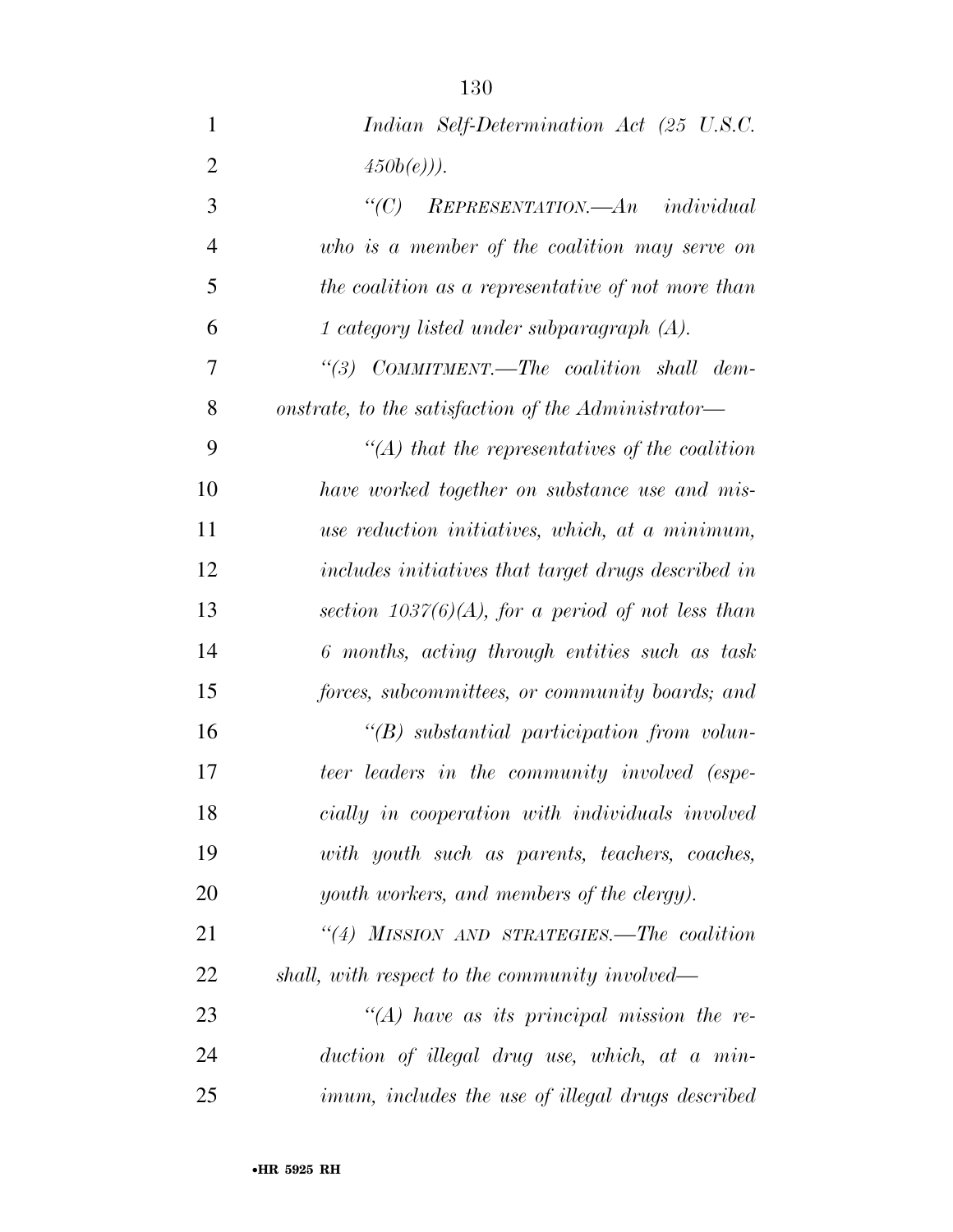| $\mathbf{1}$   | in section $1037(6)(A)$ , in a comprehensive and     |
|----------------|------------------------------------------------------|
| $\overline{2}$ | long-term manner, with a primary focus on            |
| 3              | youth in the community;                              |
| $\overline{4}$ | $\lq\lq B$ ) describe and document the nature and    |
| 5              | extent of the substance use and misuse problem,      |
| 6              | which, at a minimum, includes the use and mis-       |
| $\overline{7}$ | use of drugs described in section $1037(6)(A)$ , in  |
| 8              | <i>the community;</i>                                |
| 9              | $``(C)(i)$ provide a description of substance        |
| 10             | use and misuse prevention and treatment pro-         |
| 11             | grams and activities, which, at a minimum, in-       |
| 12             | cludes programs and activities relating to the use   |
| 13             | and misuse of drugs described in section             |
| 14             | $1037(6)(A)$ , in existence at the time of the grant |
| 15             | <i>application</i> ; and                             |
| 16             | $``(ii)$ identify substance use and misuse pro-      |
| 17             | grams and service gaps, which, at a minimum,         |
| 18             | includes programs and gaps relating to the use       |
| 19             | and misuse of drugs described in section             |
| 20             | $1037(6)(A)$ , in the community;                     |
| 21             | "(D) develop a strategic plan to reduce sub-         |
| 22             | stance use and misuse among youth, which, at a       |
| 23             | minimum, includes the use and misuse of drugs        |
| 24             | described in section $1037(6)(A)$ , in a comprehen-  |
| 25             | sive and long-term fashion; and                      |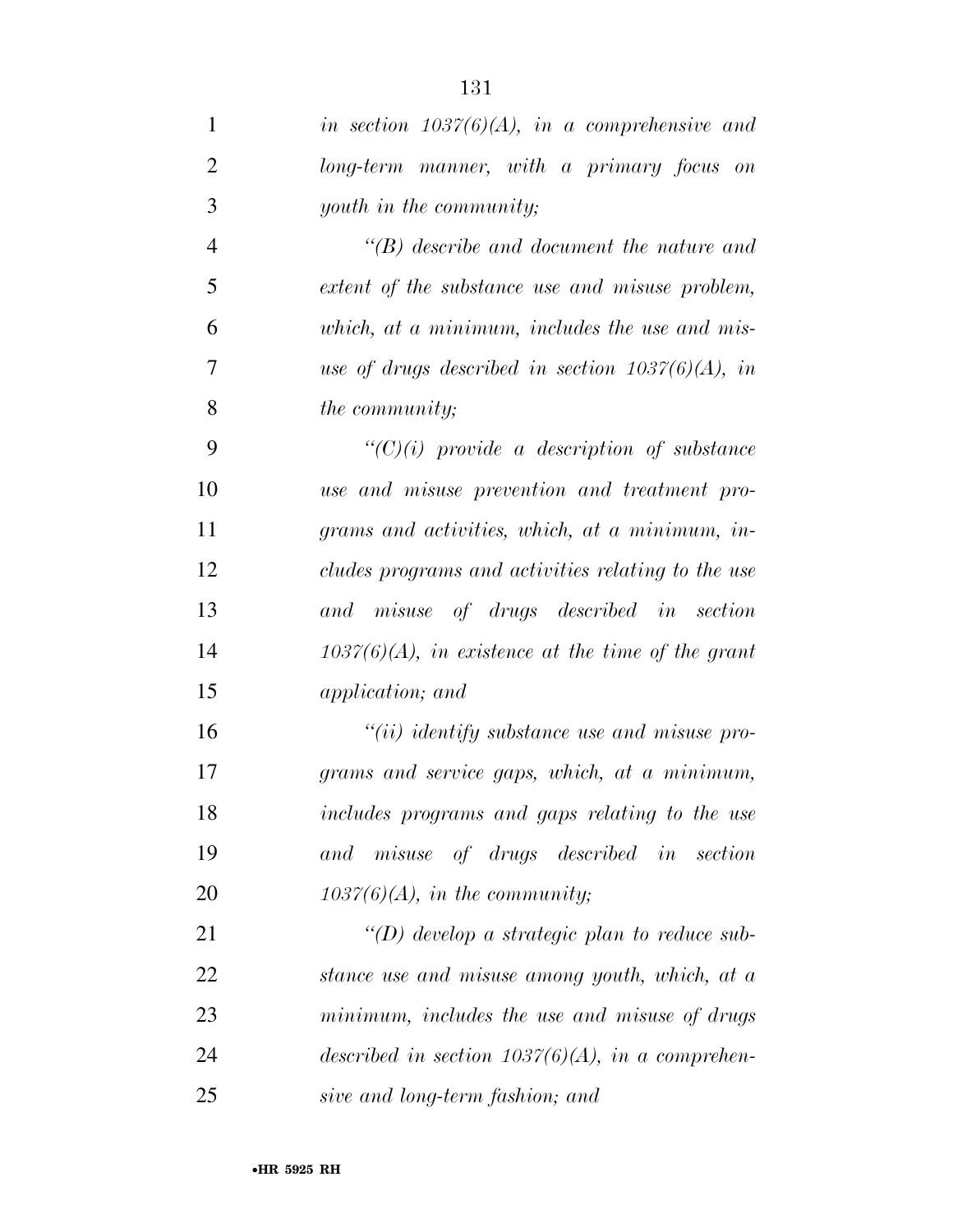| $\mathbf{1}$   | " $(E)$ work to develop a consensus regarding        |
|----------------|------------------------------------------------------|
| $\overline{2}$ | the priorities of the community to combat sub-       |
| 3              | stance use and misuse among youth, which, at a       |
| 4              | minimum, includes the use and misuse of drugs        |
| 5              | described in section $1037(6)(A)$ .                  |
| 6              | "(5) SUSTAINABILITY.—The coalition shall dem-        |
| 7              | onstrate that the coalition is an ongoing concern by |
| 8              | demonstrating that the coalition—                    |
| 9              | "(A) is—                                             |
| 10             | $\lq\lq(i)(I)$ a nonprofit organization; or          |
| 11             | "(II) an entity that the Administrator               |
| 12             | determines to be appropriate; or                     |
| 13             | "(ii) part of, or is associated with, an             |
| 14             | established legal entity;                            |
| 15             | $\lq\lq(B)$ receives financial support (including,   |
| 16             | in the discretion of the Administrator, in-kind      |
| 17             | contributions) from non-Federal sources; and         |
| 18             | " $(C)$ has a strategy to solicit substantial fi-    |
| 19             | nancial support from non-Federal sources to en-      |
| 20             | sure that the coalition and the programs oper-       |
| 21             | ated by the coalition are self-sustaining.           |
| 22             | "(6) ACCOUNTABILITY.—The coalition shall—            |
| 23             | "(A) establish a system to measure and re-           |
| 24             | port outcomes—                                       |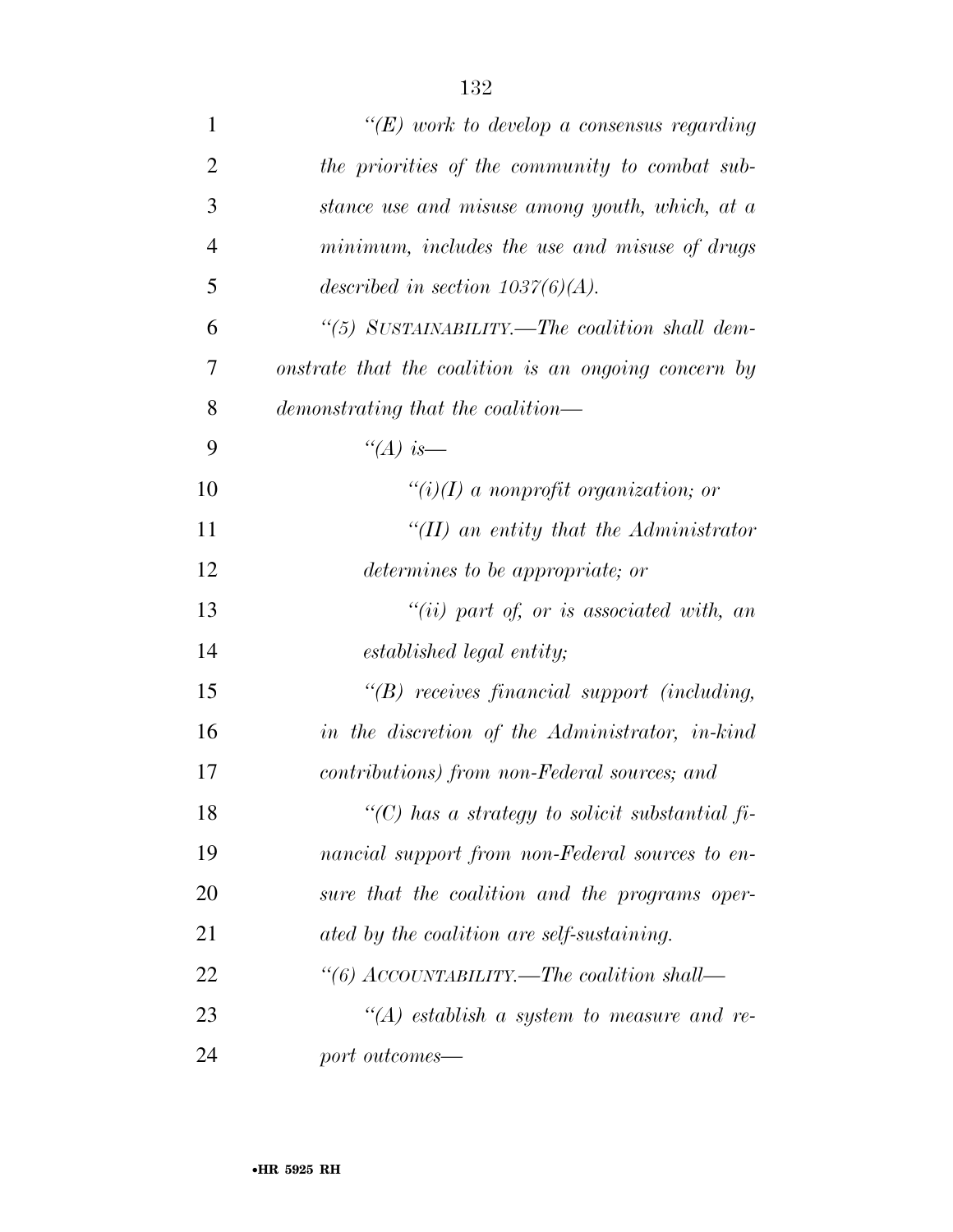| $\mathbf{1}$   | $\tilde{u}(i)$ consistent with common indicators               |
|----------------|----------------------------------------------------------------|
| $\overline{2}$ | and evaluation protocols established by the                    |
| 3              | Administrator; and                                             |
| $\overline{4}$ | "(ii) approved by the Administrator;                           |
| 5              | $\lq (B)$ conduct—                                             |
| 6              | "(i) for an initial grant under this                           |
| 7              | subchapter, an initial benchmark survey of                     |
| 8              | drug use among youth (or use local surveys                     |
| 9              | or performance measures available or acces-                    |
| 10             | sible in the community at the time of the                      |
| 11             | grant application); and                                        |
| 12             | $``(ii)$ biennial surveys (or incorporate                      |
| 13             | local surveys in existence at the time of the                  |
| 14             | evaluation) to measure the progress and ef-                    |
| 15             | fectiveness of the coalition; and                              |
| 16             | $\lq$ <sup>"</sup> (C) provide assurances that the entity con- |
| 17             | ducting an evaluation under this paragraph, or                 |
| 18             | from which the coalition receives information,                 |
| 19             | has experience—                                                |
| 20             | $\tilde{f}(i)$ in gathering data related to sub-               |
| 21             | stance use and misuse among youth; or                          |
| 22             | $``(ii)$ in evaluating the effectiveness of                    |
| 23             | community anti-drug coalitions.                                |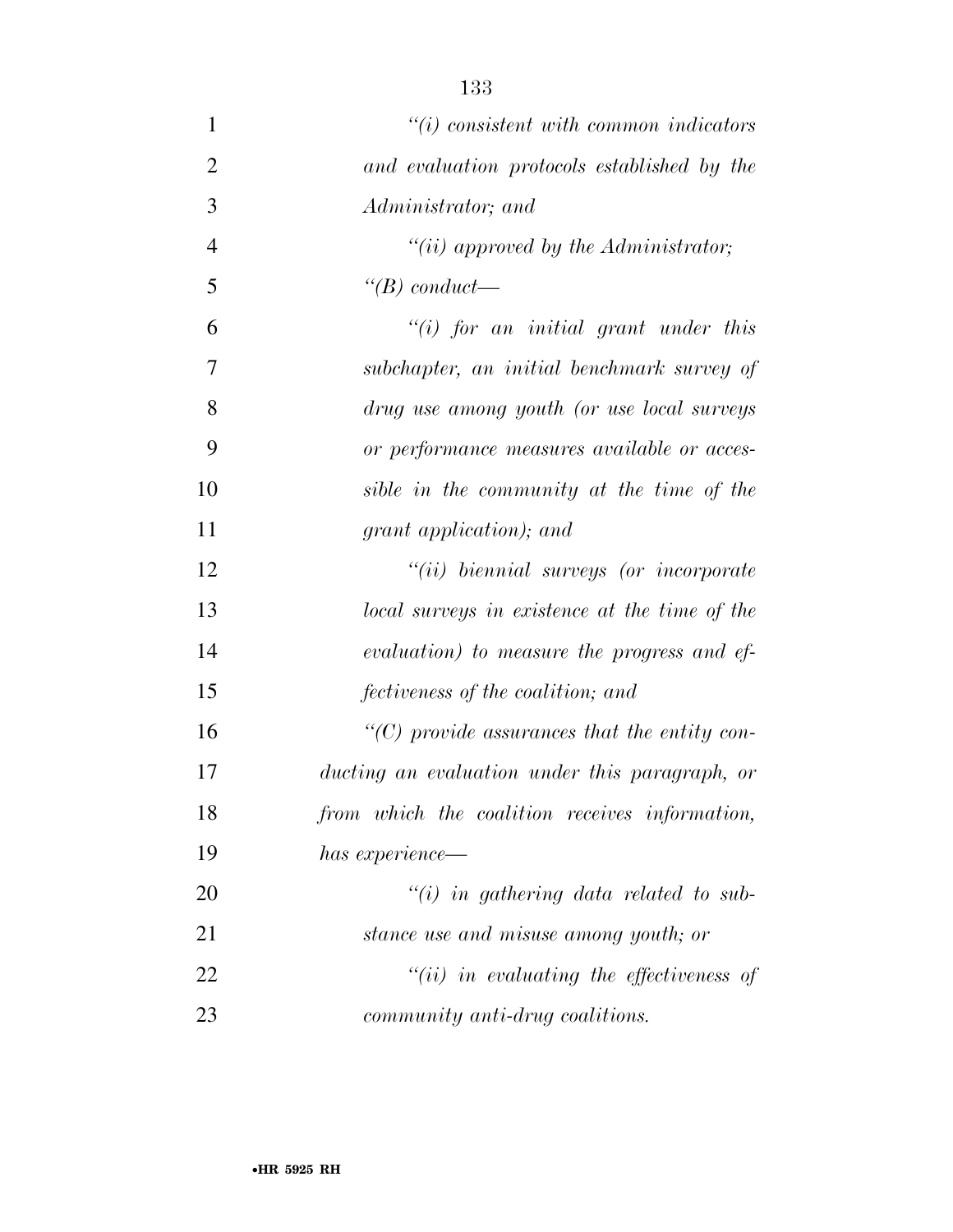| $\mathbf{1}$   | "(7) ADDITIONAL CRITERIA.—The Director shall          |
|----------------|-------------------------------------------------------|
| $\overline{2}$ | not impose any eligibility criteria on new applicants |
| 3              | or renewal grantees not provided in this chapter.     |
| $\overline{4}$ | "(b) GRANT AMOUNTS.-                                  |
| 5              | $``(1)$ IN GENERAL.—                                  |
| 6              | "(A) GRANTS.—                                         |
| $\tau$         | "(i) IN GENERAL.—Subject to clause                    |
| 8              | $(iv)$ , for a fiscal year, the Administrator         |
| 9              | may grant to an eligible coalition under              |
| 10             | this paragraph, an amount not to exceed the           |
| 11             | amount of non-Federal funds raised by the             |
| 12             | coalition, including in-kind contributions,           |
| 13             | for that fiscal year.                                 |
| 14             | "(ii) SUSPENSION OF GRANTS.—If such                   |
| 15             | grant recipient fails to continue to meet the         |
| 16             | criteria specified in subsection $(a)$ , the $Ad-$    |
| 17             | ministrator may suspend the grant, after              |
| 18             | providing written notice to the grant recipi-         |
| 19             | ent and an opportunity to appeal.                     |
| 20             | "(iii) RENEWAL GRANTS.—Subject to                     |
| 21             | clause (iv), the Administrator may award a            |
| 22             | renewal grant to a grant recipient under              |
| 23             | this subparagraph for each fiscal year fol-           |
| 24             | lowing the fiscal year for which an initial           |
| 25             | grant is awarded, in an amount not to ex-             |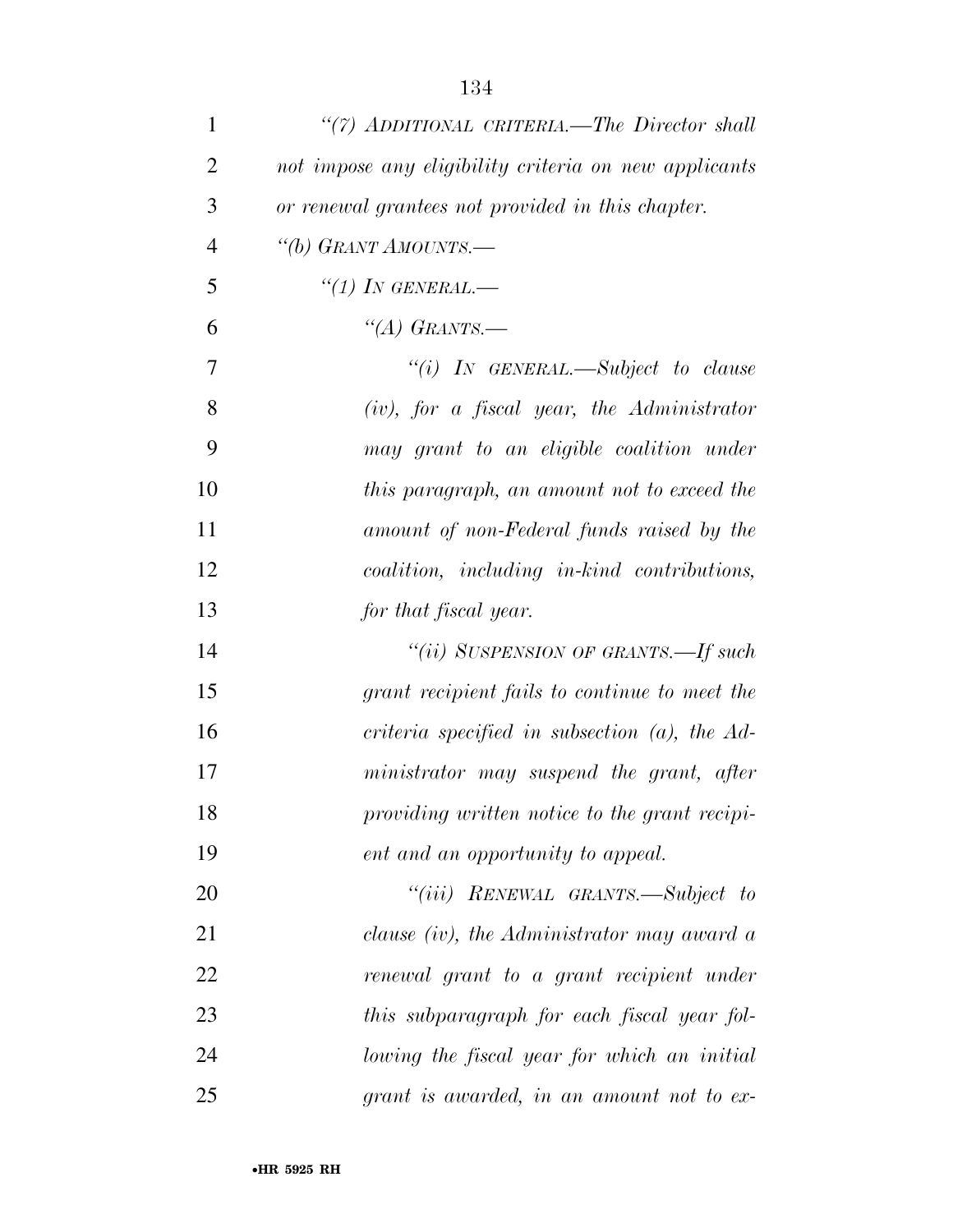| $\mathbf{1}$   | ceed the amount of non-Federal funds raised    |
|----------------|------------------------------------------------|
| $\overline{2}$ | by the coalition, including in-kind contribu-  |
| 3              | tions, for that fiscal year, during the 4-year |
| $\overline{4}$ | period following the period of the initial     |
| 5              | grant.                                         |
| 6              | "(iv) LIMITATION.—The amount of $a$            |
| 7              | grant award under this subparagraph may        |
| 8              | not exceed $$125,000$ for a fiscal year.       |
| 9              | "(B) COALITION AWARDS.—                        |
| 10             | "(i) IN GENERAL.—Except as provided            |
| 11             | in clause (ii), the Administrator may, with    |
| 12             | respect to a community, make a grant to 1      |
| 13             | eligible coalition that represents that com-   |
| 14             | munity.                                        |
| 15             | "(ii) $EXCEPTION$ —The Administrator           |
| 16             | may make a grant to more than 1 eligible       |
| 17             | coalition that represents a community if-      |
| 18             | $\lq (I)$ the eligible coalitions dem-         |
| 19             | onstrate that the coalitions are collabo-      |
| 20             | rating with one another; and                   |
| 21             | $``(II)$ each of the coalitions has            |
| 22             | independently met the requirements set         |
| 23             | forth in subsection $(a)$ .                    |
| 24             | "(2) RURAL COALITION GRANTS.-                  |
| 25             | "(A) IN GENERAL.—                              |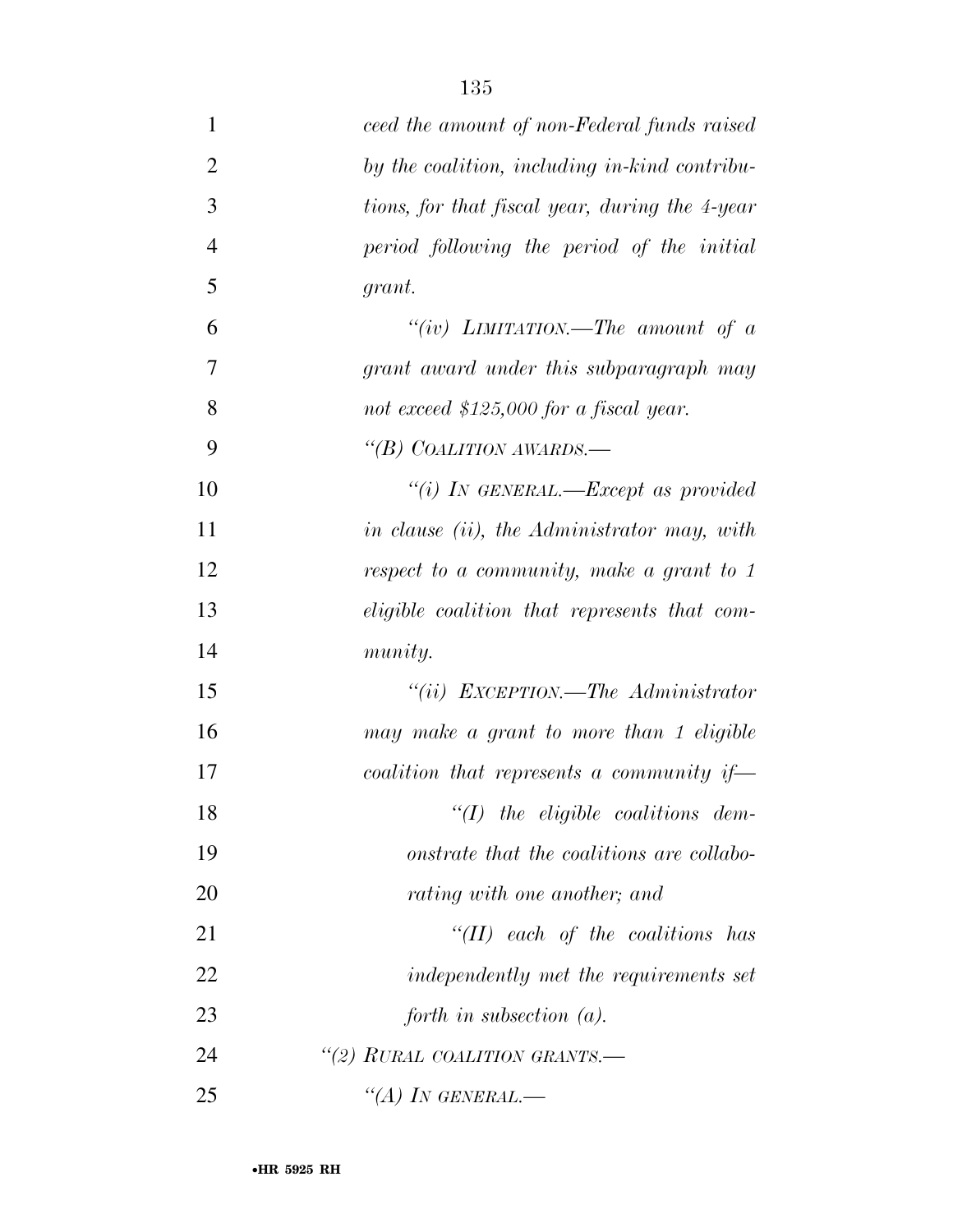| $\mathbf{1}$   | $``(i)$ IN GENERAL.—In addition<br>$- to$       |
|----------------|-------------------------------------------------|
| $\overline{2}$ | awarding grants under paragraph (1), to         |
| 3              | stimulate the development of coalitions in      |
| $\overline{4}$ | sparsely populated and rural areas, the Ad-     |
| 5              | ministrator may award a grant in accord-        |
| 6              | ance with this section to a coalition that      |
| 7              | represents a county with a population that      |
| 8              | does not exceed 30,000 individuals. In          |
| 9              | awarding a grant under this paragraph, the      |
| 10             | Administrator may waive any requirement         |
| 11             | under subsection $(a)$ if the Administrator     |
| 12             | considers that waiver to be appropriate.        |
| 13             | "(ii) MATCHING REQUIREMENT.—Sub-                |
| 14             | ject to subparagraph $(C)$ , for a fiscal year, |
| 15             | the Administrator may grant to an eligible      |
| 16             | coalition under this paragraph, an amount       |
| 17             | not to exceed the amount of non-Federal         |
| 18             | funds raised by the coalition, including in-    |
| 19             | kind contributions, for that fiscal year.       |
| 20             | "(iii) SUSPENSION OF GRANTS.—If                 |
| 21             | such grant recipient fails to continue to       |
| 22             | meet any criteria specified in subsection $(a)$ |
| 23             | that has not been waived by the Adminis-        |
| 24             | trator pursuant to clause $(i)$ , the Adminis-  |
| 25             | trator may suspend the grant, after pro-        |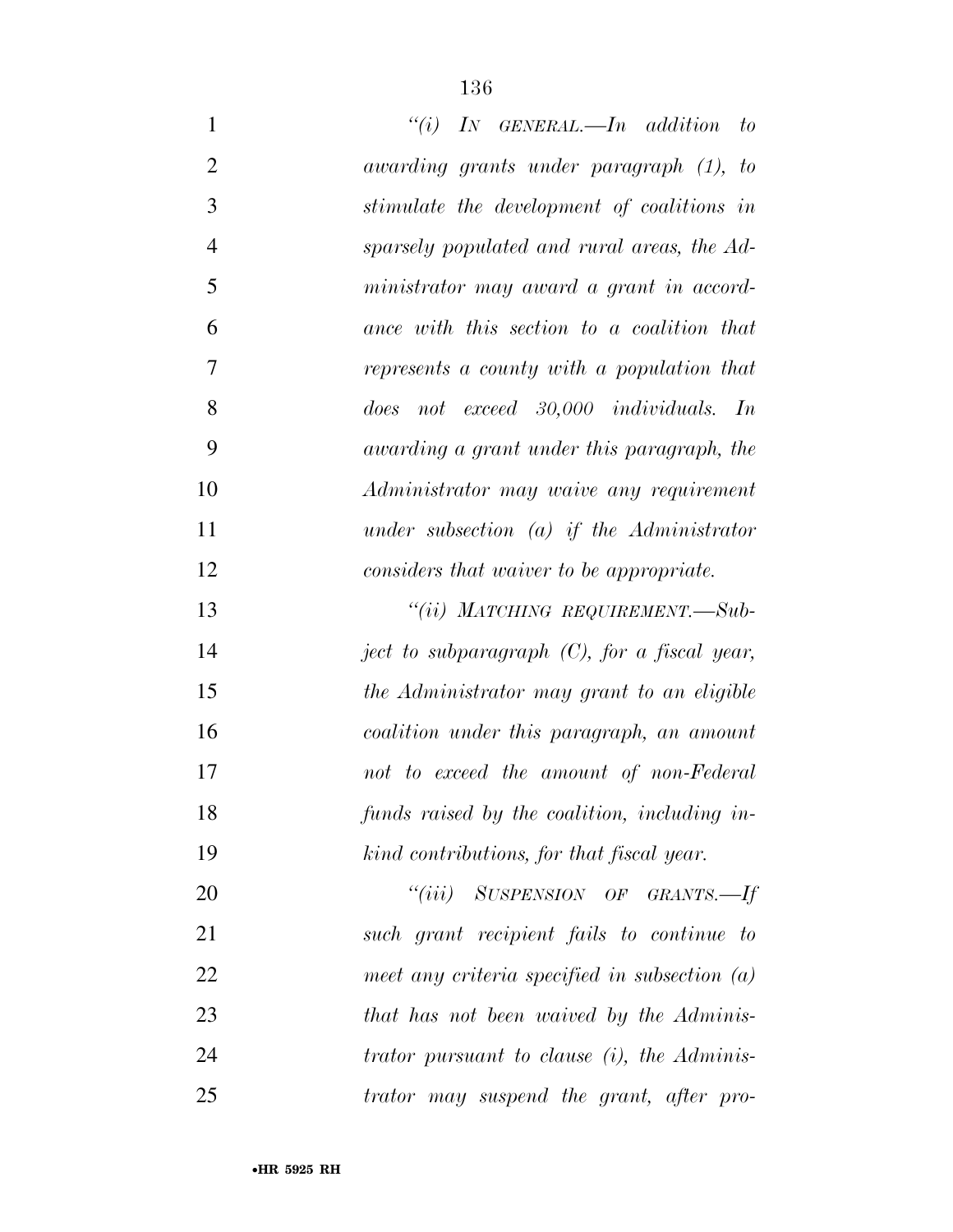| $\mathbf{1}$   | viding written notice to the grant recipient       |
|----------------|----------------------------------------------------|
| $\overline{2}$ | and an opportunity to appeal.                      |
| 3              | RENEWAL GRANTS.-The Adminis-<br>$\lq(B)$           |
| $\overline{4}$ | trator may award a renewal grant to an eligible    |
| 5              | coalition that is a grant recipient under this     |
| 6              | paragraph for each fiscal year following the fis-  |
| 7              | cal year for which an initial grant is awarded,    |
| 8              | in an amount not to exceed the amount of non-      |
| 9              | Federal funds raised by the coalition, including   |
| 10             | in-kind contributions, during the 4-year period    |
| 11             | following the period of the initial grant.         |
| 12             | "(C) LIMITATIONS.—                                 |
| 13             | "(i) AMOUNT.—The amount of a grant                 |
| 14             | award under this paragraph shall not ex-           |
| 15             | ceed \$125,000 for a fiscal year.                  |
| 16             | "(ii) $A\text{WARDS}.$ With respect to<br>$\alpha$ |
| 17             | county referred to in subparagraph $(A)$ , the     |
| 18             | Administrator may award a grant under              |
| 19             | this section to not more than 1 eligible coa-      |
| 20             | <i>lition that represents the county.</i>          |
| 21             | "(3) ADDITIONAL GRANTS.-                           |
| 22             | "(A) IN GENERAL.—Subject to subpara-               |
| 23             | graph $(F)$ , the Administrator may award an ad-   |
| 24             | ditional grant under this paragraph to an eligi-   |
| 25             | ble coalition awarded a grant under paragraph      |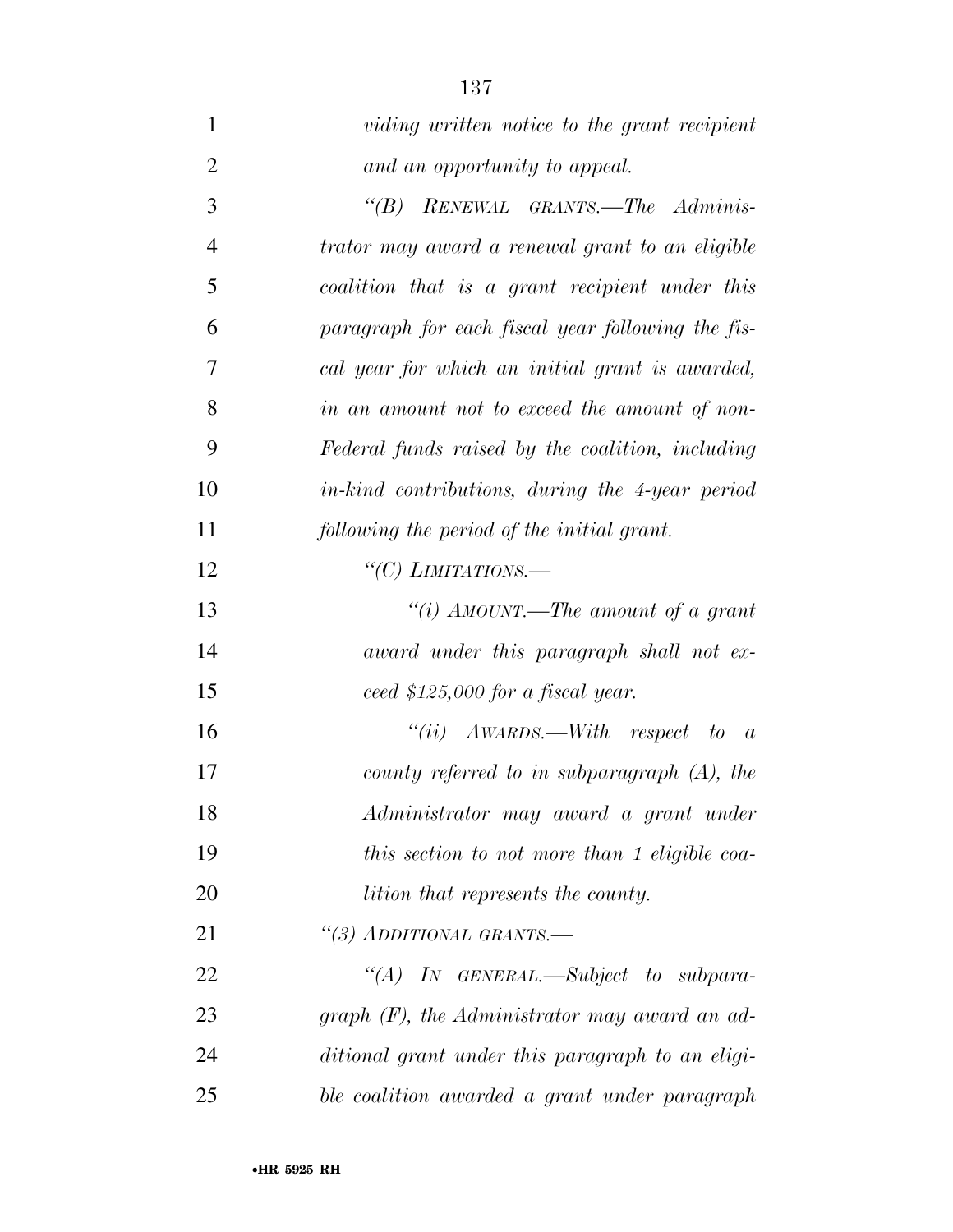| $\mathbf{1}$   | $(1)$ or $(2)$ for any first fiscal year after the end       |
|----------------|--------------------------------------------------------------|
| $\overline{2}$ | of the 4-year period following the period of the             |
| 3              | <i>initial grant under paragraph</i> $(1)$ or $(2)$ , as the |
| $\overline{4}$ | case may be.                                                 |
| 5              | $\lq\lq B$ SCOPE OF GRANTS.—A coalition                      |
| 6              | awarded a grant under paragraph $(1)$ or $(2)$ , in-         |
| 7              | cluding a renewal grant under such paragraph,                |
| 8              | may not be awarded another grant under such                  |
| 9              | paragraph, and is eligible for an additional                 |
| 10             | grant under this section only under this para-               |
| 11             | graph.                                                       |
| 12             | "(C) NO PRIORITY FOR APPLICATIONS.—The                       |
| 13             | Administrator may not afford a higher priority               |
| 14             | in the award of an additional grant under this               |
| 15             | paragraph than the Administrator would afford                |
| 16             | the applicant for the grant if the applicant were            |
| 17             | submitting an application for an initial grant               |
| 18             | under paragraph $(1)$ or $(2)$ rather than an ap-            |
| 19             | plication for a grant under this paragraph.                  |
| 20             | "(D) RENEWAL GRANTS.—Subject to sub-                         |
| 21             | paragraph $(F)$ , the Administrator may award a              |
| 22             | renewal grant to a grant recipient under this                |
| 23             | paragraph for each of the fiscal years of the 4-             |
| 24             | fiscal-year period following the fiscal year for             |
| 25             | which the initial additional grant under sub-                |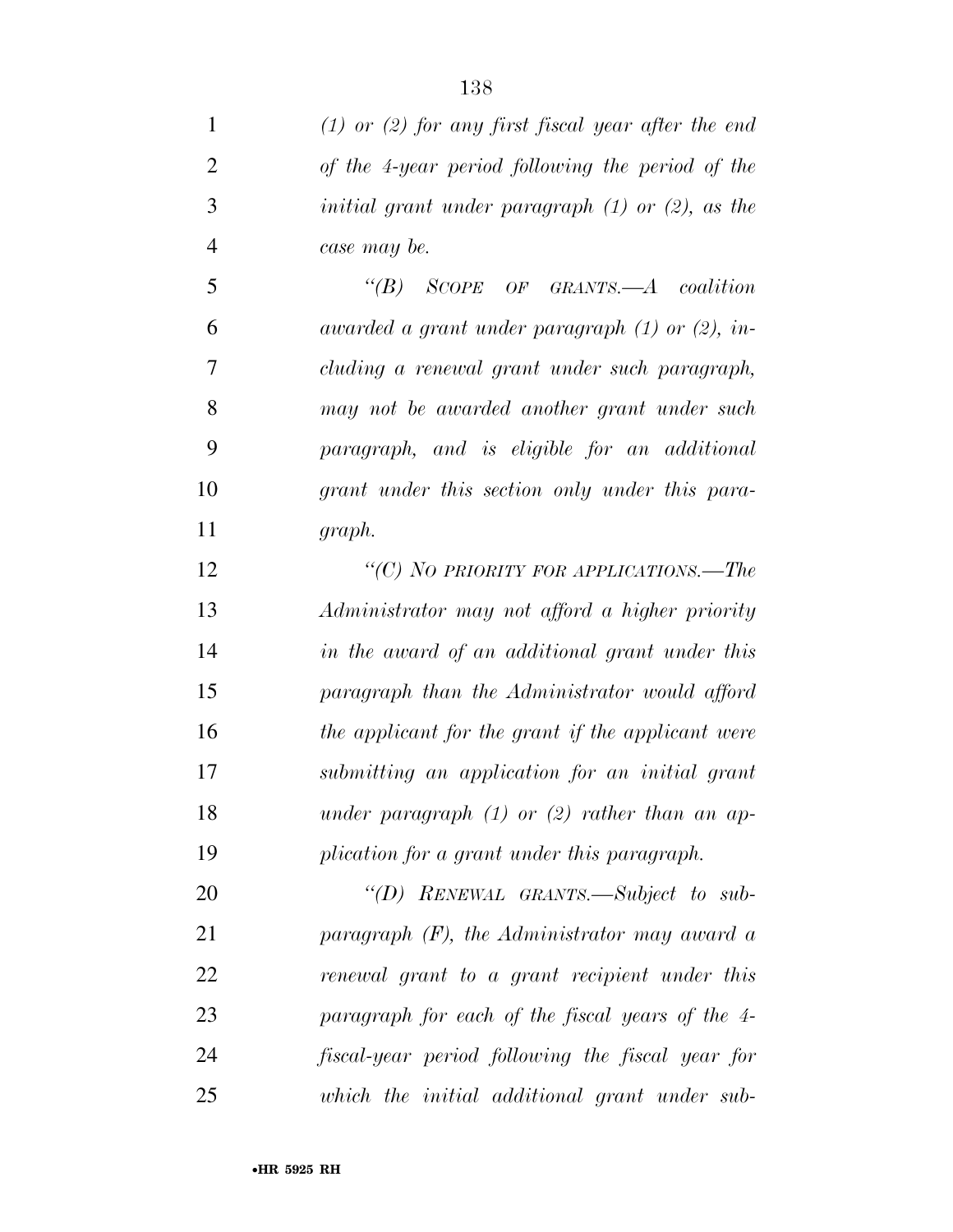| $\mathbf{1}$   | paragraph $(A)$ is awarded in an amount not to       |
|----------------|------------------------------------------------------|
| $\overline{2}$ | exceed amounts as follows:                           |
| 3              | "(i) For the first and second fiscal                 |
| $\overline{4}$ | years of that 4-fiscal-year period, the              |
| $\mathfrak{S}$ | amount equal to 80 percent of the non-Fed-           |
| 6              | eral funds, including in-kind contributions,         |
| $\overline{7}$ | raised by the coalition for the applicable fis-      |
| 8              | cal year.                                            |
| 9              | $``(ii)$ For the third and fourth fiscal             |
| 10             | years of that 4-fiscal-year period, the              |
| 11             | amount equal to 67 percent of the non-Fed-           |
| 12             | eral funds, including in-kind contributions,         |
| 13             | raised by the coalition for the applicable fis-      |
| 14             | cal year.                                            |
| 15             | " $(E)$ SUSPENSION.—If a grant recipient             |
| 16             | under this paragraph fails to continue to meet       |
| 17             | the criteria specified in subsection $(a)$ , the Ad- |
| 18             | ministrator may suspend the grant, after pro-        |
| 19             | viding written notice to the grant recipient and     |
| 20             | an opportunity to appeal.                            |
| 21             | "(F) LIMITATION.—The amount of a grant               |
| 22             | award under this paragraph may not exceed            |
| 23             | $$125,000$ for a fiscal year.                        |
| 24             | "(4) PROCESS FOR SUSPENSION.—A grantee               |
| 25             | shall not be suspended or terminated under para-     |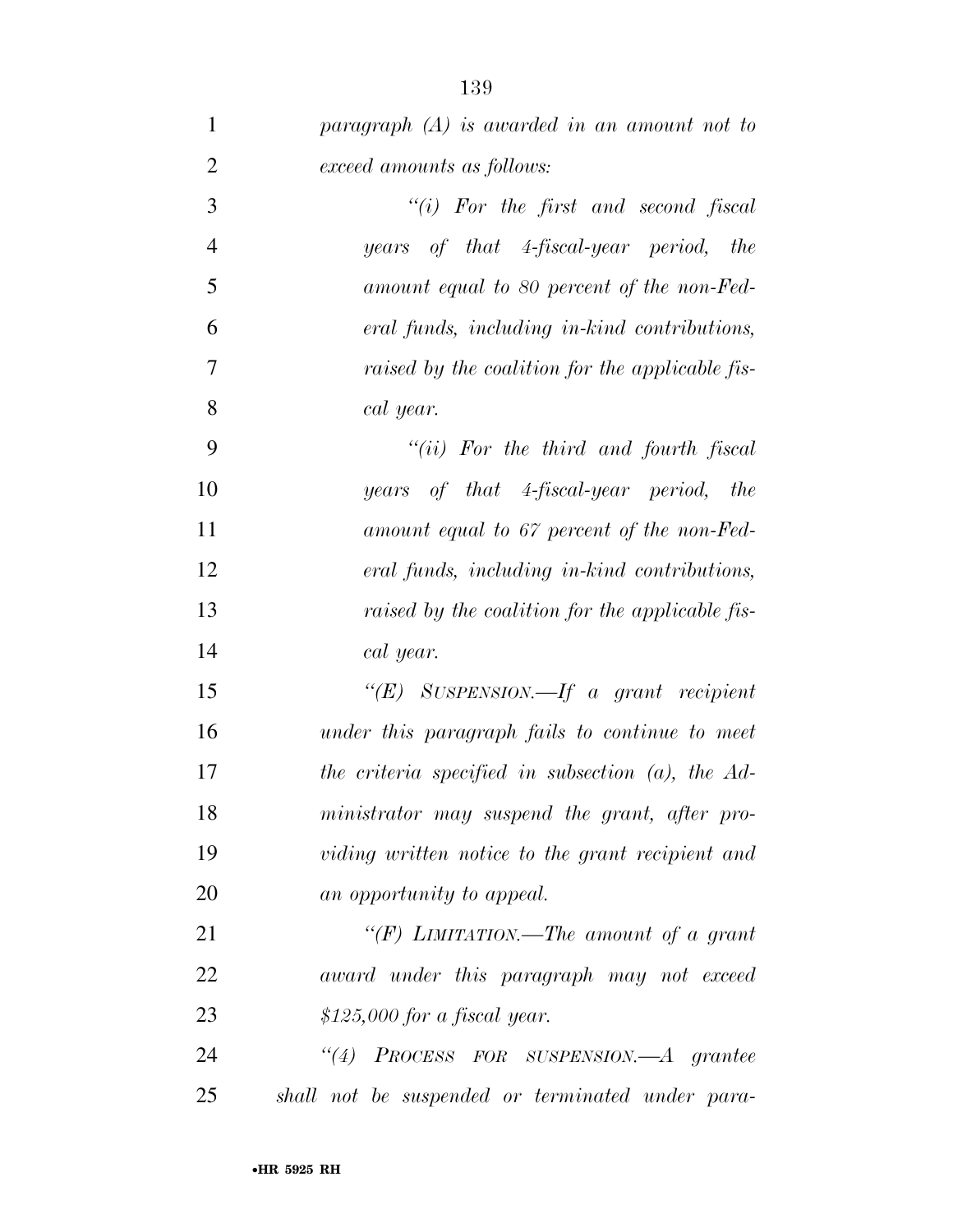*graph (1)(A)(ii), (2)(A)(iii), or (3)(C) unless that grantee is afforded a fair, timely, and independent appeal prior to such suspension or termination. ''(c) TREATMENT OF FUNDS FOR COALITIONS REP- RESENTING CERTAIN ORGANIZATIONS.—Funds appro- priated for the substance use and misuse activities of a coa- lition that includes a representative of the Bureau of Indian Affairs, the Indian Health Service, or a tribal government agency with expertise in the field of substance use preven-*

 *tion may be counted as non-Federal funds raised by the coalition for purposes of this section.* 

 *''(d) PRIORITY IN AWARDING GRANTS.—In awarding grants under subsection (b)(1)(A)(i), priority shall be given to a coalition serving economically disadvantaged areas.* 

## *''§ 1033. Information collection and dissemination with respect to grant recipients*

*''(a) COALITION INFORMATION.—* 

 *''(1) GENERAL AUDITING AUTHORITY.—For the purpose of audit and examination, the Adminis-trator—* 

 *''(A) shall have access to any books, docu- ments, papers, and records that are pertinent to any grant or grant renewal request under this chapter; and*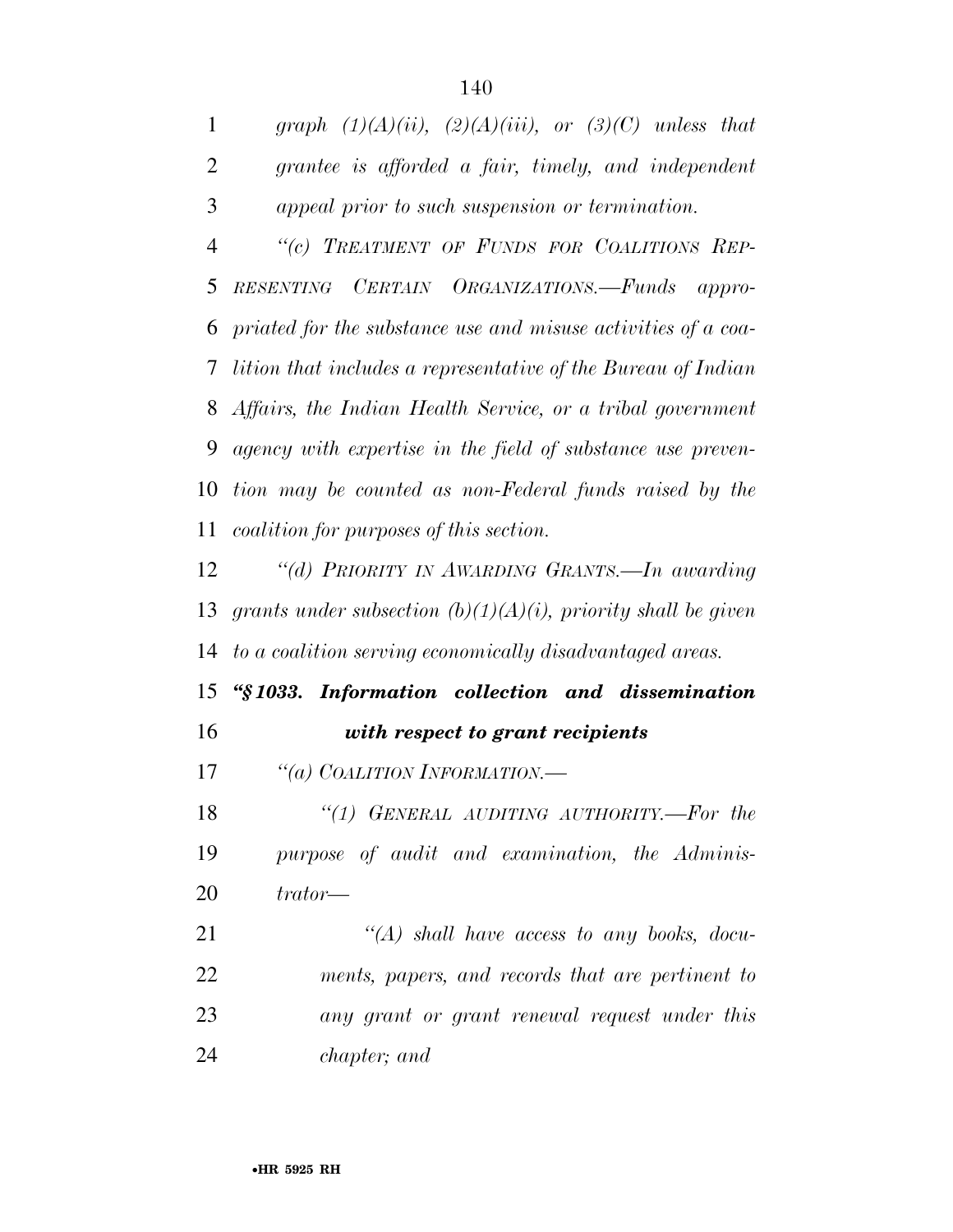| $\mathbf{1}$   | $\lq\lq B$ may periodically request information        |
|----------------|--------------------------------------------------------|
| $\overline{2}$ | from a grant recipient to ensure that the grant        |
| 3              | recipient meets the applicable criteria under sec-     |
| $\overline{4}$ | tion $1032(a)$ .                                       |
| 5              | "(2) APPLICATION PROCESS.—The Administrator            |
| 6              | shall issue a request for proposal regarding, with re- |
| 7              | spect to the grants awarded under section 1032, the    |
| 8              | application process, grant renewal, and suspension or  |
| 9              | withholding of renewal grants. Each application        |
| 10             | under this paragraph shall be in writing and shall be  |
| 11             | subject to review by the Administrator.                |
| 12             | "(3) REPORTING.—The Administrator shall, to            |
| 13             | the maximum extent practicable and in a manner         |
| 14             | consistent with applicable law, minimize reporting     |
| 15             | requirements by a grant recipient and expedite any     |
| 16             | application for a renewal grant made under this sub-   |
| 17             | <i>chapter.</i>                                        |
| 18             | "(b) DATA COLLECTION AND DISSEMINATION.-               |
| 19             | "(1) IN GENERAL.—The Administrator may col-            |
| 20             | lect data from—                                        |
| 21             | $\lq\lq (A)$ national substance use and misuse or-     |
| 22             | ganizations that work with eligible coalitions,        |

 *community anti-drug coalitions, departments or agencies of the Federal Government, or State or*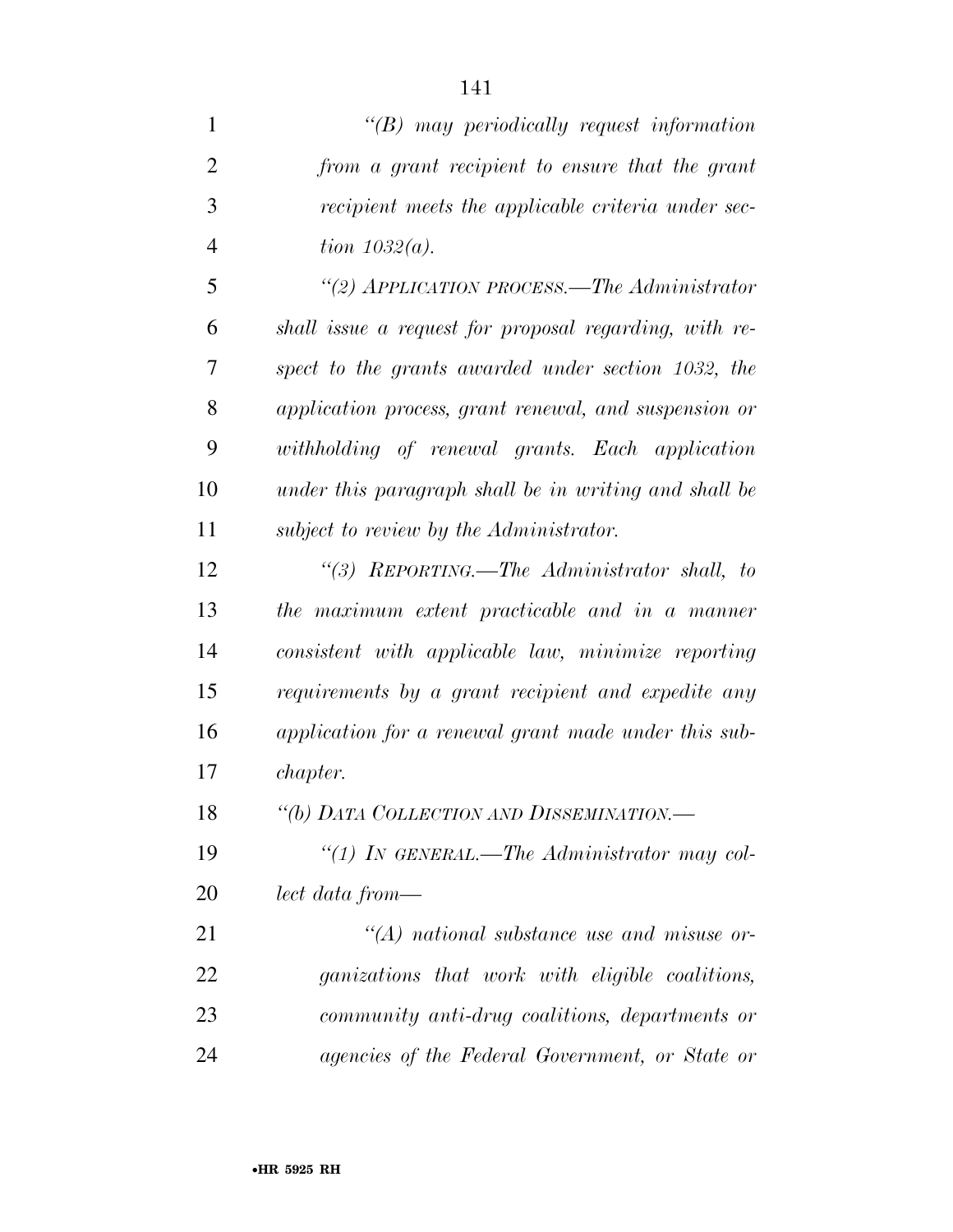| 1              | local governments and the governing bodies of           |
|----------------|---------------------------------------------------------|
| $\overline{2}$ | Indian tribes; and                                      |
| 3              | "(B) any other entity or organization that              |
| $\overline{4}$ | carries out activities that relate to the purposes      |
| 5              | of the Program.                                         |
| 6              | "(2) ACTIVITIES OF ADMINISTRATOR.—The Ad-               |
| 7              | $ministrator$ may—                                      |
| 8              | $\lq (A)$ evaluate the utility of specific initia-      |
| 9              | tives relating to the purposes of the Program;          |
| 10             | "(B) conduct an evaluation of the Program;              |
| 11             | and                                                     |
| 12             | $\lq$ (C) disseminate information described in          |
| 13             | <i>this subsection to</i> —                             |
| 14             | $``(i)$ eligible coalitions and other sub-              |
| 15             | stance use prevention organizations; and                |
| 16             | $``(ii)$ the general public.                            |
| 17             | "(3) CONSULTATION.—The Administrator shall              |
| 18             | carry out activities under this subsection in consulta- |
| 19             | tion with the National Community Antidrug Coali-        |
| 20             | tion Institute.                                         |
| 21             | "(4) LIMITATION ON USE OF CERTAIN FUNDS                 |
| 22             | FOR EVALUATION OF PROGRAM.—Amounts for activi-          |
| 23             | ties under paragraph $(2)(B)$ may not be derived from   |
| 24             | $amounts$ under section $1038(a)$ except for amounts    |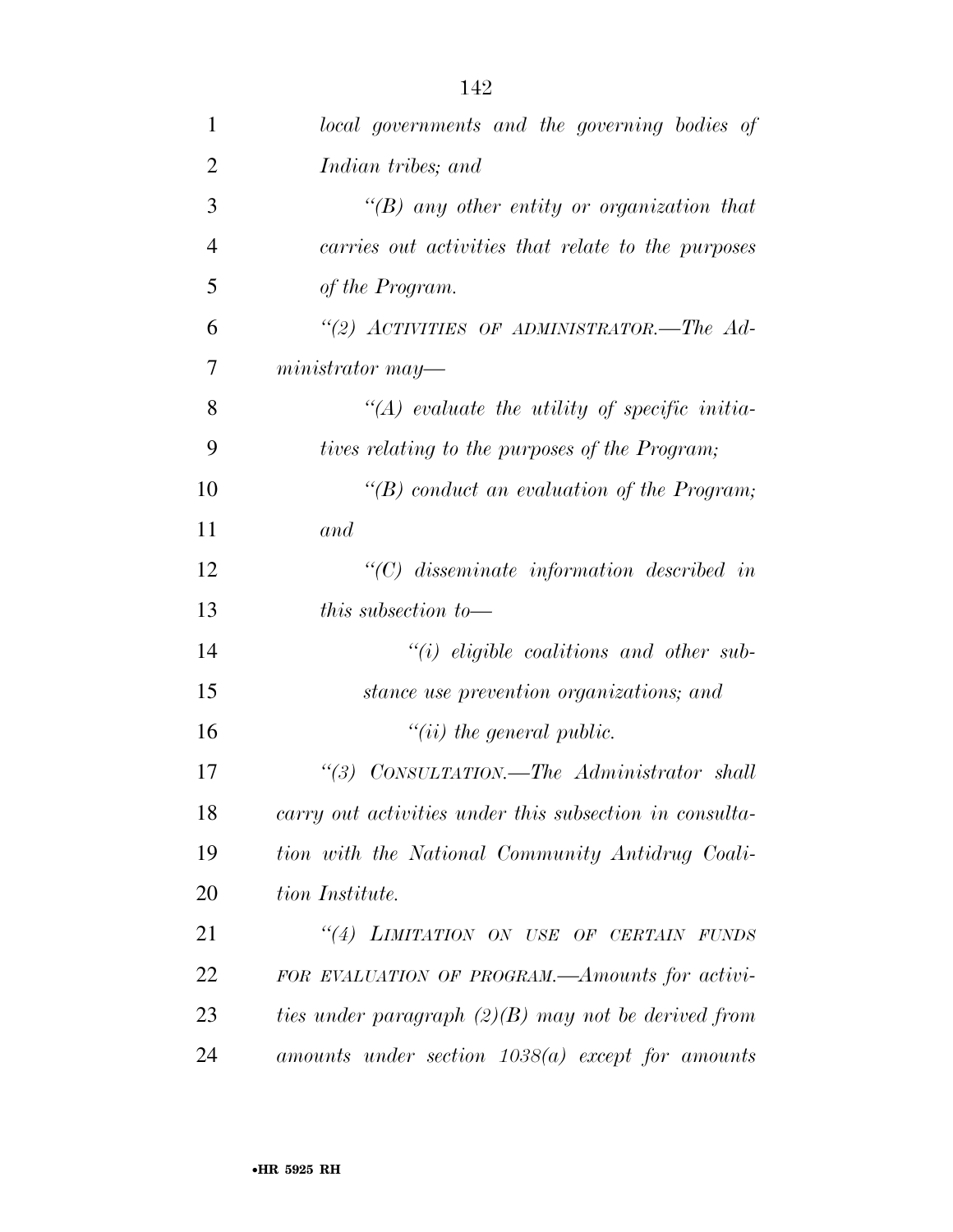| 1              | that are available under section 1038(b) for adminis-        |
|----------------|--------------------------------------------------------------|
| $\overline{2}$ | <i>trative costs.</i>                                        |
| 3              | "§1034. Technical assistance and training                    |
| $\overline{4}$ | "(a) IN GENERAL.—                                            |
| 5              | "(1) TECHNICAL ASSISTANCE AND<br>$AGREE-$                    |
| 6              | MENTS.—With respect to any grant recipient or other          |
| 7              | organization, the Administrator may—                         |
| 8              | $\lq (A)$ offer technical assistance and training;           |
| 9              | and                                                          |
| 10             | $\lq\lq B$ enter into contracts and cooperative              |
| 11             | <i>agreements.</i>                                           |
| 12             | "(2) COORDINATION OF PROGRAMS.—The Ad-                       |
| 13             | ministrator may facilitate the coordination of pro-          |
| 14             | grams between a grant recipient and other organiza-          |
| 15             | <i>tions and entities.</i>                                   |
| 16             | "(b) TRAINING.—The Administrator may provide                 |
| 17             | training to any representative designated by a grant recipi- |
| 18             | $ent in$ —                                                   |
| 19             | $\lq(1)$ coalition building;                                 |
| 20             | $\lq(2)$ task force development;                             |
| 21             | $\lq(3)$ mediation and facilitation, direct service,         |
| 22             | assessment and evaluation; or                                |
| 23             | $\lq(4)$ any other activity related to the purposes of       |
| 24             | the Program.                                                 |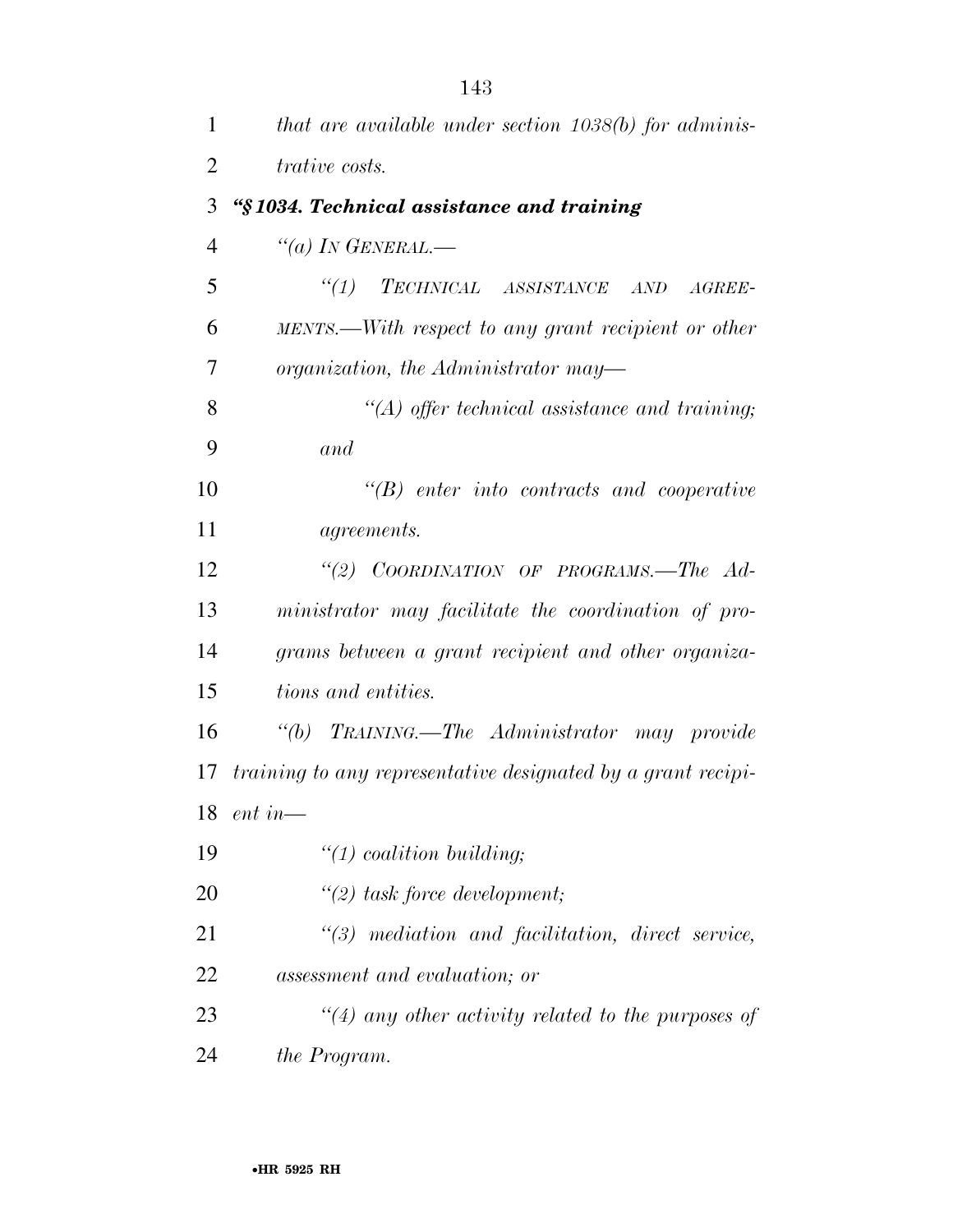*''(a) AUTHORITY TO MAKE GRANTS.—As part of the program established under section 1031, the Director may award an initial grant under this subsection, and renewal grants under subsection (f), to any coalition awarded a grant under section 1032 that meets the criteria specified in subsection (d) in order to fund coalition mentoring ac-tivities by such coalition in support of the program.* 

*''(b) TREATMENT WITH OTHER GRANTS.—* 

 *''(1) SUPPLEMENT.—A grant awarded to a coali- tion under this section is in addition to any grant awarded to the coalition under section 1032.* 

 *''(2) REQUIREMENT FOR BASIC GRANT.—A coali- tion may not be awarded a grant under this section for a fiscal year unless the coalition was awarded a grant or renewal grant under section 1032(b) for that fiscal year.* 

 *''(c) APPLICATION.—A coalition seeking a grant under this section shall submit to the Administrator an applica- tion for the grant in such form and manner as the Adminis-trator may require.* 

 *''(d) CRITERIA.—A coalition meets the criteria speci-fied in this subsection if the coalition—* 

*''(1) has been in existence for at least 5 years;*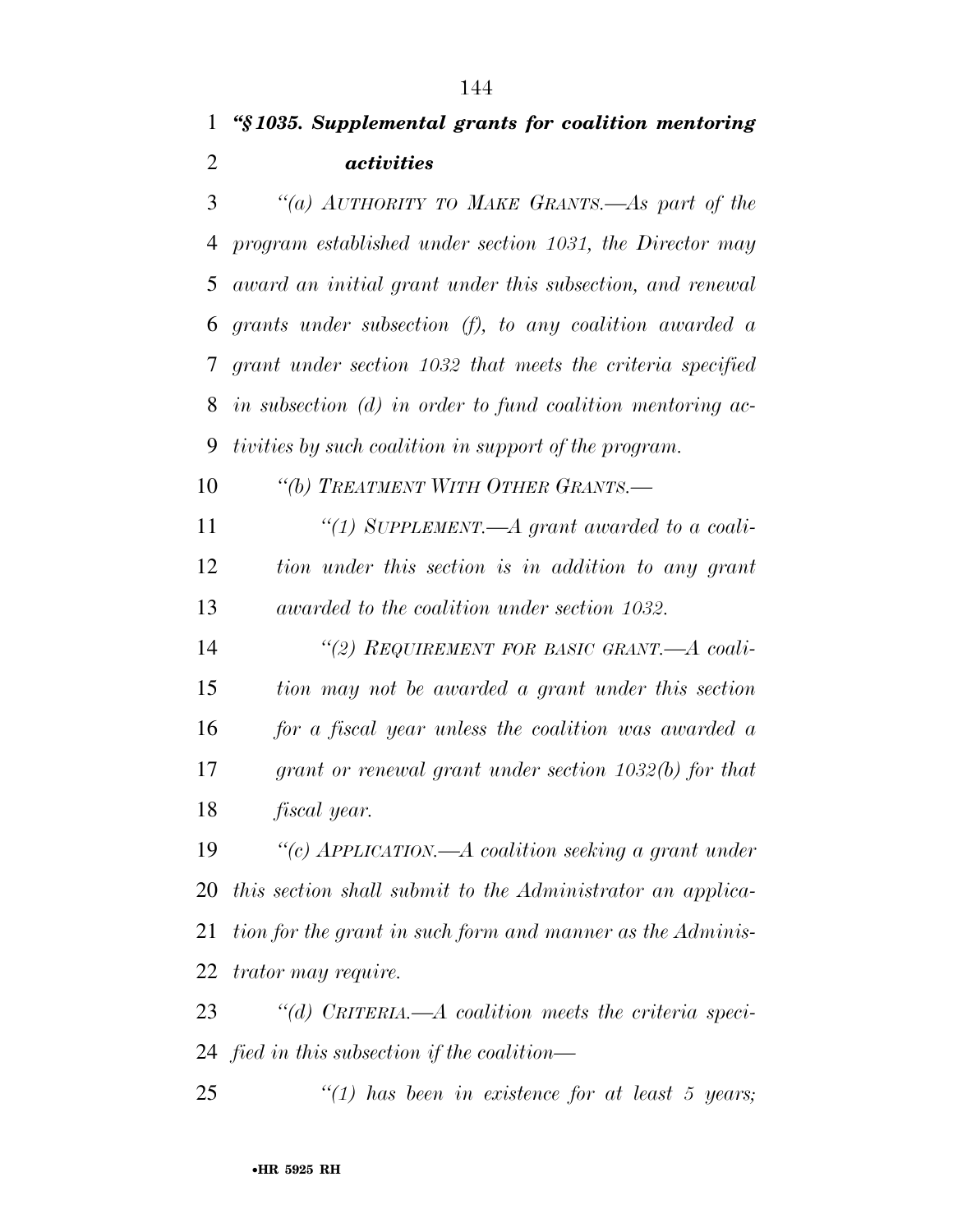| $\mathbf{1}$   | $\lq(2)$ has achieved, by or through its own efforts,       |
|----------------|-------------------------------------------------------------|
| $\overline{2}$ | measurable results in the prevention and treatment of       |
| 3              | substance use and misuse among youth;                       |
| $\overline{4}$ | "(3) has staff or members willing to serve as               |
| 5              | mentors for persons seeking to start or expand the ac-      |
| 6              | tivities of other coalitions in the prevention and treat-   |
| 7              | ment of substance use and misuse;                           |
| 8              | $\lq(4)$ has demonstrable support from some mem-            |
| 9              | bers of the community in which the coalition men-           |
| 10             | toring activities to be supported by the grant under        |
| 11             | this section are to be carried out; and                     |
| 12             | $\lq(5)$ submits to the Administrator a detailed            |
| 13             | plan for the coalition mentoring activities to be sup-      |
| 14             | ported by the grant under this section.                     |
| 15             | "(e) USE OF GRANT FUNDS.—A coalition awarded a              |
| 16             | grant under this section shall use the grant amount for     |
| 17             | mentoring activities to support and encourage the develop-  |
| 18             | ment of new, self-supporting community coalitions that are  |
|                | 19 focused on the prevention and treatment of substance use |
| 20             | and misuse in such new coalitions' communities. The men-    |
| 21             | toring coalition shall encourage such development in ac-    |
| 22             | cordance with the plan submitted by the mentoring coali-    |
| 23             | tion under subsection $(d)(5)$ .                            |
| 24             | RENEWAL GRANTS.—The Administrator<br>``(f)<br>may           |

*make a renewal grant to any coalition awarded a grant*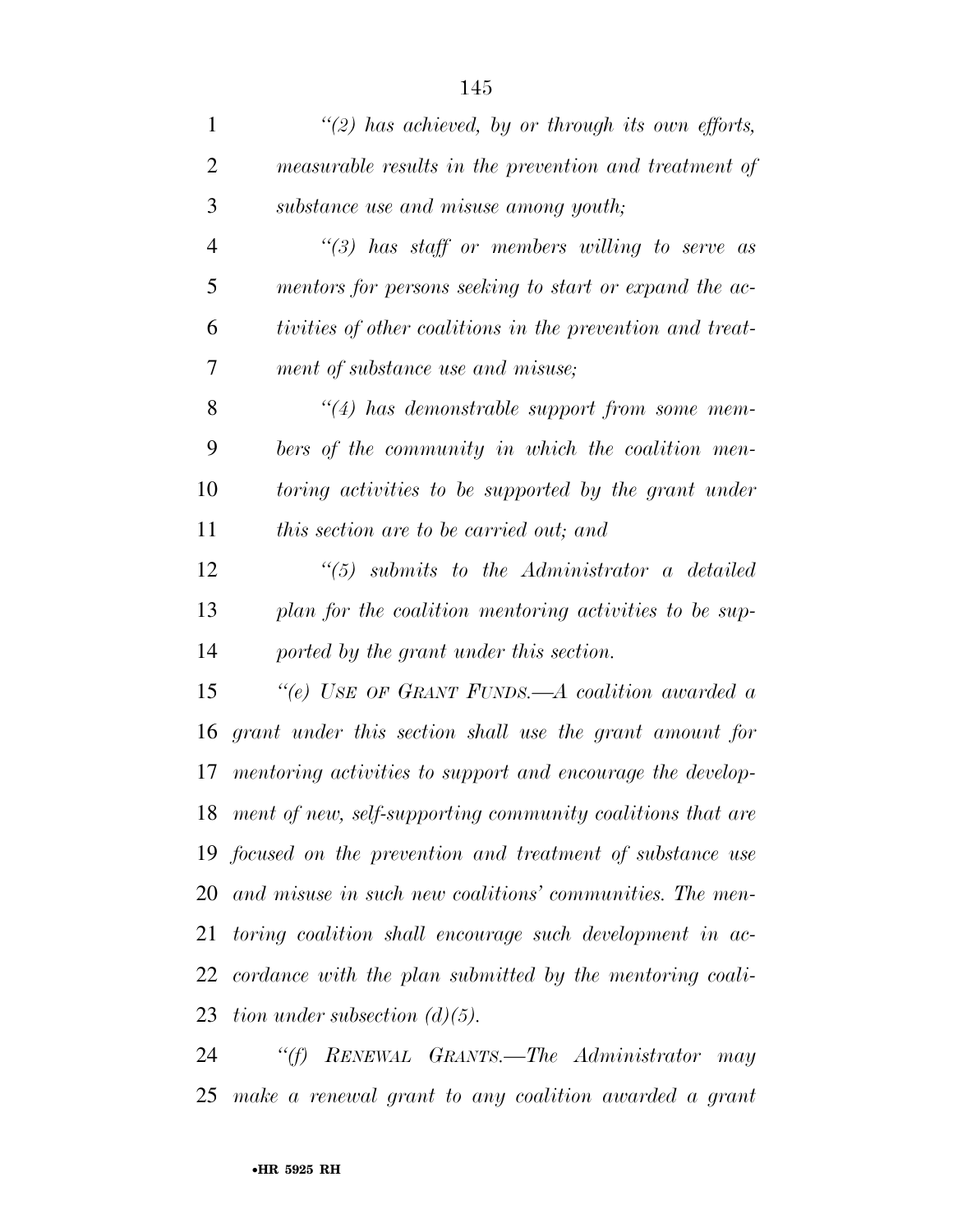| $\mathbf{1}$   | under subsection $(a)$ , or a previous renewal grant under    |
|----------------|---------------------------------------------------------------|
| 2              | this subsection, if the coalition, at the time of application |
| 3              | $for such$ renewal grant—                                     |
| $\overline{4}$ | $\lq(1)$ continues to meet the criteria specified in          |
| 5              | subsection $(d)$ ; and                                        |
| 6              | $\lq(2)$ has made demonstrable progress in the de-            |
| 7              | velopment of one or more new, self-supporting com-            |
| 8              | munity coalitions that are focused on the prevention          |
| 9              | and treatment of substance use and misuse.                    |
| 10             | "(g) GRANT AMOUNTS.—                                          |
| 11             | "(1) In GENERAL.—Subject to paragraphs $(2)$                  |
| 12             | and $(3)$ , the total amount of grants awarded to a coa-      |
| 13             | lition under this section for a fiscal year may not ex-       |
| 14             | ceed the amount of non-Federal funds raised by the            |
| 15             | coalition, including in-kind contributions, for that          |
| 16             | fiscal year. Funds appropriated for the substance use         |
| 17             | and misuse activities of a coalition that includes a          |
| 18             | representative of the Bureau of Indian Affairs, the In-       |
| 19             | dian Health Service, or a tribal government agency            |
| 20             | with expertise in the field of substance use prevention       |
| 21             | may be counted as non-Federal funds raised by the             |
| 22             | <i>coalition.</i>                                             |

 *''(2) INITIAL GRANTS.—The amount of the ini- tial grant awarded to a coalition under subsection (a) may not exceed \$75,000.*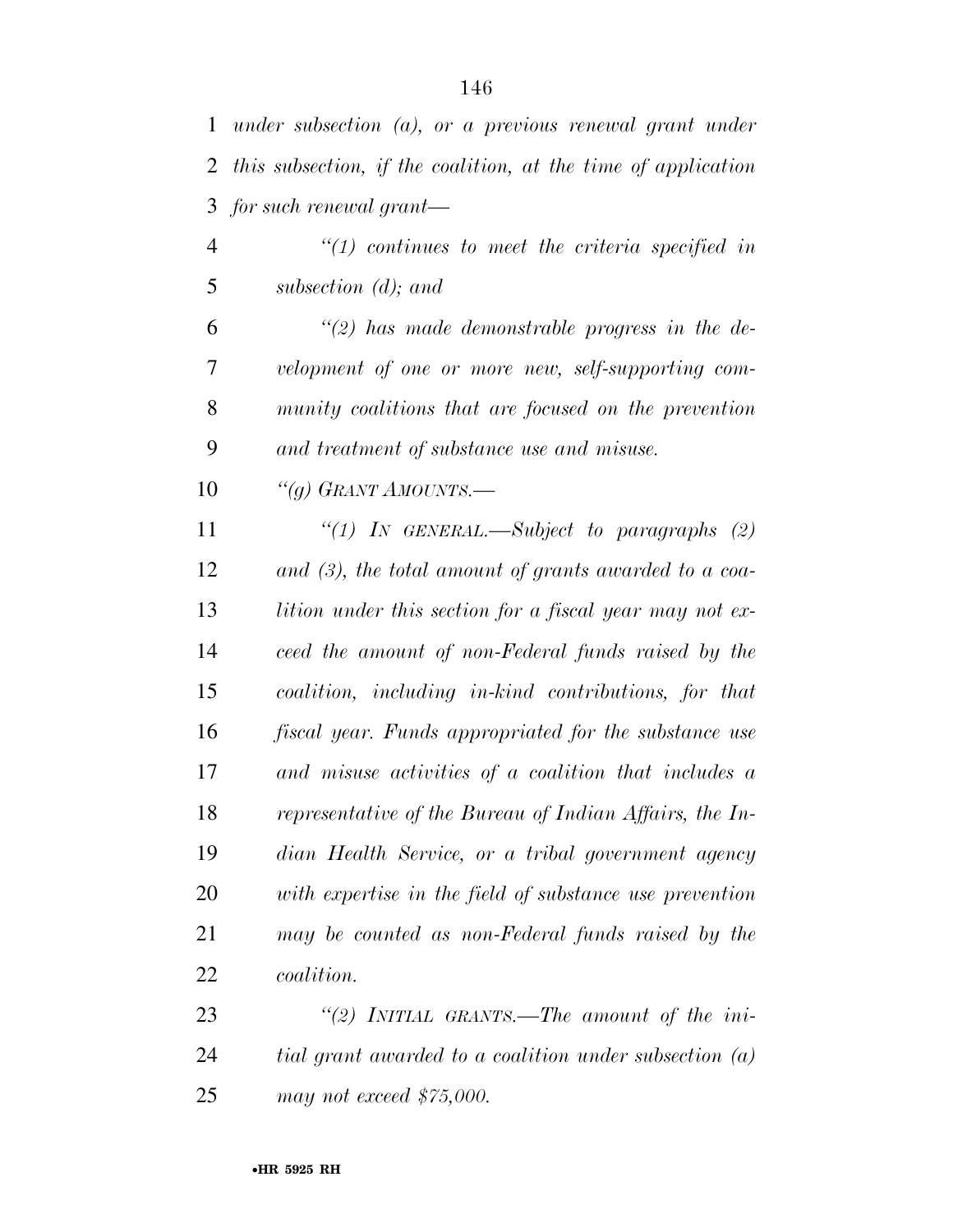*''(3) RENEWAL GRANTS.—The total amount of renewal grants awarded to a coalition under sub- section (f) for any fiscal year may not exceed \$75,000. ''(h) FISCAL YEAR LIMITATION ON AMOUNT AVAIL- ABLE FOR GRANTS.—The total amount available for grants under this section, including renewal grants under sub- section (f), in any fiscal year may not exceed the amount equal to five percent of the amount authorized to be appro-priated by section 1038 for that fiscal year.* 

 *''(i) PRIORITY IN AWARDING INITIAL GRANTS.—In awarding initial grants under this section, priority shall be given to a coalition that expressly proposes to provide mentorship to a coalition or aspiring coalition serving eco-nomically disadvantaged areas.* 

## *''§ 1036. Authorization for National Community Anti-drug Coalition Institute*

 *''(a) IN GENERAL.—The Director shall, using amounts authorized to be appropriated by subsection (d), make a competitive grant to provide for the continuation of the Na-tional Community Anti-drug Coalition Institute.* 

 *''(b) ELIGIBLE ORGANIZATIONS.—An organization eli- gible for the grant under subsection (a) is any national non- profit organization that represents, provides technical as-sistance and training to, and has special expertise and*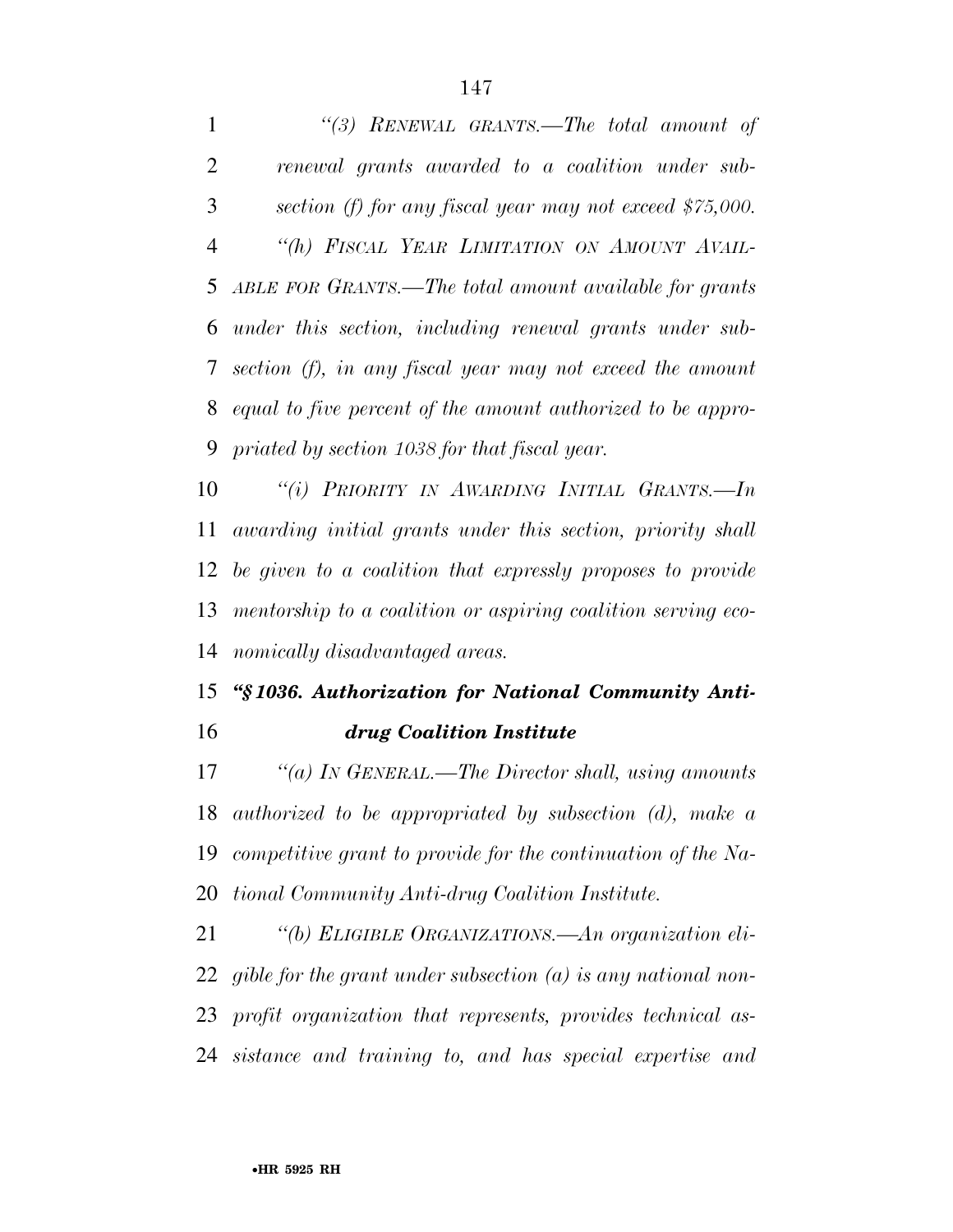*''(c) USE OF GRANT AMOUNT.—The organization that receives the grant under subsection (a) shall continue a Na-tional Community Anti-Drug Coalition Institute to—* 

 *''(1) provide education, training, and technical assistance for coalition leaders and community teams, with emphasis on the development of coalitions serv-ing economically disadvantaged areas;* 

 *''(2) develop and disseminate evaluation tools, mechanisms, and measures to better assess and docu- ment coalition performance measures and outcomes; and* 

 *''(3) bridge the gap between research and prac- tice by translating knowledge from research into prac-tical information.* 

 *''(d) AUTHORIZATION OF APPROPRIATIONS.—The Di- rector shall, using amounts authorized to be appropriated by section 1038, make a grant of \$2,000,000 under sub-section (a), for each of the fiscal years 2019 through 2023.* 

## *''§ 1037. Definitions*

*''In this subchapter:* 

 *''(1) ADMINISTRATOR.—The term 'Adminis- trator' means the Administrator appointed by the Di-rector under section 1031(c).*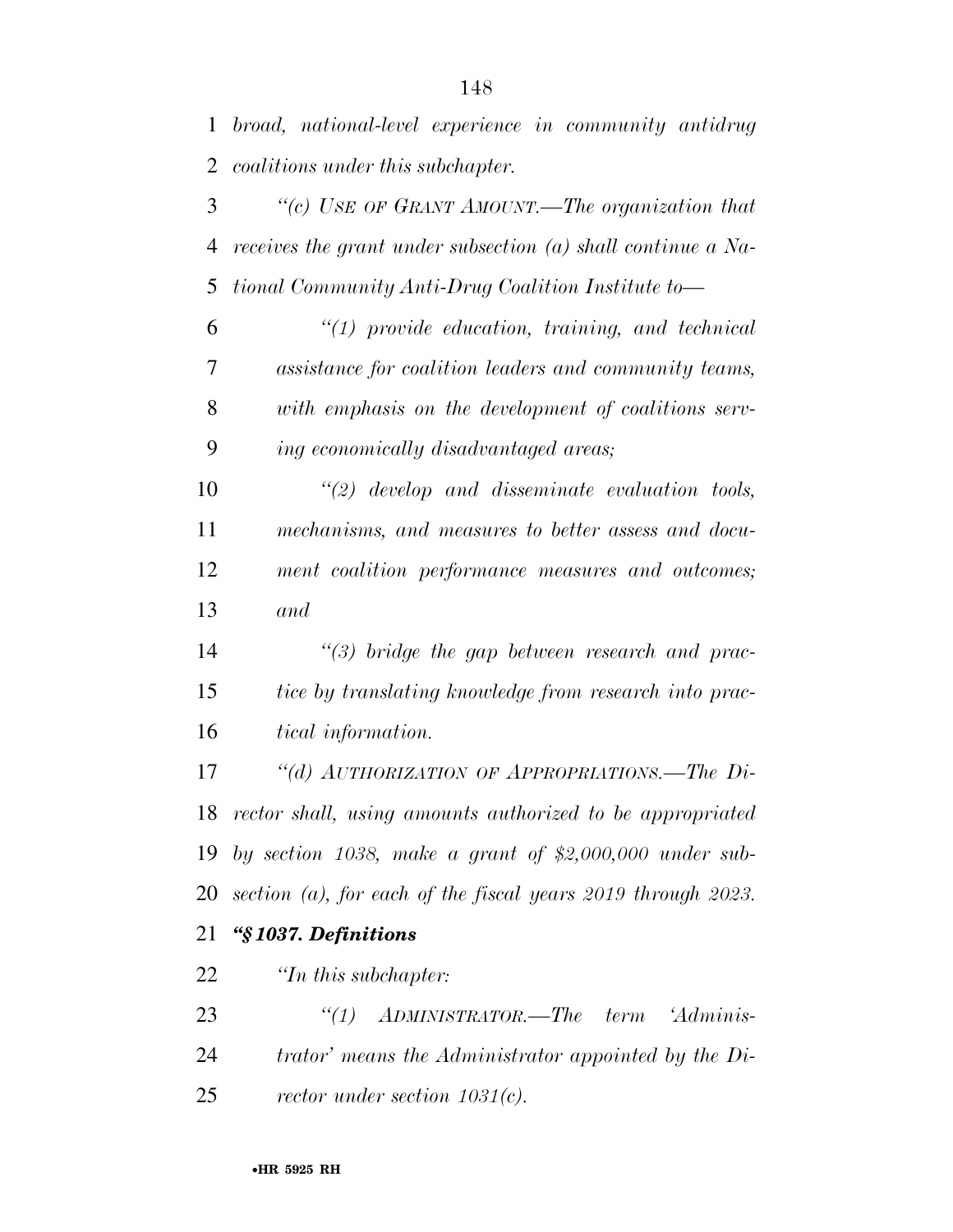| $\mathbf{1}$   | "(2) COMMUNITY.—The term 'community' shall             |
|----------------|--------------------------------------------------------|
| $\overline{2}$ | have the meaning provided that term by the Adminis-    |
| 3              | trator.                                                |
| $\overline{4}$ | "(3) ELIGIBLE COALITION.—The term 'eligible            |
| 5              | coalition' means a coalition that meets the applicable |
| 6              | criteria under section $1032(a)$ .                     |
| 7              | "(4) GRANT RECIPIENT.—The term 'grant recipi-          |
| 8              | ent' means the recipient of a grant award under sec-   |
| 9              | tion 1032.                                             |
| 10             | "(5) $PROGRAM$ .—The term 'Program' means the          |
| 11             | program established under section $1031(a)$ .          |
| 12             | "(6) SUBSTANCE USE AND MISUSE.—The term                |
| 13             | 'substance use and misuse' means—                      |
| 14             | "(A) the illegal use or misuse of drugs, in-           |
| 15             | cluding substances for which a listing is in effect    |
| 16             | under any of schedules $I$ through $V$ under section   |
| 17             | 202 of the Controlled Substances Act (21 U.S.C.        |
| 18             | 812);                                                  |
| 19             | $\lq\lq(B)$ the misuse of inhalants or over the        |
| 20             | <i>counter drugs</i> ; <i>or</i>                       |
| 21             | $\lq\lq$ the use of alcohol, tobacco, or other re-     |
| 22             | lated product as such use is prohibited by State       |
| 23             | or local law.                                          |
| 24             | "(7) $YourH. - The term 'youth' shall have the$        |
| 25             | meaning provided that term by the Administrator.       |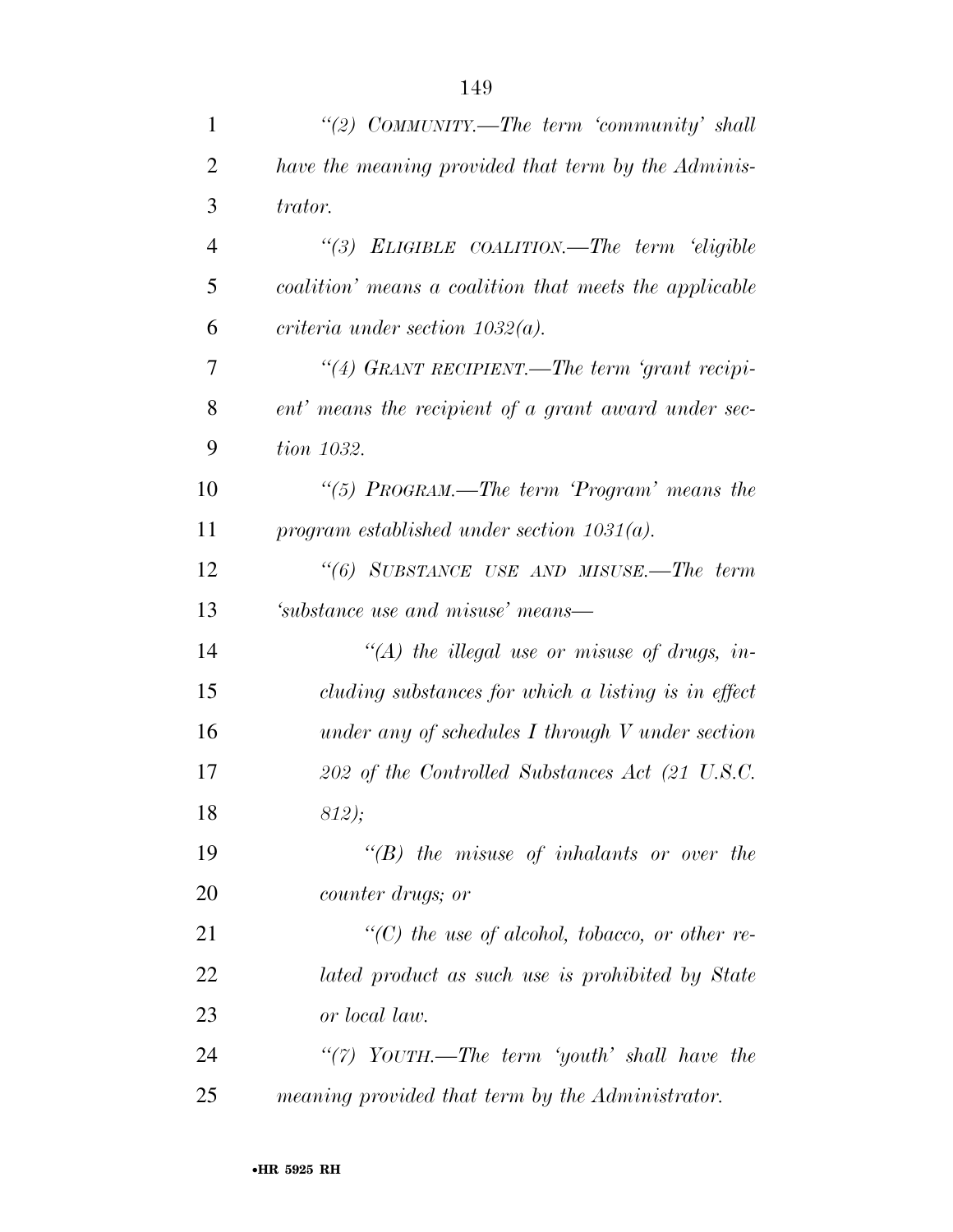## *''§ 1038. Drug–free communities reauthorization*

 *''(a) AUTHORIZATION OF APPROPRIATIONS.—There are authorized to be appropriated to the Office to carry out this subchapter \$99,000,000 for each of fiscal years 2019 through 2023.* 

 *''(b) ADMINISTRATIVE COSTS.—Not more than 8 per- cent of the funds appropriated for this subchapter may be used by the Office or, in the discretion of the Director, an agency delegated to carry out the program under section 1031(d) to pay for administrative costs associated with car-rying out the program.''.* 

 *(d) TECHNICAL AND CONFORMING AMENDMENT.—The table of chapters for subtitle I of title 31, United States Code, is amended by adding at the end the following new item:* 

*''10. Office of National Drug Control ............................................................ 1001''.* 

*SEC. 3. REPEALS.* 

*The following provisions are repealed:* 

- *(1) Section 203 of the Office of National Drug Control Policy Reauthorization Act of 2006 (Public*
- *Law 109–469; 21 U.S.C. 1708a).*
- *(2) Title VIII of the Office of National Drug Control Policy Reauthorization Act of 2006 (Public Law 109–469).*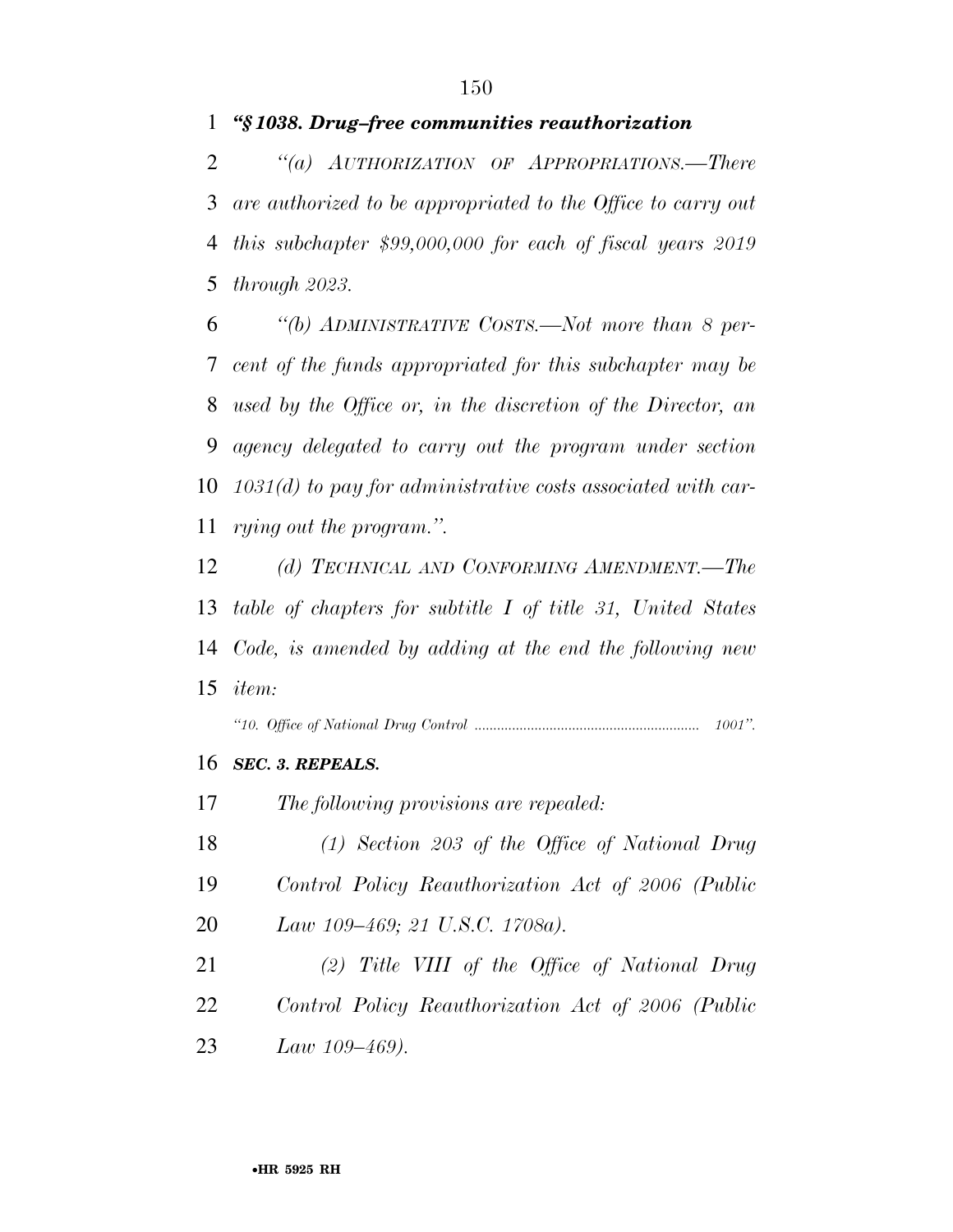| 1              | $(3)$ Section 1105 of the Office of National Drug            |
|----------------|--------------------------------------------------------------|
| $\overline{2}$ | Control Policy Reauthorization Act of 2006 (Public           |
| 3              | Law 109–469; 21 U.S.C. 1701 note).                           |
| $\overline{4}$ | $(4)$ Section 1110 of Office of National Drug Con-           |
| 5              | trol Policy Reauthorization Act of 2006 (Public Law          |
| 6              | 109–469; 21 U.S.C. 1705 note).                               |
| 7              | $(5)$ Section 1110A of the Office of National Drug           |
| 8              | Control Policy Reauthorization Act of 2006 (Public           |
| 9              | Law 109–469; 21 U.S.C. 1705 note).                           |
| 10             | (6) Section 4 of Public Law $107-82$ (21 U.S.C.              |
| 11             | 1521 note).                                                  |
| 12             | SEC. 4. OPIOID CRISIS RESPONSE.                              |
| 13             | (a) EMERGING THREAT DESIGNATION.—The Director                |
| 14             | shall designate opioids and opioid analogues as emerging     |
| 15             | threats, in accordance with section 1009 of title 31, United |
| 16             | States Code, as added by section $2(b)$ .                    |
| 17             | (b) OPIOID RESPONSE PLAN.—                                   |
| 18             | $(1)$ ISSUANCE.—Not later than 60 days after the             |
| 19             | date of the enactment of this Act, the Director shall        |
| 20             | publish, make publicly available, and notify the             |
| 21             | President and the appropriate congressional commit-          |
| 22             | tees of, the plan required under section 1009 of title       |
| 23             | 31, United States Code, as added by section 2(b), to         |
| 24             | be designated as the "National Opioid Crisis Re-             |
| 25             | sponse Plan".                                                |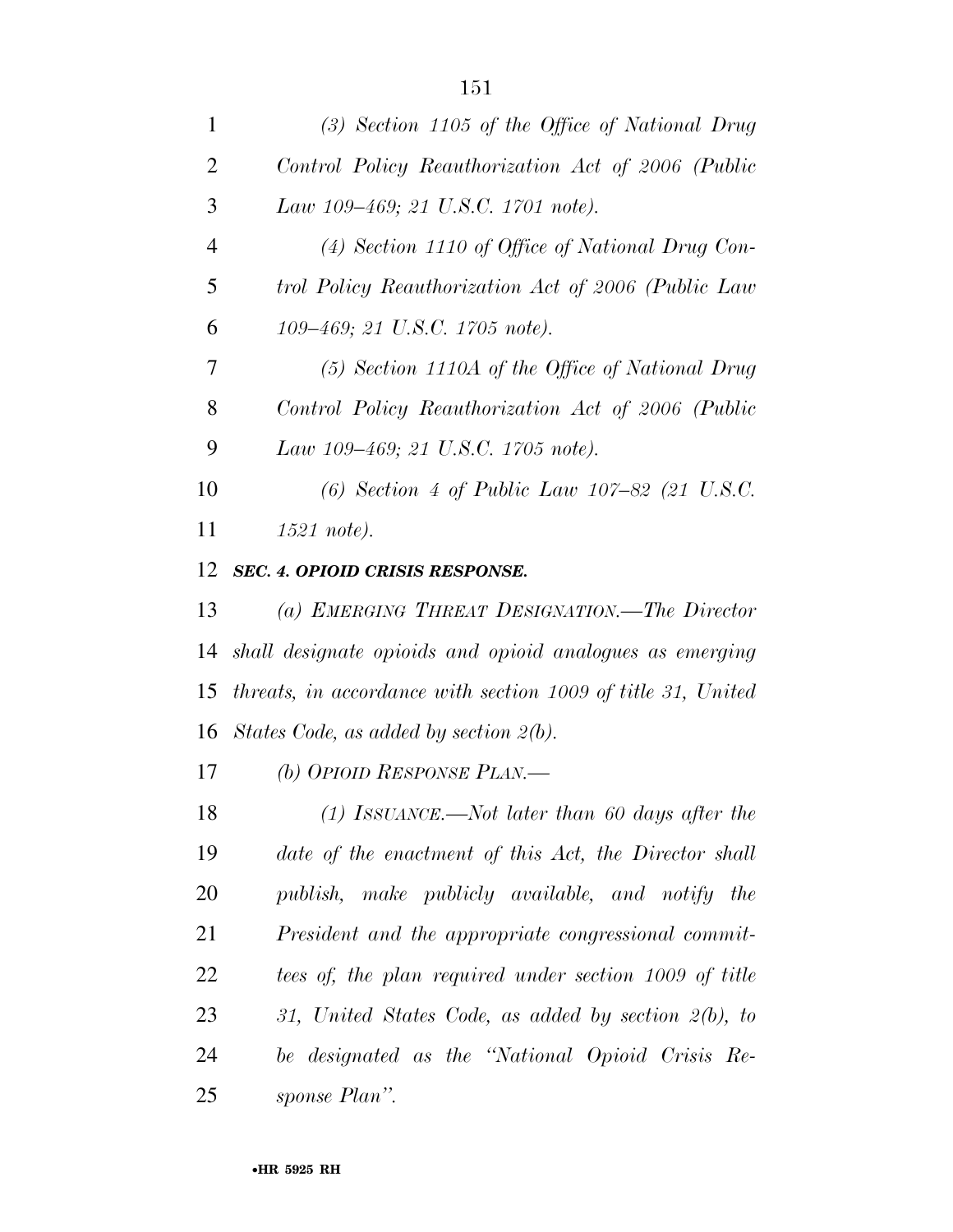| $\mathbf{1}$   | $(2)$ CONTENTS.—The Director shall ensure the         |
|----------------|-------------------------------------------------------|
| $\overline{2}$ | plan establishes measurable goals, including reducing |
| 3              | fatal and non-fatal overdoses, and includes the fol-  |
| $\overline{4}$ | lowing:                                               |
| 5              | (A) Initiatives to ensure the United States           |
| 6              | mail is effectively screened to prevent illicit       |
| 7              | drugs from entering the United States, includ-        |
| 8              | $ing-$                                                |
| 9              | (i) designating the United States Post-               |
| 10             | al Service as a National Drug Control Pro-            |
| 11             | gram Agency;                                          |
| 12             | (ii) directing the United States Postal               |
| 13             | Service and any other related National                |
| 14             | Drug Control Program Agency to take any               |
| 15             | appropriate actions necessary to reduce the           |
| 16             | amount of illicit drugs entering the country;         |
| 17             | and                                                   |
| 18             | (iii) developing an international co-                 |
| 19             | ordination plan, in accordance with section           |
| 20             | 1010 of such title 31, United States Code, as         |
| 21             | added by section $2(b)$ , to include efforts to       |
| 22             | address international drug control initia-            |
| 23             | tives and strengthen bilateral and multilat-          |
| 24             | eral strategies to reduce illicit drugs and           |
| 25             | precursor chemicals from entering<br>the              |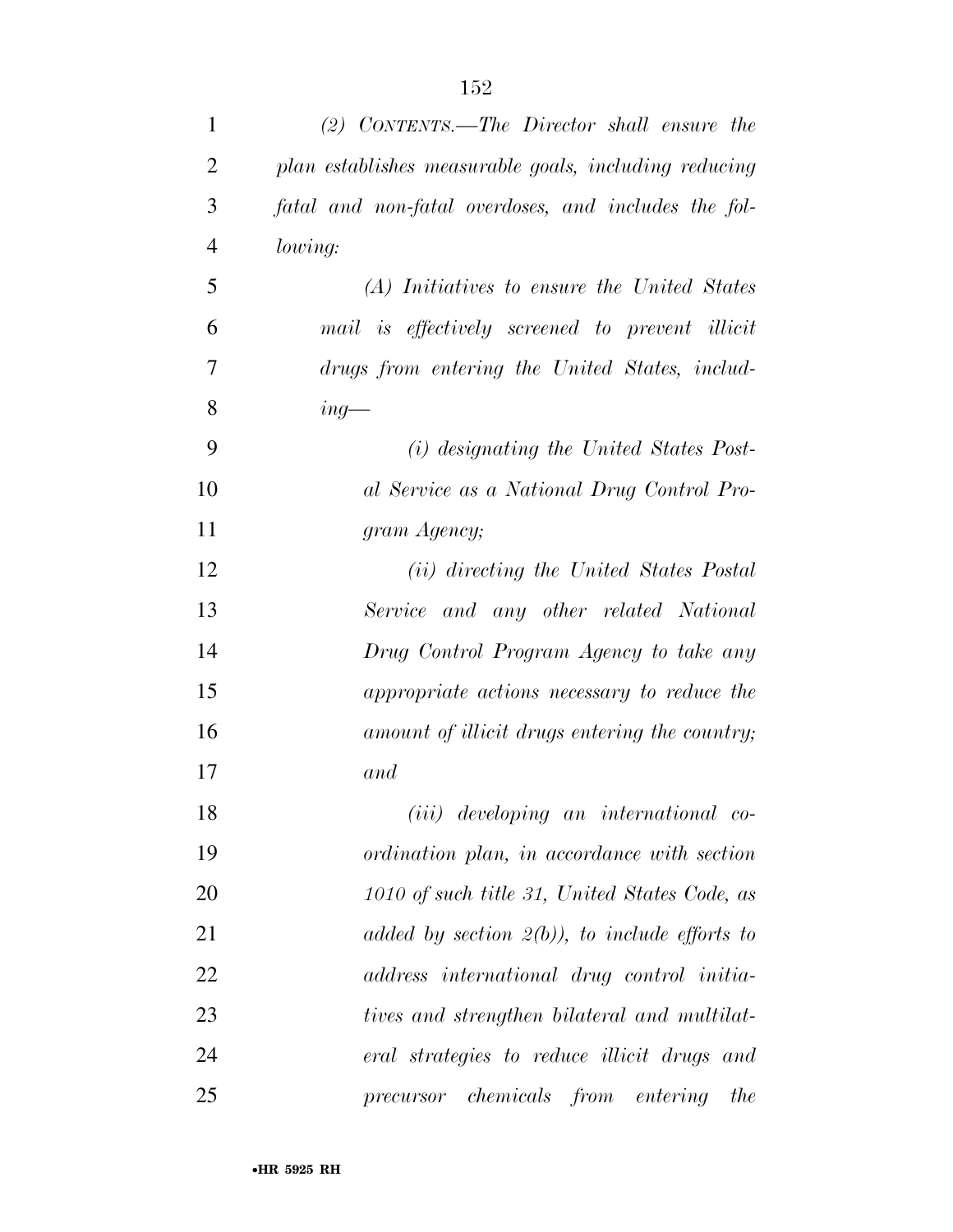| $\mathbf{1}$   | United States through international mail or     |
|----------------|-------------------------------------------------|
| $\overline{2}$ | across land borders or ports of entry.          |
|                |                                                 |
| 3              | (B) Support for universal adoption of evi-      |
| $\overline{4}$ | dence-based prescribing guidelines, including—  |
| 5              | $(i)$ establishing a task force to supple-      |
| 6              | ment existing prescribing guidelines with       |
| 7              | evidence-based standards and to facilitate,     |
| 8              | coordinate, and, as appropriate, conduct re-    |
| 9              | search to inform such guidelines;               |
| 10             | $(ii)$ encouraging the adoption of evi-         |
| 11             | dence-based prescribing guidelines by each      |
| 12             | relevant agency, State and local govern-        |
| 13             | ments, and private sector organizations;        |
| 14             | (iii) issuing guidance to National              |
| 15             | Drug Control Program Agencies to, as ap-        |
| 16             | propriate, revise regulations to ensure pro-    |
| 17             | fessionals have effective continuing edu-       |
| 18             | cation requirements; and                        |
| 19             | (iv) disseminating and encouraging the          |
| 20             | adoption of best practices and evidence-        |
| 21             | based guidelines for effective prescribing      |
| 22             | practices.                                      |
| 23             | $(C)$ A program to monitor the prescription     |
| 24             | drug market and illicit drug market for changes |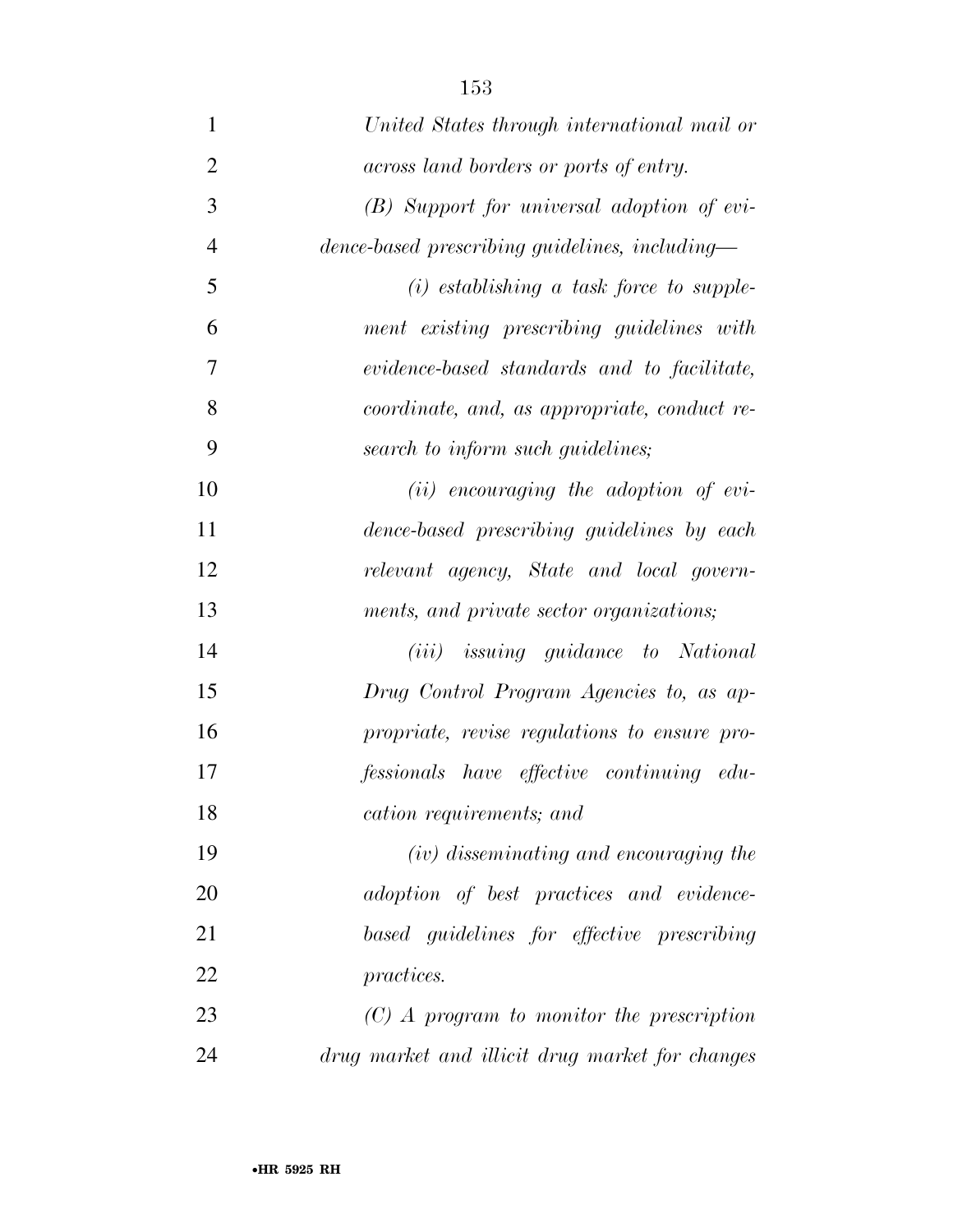| $\mathbf{1}$   | in trends relevant to reducing the supply or de-  |
|----------------|---------------------------------------------------|
| $\overline{2}$ | mand of such drugs.                               |
| 3              | $(D)$ An initiative to facilitate and coordi-     |
| $\overline{4}$ | nate Federal, State and local government initia-  |
| 5              | tives, studies, and pilot or demonstration pro-   |
| 6              | grams designed to evaluate the benefits of drug   |
| 7              | courts and related programs that reduce sub-      |
| 8              | stance use prevalence.                            |
| 9              | $(E)$ Programs, developed in coordination         |
| 10             | with the private sector, to $-$                   |
| 11             | $(i)$ facilitate the development of treat-        |
| 12             | ment and deterrent products, in accordance        |
| 13             | with section $1010(c)$ of title 31, United        |
| 14             | States Code, as added by section 2(b); and        |
| 15             | (ii) encourage the expansion of medica-           |
| 16             | tion disposal programs and technology.            |
| 17             | $(F)$ Initiatives to encourage the National       |
| 18             | Drug Control Program Agencies and the pro-        |
| 19             | gram established under section $1010(d)$ of title |
| 20             | 31, United States Code, as added by section       |
| 21             | $2(b)$ —                                          |
| 22             | $(i)$ to prioritize the development of sen-       |
| 23             | tencing standards or model codes for traf-        |
| 24             | ficking opioids and opioid analogues; and         |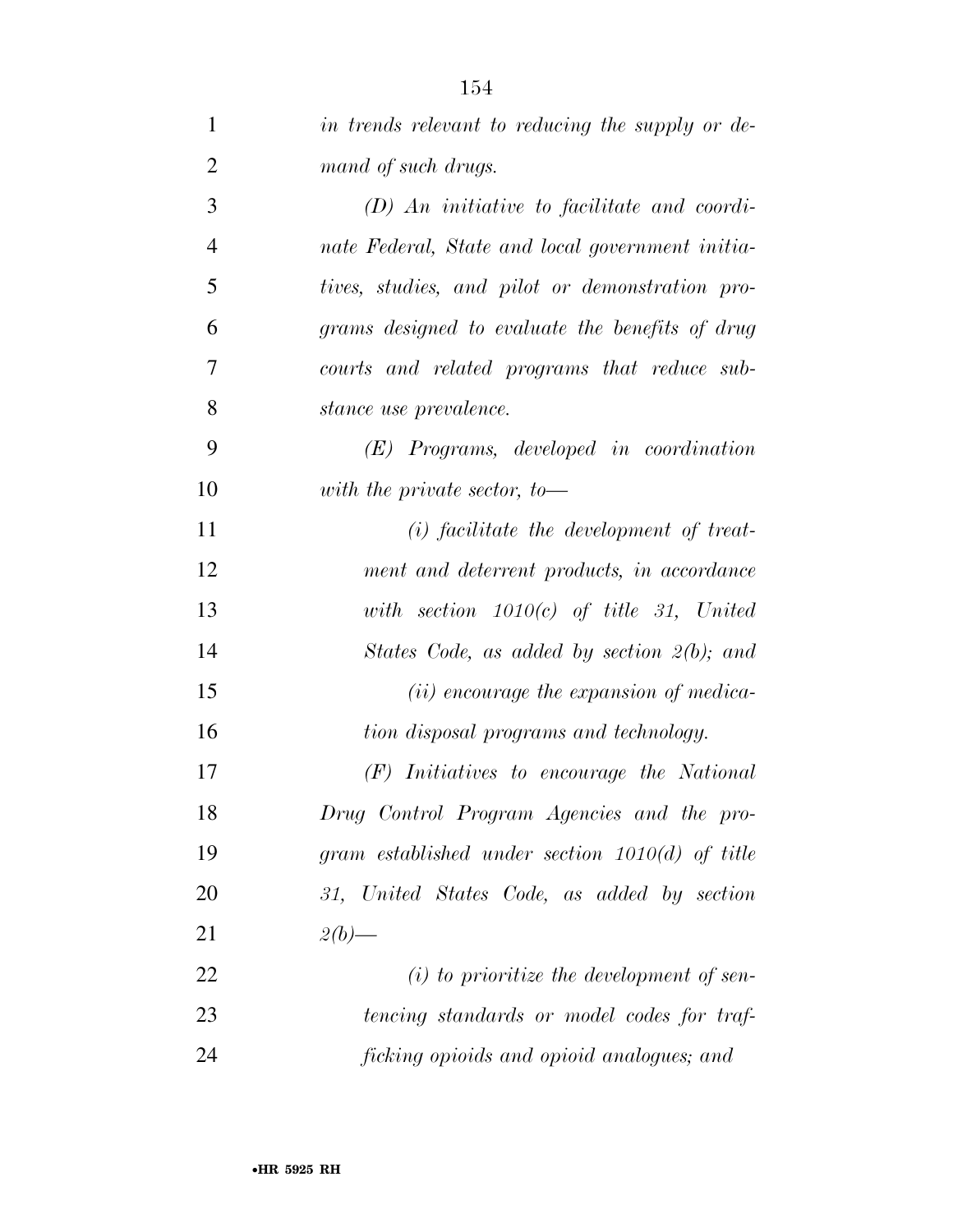| $\mathbf{1}$   | (ii) to advise States on establishing                |
|----------------|------------------------------------------------------|
| $\overline{2}$ | laws and policies to address opioid issues           |
| 3              | based on the recommendations developed               |
| $\overline{4}$ | and set forth by the President's Commission          |
| 5              | on Combating Drug Addiction and the                  |
| 6              | Opioid Crisis.                                       |
| 7              | $(G)$ Working groups, established in accord-         |
| 8              | ance with section 1010 of title 31, United States    |
| 9              | Code, as added by section $2(b)$ , to develop stand- |
| 10             | ards, and encourage the use of such standards,       |
| 11             | for the collection of data necessary to understand   |
| 12             | and monitor the opioid crisis, including—            |
| 13             | (i) State medical examiner reports on                |
| 14             | deaths caused by overdoses and related sta-          |
| 15             | <i>tistical data</i> ; and                           |
| 16             | (ii) first responder opioid intoxication             |
| 17             | <i>incidents.</i>                                    |
| 18             | $(H)$ A program to identify successful college       |
| 19             | recovery programs, including sober housing pro-      |
| 20             | grams that provide a shared living residence free    |
| 21             | of alcohol or illicit drug use for individuals re-   |
| 22             | covering from drug or alcohol addiction and sub-     |
| 23             | stance use disorders, on college campuses and        |
| 24             | disseminate best practices to Colleges and Uni-      |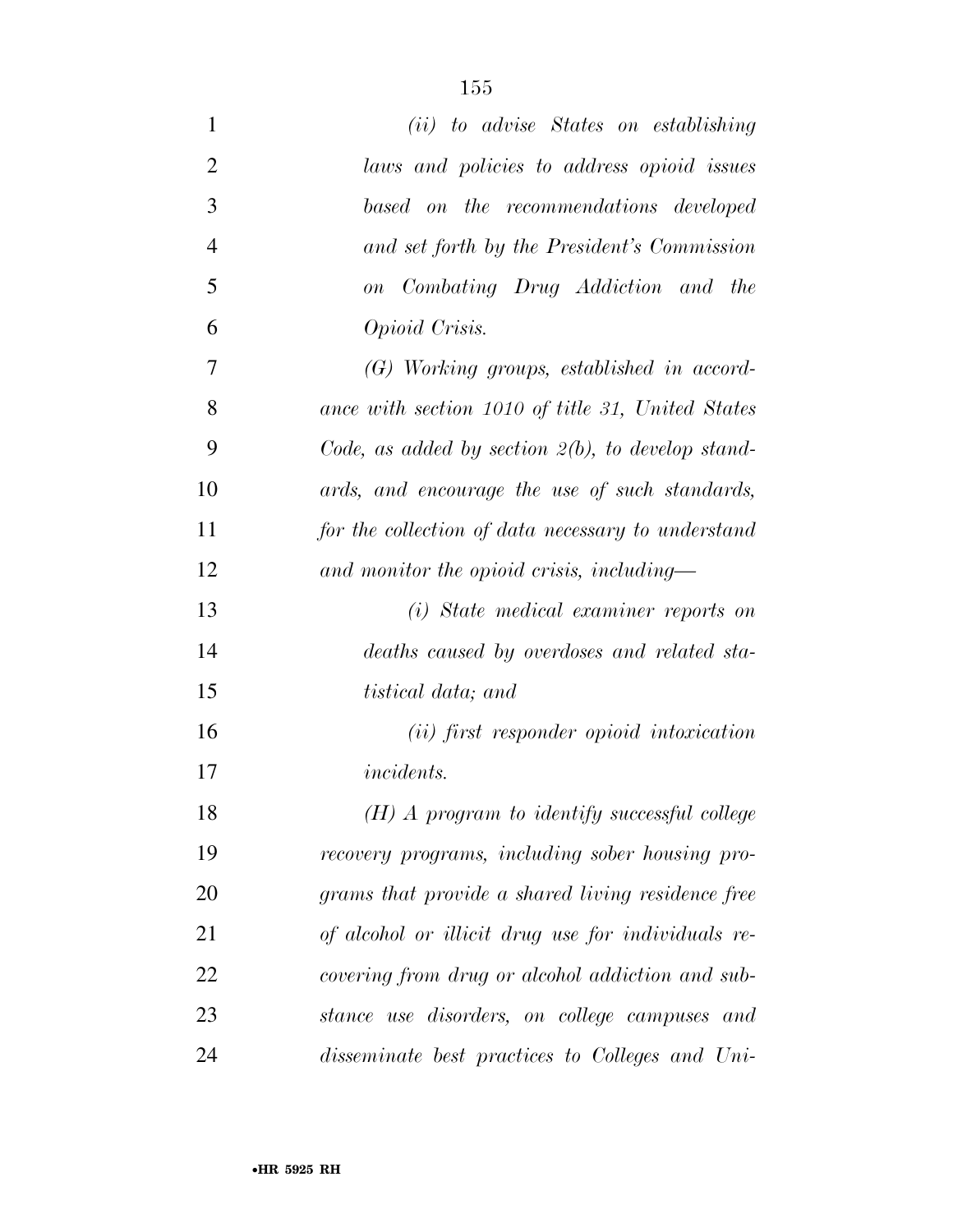| $\mathbf{1}$   | versities to increase the number and capacity of |
|----------------|--------------------------------------------------|
| $\overline{2}$ | such programs.                                   |
| 3              | (I) Convening working groups, consisting of      |
| $\overline{4}$ | the appropriate National Drug Control Program    |
| 5              | Agencies, State, local and Tribal governments,   |
| 6              | and other appropriate stakeholders, established  |
| 7              | in accordance with section 1010 of title 31,     |
| 8              | United States Code—                              |
| 9              | $(i)$ to support Prescription Drug Moni-         |
| 10             | toring Programs by—                              |
| 11             | $(I)$ facilitating the sharing of pro-           |
| 12             | gram data among States and Federal               |
| 13             | prescription drug monitoring pro-                |
| 14             | grams to ensure interoperability of              |
| 15             | such programs;                                   |
| 16             | (II) assisting States in increasing              |
| 17             | <i>utilization of such programs;</i>             |
| 18             | (III) facilitating efforts to incor-             |
| 19             | porate available overdose and naloxone           |
| 20             | deployment data into such programs;              |
| 21             | $(IV)$ evaluating barriers to inte-              |
| 22             | grating program data with electronic             |
| 23             | health records; and                              |
| 24             | $(V)$ offering recommendations to                |
| 25             | address identified barriers; and                 |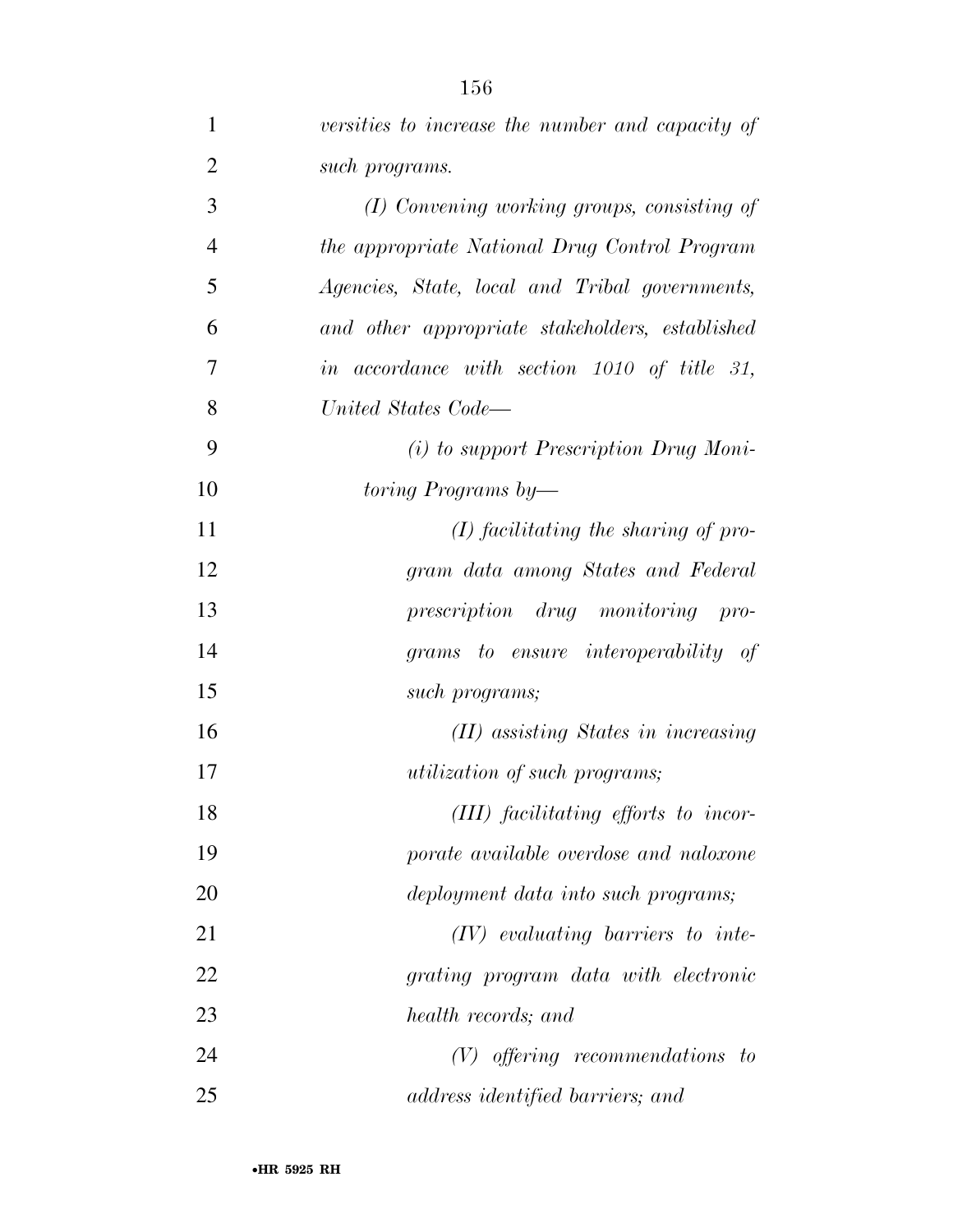| $\mathbf{1}$   | $(ii)$ to develop standards, and encour-           |
|----------------|----------------------------------------------------|
| $\overline{2}$ | age the use of such standards, for the collec-     |
| 3              | tion of data necessary to understand and           |
| $\overline{4}$ | monitor the opioid crisis, including—              |
| 5              | State medical examiner re-<br>(I)                  |
| 6              | ports on deaths caused by overdoses                |
| 7              | and related statistical data; and                  |
| 8              | $(II)$ first responder opioid intoxi-              |
| 9              | cation incidents.                                  |
| 10             | $(J)$ Research initiatives, to be initiated not    |
| 11             | later than 30 days after the issuance of the plan, |
| 12             | to evaluate the uses and barriers to use of and    |
| 13             | the effects of improving the following programs:   |
| 14             | (i) Medication Assisted Treatment.                 |
| 15             | (ii) Data collection systems used to               |
| 16             | confirm opioid use by individuals who have         |
| 17             | been arrested or hospitalized.                     |
| 18             | $(K)$ A requirement for an Advisory Com-           |
| 19             | mittee on Substance Use Disorder Treatment         |
| 20             | Standards, to be established not later than 120    |
| 21             | days after the issuance of the plan, to promul-    |
| 22             | gate model evidence-based standards for sub-       |
| 23             | stance use disorder treatment and recovery fa-     |
| 24             | cilities which—                                    |
| 25             | $(i)$ shall be chaired by the Director;            |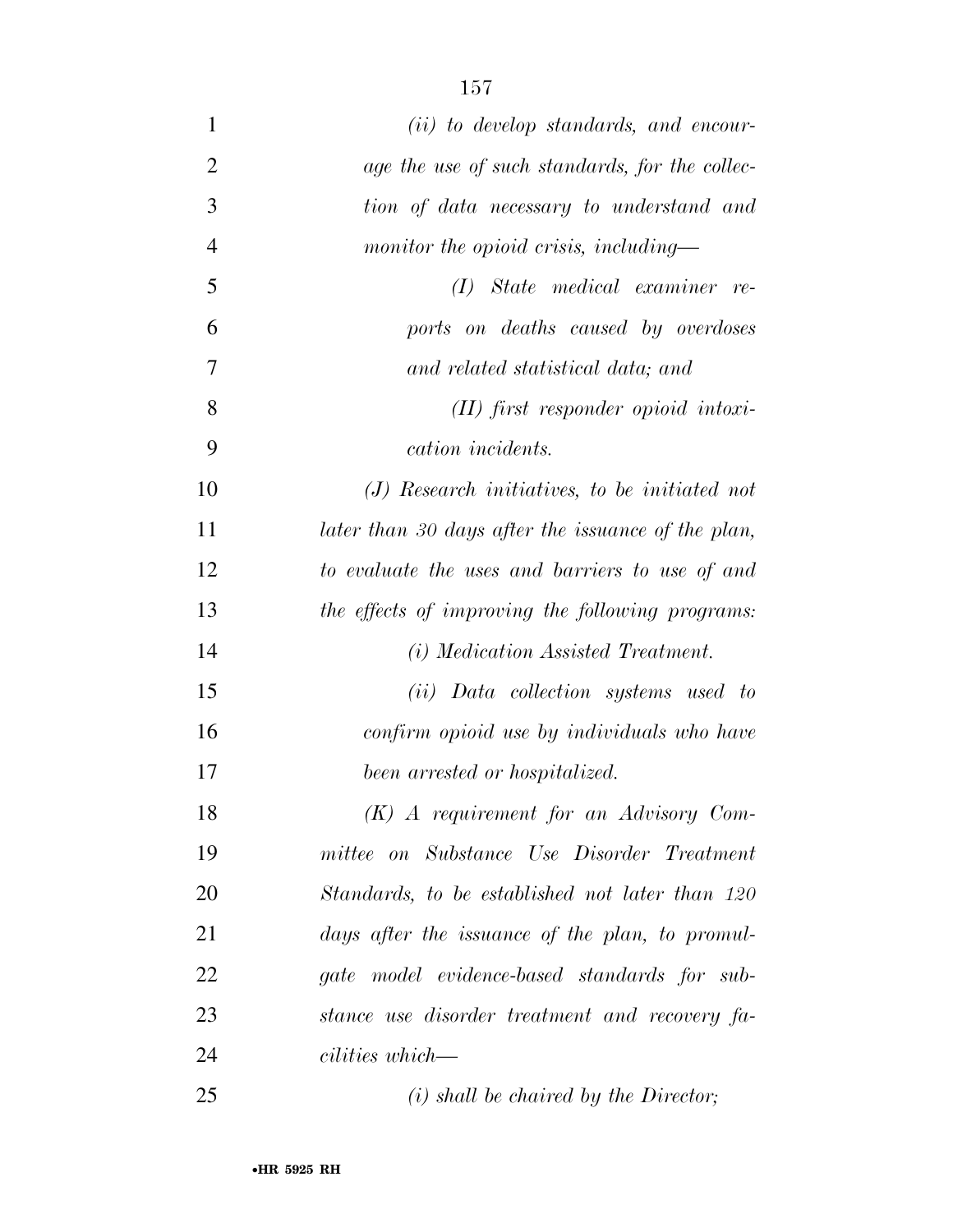| $\mathbf{1}$   | ( <i>ii</i> ) shall include as members of the ad-              |
|----------------|----------------------------------------------------------------|
| $\overline{2}$ | visory committee representatives of the rel-                   |
| 3              | evant National Drug Control Program                            |
| $\overline{4}$ | <i>Agencies</i> ;                                              |
| 5              | (iii) may include as members of the                            |
| 6              | advisory committee government regulators,                      |
| 7              | State representatives, consumer representa-                    |
| 8              | tives, substance use disorder treatment pro-                   |
| 9              | viders, recovery residence owners and opera-                   |
| 10             | tors, and purchasers of substance use dis-                     |
| 11             | <i>order treatments</i> ; and                                  |
| 12             | $(iv)$ shall ensure such model standards                       |
| 13             | are promulgated no later than 2 years after                    |
| 14             | the date of the issuance of the plan.                          |
| 15             | (c) RECOMMENDATIONS.—Not later than 1 year after               |
| 16             | the date of the enactment of this Act, the Director shall sub- |
|                | 17 mit to Congress a report on the results of the initiatives  |
| 18             | conducted under subsection $(b)(2)(K)$ and recommendations     |
| 19             | based on such results.                                         |
| 20             | SEC. 5. EXCEPTIONS AND RULES OF CONSTRUCTION.                  |
| 21             | (a) RULES OF CONSTRUCTION.—Nothing in this Act,                |
| 22             | or the amendments made by this act shall be construed as       |
| 23             | derogating the authorities and responsibilities of the Direc-  |
| 24             | tor of National Intelligence or the Director of the Central    |
| 25             | Intelligence Agency contained in the National Security Act     |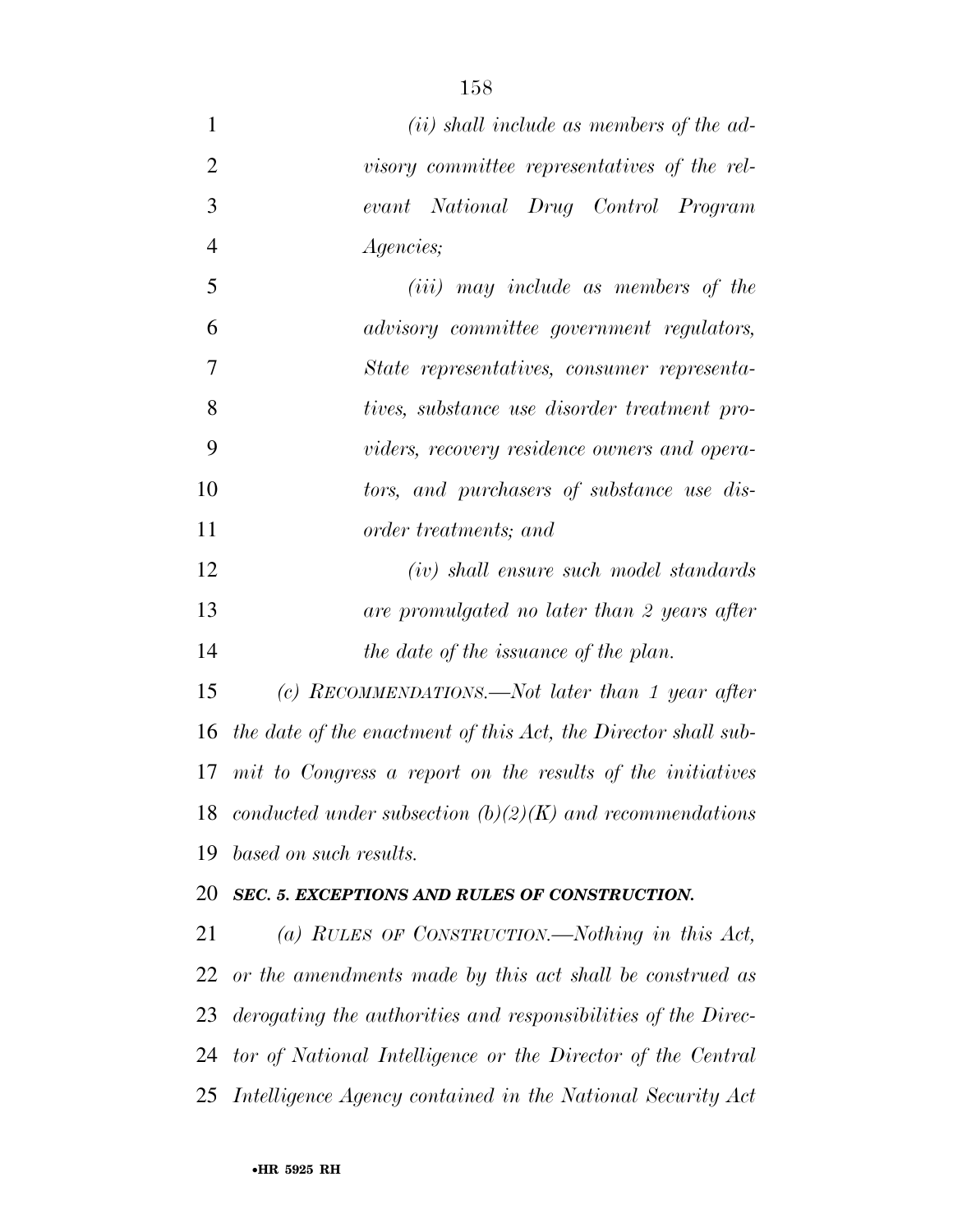*of 1947 (50 U.S.C. 401 et seq.), the Central Intelligence Agency Act of 1949 (50 U.S.C. 403a et seq.), or any other law.* 

 *(b) INAPPLICABILITY TO CERTAIN PROGRAMS.—This Act, and the amendments made by this Act, shall not apply to the National Intelligence Program and the Military In- telligence Program, unless such program or an element of such program is designated as a National Drug Control Program—* 

*(1) by the President; or* 

*(2) jointly by—* 

 *(A) in the case of the National Intelligence Program, the Director and the Director of Na-tional Intelligence; or* 

 *(B) in the case of the Military Intelligence Program, the Director, the Director of National Intelligence, and the Secretary of Defense.* 

 *(c) CLASSIFIED INFORMATION.—Any contents of any report required under this Act or the amendments made by this Act that involve information properly classified under criteria established by an Executive order shall be presented to Congress separately from the rest of such report.* 

*SEC. 6. GAO STUDY AND REPORTS.* 

*(a) REPORTS.—*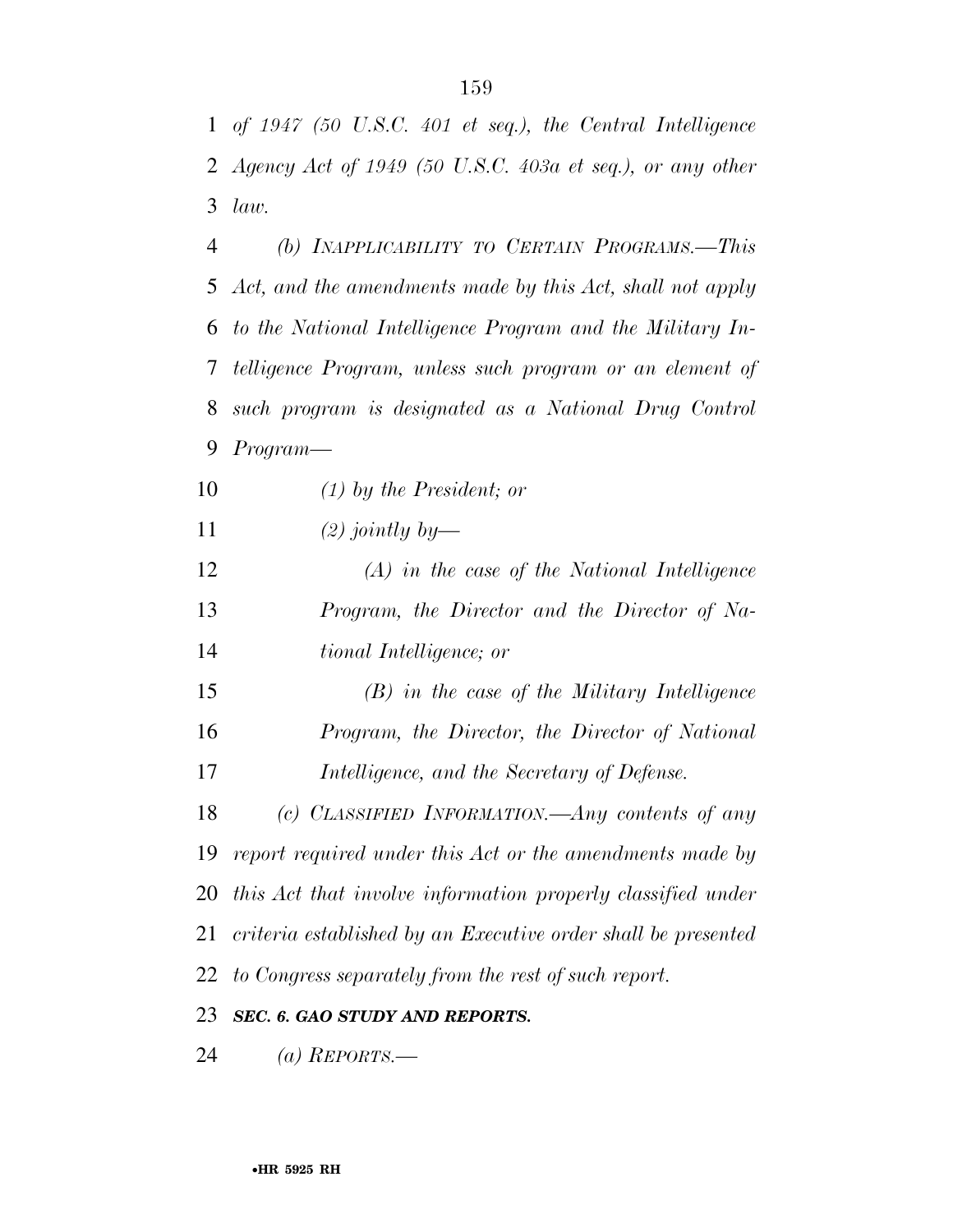| 1              | $(1)$ INITIAL.—Not later than 3 years after the            |
|----------------|------------------------------------------------------------|
| $\overline{2}$ | date of the enactment of this Act, the Comptroller         |
| 3              | General shall provide an initial report to the appro-      |
| $\overline{4}$ | priate Congressional Committees.                           |
| 5              | (2) FINAL.—Not later than 6 years after the date           |
| 6              | of the enactment of this Act, the Comptroller General      |
| 7              | shall provide a final report to the appropriate Con-       |
| 8              | gressional Committees.                                     |
| 9              | (b) CONTENTS OF REPORT.—The reports described in           |
| 10             | subsection $(a)$ shall include the following:              |
| 11             | $(1)$ A review of the implementation of the edu-           |
| 12             | cation and outreach campaign for emerging threats,         |
| 13             | $including-$                                               |
| 14             | $(A)$ whether the objectives of the campaign               |
| 15             | and the media campaign have been met during                |
| 16             | the relevant period; and                                   |
| 17             | $(B)$ whether the Office took steps to ensure              |
| 18             | that the campaign operated in an efficient and             |
| 19             | <i>effective manner consistent with the overall strat-</i> |
| 20             | egy and focus of the campaign.                             |
| 21             | $(2)$ A review of the adherence to policies and            |
| 22             | practices implemented to ensure that Federal funds         |
| 23             | were used responsibly to purchase advertising time         |
| 24             | and space and eliminate the potential for waste,           |
| 25             | fraud and abuse.                                           |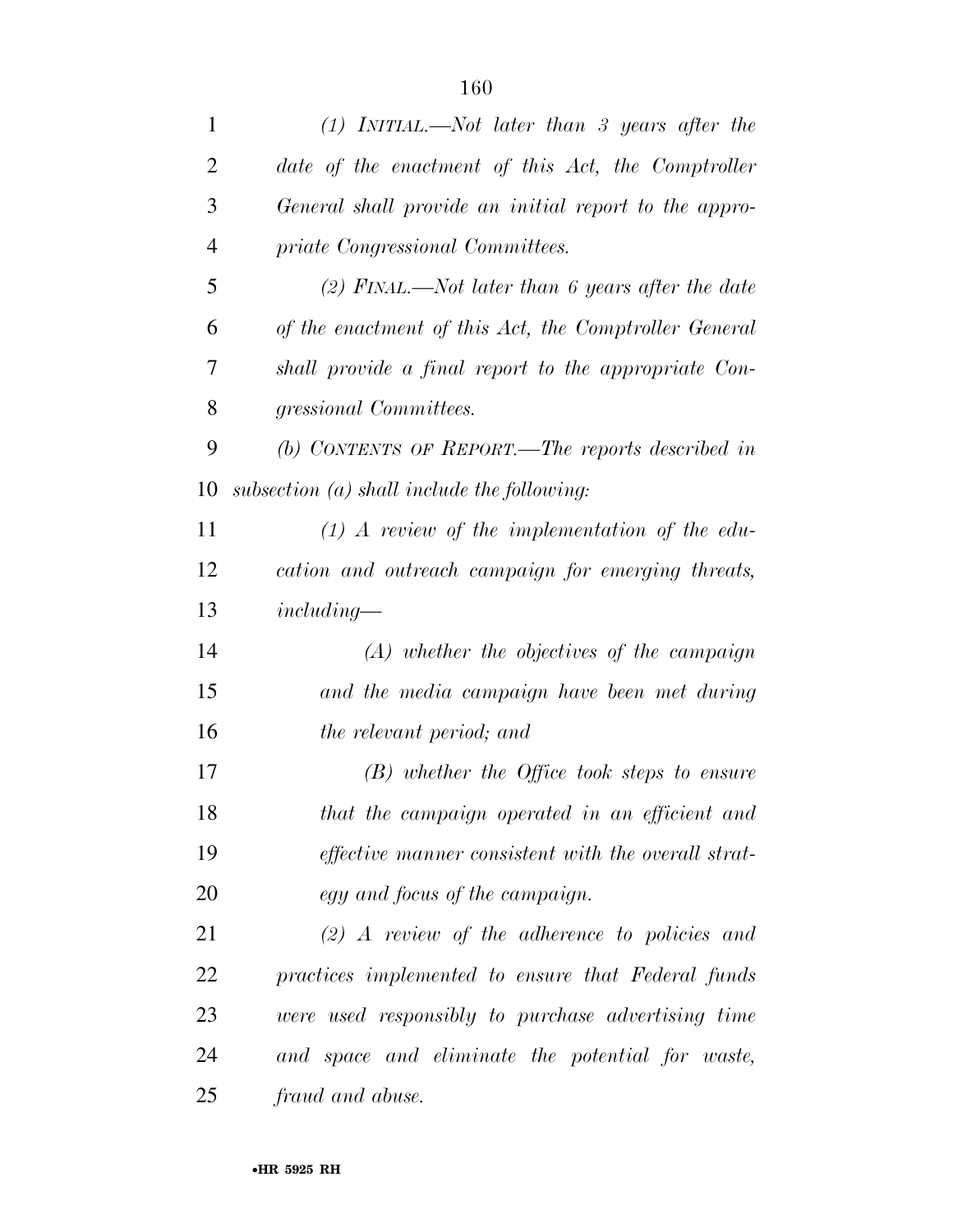| $\mathbf{1}$   | $(3)$ An evaluation of the most recent, applicable          |
|----------------|-------------------------------------------------------------|
| $\overline{2}$ | National Drug Control Strategy, including whether           |
| 3              | the National Drug Control Strategy met the require-         |
| $\overline{4}$ | ments of section 1005 of title 31, United States Code,      |
| 5              | as added by section $2(b)$ .                                |
| 6              | $(4)$ An evaluation of whether the required annual          |
| 7              | assessments prepared by the Office met the require-         |
| 8              | ments of section 1006 of title 31, United States Code,      |
| 9              | as added by section $2(b)$ .                                |
| 10             | $(5)$ Such other matters as the Comptroller Gen-            |
| 11             | eral determines to be appropriate.                          |
| 12             | <b>SEC. 7. DEFINITIONS.</b>                                 |
| 13             | In this Act, the terms "appropriate congressional com-      |
| 14             | mittees", "Director", "drug", "illicit drug use", "illicit  |
| 15             | drugs", and "National Drug Control Program Agencies"        |
| 16             | have the meaning given those terms in section 1001 of title |
|                | 17 31, United States Code.                                  |
|                |                                                             |